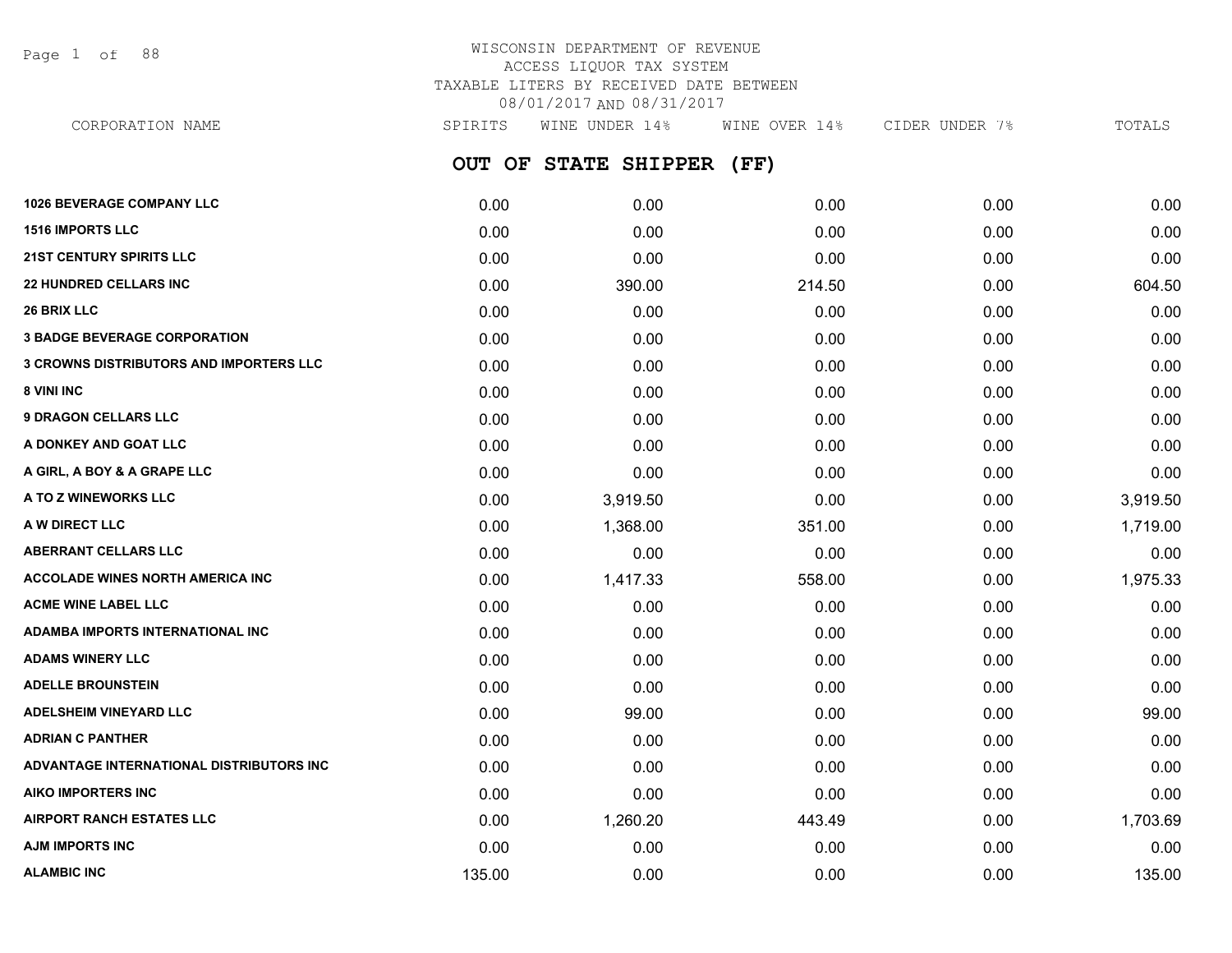Page 2 of 88

| CORPORATION NAME                       | SPIRITS | WINE UNDER 14% | WINE OVER 14% | CIDER UNDER 7% | TOTALS    |
|----------------------------------------|---------|----------------|---------------|----------------|-----------|
| ALEJANDRO BULGHERONI ESTATE LLC        | 0.00    | 0.00           | 0.00          | 0.00           | 0.00      |
| ALEXANDRIA NICOLE CELLARS LLC          | 0.00    | 0.00           | 0.00          | 0.00           | 0.00      |
| ALFRED G PALMATEER JR                  | 0.00    | 0.00           | 0.00          | 0.00           | 0.00      |
| <b>ALLIED IMPORTERS USA LTD</b>        | 0.00    | 0.00           | 0.00          | 0.00           | 0.00      |
| <b>ALLORO VINEYARD INC</b>             | 0.00    | 0.00           | 0.00          | 0.00           | 0.00      |
| <b>ALLTECH'S BEVERAGE DIVISION LLC</b> | 0.00    | 0.00           | 0.00          | 0.00           | 0.00      |
| <b>ALPHA &amp; OMEGA WINERY LLC</b>    | 0.00    | 0.00           | 0.00          | 0.00           | 0.00      |
| <b>ALPHA MARKETING NETWORK INC</b>     | 0.00    | 648.00         | 816.00        | 0.00           | 1,464.00  |
| <b>ALTAMAR BRANDS LLC</b>              | 0.00    | 0.00           | 0.00          | 0.00           | 0.00      |
| <b>ALTAMURA WINERY INC</b>             | 0.00    | 0.00           | 36.00         | 0.00           | 36.00     |
| <b>AMAVI CELLARS LLC</b>               | 0.00    | 0.00           | 0.00          | 0.00           | 0.00      |
| <b>AMBRABEV LLC</b>                    | 0.00    | 0.00           | 0.00          | 0.00           | 0.00      |
| <b>AMERICAN BEVERAGE CORP</b>          | 0.00    | 45,848.00      | 0.00          | 0.00           | 45,848.00 |
| <b>AMERICAN ESTATES WINES INC</b>      | 0.00    | 0.00           | 0.00          | 0.00           | 0.00      |
| AMERICAN NORTHWEST DISTRIBUTORS INC    | 0.00    | 0.00           | 0.00          | 0.00           | 0.00      |
| AMERICAN VINTAGE BEVERAGE INC.         | 0.00    | 0.00           | 0.00          | 0.00           | 0.00      |
| <b>AMERICAN VINTNERS LLC</b>           | 0.00    | 366.24         | 213.98        | 0.00           | 580.22    |
| <b>AMERICAN WINE TRADE INC</b>         | 0.00    | 252.00         | 18.00         | 0.00           | 270.00    |
| <b>AMICUS CELLARS LLC</b>              | 0.00    | 0.00           | 0.00          | 0.00           | 0.00      |
| <b>AMIR PEAY</b>                       | 180.00  | 0.00           | 0.00          | 0.00           | 180.00    |
| <b>AMUSE BOUCHE LLC</b>                | 0.00    | 0.00           | 0.00          | 0.00           | 0.00      |
| ANCHOR DISTILLING COMPANY LLC          | 626.97  | 0.00           | 0.00          | 0.00           | 626.97    |
| <b>ANCIEN WINES INC</b>                | 0.00    | 0.00           | 0.00          | 0.00           | 0.00      |
| <b>ANCIENT PEAK INC</b>                | 0.00    | 0.00           | 0.00          | 0.00           | 0.00      |
| <b>ANDERS-LANE ARTISAN WINES LP</b>    | 0.00    | 0.00           | 0.00          | 0.00           | 0.00      |
| ANDERSONS CONN VALLEY WINERY INC       | 0.00    | 0.00           | 0.00          | 0.00           | 0.00      |
| <b>ANDIS WINES LLC</b>                 | 0.00    | 36.00          | 36.00         | 0.00           | 72.00     |
| <b>ANDREW T BECKSTOFFER</b>            | 0.00    | 0.00           | 0.00          | 0.00           | 0.00      |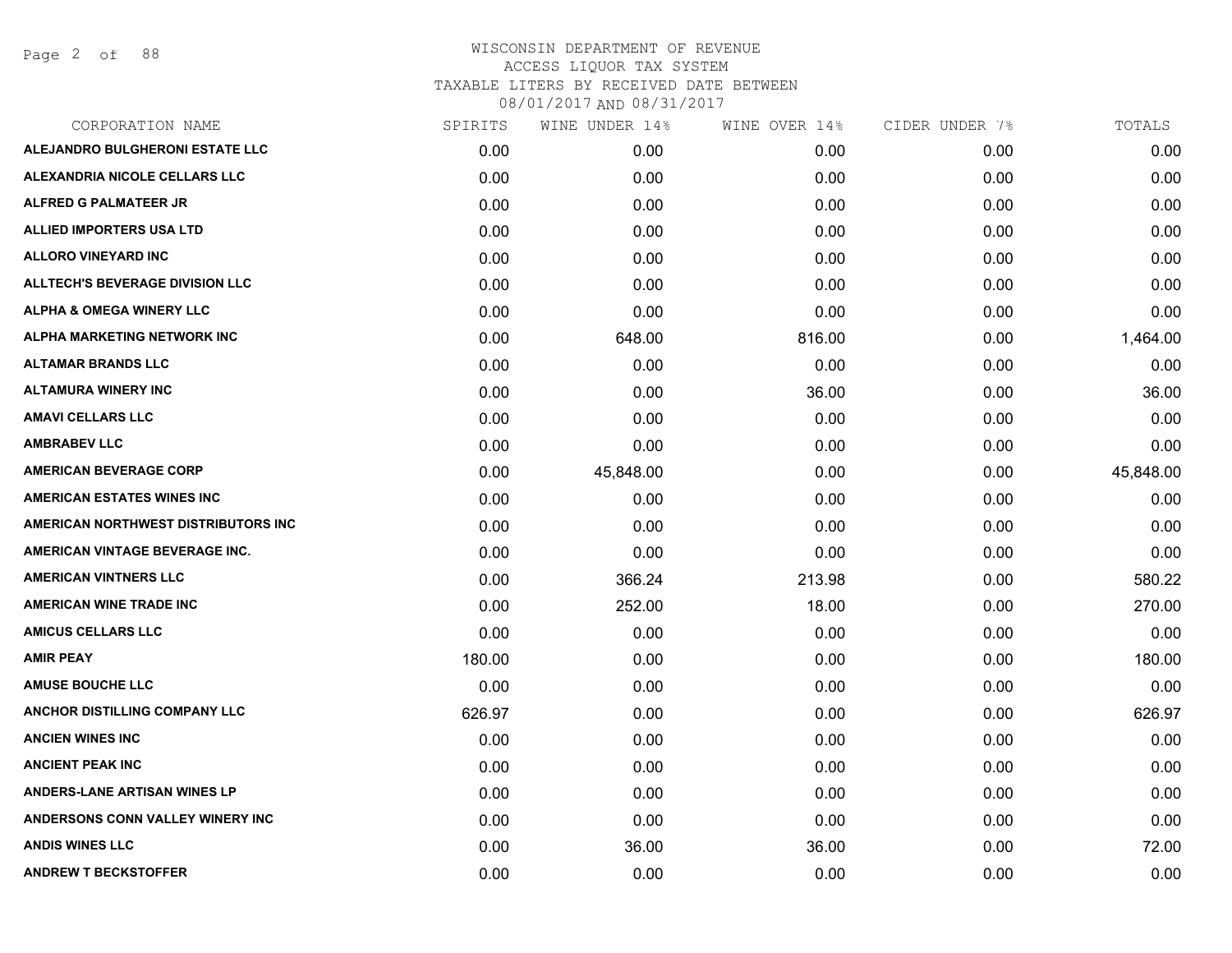Page 3 of 88

| CORPORATION NAME                         | SPIRITS  | WINE UNDER 14% | WINE OVER 14% | CIDER UNDER 7% | TOTALS    |
|------------------------------------------|----------|----------------|---------------|----------------|-----------|
| <b>ANGELA OSBORNE</b>                    | 0.00     | 0.00           | 0.00          | 0.00           | 0.00      |
| <b>ANHEUSER-BUSCH COMPANIES LLC</b>      | 0.00     | 0.00           | 0.00          | 13,308.43      | 13,308.43 |
| <b>ANNE HUBATCH</b>                      | 0.00     | 108.00         | 0.00          | 576.00         | 684.00    |
| <b>ANTHONY BOZZANO</b>                   | 0.00     | 0.00           | 0.00          | 0.00           | 0.00      |
| <b>ANTHONY M TRUCHARD</b>                | 0.00     | 0.00           | 351.00        | 0.00           | 351.00    |
| <b>ANTHONY ROAD WINE CO INC</b>          | 0.00     | 6.00           | 0.00          | 0.00           | 6.00      |
| <b>ANTIPODEAN WINES LLC</b>              | 0.00     | 252.00         | 0.00          | 0.00           | 252.00    |
| <b>APOSTROPHE BRANDS LLC</b>             | 630.00   | 0.00           | 0.00          | 0.00           | 630.00    |
| <b>APPELLATION TRADING COMPANY LLC</b>   | 0.00     | 0.00           | 0.00          | 0.00           | 0.00      |
| <b>APPELLATIONS LP</b>                   | 0.00     | 0.00           | 0.00          | 0.00           | 0.00      |
| <b>APRIORI CELLAR LLC</b>                | 0.00     | 0.00           | 0.00          | 0.00           | 0.00      |
| <b>AQUA PUMPKIN INC</b>                  | 0.00     | 0.00           | 0.00          | 0.00           | 0.00      |
| <b>ARCHANA A DAVE</b>                    | 0.00     | 0.00           | 0.00          | 0.00           | 0.00      |
| <b>AREL GROUP WINE &amp; SPIRITS INC</b> | 0.00     | 0.00           | 0.00          | 0.00           | 0.00      |
| <b>ARETE WINES LLC</b>                   | 0.00     | 0.00           | 0.00          | 0.00           | 0.00      |
| <b>ARGI HOSPITALITY LLC</b>              | 0.00     | 0.00           | 0.00          | 0.00           | 0.00      |
| <b>ARIETTA INC</b>                       | 0.00     | 0.00           | 0.00          | 0.00           | 0.00      |
| <b>ARNOT-ROBERTS LLC</b>                 | 0.00     | 0.00           | 0.00          | 0.00           | 0.00      |
| <b>ARTHUR VLASATY</b>                    | 0.00     | 0.00           | 0.00          | 0.00           | 0.00      |
| <b>ARTISANAL IMPORTS INC</b>             | 31.50    | 0.00           | 0.00          | 0.00           | 31.50     |
| <b>ARTISANS &amp; VINES LLC</b>          | 0.00     | 0.00           | 0.00          | 0.00           | 0.00      |
| <b>ASCENT WINES INC</b>                  | 0.00     | 0.00           | 0.00          | 0.00           | 0.00      |
| <b>ASSOCIATED BREWING COMPANY</b>        | 2,657.36 | 0.00           | 0.00          | 0.00           | 2,657.36  |
| <b>ASV WINES INC</b>                     | 0.00     | 378.00         | 0.00          | 0.00           | 378.00    |
| ATHENEE IMPORTERS & DISTRIBUTORS LTD     | 0.00     | 0.00           | 0.00          | 0.00           | 0.00      |
| <b>ATLAS WINE COMPANY LLC</b>            | 0.00     | 0.00           | 0.00          | 0.00           | 0.00      |
| <b>ATOMIC BRANDS INC</b>                 | 7,086.29 | 0.00           | 0.00          | 0.00           | 7,086.29  |
| <b>AUGUST WINE GROUP LLC</b>             | 0.00     | 2,719.50       | 0.00          | 0.00           | 2,719.50  |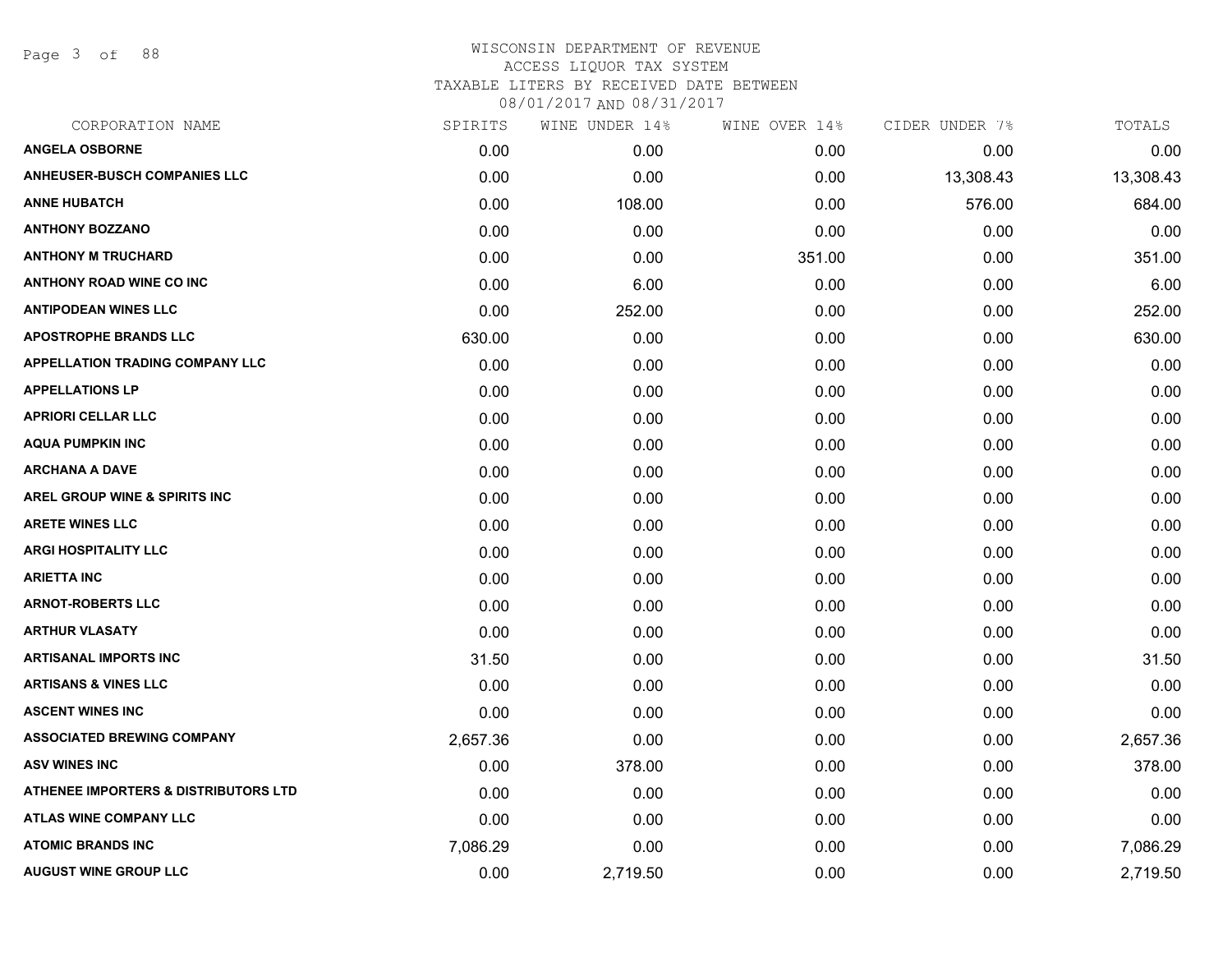Page 4 of 88

#### WISCONSIN DEPARTMENT OF REVENUE ACCESS LIQUOR TAX SYSTEM

TAXABLE LITERS BY RECEIVED DATE BETWEEN

| CORPORATION NAME                           | SPIRITS    | WINE UNDER 14% | WINE OVER 14% | CIDER UNDER 7% | TOTALS     |
|--------------------------------------------|------------|----------------|---------------|----------------|------------|
| <b>AUSTRAL WINES LLC</b>                   | 0.00       | 0.00           | 0.00          | 0.00           | 0.00       |
| <b>AV BRANDS INC</b>                       | 0.00       | 499.50         | 1,215.00      | 0.00           | 1,714.50   |
| AVV WINERY CO LLC                          | 0.00       | 0.00           | 0.00          | 0.00           | 0.00       |
| <b>AXIOS INC</b>                           | 0.00       | 0.00           | 0.00          | 0.00           | 0.00       |
| <b>B &amp; I OVERSEAS TRADING INC</b>      | 0.00       | 0.00           | 0.00          | 0.00           | 0.00       |
| <b>B UNITED INTERNATIONAL INC</b>          | 0.00       | 0.00           | 22.34         | 54.07          | 76.41      |
| <b>B. NEKTAR LLC</b>                       | 0.00       | 0.00           | 0.00          | 0.00           | 0.00       |
| <b>BACARDI USA INC</b>                     | 239,931.90 | 2,476.81       | 2,041.50      | 0.00           | 244,450.21 |
| <b>BACCHUS TECHNOLOGIES LLC</b>            | 0.00       | 1,260.00       | 0.00          | 0.00           | 1,260.00   |
| <b>BACIO DIVINO CELLARS LLC</b>            | 0.00       | 0.00           | 0.00          | 0.00           | 0.00       |
| <b>BADGER MOUNTAIN INC</b>                 | 0.00       | 1,205.99       | 0.00          | 0.00           | 1,205.99   |
| <b>BALCONES DISTILLING LLC</b>             | 0.00       | 0.00           | 0.00          | 0.00           | 0.00       |
| <b>BANFI PRODUCTS CORPORATION</b>          | 4.50       | 5,791.31       | 216.00        | 0.00           | 6,011.81   |
| <b>BANSHEE WINES LLC</b>                   | 0.00       | 1,012.50       | 1,618.50      | 0.00           | 2,631.00   |
| <b>BANVILLE &amp; JONES WINE MERCHANTS</b> | 0.00       | 1,610.50       | 27.00         | 0.00           | 1,637.50   |
| <b>BANZAI BEVERAGE CORPORATION</b>         | 0.00       | 4.90           | 0.00          | 0.00           | 4.90       |
| <b>BARGETTOS SANTA CRUZ WINERY INC</b>     | 0.00       | 0.00           | 0.00          | 0.00           | 0.00       |
| <b>BARLOW VINEYARDS LLC</b>                | 0.00       | 0.00           | 0.00          | 0.00           | 0.00       |
| <b>BARNARD GRIFFIN INC</b>                 | 0.00       | 126.00         | 0.00          | 0.00           | 126.00     |
| <b>BARNETT VINEYARDS LP</b>                | 0.00       | 0.00           | 0.00          | 0.00           | 0.00       |
| <b>BATTAGLIA DISTRIBUTING CORP INC</b>     | 0.00       | 707.86         | 0.00          | 0.00           | 707.86     |
| <b>BAUM WINE IMPORTS INC</b>               | 9.00       | 6,402.00       | 338.25        | 0.00           | 6,749.25   |
| BE SAFE WINE IMPORTS LLC                   | 0.00       | 0.00           | 0.00          | 0.00           | 0.00       |
| <b>BEATBOX BEVERAGES LLC</b>               | 0.00       | 0.00           | 0.00          | 0.00           | 0.00       |
| <b>BEATBOX BEVERAGES LLC</b>               | 0.00       | 0.00           | 0.00          | 0.00           | 0.00       |
| <b>BEAUX FRERES LLC</b>                    | 0.00       | 0.00           | 0.00          | 0.00           | 0.00       |
| <b>BEDROCK WINE COMPANY LP</b>             | 0.00       | 0.00           | 33.28         | 0.00           | 33.28      |
| <b>BENDISTILLERY INC</b>                   | 0.00       | 0.00           | 0.00          | 0.00           | 0.00       |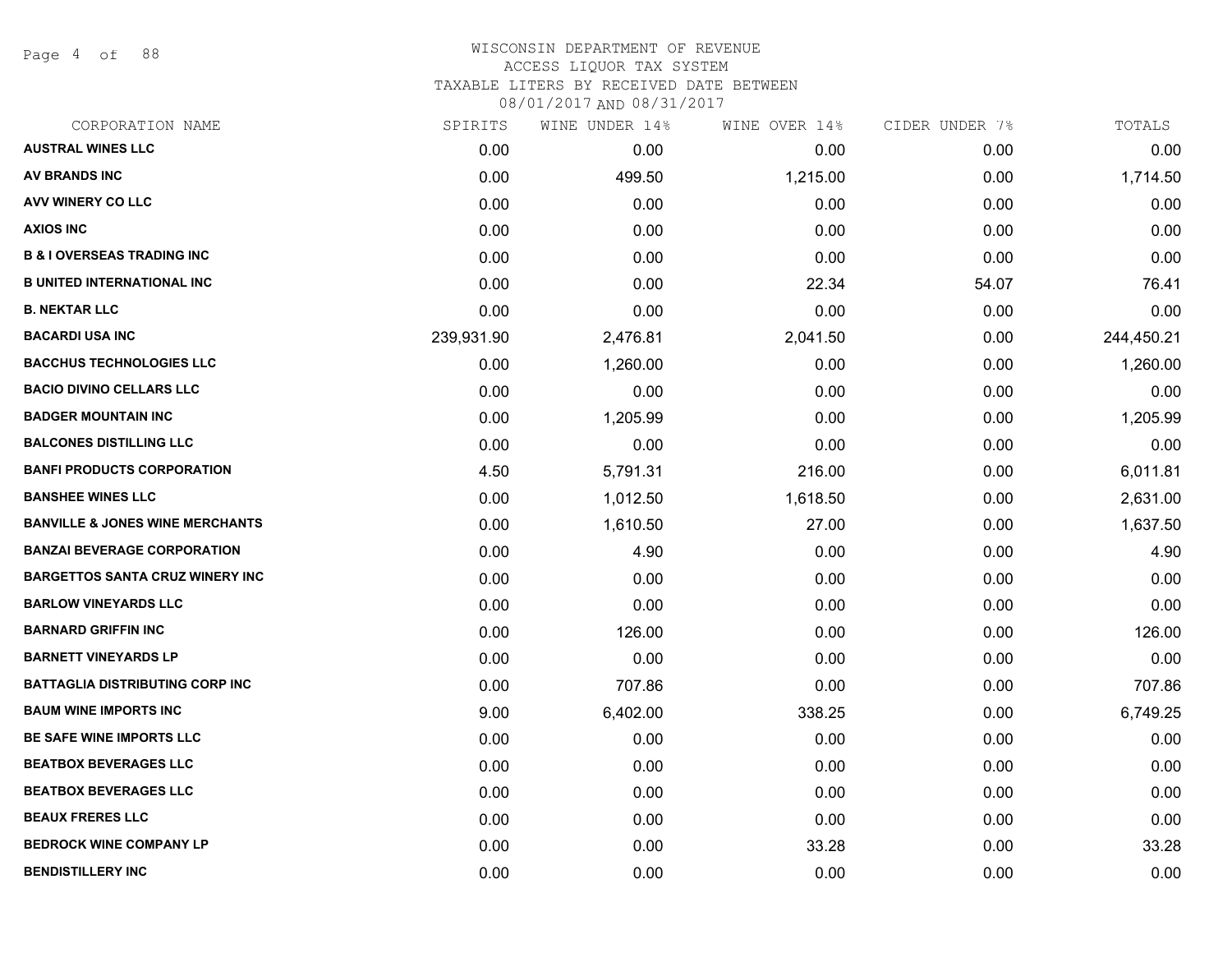Page 5 of 88

| CORPORATION NAME                                       | SPIRITS | WINE UNDER 14% | WINE OVER 14% | CIDER UNDER 7% | TOTALS    |
|--------------------------------------------------------|---------|----------------|---------------|----------------|-----------|
| <b>BENESSERE VINEYARDS LTD</b>                         | 0.00    | 0.00           | 0.00          | 0.00           | 0.00      |
| <b>BENNETT LANE WINERY LLC</b>                         | 0.00    | 0.00           | 0.00          | 0.00           | 0.00      |
| <b>BENOVIA WINERY LLC</b>                              | 0.00    | 0.00           | 0.00          | 0.00           | 0.00      |
| <b>BENTON-LANE LLC</b>                                 | 0.00    | 0.00           | 0.00          | 0.00           | 0.00      |
| <b>BERGSTROM WINES LLC</b>                             | 0.00    | 0.00           | 0.00          | 0.00           | 0.00      |
| <b>BERNARDUS LLC</b>                                   | 0.00    | 0.00           | 0.00          | 0.00           | 0.00      |
| <b>BETHEL HEIGHTS VINEYARD INC</b>                     | 0.00    | 31.50          | 0.00          | 0.00           | 31.50     |
| BETTER BRANDS INTERNATIONAL                            | 0.00    | 819.00         | 63.00         | 0.00           | 882.00    |
| <b>BETZ CELLARS LLC</b>                                | 0.00    | 0.00           | 0.00          | 0.00           | 0.00      |
| <b>BEVERAGE BROTHERS INC</b>                           | 0.00    | 0.00           | 0.00          | 446.68         | 446.68    |
| BEVERAGE GROUP INTERNATIONAL LLC                       | 0.00    | 0.00           | 0.00          | 0.00           | 0.00      |
| <b>BEVERAGE SOLUTIONS &amp; LOGISTICS INC</b>          | 0.00    | 0.00           | 0.00          | 0.00           | 0.00      |
| <b>BF ACQUISITION LTD</b>                              | 13.50   | 72.00          | 0.00          | 0.00           | 85.50     |
| <b>BIAGIO CRU &amp; ESTATE WINES LLC</b>               | 0.00    | 0.00           | 0.00          | 0.00           | 0.00      |
| <b>BIEN NACIDO VINEYARDS OF RANCHO TEPUSQUET</b><br>LP | 0.00    | 0.00           | 0.00          | 0.00           | 0.00      |
| <b>BILTMORE ESTATE WINE COMPANY</b>                    | 0.00    | 0.00           | 0.00          | 0.00           | 0.00      |
| <b>BLACK ROCK SPIRITS LLC</b>                          | 252.00  | 0.00           | 0.00          | 0.00           | 252.00    |
| <b>BLACKBIRD VINEYARDS LLC</b>                         | 0.00    | 0.00           | 102.00        | 0.00           | 102.00    |
| <b>BLACKBURN ENTERPRISES LLC</b>                       | 0.00    | 0.00           | 477.00        | 0.00           | 477.00    |
| <b>BLAKE FARMS HARD APPLE CIDER LLC</b>                | 0.00    | 0.00           | 0.00          | 7,738.33       | 7,738.33  |
| <b>BLAUM BROS DISTILLING CO LLC</b>                    | 0.00    | 0.00           | 0.00          | 0.00           | 0.00      |
| <b>BLUE RIDGE DISTILLING CO INC</b>                    | 0.00    | 0.00           | 0.00          | 0.00           | 0.00      |
| <b>BNA WINE GROUP LLC</b>                              | 0.00    | 414.00         | 1.50          | 0.00           | 415.50    |
| <b>BNP DISTRIBUTING CO INC.</b>                        | 0.00    | 0.00           | 0.00          | 0.00           | 0.00      |
| <b>BOEGER WINERY INC</b>                               | 0.00    | 0.00           | 0.00          | 0.00           | 0.00      |
| <b>BOGLE VINEYARDS INC</b>                             | 0.00    | 12,096.00      | 2,142.00      | 0.00           | 14,238.00 |
| <b>BONANNO VINTNERS LLC</b>                            | 0.00    | 0.00           | 0.00          | 0.00           | 0.00      |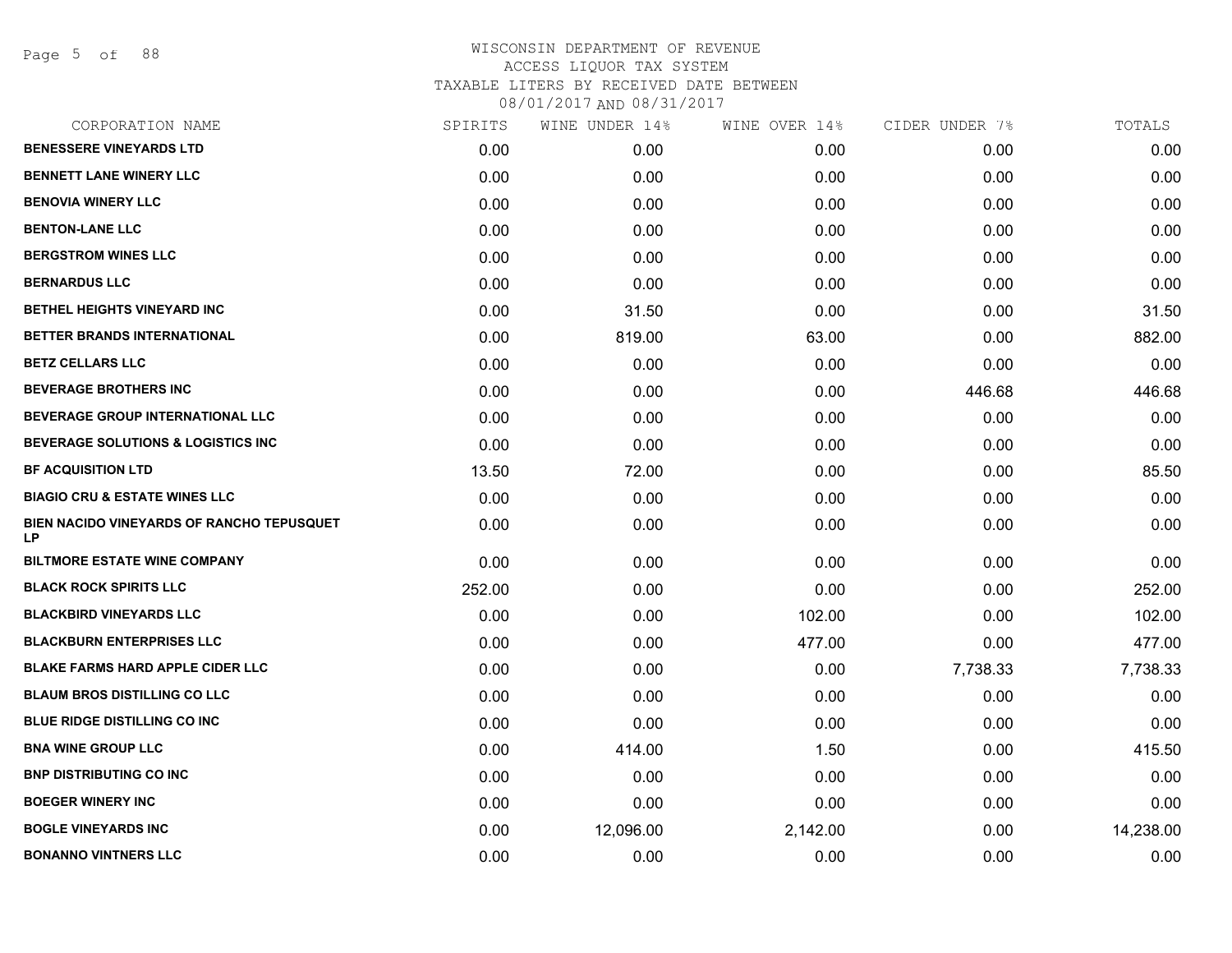Page 6 of 88

| CORPORATION NAME                               | SPIRITS    | WINE UNDER 14% | WINE OVER 14% | CIDER UNDER 7% | TOTALS     |
|------------------------------------------------|------------|----------------|---------------|----------------|------------|
| <b>BONNY DOON WINERY INC</b>                   | 0.00       | 0.00           | 0.00          | 0.00           | 0.00       |
| <b>BOSTON BEER CORPORATION</b>                 | 0.00       | 0.00           | 0.00          | 143,933.63     | 143,933.63 |
| <b>BOUCHAINE VINEYARDS INC</b>                 | 0.00       | 0.00           | 0.00          | 0.00           | 0.00       |
| <b>BOUNDARY BREAKS LLC</b>                     | 0.00       | 0.00           | 0.00          | 0.00           | 0.00       |
| <b>BOUTINOT USA INC</b>                        | 0.00       | 0.00           | 0.00          | 0.00           | 0.00       |
| <b>BRASSFIELD ESTATE WINERY LLC</b>            | 0.00       | 16.64          | 149.79        | 0.00           | 166.43     |
| <b>BRAZOS WINE IMPORTS LLC</b>                 | 0.00       | 0.00           | 0.00          | 0.00           | 0.00       |
| <b>BREWER-CLIFTON LLC</b>                      | 0.00       | 0.00           | 0.00          | 0.00           | 0.00       |
| <b>BRICKELL WINES LLC</b>                      | 0.00       | 0.00           | 0.00          | 0.00           | 0.00       |
| <b>BRIDGEVIEW VINEYARDS INC</b>                | 0.00       | 126.00         | 0.00          | 0.00           | 126.00     |
| <b>BROADBENT SELECTIONS INC</b>                | 0.00       | 171.00         | 0.00          | 0.00           | 171.00     |
| <b>BRONCO WINE COMPANY</b>                     | 0.00       | 78,767.24      | 454.50        | 0.00           | 79,221.74  |
| <b>BROTHERS INTERNATIONAL FOOD CORPORATION</b> | 0.00       | 1,520.00       | 0.00          | 0.00           | 1,520.00   |
| <b>BROVO SPIRITS LLC</b>                       | 0.00       | 0.00           | 0.00          | 0.00           | 0.00       |
| <b>BROWN-FORMAN CORPORATION</b>                | 152,102.40 | 18,431.96      | 5,310.00      | 0.00           | 175,844.36 |
| <b>BRUTOCAO CELLARS LP</b>                     | 0.00       | 0.00           | 0.00          | 0.00           | 0.00       |
| <b>BUEHLER VINEYARDS INC</b>                   | 0.00       | 252.00         | 0.00          | 0.00           | 252.00     |
| <b>BULGARIAN MASTER VINTNERS LLC</b>           | 0.00       | 0.00           | 0.00          | 0.00           | 0.00       |
| <b>BULLY HILL VINEYARDS INC</b>                | 0.00       | 0.00           | 0.00          | 0.00           | 0.00       |
| <b>BUONA VITA LLC</b>                          | 0.00       | 0.00           | 0.00          | 0.00           | 0.00       |
| <b>BUONCRISTIANI WINE CO LLC</b>               | 0.00       | 0.00           | 0.00          | 0.00           | 0.00       |
| <b>BURGESS CELLARS INC</b>                     | 0.00       | 0.00           | 0.00          | 0.00           | 0.00       |
| <b>BUZZBALLZ LLC</b>                           | 7,833.60   | 0.00           | 0.00          | 0.00           | 7,833.60   |
| <b>BUZZBOX BEVERAGES INC</b>                   | 0.00       | 0.00           | 0.00          | 0.00           | 0.00       |
| <b>BYMOFO LLC</b>                              | 0.00       | 0.00           | 9.00          | 0.00           | 9.00       |
| <b>C &amp; C WINE SERVICES INC</b>             | 0.00       | 0.00           | 0.00          | 0.00           | 0.00       |
| <b>C MONDAVI &amp; SONS</b>                    | 0.00       | 14,004.00      | 810.00        | 0.00           | 14,814.00  |
| <b>CABERNET CORP</b>                           | 0.00       | 567.00         | 13.50         | 0.00           | 580.50     |
|                                                |            |                |               |                |            |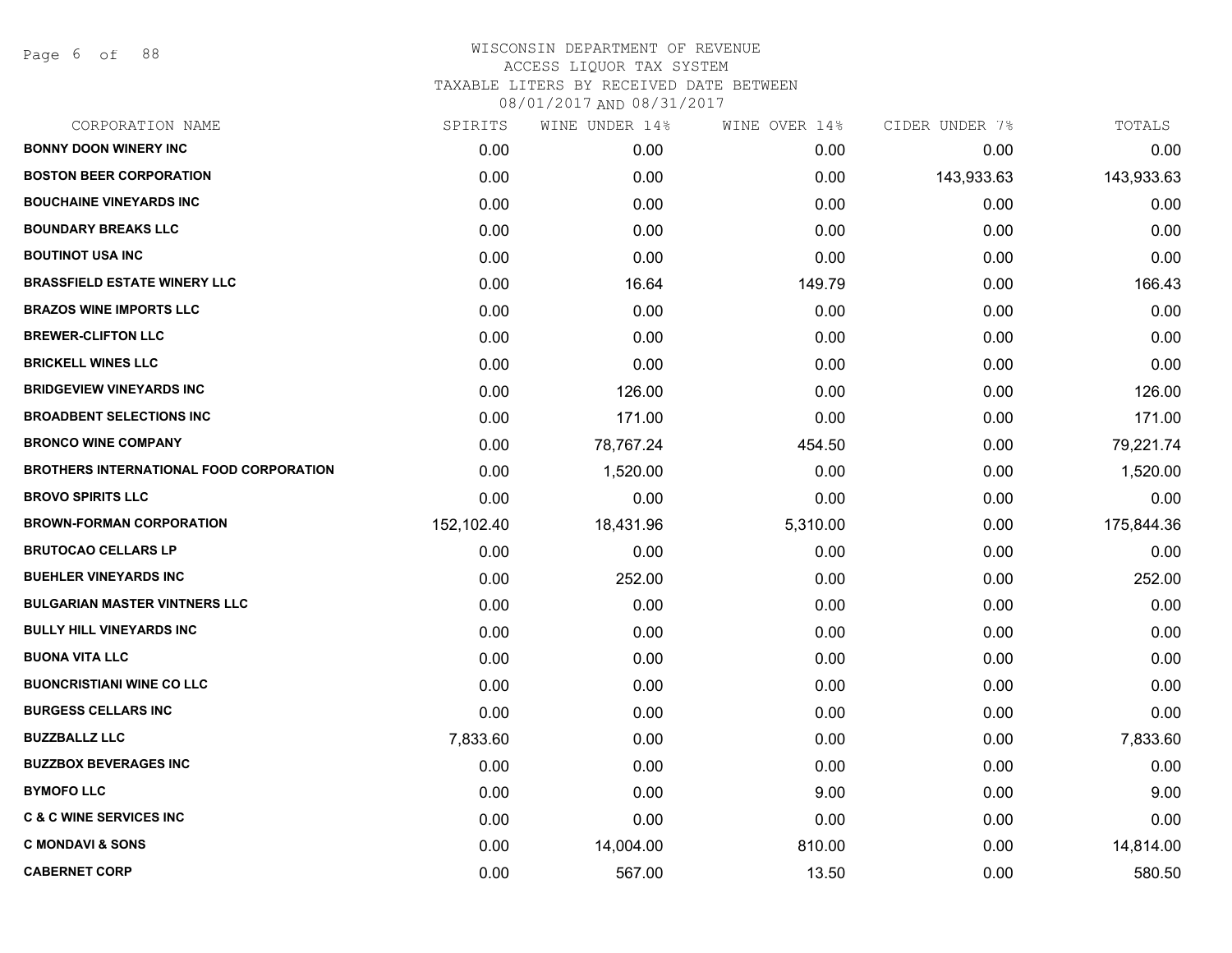Page 7 of 88

| CORPORATION NAME                            | SPIRITS   | WINE UNDER 14% | WINE OVER 14% | CIDER UNDER 7% | TOTALS    |
|---------------------------------------------|-----------|----------------|---------------|----------------|-----------|
| <b>CAFFO BEVERAGES INC</b>                  | 0.00      | 0.00           | 0.00          | 0.00           | 0.00      |
| <b>CAIN CELLARS INC</b>                     | 0.00      | 0.00           | 0.00          | 0.00           | 0.00      |
| <b>CAL VIN ENTERPRISES CORPORATION</b>      | 0.00      | 0.00           | 0.00          | 0.00           | 0.00      |
| <b>CALCAREOUS VINEYARD LLC</b>              | 0.00      | 0.00           | 0.00          | 0.00           | 0.00      |
| <b>CALERA WINE COMPANY LP</b>               | 0.00      | 0.00           | 252.00        | 0.00           | 252.00    |
| <b>CALIFORNIA CIDER COMPANY</b>             | 0.00      | 0.00           | 0.00          | 0.00           | 0.00      |
| <b>CALIFORNIA NATURAL PRODUCTS INC</b>      | 0.00      | 0.00           | 0.00          | 0.00           | 0.00      |
| <b>CALIFORNIA VINEYARDS INC</b>             | 117.00    | 0.00           | 0.00          | 0.00           | 117.00    |
| <b>CALLUNA VINEYARDS LLC</b>                | 0.00      | 0.00           | 0.00          | 0.00           | 0.00      |
| <b>CAMARDA CORP</b>                         | 0.00      | 0.00           | 0.00          | 0.00           | 0.00      |
| <b>CAMPARI AMERICA LLC</b>                  | 83,485.20 | 0.00           | 0.00          | 0.00           | 83,485.20 |
| <b>CANNON RIVER WINERY LLC</b>              | 0.00      | 0.00           | 0.00          | 0.00           | 0.00      |
| <b>CAPE CLASSICS INC</b>                    | 0.00      | 1,332.00       | 63.00         | 0.00           | 1,395.00  |
| <b>CARAVEL GROUP LLC</b>                    | 0.00      | 0.00           | 0.00          | 0.00           | 0.00      |
| <b>CARDWELL HILL CELLARS LLC</b>            | 0.00      | 180.00         | 0.00          | 0.00           | 180.00    |
| <b>CARIBBEAN DISTILLERS LLC</b>             | 90.00     | 16,200.00      | 0.00          | 0.00           | 16,290.00 |
| <b>CARIBBEAN SPIRITS INC</b>                | 0.00      | 0.00           | 0.00          | 0.00           | 0.00      |
| <b>CARL JEPPSON COMPANY</b>                 | 0.00      | 0.00           | 0.00          | 0.00           | 0.00      |
| <b>CARL THOMA</b>                           | 0.00      | 0.00           | 0.00          | 0.00           | 0.00      |
| <b>CARLSON VINEYARDS INC</b>                | 0.00      | 0.00           | 0.00          | 0.00           | 0.00      |
| <b>CAROLE MINOGUE</b>                       | 0.00      | 0.00           | 0.00          | 0.00           | 0.00      |
| <b>CAROLINA DISTRIBUTION LLC</b>            | 0.00      | 0.00           | 0.00          | 0.00           | 0.00      |
| <b>CARRIAGE HOUSE IMPORTS, LTD.</b>         | 180.00    | 0.00           | 0.00          | 0.00           | 180.00    |
| <b>CASTLE BRANDS USA CORP</b>               | 0.00      | 0.00           | 0.00          | 0.00           | 0.00      |
| <b>CASTORO CELLARS</b>                      | 0.00      | 630.00         | 0.00          | 0.00           | 630.00    |
| <b>CEDAR KNOLL VINEYARDS INC</b>            | 0.00      | 0.00           | 0.00          | 0.00           | 0.00      |
| <b>CELEBRATION DISTILLATION CORPORATION</b> | 0.00      | 0.00           | 0.00          | 0.00           | 0.00      |
| <b>CELLAR D LLC</b>                         | 0.00      | 0.00           | 0.00          | 0.00           | 0.00      |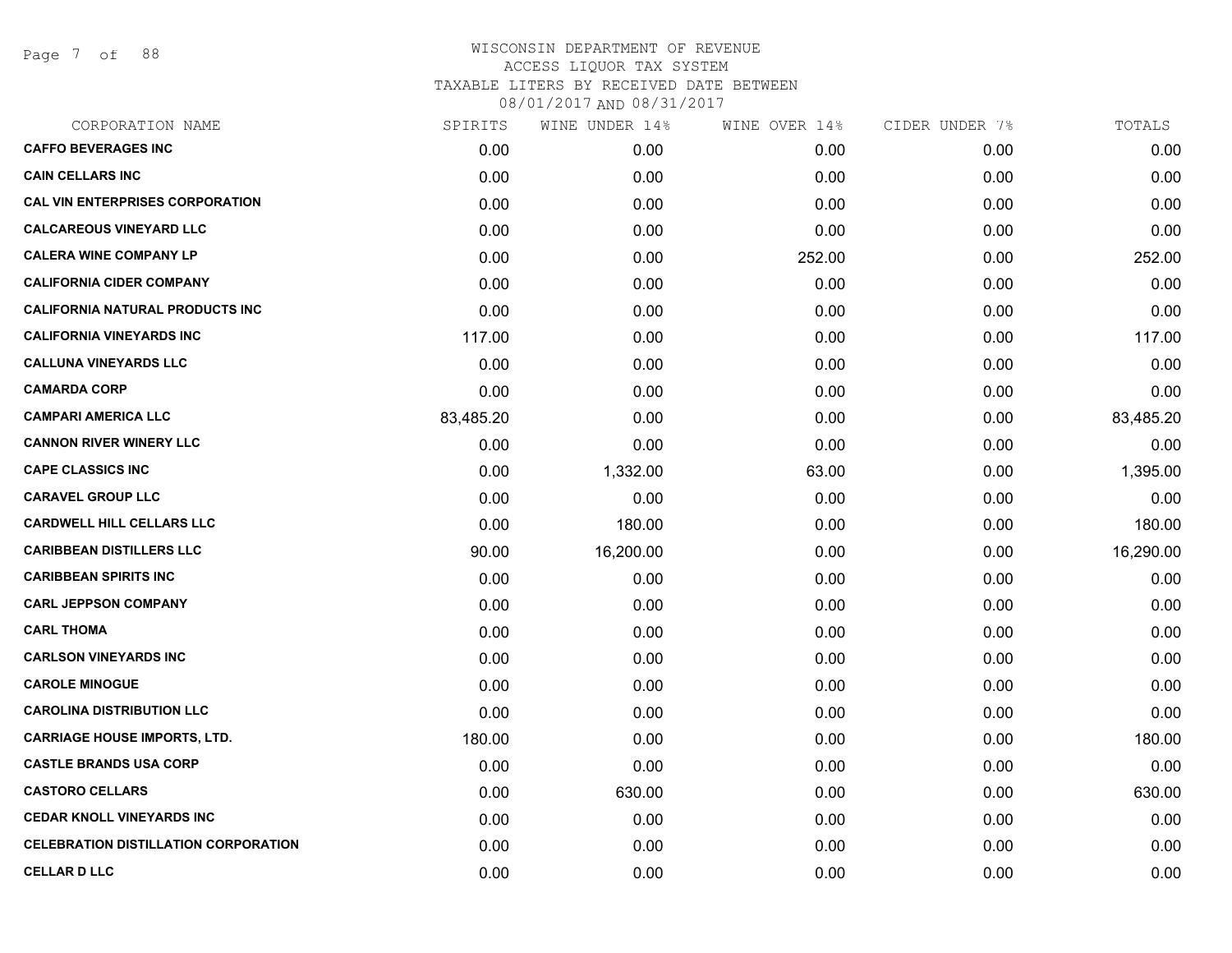## WISCONSIN DEPARTMENT OF REVENUE ACCESS LIQUOR TAX SYSTEM TAXABLE LITERS BY RECEIVED DATE BETWEEN

| CORPORATION NAME                       | SPIRITS   | WINE UNDER 14% | WINE OVER 14% | CIDER UNDER 7% | TOTALS    |
|----------------------------------------|-----------|----------------|---------------|----------------|-----------|
| <b>CELLARS INTERNATIONAL INC</b>       | 0.00      | 252.19         | 0.00          | 0.00           | 252.19    |
| <b>CELLIER WINES DISTRIBUTING INC.</b> | 0.00      | 0.00           | 0.00          | 0.00           | 0.00      |
| <b>CENTER VALLEY ORCHARDS LLC</b>      | 0.00      | 0.00           | 0.00          | 0.00           | 0.00      |
| <b>CHAISE VENTURES INC</b>             | 0.00      | 0.00           | 0.00          | 0.00           | 0.00      |
| <b>CHANNING DAUGHTERS WINERY LLC</b>   | 0.00      | 342.00         | 12.00         | 0.00           | 354.00    |
| <b>CHAPPELLET WINERY INC</b>           | 0.00      | 0.00           | 0.00          | 0.00           | 0.00      |
| <b>CHARBAUT AMERICA INC</b>            | 0.00      | 0.00           | 0.00          | 0.00           | 0.00      |
| <b>CHARLES &amp; MARTHA BARRA</b>      | 0.00      | 180.00         | 18.00         | 0.00           | 198.00    |
| <b>CHARLES JACQUIN ET CIE INC</b>      | 10,586.70 | 0.00           | 58.59         | 0.00           | 10,645.29 |
| <b>CHARLES NEAL SELECTIONS INC</b>     | 0.00      | 207.00         | 0.00          | 0.00           | 207.00    |
| <b>CHARLES REININGER LLC</b>           | 0.00      | 0.00           | 0.00          | 0.00           | 0.00      |
| <b>CHATEAU BARNABY LLC</b>             | 0.00      | 0.00           | 0.00          | 0.00           | 0.00      |
| <b>CHATEAU DIANA LLC</b>               | 0.00      | 2,089.00       | 711.00        | 0.00           | 2,800.00  |
| <b>CHATHAM IMPORTS INC</b>             | 1,143.00  | 0.00           | 0.00          | 0.00           | 1,143.00  |
| <b>CHEHALEM INC</b>                    | 0.00      | 0.00           | 0.00          | 0.00           | 0.00      |
| <b>CHICAGO DISTILLING COMPANY LLC</b>  | 0.00      | 0.00           | 0.00          | 0.00           | 0.00      |
| CHOYA UMESHU USA INC                   | 0.00      | 0.00           | 0.00          | 0.00           | 0.00      |
| <b>CHRISTIAN P SCHAEFER</b>            | 0.00      | 529.59         | 0.00          | 5,337.43       | 5,867.02  |
| <b>CHRISTOPHER DRAKE WHITCRAFT</b>     | 0.00      | 0.00           | 0.00          | 0.00           | 0.00      |
| <b>CHRISTOPHER F PITTENGER</b>         | 0.00      | 0.00           | 0.00          | 0.00           | 0.00      |
| <b>CHRISTOPHER FIGGINS</b>             | 0.00      | 0.00           | 0.00          | 0.00           | 0.00      |
| <b>CHRISTOPHER J FLOOD</b>             | 302.40    | 0.00           | 0.00          | 0.00           | 302.40    |
| <b>CHRISTOPHER M JAMES</b>             | 0.00      | 0.00           | 0.00          | 0.00           | 0.00      |
| <b>CHRISTOPHER MICHAEL WINES LLC</b>   | 0.00      | 252.00         | 0.00          | 0.00           | 252.00    |
| CIV (USA) INC                          | 0.00      | 0.00           | 0.00          | 0.00           | 0.00      |
| <b>CLAAR CELLARS LLC</b>               | 0.00      | 792.00         | 0.00          | 0.00           | 792.00    |
| <b>CLASSIC WINES INC</b>               | 0.00      | 0.00           | 0.00          | 0.00           | 0.00      |
| <b>CLASSICAL WINES FROM SPAIN LTD</b>  | 0.00      | 0.00           | 0.00          | 0.00           | 0.00      |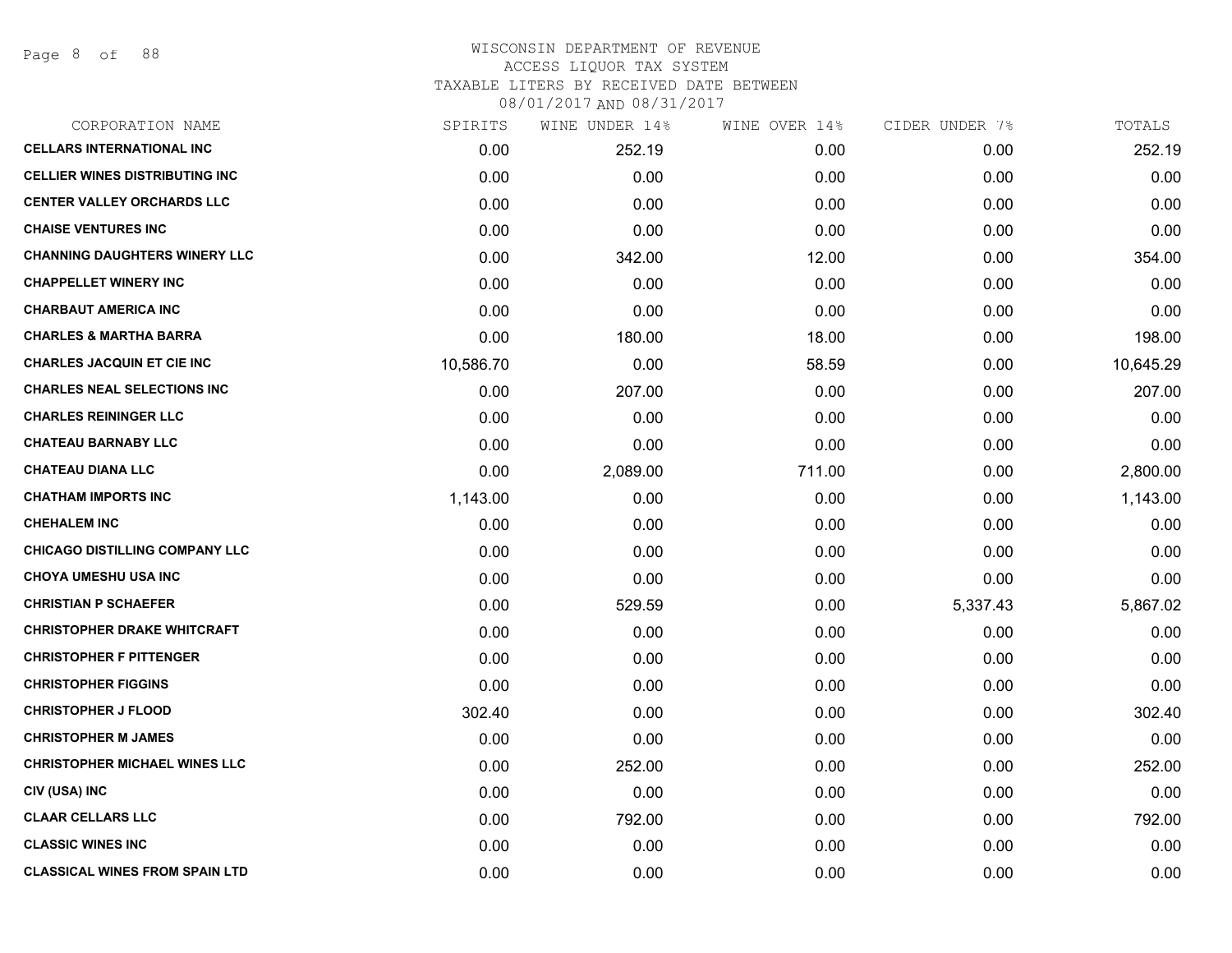Page 9 of 88

## WISCONSIN DEPARTMENT OF REVENUE ACCESS LIQUOR TAX SYSTEM

TAXABLE LITERS BY RECEIVED DATE BETWEEN

| CORPORATION NAME                             | SPIRITS    | WINE UNDER 14% | WINE OVER 14% | CIDER UNDER 7% | TOTALS     |
|----------------------------------------------|------------|----------------|---------------|----------------|------------|
| <b>CLENDENENLINDQUIST VINTNERS</b>           | 0.00       | 0.00           | 0.00          | 0.00           | 0.00       |
| <b>CLINE CELLARS INC</b>                     | 0.00       | 3,213.00       | 1,827.00      | 0.00           | 5,040.00   |
| <b>CLINE SISTERS IMPORTS LLC</b>             | 0.00       | 468.00         | 0.00          | 0.00           | 468.00     |
| <b>CLINT PROPERTIES INC</b>                  | 0.00       | 0.00           | 0.00          | 0.00           | 0.00       |
| <b>CLOS DU VAL WINE CO LTD</b>               | 0.00       | 0.00           | 0.00          | 0.00           | 0.00       |
| <b>CLOS LACHANCE WINES LLC</b>               | 0.00       | 2,520.00       | 0.00          | 0.00           | 2,520.00   |
| <b>COCKERELL WINE CONSULTING LLC</b>         | 0.00       | 0.00           | 126.00        | 0.00           | 126.00     |
| <b>CODY T WRIGHT</b>                         | 0.00       | 0.00           | 0.00          | 0.00           | 0.00       |
| <b>COHO WINES LLC</b>                        | 0.00       | 0.00           | 0.00          | 0.00           | 0.00       |
| <b>CONSTELLATION BRANDS INC</b>              | 104,754.00 | 366,509.11     | 15,774.00     | 0.00           | 487,037.11 |
| <b>COOL HAND VINEYARDS LLC</b>               | 0.00       | 0.00           | 0.00          | 0.00           | 0.00       |
| <b>COPA FINA WINE IMPORTS LLC</b>            | 0.00       | 0.00           | 0.00          | 0.00           | 0.00       |
| <b>COPPER &amp; KINGS AMERICAN BRANDY CO</b> | 355.50     | 0.00           | 0.00          | 0.00           | 355.50     |
| <b>COPPER CANE LLC</b>                       | 0.00       | 630.00         | 504.00        | 0.00           | 1,134.00   |
| <b>CORA IMPORTS LTD</b>                      | 0.00       | 0.00           | 0.00          | 0.00           | 0.00       |
| <b>CORDELINA WINE COMPANY LLC</b>            | 0.00       | 513.00         | 0.00          | 0.00           | 513.00     |
| <b>CORK ALLIANCE INC</b>                     | 0.00       | 297.00         | 0.00          | 0.00           | 297.00     |
| <b>CORNERSTONE CELLARS LLC</b>               | 0.00       | 0.00           | 0.00          | 0.00           | 0.00       |
| <b>CORNERSTONE U.S. WINE IMPORTS INC</b>     | 0.00       | 0.00           | 0.00          | 0.00           | 0.00       |
| <b>COUP DE FOUDRE LLC</b>                    | 0.00       | 0.00           | 0.00          | 0.00           | 0.00       |
| <b>COURAGEOUS INC</b>                        | 0.00       | 0.00           | 0.00          | 0.00           | 0.00       |
| <b>CRACOVIA BRANDS INC</b>                   | 124.50     | 22.50          | 45.00         | 0.00           | 192.00     |
| <b>CRAFTED ARTISAN MEADERY LLC</b>           | 0.00       | 1,441.05       | 45.00         | 0.00           | 1,486.05   |
| <b>CRAIG JAFFURS</b>                         | 0.00       | 0.00           | 4.50          | 0.00           | 4.50       |
| <b>CRAIG S HANDLY</b>                        | 0.00       | 0.00           | 0.00          | 0.00           | 0.00       |
| <b>CREATIVE WINE CONCEPTS INC</b>            | 0.00       | 0.00           | 584.50        | 0.00           | 584.50     |
| <b>CREW WINE COMPANY LLC</b>                 | 0.00       | 4,401.20       | 189.00        | 0.00           | 4,590.20   |
| <b>CRIBARI VINEYARDS INC</b>                 | 0.00       | 504.00         | 0.00          | 0.00           | 504.00     |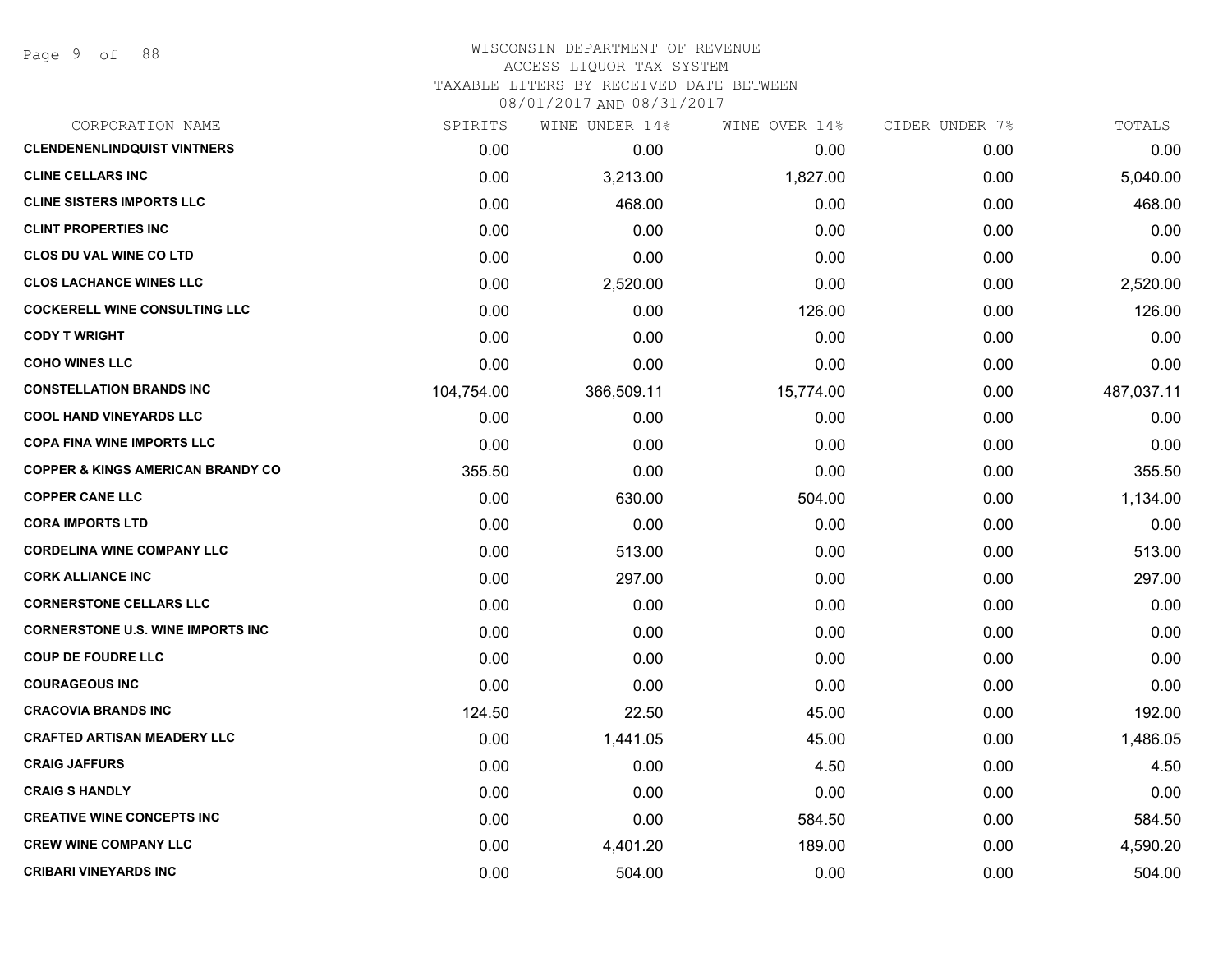Page 10 of 88

## WISCONSIN DEPARTMENT OF REVENUE ACCESS LIQUOR TAX SYSTEM TAXABLE LITERS BY RECEIVED DATE BETWEEN

| CORPORATION NAME                        | SPIRITS  | WINE UNDER 14% | WINE OVER 14% | CIDER UNDER 7% | TOTALS    |
|-----------------------------------------|----------|----------------|---------------|----------------|-----------|
| <b>CRIMSON WINE GROUP LTD</b>           | 0.00     | 31.50          | 0.00          | 0.00           | 31.50     |
| <b>CRISPIN CIDER COMPANY</b>            | 0.00     | 0.00           | 0.00          | 0.00           | 0.00      |
| <b>CRISTOM VINEYARDS INC</b>            | 0.00     | 0.00           | 0.00          | 0.00           | 0.00      |
| <b>CROWN POINT WINERY LLC</b>           | 0.00     | 0.00           | 0.00          | 0.00           | 0.00      |
| <b>CROWN VALLEY WINERY INC</b>          | 0.00     | 0.00           | 0.00          | 0.00           | 0.00      |
| <b>CULT OF 8</b>                        | 0.00     | 630.00         | 0.00          | 0.00           | 630.00    |
| <b>CULTIVATE WINES LLC</b>              | 0.00     | 3,078.00       | 396.00        | 0.00           | 3,474.00  |
| <b>CUSHMAN WINERY CORPORATION</b>       | 0.00     | 0.00           | 0.00          | 0.00           | 0.00      |
| <b>CUTWATER SPIRITS LLC</b>             | 0.00     | 0.00           | 0.00          | 0.00           | 0.00      |
| <b>CUVAISON INC</b>                     | 0.00     | 1,008.00       | 126.00        | 0.00           | 1,134.00  |
| <b>D &amp; D VINEYARDS INC</b>          | 0.00     | 0.00           | 0.00          | 0.00           | 0.00      |
| <b>D &amp; J F CELLARS INC</b>          | 0.00     | 0.00           | 0.00          | 0.00           | 0.00      |
| <b>D.G.L. DISTRIBUTORS, INC</b>         | 0.00     | 0.00           | 0.00          | 0.00           | 0.00      |
| <b>DAEDALUS CELLARS CO</b>              | 0.00     | 0.00           | 0.00          | 0.00           | 0.00      |
| <b>DAN CAREY</b>                        | 0.00     | 0.00           | 0.00          | 0.00           | 0.00      |
| <b>DANCING COYOTE WINES</b>             | 0.00     | 0.00           | 0.00          | 0.00           | 0.00      |
| <b>DANIEL SCHOENFELD</b>                | 0.00     | 0.00           | 0.00          | 0.00           | 0.00      |
| <b>DANNY RAKOVIC</b>                    | 0.00     | 0.00           | 0.00          | 0.00           | 0.00      |
| <b>DAOU VINEYARDS LLC</b>               | 0.00     | 0.00           | 0.00          | 0.00           | 0.00      |
| <b>DAQUINO ITALIAN IMPORTING CO INC</b> | 0.00     | 0.00           | 0.00          | 0.00           | 0.00      |
| <b>DARIOUSH KHALEDI WINERY LLC</b>      | 0.00     | 0.00           | 31.50         | 0.00           | 31.50     |
| <b>DAVID ARTHUR VINEYARDS LLC</b>       | 0.00     | 0.00           | 0.00          | 0.00           | 0.00      |
| <b>DAVID B POTTER</b>                   | 0.00     | 180.00         | 0.00          | 0.00           | 180.00    |
| <b>DAVID N RAYNE</b>                    | 2,178.41 | 29,032.91      | 3,275.88      | 0.00           | 34,487.20 |
| <b>DAVID R BARNES</b>                   | 0.00     | 0.00           | 0.00          | 0.00           | 0.00      |
| <b>DAVIDS PINOT VINEYARDS INC</b>       | 0.00     | 0.00           | 0.00          | 0.00           | 0.00      |
| <b>DAVOS BRANDS LLC</b>                 | 63.00    | 0.00           | 25.20         | 0.00           | 88.20     |
| DAYLIGHT WINE COMPANY LLC               | 0.00     | 0.00           | 0.00          | 0.00           | 0.00      |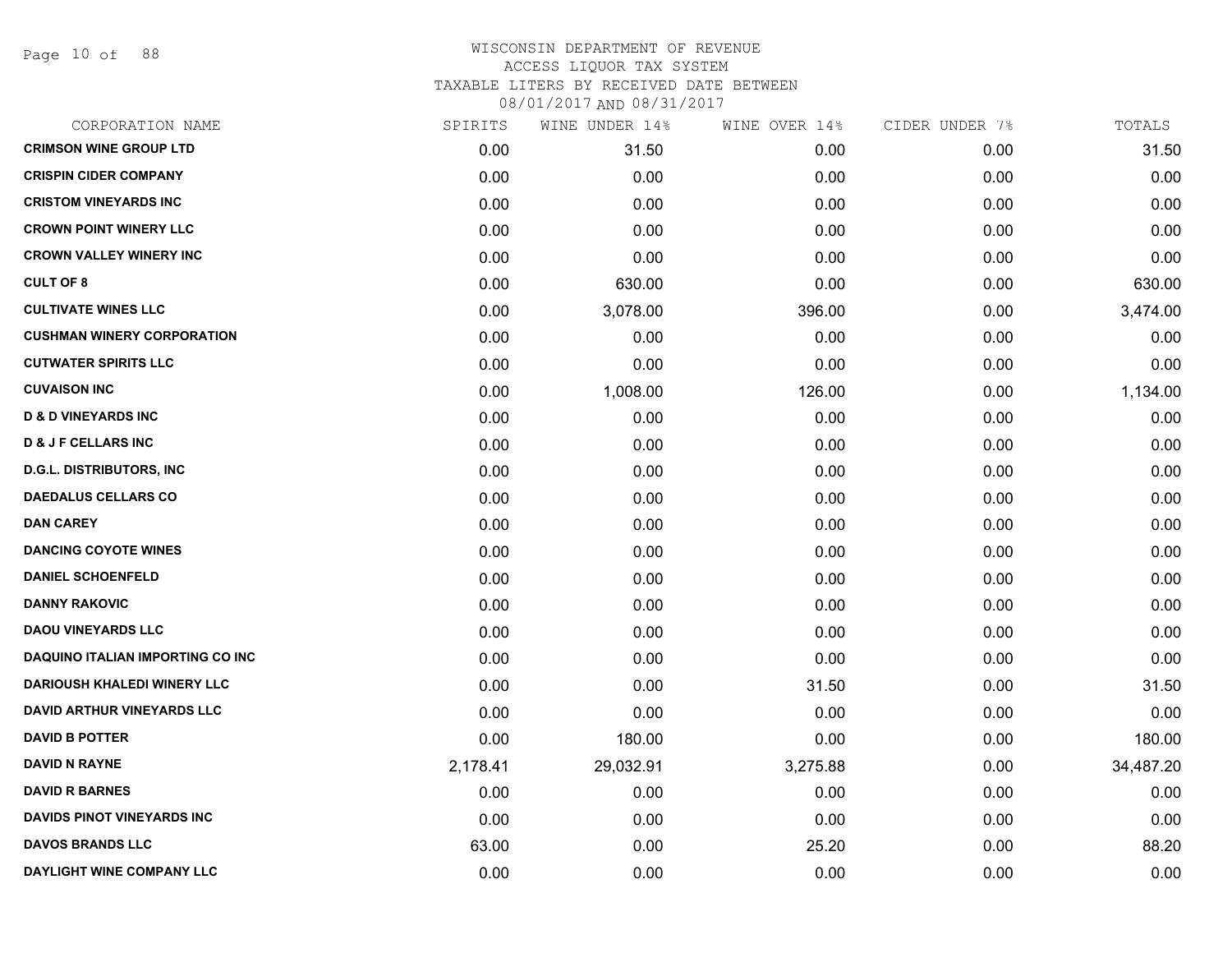Page 11 of 88

## WISCONSIN DEPARTMENT OF REVENUE

#### ACCESS LIQUOR TAX SYSTEM

TAXABLE LITERS BY RECEIVED DATE BETWEEN

| CORPORATION NAME                                                         | SPIRITS    | WINE UNDER 14% | WINE OVER 14% | CIDER UNDER 7% | TOTALS     |
|--------------------------------------------------------------------------|------------|----------------|---------------|----------------|------------|
| DE MAISON SELECTIONS INC                                                 | 27.00      | 2,150.00       | 4.50          | 63.00          | 2,244.50   |
| <b>DEANNA BASTIANICH</b>                                                 | 0.00       | $-165.00$      | 0.00          | 0.00           | $-165.00$  |
| <b>DELEGAT USA INC</b>                                                   | 0.00       | 0.00           | 0.00          | 0.00           | 0.00       |
| <b>DELIA E RODRIGUEZ</b>                                                 | 0.00       | 0.00           | 0.00          | 0.00           | 0.00       |
| <b>DELICATO VINEYARDS INC</b>                                            | 0.00       | 149,412.00     | 3,969.00      | 0.00           | 153,381.00 |
| <b>DELILLE CELLARS LLC</b>                                               | 0.00       | 0.00           | 0.00          | 0.00           | 0.00       |
| DEMERARA DISTILLERS (USA) INC                                            | 0.00       | 0.00           | 0.00          | 0.00           | 0.00       |
| <b>DEROSE WINERY INC</b>                                                 | 0.00       | 0.00           | 0.00          | 0.00           | 0.00       |
| <b>DERRICK C MANCINI</b>                                                 | 0.00       | 0.00           | 0.00          | 0.00           | 0.00       |
| <b>DIAGEO AMERICAS INC</b>                                               | 138,587.95 | 0.00           | 0.00          | 0.00           | 138,587.95 |
| <b>DIAMOND IMPORTERS INC</b>                                             | 0.00       | 0.00           | 0.00          | 0.00           | 0.00       |
| <b>DIRTY IMPORTS LLC</b>                                                 | 0.00       | 0.00           | 0.00          | 0.00           | 0.00       |
| <b>DISARONNO INTERNATIONAL LLC</b>                                       | 2,097.00   | 0.00           | 0.00          | 0.00           | 2,097.00   |
| DISTILLERY NO. 209 LTD NAPA CALIFORNIA                                   | 0.00       | 0.00           | 0.00          | 0.00           | 0.00       |
| <b>DIVOT ENTERPRISES LLC</b>                                             | 0.00       | 0.00           | 0.00          | 0.00           | 0.00       |
| DOMAINE DE LA TERRE ROUGE LTD                                            | 0.00       | 0.00           | 0.00          | 0.00           | 0.00       |
| <b>DOMAINE DE MARIA SOTER LLC</b>                                        | 0.00       | 0.00           | 0.00          | 0.00           | 0.00       |
| <b>DOMAINE MB LLC</b>                                                    | 0.00       | 0.00           | 0.00          | 0.00           | 0.00       |
| <b>DOMAINE SELECT WINE &amp; SPIRITS LLC</b>                             | 0.00       | 0.00           | 0.00          | 0.00           | 0.00       |
| <b>DOMAINE SERENE VINEYARDS &amp; WINERY INC</b>                         | 0.00       | 0.00           | 0.00          | 0.00           | 0.00       |
| <b>DOMAINE ST GEORGE</b>                                                 | 0.00       | 0.00           | 0.00          | 0.00           | 0.00       |
| <b>DON SEBASTIANI &amp; SONS INTERNATIONAL WINE</b><br><b>NEGOCIANTS</b> | 0.00       | 4,173.00       | 63.00         | 0.00           | 4,236.00   |
| DOUBLE DIAMOND DISTILLERY LLC                                            | 0.00       | 0.00           | 0.00          | 0.00           | 0.00       |
| <b>DOUBLE DOWN SPIRITS LLC</b>                                           | 0.00       | 0.00           | 0.00          | 0.00           | 0.00       |
| <b>DOYNA LTD</b>                                                         | 758.40     | 0.00           | 0.00          | 0.00           | 758.40     |
| <b>DREYER WINE LLC</b>                                                   | 0.00       | 0.00           | 63.00         | 0.00           | 63.00      |
| <b>DREYFUS ASHBY INC</b>                                                 | 0.00       | 2,745.00       | 625.50        | 0.00           | 3,370.50   |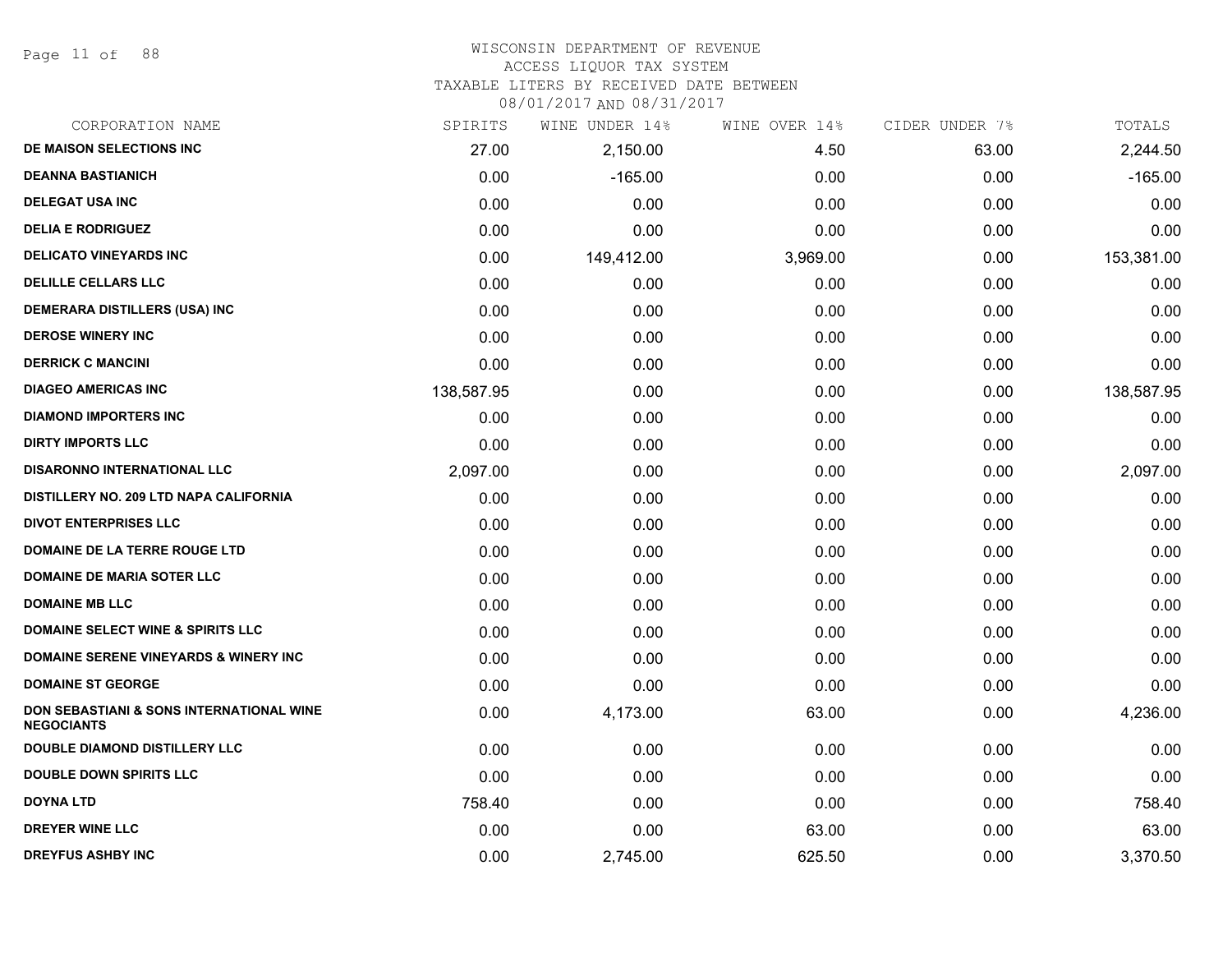Page 12 of 88

#### WISCONSIN DEPARTMENT OF REVENUE ACCESS LIQUOR TAX SYSTEM

TAXABLE LITERS BY RECEIVED DATE BETWEEN

| CORPORATION NAME                        | SPIRITS    | WINE UNDER 14% | WINE OVER 14% | CIDER UNDER 7% | TOTALS       |
|-----------------------------------------|------------|----------------|---------------|----------------|--------------|
| <b>DRG IMPORTS LLC</b>                  | 0.00       | 0.00           | 0.00          | 0.00           | 0.00         |
| <b>DRINKS AMERICAS INC</b>              | 0.00       | 0.00           | 0.00          | 0.00           | 0.00         |
| DRY CREEK VINEYARD INC                  | 0.00       | 1,008.00       | 18.00         | 0.00           | 1,026.00     |
| <b>DUCKHORN WINE COMPANY</b>            | 0.00       | 8,154.00       | 1,696.50      | 0.00           | 9,850.50     |
| DUGGANS DISTILLERS PRODUCTS CORPORATION | 0.00       | 0.00           | 0.00          | 0.00           | 0.00         |
| <b>DUMOL WINERY LLC</b>                 | 0.00       | 0.00           | 0.00          | 0.00           | 0.00         |
| <b>DUNHAM CELLARS LLC</b>               | 0.00       | 252.00         | 0.00          | 0.00           | 252.00       |
| <b>DUNN VINEYARDS LLC</b>               | 0.00       | 0.00           | 0.00          | 0.00           | 0.00         |
| DUTTON GOLDFIELD WINERY LLC             | 0.00       | 0.00           | 0.00          | 0.00           | 0.00         |
| <b>DV SPIRITS LLC</b>                   | 504.00     | 0.00           | 0.00          | 0.00           | 504.00       |
| <b>E &amp; J GALLO WINERY</b>           | 192,927.90 | 972,105.10     | 32,796.00     | 0.00           | 1,197,829.00 |
| <b>EAGLE EYE IMPORTS LLC</b>            | 0.00       | 396.00         | 0.00          | 0.00           | 396.00       |
| <b>EAGLES LANDING WINERY LLC</b>        | 0.00       | 376.50         | 0.00          | 0.00           | 376.50       |
| <b>EASTERN LIQUORS USA INC</b>          | 0.00       | 0.00           | 0.00          | 0.00           | 0.00         |
| <b>EBERLE WINERY LP</b>                 | 0.00       | 0.00           | 0.00          | 0.00           | 0.00         |
| <b>ECLIPSE ASSETS LLC</b>               | 0.00       | 0.00           | 0.00          | 0.00           | 0.00         |
| <b>ECOSUR GROUP LLC</b>                 | 0.00       | 1,098.00       | 0.00          | 0.00           | 1,098.00     |
| <b>EHREN JORDAN WINE CELLARS LLC</b>    | 0.00       | 171.00         | 0.00          | 0.00           | 171.00       |
| <b>EIGHT BOTTLES LLC</b>                | 0.00       | 0.00           | 0.00          | 0.00           | 0.00         |
| ELK COVE VINEYARDS INC                  | 0.00       | 0.00           | 0.00          | 0.00           | 0.00         |
| <b>ELV-OREGON LLC</b>                   | 0.00       | 0.00           | 0.00          | 0.00           | 0.00         |
| <b>ELYSE WINERY LLC</b>                 | 0.00       | 0.00           | 0.00          | 0.00           | 0.00         |
| <b>EMCO CHEMICAL DISTRIBUTORS, INC.</b> | 0.00       | 0.00           | 0.00          | 0.00           | 0.00         |
| <b>EMILIO GUGLIELMO WINERY INC</b>      | 0.00       | 0.00           | 0.00          | 0.00           | 0.00         |
| <b>EMPSON USA INC</b>                   | 0.00       | 6,021.75       | 0.00          | 0.00           | 6,021.75     |
| <b>ENOS VINEYARDS INC</b>               | 0.00       | 0.00           | 0.00          | 0.00           | 0.00         |
| <b>ENOTEC IMPORTS INC</b>               | 0.00       | 1,574.95       | 0.00          | 0.00           | 1,574.95     |
| <b>ENOVATION BRANDS INC</b>             | 0.00       | 807.75         | 0.00          | 0.00           | 807.75       |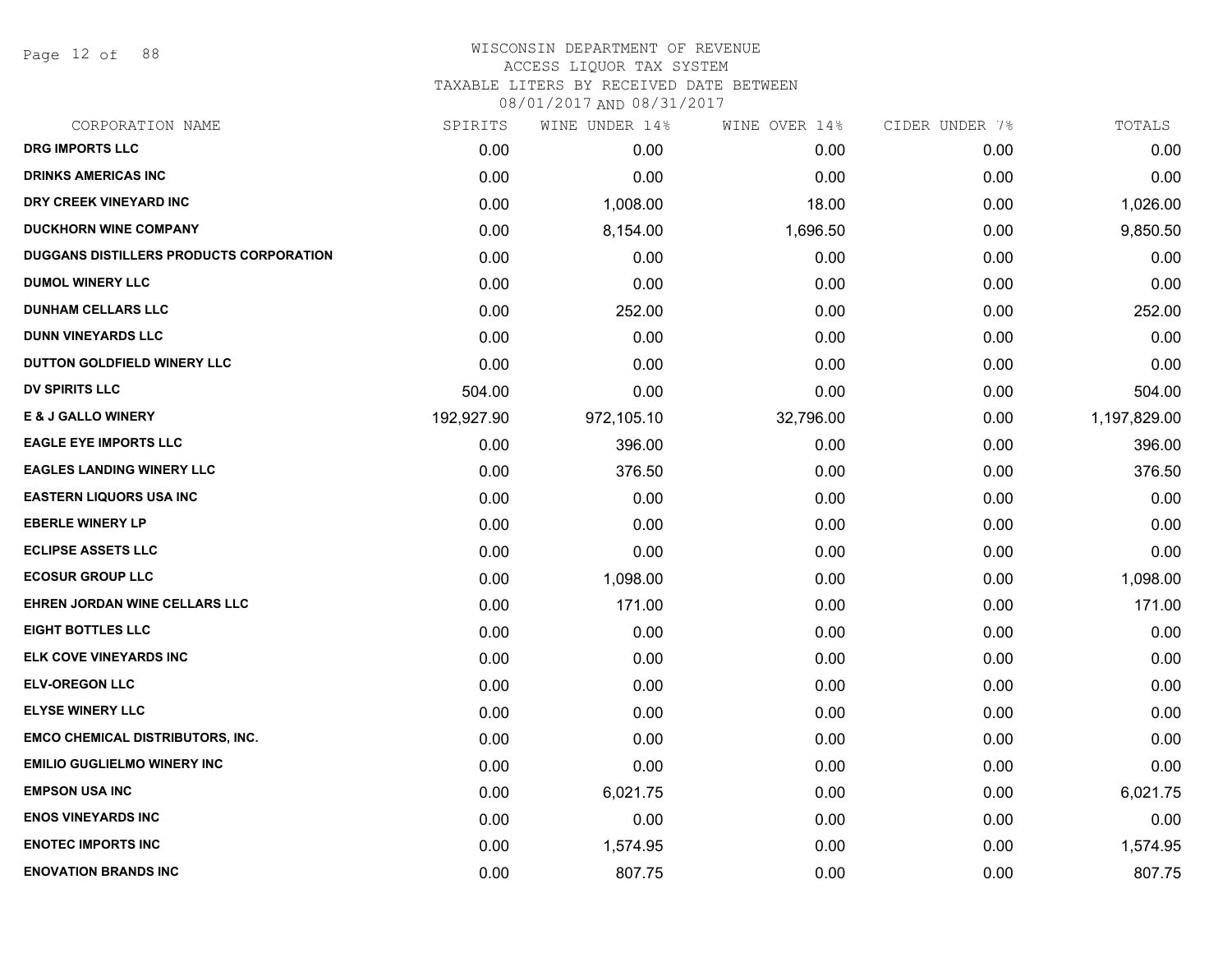Page 13 of 88

# WISCONSIN DEPARTMENT OF REVENUE ACCESS LIQUOR TAX SYSTEM

TAXABLE LITERS BY RECEIVED DATE BETWEEN

| CORPORATION NAME                                 | SPIRITS   | WINE UNDER 14% | WINE OVER 14% | CIDER UNDER 7% | TOTALS    |
|--------------------------------------------------|-----------|----------------|---------------|----------------|-----------|
| <b>ENTENTE SPIRITS LLC</b>                       | 0.00      | 0.00           | 0.00          | 0.00           | 0.00      |
| <b>EPICUREAN WINES LLC</b>                       | 0.00      | 657.00         | 63.00         | 0.00           | 720.00    |
| <b>ERIC FLANAGAN</b>                             | 0.00      | 0.00           | 94.50         | 0.00           | 94.50     |
| <b>ERIC TRUMP WINE MANUFACTURING LLC</b>         | 0.00      | 0.00           | 0.00          | 0.00           | 0.00      |
| <b>ERNST A STORM</b>                             | 0.00      | 0.00           | 0.00          | 0.00           | 0.00      |
| <b>ESSER WINES LLC</b>                           | 0.00      | 0.00           | 0.00          | 0.00           | 0.00      |
| <b>EUGENE WINE CELLARS LLC</b>                   | 0.00      | 0.00           | 0.00          | 0.00           | 0.00      |
| <b>EUROPEAN IMPORTS &amp; EXPORTS LLC</b>        | 0.00      | 0.00           | 0.00          | 0.00           | 0.00      |
| <b>EUROPEAN WINE IMPORTS INC</b>                 | 0.00      | 0.00           | 0.00          | 0.00           | 0.00      |
| <b>EVAKI INC</b>                                 | 0.00      | 0.00           | 0.00          | 0.00           | 0.00      |
| EVESHAM WOOD VINEYARD AND WINERY LLC             | 0.00      | 0.00           | 0.00          | 0.00           | 0.00      |
| <b>EXCELSIOR WINE COMPANY LLC</b>                | 0.00      | 1,696.32       | 4.50          | 0.00           | 1,700.82  |
| <b>F KORBEL &amp; BROS INC</b>                   | 0.00      | 0.00           | 0.00          | 0.00           | 0.00      |
| <b>FL NAVARRO LIMITED</b>                        | 0.00      | 45.00          | 252.00        | 0.00           | 297.00    |
| <b>F&amp;F FINE WINES INTERNATIONAL INC</b>      | 0.00      | 3,330.00       | 0.00          | 0.00           | 3,330.00  |
| F.X. MAGNER SELECTIONS, INC.                     | 0.00      | 0.00           | 0.00          | 0.00           | 0.00      |
| <b>FAMILY &amp; FARMERS LLC</b>                  | 0.00      | 0.00           | 0.00          | 0.00           | 0.00      |
| <b>FANTIS IMPORTS INC</b>                        | 0.00      | 132.48         | 7.14          | 0.00           | 139.62    |
| <b>FAR NORTH SPIRITS INC</b>                     | 0.00      | 0.00           | 0.00          | 0.00           | 0.00      |
| <b>FASEL SHENSTONE LLC</b>                       | 0.00      | 0.00           | 142.50        | 0.00           | 142.50    |
| <b>FERRARI CARANO VINEYARDS &amp; WINERY LLC</b> | 0.00      | 1,512.00       | 630.00        | 0.00           | 2,142.00  |
| <b>FETZER VINEYARDS</b>                          | 0.00      | 12,291.12      | 3,717.00      | 0.00           | 16,008.12 |
| <b>FIDDLEHEAD CELLARS LP</b>                     | 0.00      | 0.00           | 0.00          | 0.00           | 0.00      |
| <b>FIFTH GENERATION INC</b>                      | 33,876.00 | 0.00           | 0.00          | 0.00           | 33,876.00 |
| <b>FIFTY FOURTH STREET ENTERPRISES LLC</b>       | 0.00      | 0.00           | 0.00          | 0.00           | 0.00      |
| <b>FIRE HOUSE LLC</b>                            | 0.00      | 0.00           | 0.00          | 0.00           | 0.00      |
| <b>FIRESTEED CORPORATION</b>                     | 0.00      | 0.00           | 0.00          | 0.00           | 0.00      |
| <b>FISHER VINEYARDS</b>                          | 0.00      | 0.00           | 0.00          | 0.00           | 0.00      |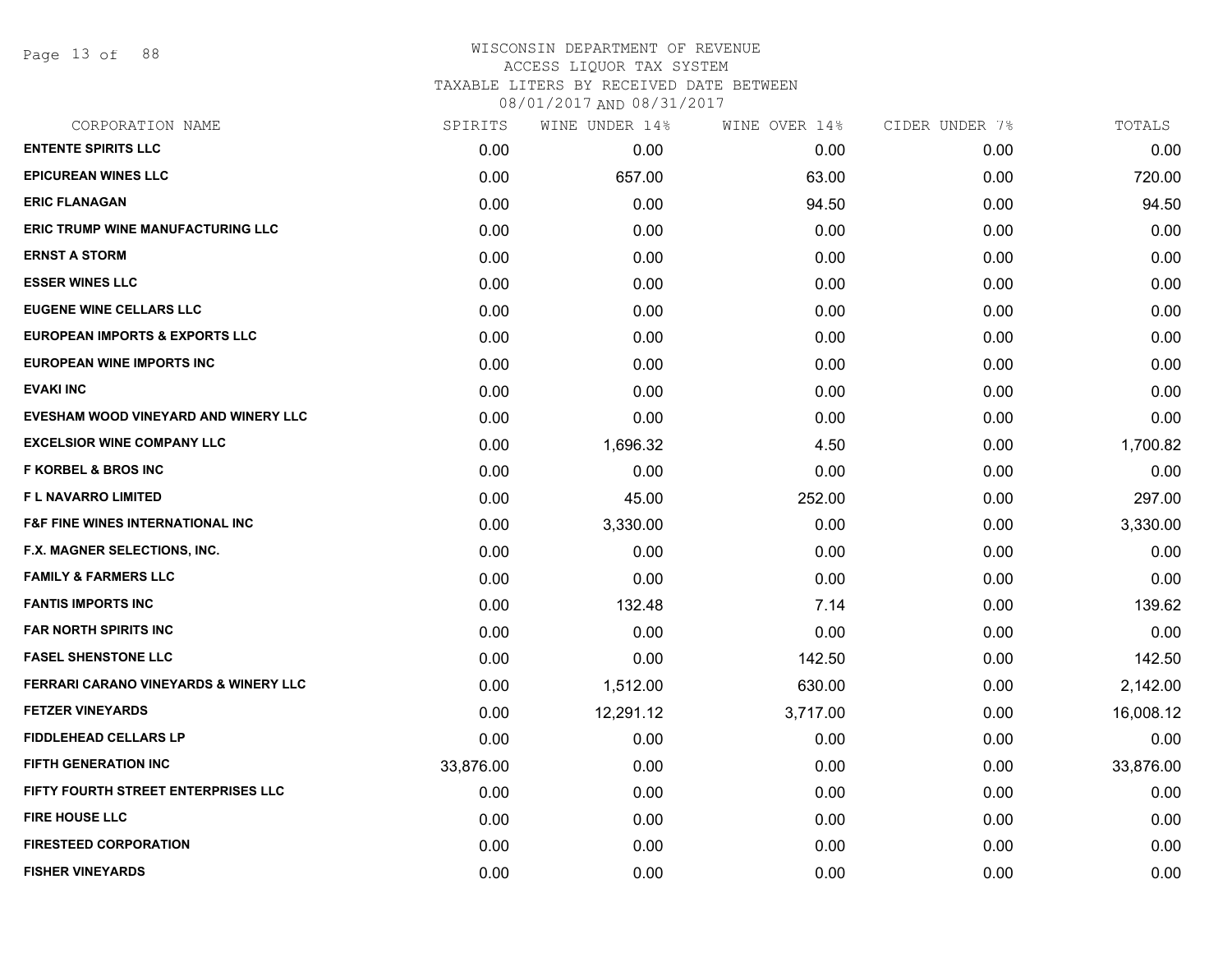Page 14 of 88

# WISCONSIN DEPARTMENT OF REVENUE ACCESS LIQUOR TAX SYSTEM

TAXABLE LITERS BY RECEIVED DATE BETWEEN

| CORPORATION NAME                         | SPIRITS  | WINE UNDER 14% | WINE OVER 14% | CIDER UNDER 7% | TOTALS    |
|------------------------------------------|----------|----------------|---------------|----------------|-----------|
| <b>FIVE GRAPES LLC</b>                   | 0.00     | 0.00           | 0.00          | 0.00           | 0.00      |
| <b>FJN FINE WINES LLC</b>                | 0.00     | 495.00         | 0.00          | 0.00           | 495.00    |
| <b>FLORA SPRINGS WINE COMPANY</b>        | 0.00     | 0.00           | 0.00          | 0.00           | 0.00      |
| <b>FLORIDA ORANGE GROVES INC</b>         | 0.00     | 306.00         | 0.00          | 0.00           | 306.00    |
| FN CELLARS LLC                           | 0.00     | 0.00           | 126.00        | 0.00           | 126.00    |
| <b>FOLEY FAMILY WINES INC</b>            | 13.50    | 6,742.06       | 1,966.50      | 0.00           | 8,722.06  |
| <b>FOLIO WINE COMPANY LLC</b>            | 0.00     | 3,744.00       | 301.50        | 0.00           | 4,045.50  |
| FORT ROSS VINEYARD & WINERY LLC          | 0.00     | 0.00           | 0.00          | 0.00           | 0.00      |
| <b>FOUR BEARS WINERY LLC</b>             | 0.00     | 0.00           | 0.00          | 0.00           | 0.00      |
| FOUR DAUGHTERS VINEYARD AND WINERY LLC   | 0.00     | 0.00           | 0.00          | 10,253.03      | 10,253.03 |
| <b>FOUR ROSES DISTILLERY LLC</b>         | 252.00   | 0.00           | 0.00          | 0.00           | 252.00    |
| <b>FOWLES WINE USA INC</b>               | 0.00     | 414.00         | 0.00          | 0.00           | 414.00    |
| <b>FOXEN VINEYARD INC</b>                | 0.00     | 0.00           | 0.00          | 0.00           | 0.00      |
| <b>FRANCIS COPPOLA WINERY LLC</b>        | 0.00     | 5,602.44       | 643.50        | 0.00           | 6,245.94  |
| <b>FRANK FAMILY VINEYARDS LLC</b>        | 0.00     | 0.00           | 2,205.00      | 0.00           | 2,205.00  |
| <b>FRANK LIN DISTILLERS PRODUCTS LTD</b> | 3,623.92 | 0.00           | 0.00          | 0.00           | 3,623.92  |
| <b>FRED C SCHERRER</b>                   | 0.00     | 0.00           | 0.00          | 0.00           | 0.00      |
| <b>FREDERICK WILDMAN &amp; SONS LTD</b>  | 0.00     | 0.00           | 0.00          | 0.00           | 0.00      |
| <b>FREELANCE WINES LLC</b>               | 0.00     | 0.00           | 0.00          | 0.00           | 0.00      |
| <b>FREIXENET USA INC</b>                 | 0.00     | 988.28         | 0.00          | 0.00           | 988.28    |
| <b>FREY VINEYARDS LTD</b>                | 0.00     | 4,914.00       | 0.00          | 0.00           | 4,914.00  |
| <b>FRIEND WINE MARKETING</b>             | 0.00     | 0.00           | 0.00          | 0.00           | 0.00      |
| <b>FRITZ CELLARS INC</b>                 | 0.00     | 0.00           | 0.00          | 0.00           | 0.00      |
| <b>FROGS LEAP WINERY</b>                 | 0.00     | 756.00         | 0.00          | 0.00           | 756.00    |
| <b>FRONTIER CORPORATION</b>              | 0.00     | 375.00         | 0.00          | 0.00           | 375.00    |
| <b>FRUIT OF THE VINES INC</b>            | 0.00     | 1,989.21       | 0.00          | 0.00           | 1,989.21  |
| FULL THROTTLE SLOON SHINE LLC            | 0.00     | 0.00           | 0.00          | 0.00           | 0.00      |
| <b>FULTON STREET BREWERY LLC</b>         | 0.00     | 0.00           | 0.00          | 0.00           | 0.00      |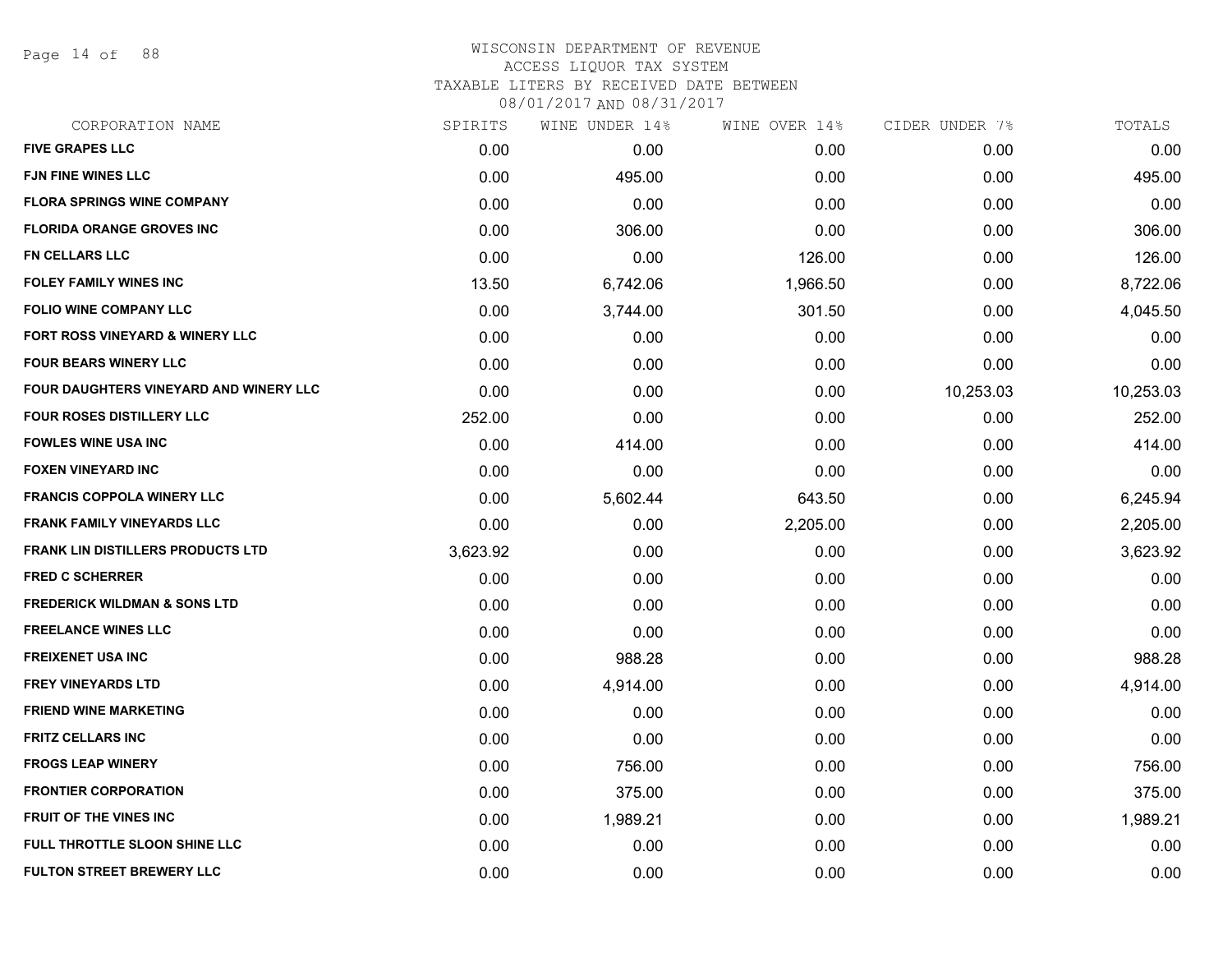Page 15 of 88

| CORPORATION NAME                                    | SPIRITS  | WINE UNDER 14% | WINE OVER 14% | CIDER UNDER 7% | TOTALS   |
|-----------------------------------------------------|----------|----------------|---------------|----------------|----------|
| <b>G K SKAGGS INC</b>                               | 0.00     | 0.00           | 0.00          | 0.00           | 0.00     |
| G.S.W.C. INC.                                       | 0.00     | 0.00           | 0.00          | 0.00           | 0.00     |
| <b>GAMBA VINEYARDS AND WINERY LLC</b>               | 0.00     | 0.00           | 0.00          | 0.00           | 0.00     |
| <b>GAMBLE FAMILY VINEYARDS LLC</b>                  | 0.00     | 0.00           | 0.00          | 0.00           | 0.00     |
| <b>GENERATIONS OF SONOMA LLC</b>                    | 0.00     | 0.00           | 882.00        | 0.00           | 882.00   |
| <b>GENESEO PARTNERS LP</b>                          | 0.00     | 0.00           | 3.00          | 0.00           | 3.00     |
| <b>GEORGE BOZIC JR</b>                              | 0.00     | 0.00           | 0.00          | 0.00           | 0.00     |
| <b>GEORGIAN ROYAL COLLECTION, INC.</b>              | 0.00     | 0.00           | 0.00          | 0.00           | 0.00     |
| <b>GERBER, GERBER &amp; GERBER DISCLAIMER TRUST</b> | 0.00     | 1,062.00       | 0.00          | 0.00           | 1,062.00 |
| <b>GF WINES LLC</b>                                 | 0.00     | 36.00          | 4.50          | 0.00           | 40.50    |
| <b>GH HOLDINGS LP</b>                               | 0.00     | 0.00           | 0.00          | 0.00           | 0.00     |
| <b>GIBSON WINE COMPANY</b>                          | 0.00     | 0.00           | 810.00        | 0.00           | 810.00   |
| <b>GILBERT CELLARS LLC</b>                          | 0.00     | 0.00           | 0.00          | 0.00           | 0.00     |
| <b>GLOBAL SPIRITS USA LLC</b>                       | 5,192.40 | 0.00           | 0.00          | 0.00           | 5,192.40 |
| <b>GLOBAL VINEYARD IMPORTERS INC</b>                | 0.00     | 0.00           | 0.00          | 0.00           | 0.00     |
| <b>GLUNZ FAMILY WINERY &amp; CELLARS INC</b>        | 0.00     | 0.00           | 0.00          | 0.00           | 0.00     |
| <b>GNEKOW FAMILY WINERY LLC</b>                     | 0.00     | 0.00           | 0.00          | 0.00           | 0.00     |
| <b>GOAMERICAGO BEVERAGES LLC</b>                    | 594.00   | 0.00           | 0.00          | 0.00           | 594.00   |
| <b>GOLDSCHMIDT VINEYARDS LLC</b>                    | 0.00     | 630.00         | 819.00        | 0.00           | 1,449.00 |
| <b>GONZAGUE &amp; CLAIRE LURTON VINEYARDS INC</b>   | 0.00     | 0.00           | 0.00          | 0.00           | 0.00     |
| <b>GOOSE RIDGE LLC</b>                              | 0.00     | 441.00         | 90.00         | 0.00           | 531.00   |
| <b>GORDON BROTHERS CELLARS INC</b>                  | 0.00     | 0.00           | 0.00          | 0.00           | 0.00     |
| <b>GRAPE SOLUTIONS INC</b>                          | 0.00     | 0.00           | 0.00          | 0.00           | 0.00     |
| <b>GRAPE VISIONS LLC</b>                            | 0.00     | 0.00           | 0.00          | 0.00           | 0.00     |
| <b>GRAPES OF SPAIN INC</b>                          | 0.00     | 0.00           | 0.00          | 0.00           | 0.00     |
| <b>GRATON SPIRITS COMPANY LLC</b>                   | 0.00     | 0.00           | 0.00          | 0.00           | 0.00     |
| <b>GREAT DOMAINS &amp; ESTATES LLC</b>              | 0.00     | 0.00           | 0.00          | 0.00           | 0.00     |
| <b>GREG &amp; GREG INC</b>                          | 0.00     | 126.00         | 0.00          | 0.00           | 126.00   |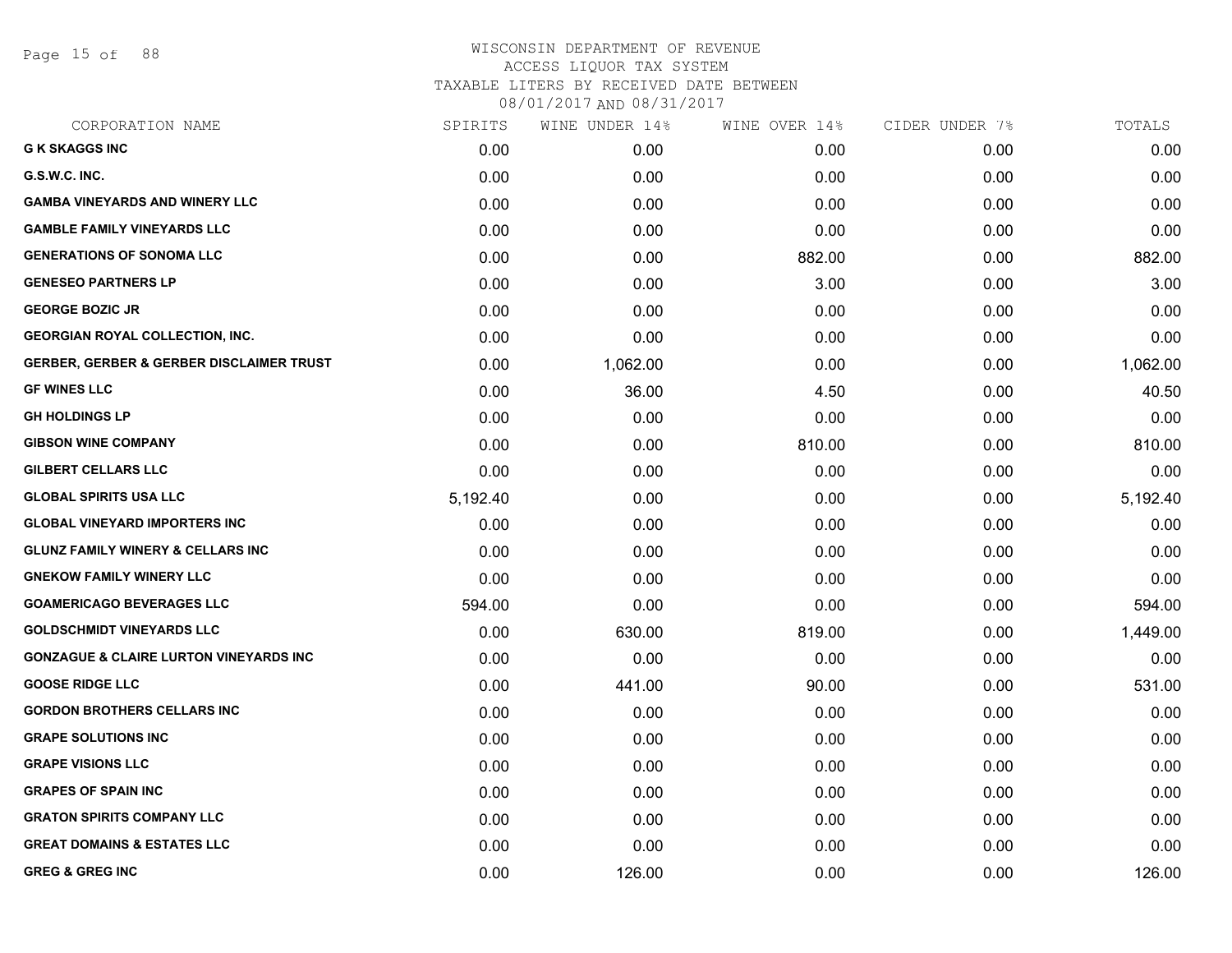Page 16 of 88

| CORPORATION NAME                           | SPIRITS    | WINE UNDER 14% | WINE OVER 14% | CIDER UNDER 7% | TOTALS     |
|--------------------------------------------|------------|----------------|---------------|----------------|------------|
| <b>GREG &amp; PAM HARRINGTON WINES LLC</b> | 0.00       | 0.00           | 0.00          | 0.00           | 0.00       |
| <b>GREGORY F BUONOCORE</b>                 | 0.00       | 0.00           | 0.00          | 0.00           | 0.00       |
| <b>GREGORY GRAZIANO</b>                    | 0.00       | 0.00           | 0.00          | 0.00           | 0.00       |
| <b>GRGICH HILLS CELLAR</b>                 | 0.00       | 0.00           | 0.00          | 0.00           | 0.00       |
| <b>GROTH VINEYARDS &amp; WINERY LLC</b>    | 0.00       | 0.00           | 0.00          | 0.00           | 0.00       |
| <b>GUARACHI WINE PARTNERS INC</b>          | 0.00       | 0.00           | 0.00          | 0.00           | 0.00       |
| <b>H ERIK ZETTERSTROM</b>                  | 0.00       | 0.00           | 0.00          | 0.00           | 0.00       |
| <b>H2 VINO LLC</b>                         | 0.00       | 0.00           | 0.00          | 0.00           | 0.00       |
| <b>HAAS BROTHERS INC</b>                   | 0.00       | 0.00           | 0.00          | 0.00           | 0.00       |
| <b>HAHN ESTATE</b>                         | 0.00       | 0.00           | 2,685.00      | 0.00           | 2,685.00   |
| <b>HALBY MARKETING INC</b>                 | 0.00       | 1,356.00       | 0.00          | 0.00           | 1,356.00   |
| <b>HALCYON SYNDICATE LTD LLC</b>           | 0.00       | 0.00           | 0.00          | 0.00           | 0.00       |
| <b>HALL WINES LLC</b>                      | 0.00       | 0.00           | 0.00          | 0.00           | 0.00       |
| <b>HAMEL FAMILY WINES LLC</b>              | 0.00       | 0.00           | 0.00          | 0.00           | 0.00       |
| <b>HAND PICKED SELECTIONS INC.</b>         | 0.00       | 252.00         | 0.00          | 0.00           | 252.00     |
| HAPPY HOUR COMPANY LLC                     | 0.00       | 0.00           | 0.00          | 0.00           | 0.00       |
| <b>HARDY USA LTD</b>                       | 315.00     | 0.00           | 0.00          | 0.00           | 315.00     |
| <b>HARLAN ESTATE WINERY INC</b>            | 0.00       | 0.00           | 0.00          | 0.00           | 0.00       |
| <b>HARRIS &amp; HARRIS</b>                 | 0.00       | 0.00           | 0.00          | 0.00           | 0.00       |
| <b>HAUS WINE &amp; SPIRITS INC</b>         | 0.00       | 162.00         | 216.00        | 0.00           | 378.00     |
| <b>HAWAII SEA SPIRITS LLC</b>              | 0.00       | 0.00           | 0.00          | 0.00           | 0.00       |
| HDD LLC                                    | 0.00       | 0.00           | 0.00          | 0.00           | 0.00       |
| <b>HEADFRAME SPIRITS INC</b>               | 0.00       | 0.00           | 0.00          | 0.00           | 0.00       |
| <b>HEAVEN HILL DISTILLERIES INC</b>        | 192,370.80 | 738.00         | 1,242.00      | 0.00           | 194,350.80 |
| <b>HEINEKEN USA INCORPORATED</b>           | 0.00       | 0.00           | 0.00          | 15,100.00      | 15,100.00  |
| <b>HEITZ WINE CELLARS</b>                  | 0.00       | 0.00           | 148.50        | 0.00           | 148.50     |
| <b>HEMISPHERE WINE COMPANY INC</b>         | 0.00       | 0.00           | 0.00          | 0.00           | 0.00       |
| <b>HENDRY PREMIUM IMPORTS INC</b>          | 0.00       | 504.00         | 0.00          | 0.00           | 504.00     |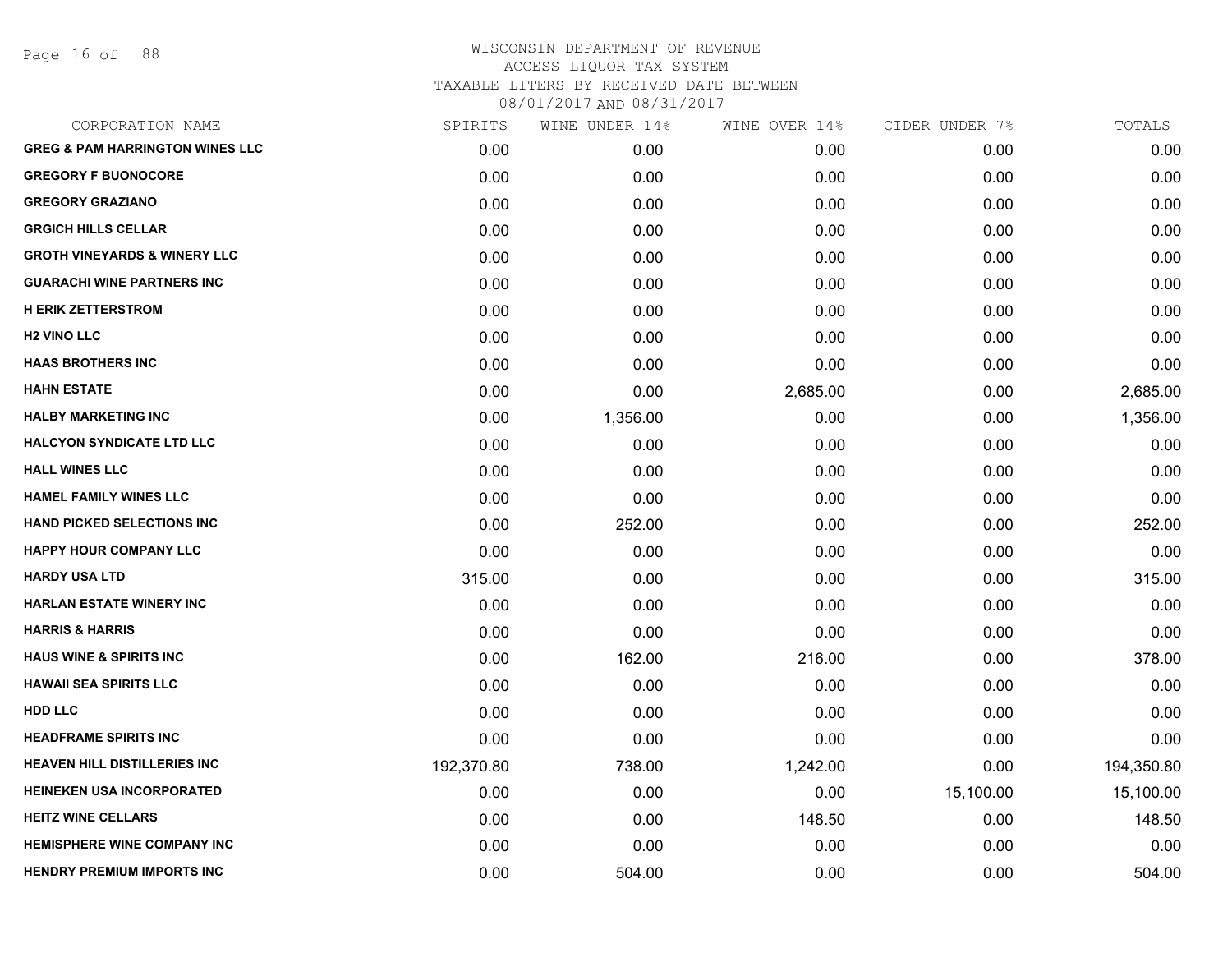Page 17 of 88

## WISCONSIN DEPARTMENT OF REVENUE ACCESS LIQUOR TAX SYSTEM TAXABLE LITERS BY RECEIVED DATE BETWEEN

| CORPORATION NAME                       | SPIRITS  | WINE UNDER 14% | WINE OVER 14% | CIDER UNDER 7% | TOTALS   |
|----------------------------------------|----------|----------------|---------------|----------------|----------|
| <b>HENRIOT INC</b>                     | 0.00     | 531.00         | 0.00          | 0.00           | 531.00   |
| <b>HENRY STEELE IMPORTS LLC</b>        | 0.00     | 0.00           | 0.00          | 0.00           | 0.00     |
| <b>HERITAGE DISTILLING COMPANY INC</b> | 0.00     | 0.00           | 0.00          | 0.00           | 0.00     |
| <b>HERITAGE LINK BRANDS LLC</b>        | 0.00     | 0.00           | 0.00          | 0.00           | 0.00     |
| HERITAGE WINE CELLARS LTD              | 0.00     | 972.00         | 0.00          | 0.00           | 972.00   |
| <b>HERMAN STORY WINES INC</b>          | 0.00     | 0.00           | 0.00          | 0.00           | 0.00     |
| <b>HERON WINES INC</b>                 | 0.00     | 0.00           | 0.00          | 0.00           | 0.00     |
| <b>HEYDAY CORPORATION</b>              | 0.00     | 0.00           | 0.00          | 0.00           | 0.00     |
| <b>HIDALGO IMPORTS LLC</b>             | 0.00     | 0.00           | 0.00          | 0.00           | 0.00     |
| <b>HILL ESTATES INC</b>                | 0.00     | 0.00           | 0.00          | 0.00           | 0.00     |
| <b>HIRSCH WINERY LLC</b>               | 0.00     | 0.00           | 0.00          | 0.00           | 0.00     |
| <b>HIWWS INC</b>                       | 0.00     | 0.00           | 0.00          | 0.00           | 0.00     |
| HONEOYE FALLS DISTILLERY LLC           | 675.00   | 0.00           | 0.00          | 0.00           | 675.00   |
| HONIG VINEYARD AND WINERY LLC          | 0.00     | 405.00         | 148.50        | 0.00           | 553.50   |
| <b>HOOD RIVER DISTILLERS INC</b>       | 4,864.50 | 0.00           | 0.00          | 0.00           | 4,864.50 |
| <b>HOPE WINE LLC</b>                   | 0.00     | 0.00           | 0.00          | 0.00           | 0.00     |
| <b>HOTCOOP LLC</b>                     | 0.00     | 0.00           | 0.00          | 0.00           | 0.00     |
| <b>HOURGLASS WINE COMPANY INC</b>      | 0.00     | 0.00           | 126.00        | 0.00           | 126.00   |
| <b>HUA YUAN</b>                        | 0.00     | 0.00           | 0.00          | 0.00           | 0.00     |
| <b>HUBER ORCHARDS INC</b>              | 130.50   | 0.00           | 0.00          | 0.00           | 130.50   |
| <b>HUDSON WINE BROKERS LLC</b>         | 0.00     | 27.00          | 0.00          | 0.00           | 27.00    |
| <b>HUNEEUS VINTNERS LLC</b>            | 0.00     | 148.50         | 198.00        | 0.00           | 346.50   |
| <b>HUSCH VINEYARDS INC</b>             | 0.00     | 171.00         | 0.00          | 0.00           | 171.00   |
| <b>HYATT FARM PARTNERSHIP</b>          | 0.00     | 0.00           | 0.00          | 0.00           | 0.00     |
| <b>IAN BRAND</b>                       | 0.00     | 0.00           | 0.00          | 0.00           | 0.00     |
| <b>ICONIC WINES LLC</b>                | 0.00     | 252.00         | 0.00          | 0.00           | 252.00   |
| <b>IDEAL WINE &amp; SPIRITS CO INC</b> | 130.50   | 279.00         | 0.00          | 0.00           | 409.50   |
| <b>ILLAHE VINEYARDS AND WINERY INC</b> | 0.00     | 0.00           | 0.00          | 0.00           | 0.00     |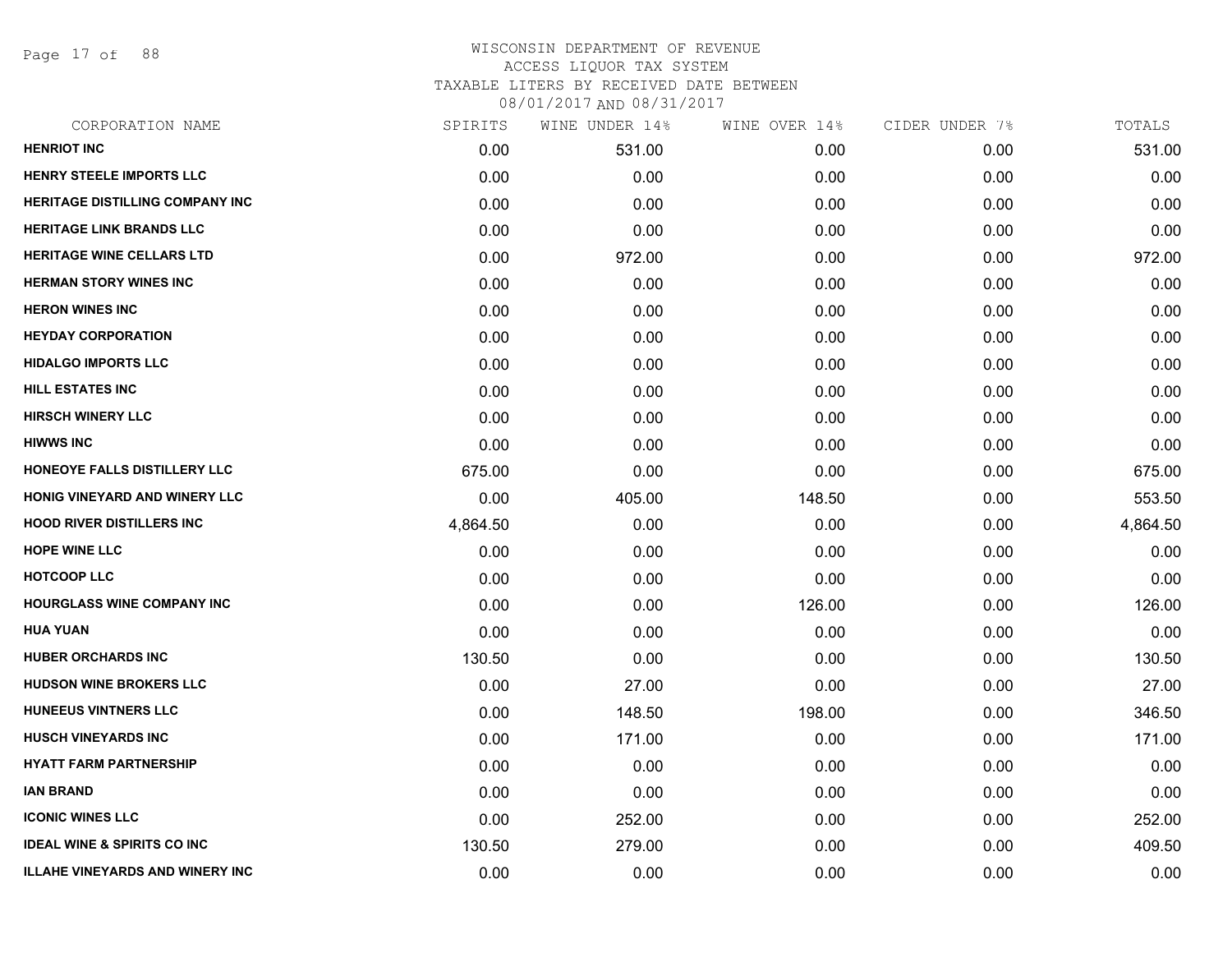Page 18 of 88

| CORPORATION NAME                    | SPIRITS   | WINE UNDER 14% | WINE OVER 14% | CIDER UNDER 7% | TOTALS    |
|-------------------------------------|-----------|----------------|---------------|----------------|-----------|
| <b>ILLYRIAN IMPORT INC</b>          | 0.00      | 0.00           | 0.00          | 0.00           | 0.00      |
| <b>IMMORTAL BRANDS, LLC</b>         | 0.00      | 0.00           | 0.00          | 0.00           | 0.00      |
| <b>IMPERIAL BRANDS INC</b>          | 2,599.50  | 0.00           | 0.00          | 0.00           | 2,599.50  |
| <b>IMPEX BEVERAGES INC</b>          | 0.00      | 0.00           | 0.00          | 0.00           | 0.00      |
| IN AGAVE WE TRUST LLC               | 0.00      | 0.00           | 0.00          | 0.00           | 0.00      |
| <b>INDIGENOUS SELECTIONS LLC</b>    | 0.00      | 252.00         | 63.00         | 0.00           | 315.00    |
| <b>INDIGO WINE GROUP LLC</b>        | 0.00      | 868.50         | 27.00         | 0.00           | 895.50    |
| <b>INDIO SPIRITS INC</b>            | 0.00      | 0.00           | 0.00          | 0.00           | 0.00      |
| <b>INFINIUM SPIRITS INC.</b>        | 27,168.60 | 0.00           | 1,311.00      | 0.00           | 28,479.60 |
| INNO VINO INTERNATIONAL INC         | 0.00      | 88.00          | 36.00         | 0.00           | 124.00    |
| <b>INTEGRITY WINES LLC</b>          | 0.00      | 0.00           | 0.00          | 0.00           | 0.00      |
| <b>INTERNATIONAL VINES INC</b>      | 0.00      | 0.00           | 0.00          | 0.00           | 0.00      |
| <b>INTERRA FOOD MARKETING LLC</b>   | 0.00      | 0.00           | 0.00          | 0.00           | 0.00      |
| <b>INTERSECT BEVERAGE LLC</b>       | 0.00      | 0.00           | 0.00          | 0.00           | 0.00      |
| <b>INTERTRADE USA COMPANY</b>       | 0.00      | 0.00           | 0.00          | 0.00           | 0.00      |
| <b>INVESTOR'S OF AMERICA LP</b>     | 0.00      | 0.00           | 0.00          | 0.00           | 0.00      |
| <b>ION BEVERAGES LLC</b>            | 0.00      | 0.00           | 0.00          | 0.00           | 0.00      |
| <b>IRON HORSE VINEYARDS LP</b>      | 0.00      | 0.00           | 0.00          | 0.00           | 0.00      |
| <b>ISANTI SPIRITS LLC</b>           | 0.00      | 0.00           | 0.00          | 0.00           | 0.00      |
| <b>J &amp; D WINES INC</b>          | 337.50    | 0.00           | 0.00          | 0.00           | 337.50    |
| <b>J LOHR WINERY CORP</b>           | 0.00      | 18,508.50      | 270.00        | 0.00           | 18,778.50 |
| <b>J PEDRONCELLI WINERY</b>         | 0.00      | 252.00         | 315.00        | 0.00           | 567.00    |
| <b>J3 WINE PARTNERS LLC</b>         | 0.00      | 0.00           | 0.00          | 0.00           | 0.00      |
| <b>JACK POUST &amp; COMPANY INC</b> | 0.00      | 0.00           | 40.50         | 0.00           | 40.50     |
| JACKSON FAMILY ENTERPRISES INC      | 0.00      | 19,395.00      | 1,813.50      | 0.00           | 21,208.50 |
| <b>JACKY RANDELL TRENTHAM</b>       | 0.00      | 0.00           | 0.00          | 0.00           | 0.00      |
| <b>JACUZZI FAMILY VINEYARDS LLC</b> | 0.00      | 0.00           | 45.00         | 0.00           | 45.00     |
| <b>JAM CELLARS INC</b>              | 0.00      | 0.00           | 9,900.00      | 0.00           | 9,900.00  |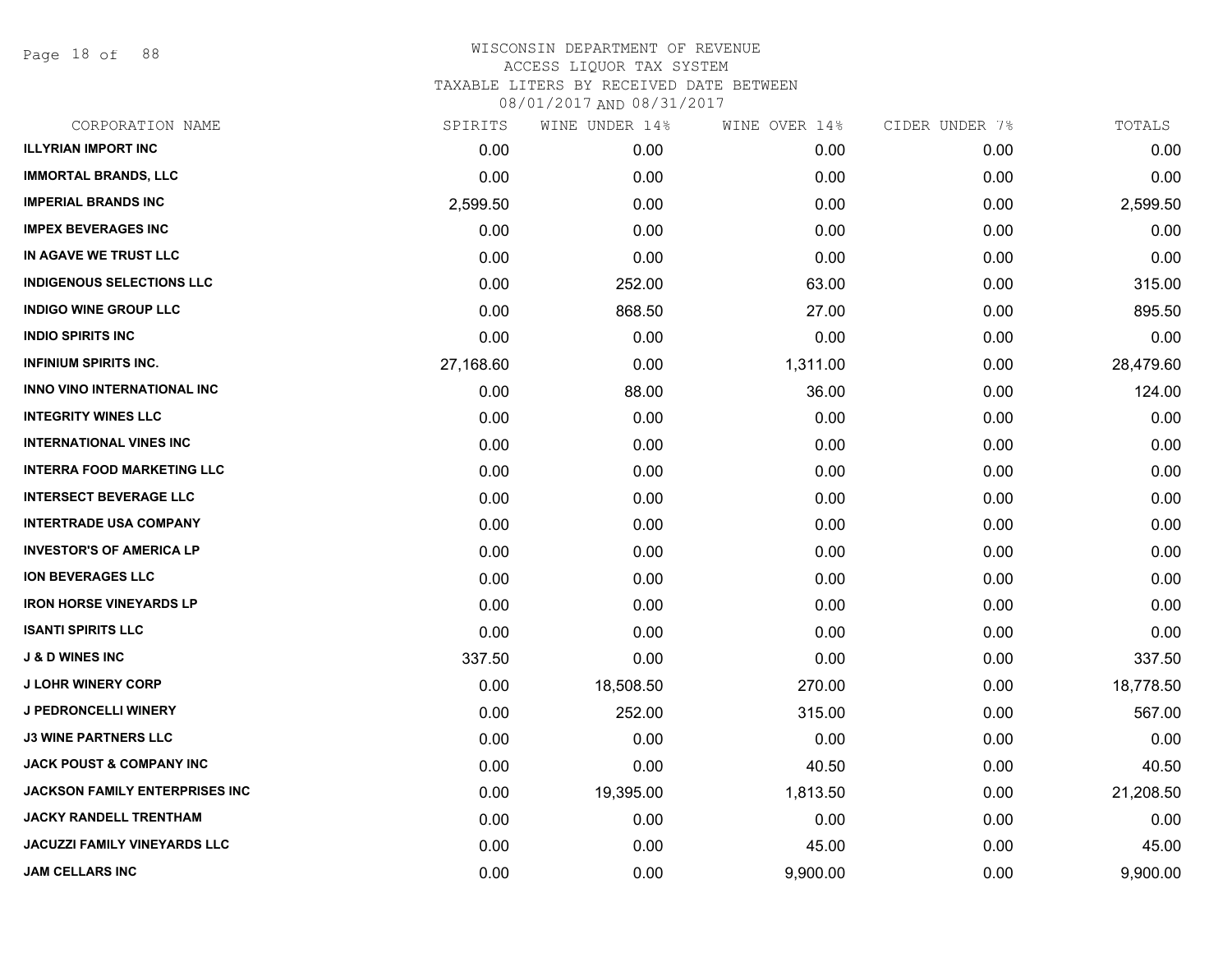Page 19 of 88

# WISCONSIN DEPARTMENT OF REVENUE

## ACCESS LIQUOR TAX SYSTEM

TAXABLE LITERS BY RECEIVED DATE BETWEEN

| CORPORATION NAME                         | SPIRITS    | WINE UNDER 14% | WINE OVER 14% | CIDER UNDER 7% | TOTALS     |
|------------------------------------------|------------|----------------|---------------|----------------|------------|
| <b>JAMES CLARK</b>                       | 0.00       | 0.00           | 0.00          | 0.00           | 0.00       |
| <b>JAMES E COSMA</b>                     | 0.00       | 252.00         | 0.00          | 0.00           | 252.00     |
| <b>JAMES J MOORE</b>                     | 0.00       | 0.00           | 0.00          | 0.00           | 0.00       |
| <b>JAMES L LAMBERT</b>                   | 0.00       | 0.00           | 0.00          | 0.00           | 0.00       |
| <b>JAMES MORONEY INC</b>                 | 0.00       | 0.00           | 0.00          | 0.00           | 0.00       |
| <b>JAMES RICKER</b>                      | 4.50       | 14,671.50      | 45.00         | 0.00           | 14,721.00  |
| JAPAN PRESTIGE SAKE INTERNATIONAL INC    | 0.00       | 0.00           | 0.00          | 0.00           | 0.00       |
| <b>JARVIS</b>                            | 0.00       | 0.00           | 36.00         | 0.00           | 36.00      |
| <b>JASON J AND MOLLY N DREW</b>          | 0.00       | 0.00           | 0.00          | 0.00           | 0.00       |
| <b>JAX VINEYARDS LLC</b>                 | 0.00       | 0.00           | 33.29         | 0.00           | 33.29      |
| <b>JAY J HEMINWAY</b>                    | 0.00       | 0.00           | 0.00          | 0.00           | 0.00       |
| <b>JAY MIDWEST INC</b>                   | 0.00       | 0.00           | 0.00          | 0.00           | 0.00       |
| <b>JB GEORGE LLC</b>                     | 0.00       | 0.00           | 0.00          | 0.00           | 0.00       |
| <b>JC CELLARS INC</b>                    | 0.00       | 0.00           | 0.00          | 0.00           | 0.00       |
| <b>JEAN CLAUDE BOISSET WINES USA INC</b> | 0.00       | 1,417.49       | 297.00        | 0.00           | 1,714.49   |
| <b>JEFF QUINT</b>                        | 90.00      | 0.00           | 0.00          | 0.00           | 90.00      |
| <b>JEFFREY L EMERY</b>                   | 0.00       | 0.00           | 0.00          | 0.00           | 0.00       |
| <b>JEM BEVERAGE COMPANY</b>              | 0.00       | 0.00           | 0.00          | 0.00           | 0.00       |
| <b>JFC INTERNATIONAL INC</b>             | 0.00       | 401.63         | 1,591.38      | 0.00           | 1,993.01   |
| <b>JIM BEAM BRANDS CO</b>                | 325,075.20 | 162.00         | 117.00        | 0.00           | 325,354.20 |
| <b>J-NH WINE GROUP LLC</b>               | 0.00       | 0.00           | 0.00          | 0.00           | 0.00       |
| JNJ INTERNATIONAL INC                    | 0.00       | 0.00           | 0.00          | 0.00           | 0.00       |
| <b>JOHAN VINEYARDS LLC</b>               | 0.00       | 0.00           | 0.00          | 0.00           | 0.00       |
| JOHN ANTHONY VINEYARDS LLC               | 0.00       | 0.00           | 0.00          | 0.00           | 0.00       |
| <b>JON A GERSTENSCHLAGER</b>             | 0.00       | 0.00           | 0.00          | 0.00           | 0.00       |
| <b>JOSE PASTOR</b>                       | 0.00       | 0.00           | 0.00          | 0.00           | 0.00       |
| JOSEPH PHELPS VINEYARDS LLC              | 0.00       | 0.00           | 0.00          | 0.00           | 0.00       |
| JOSEPH VICTORI WINES, INC.               | 0.00       | 0.00           | 0.00          | 0.00           | 0.00       |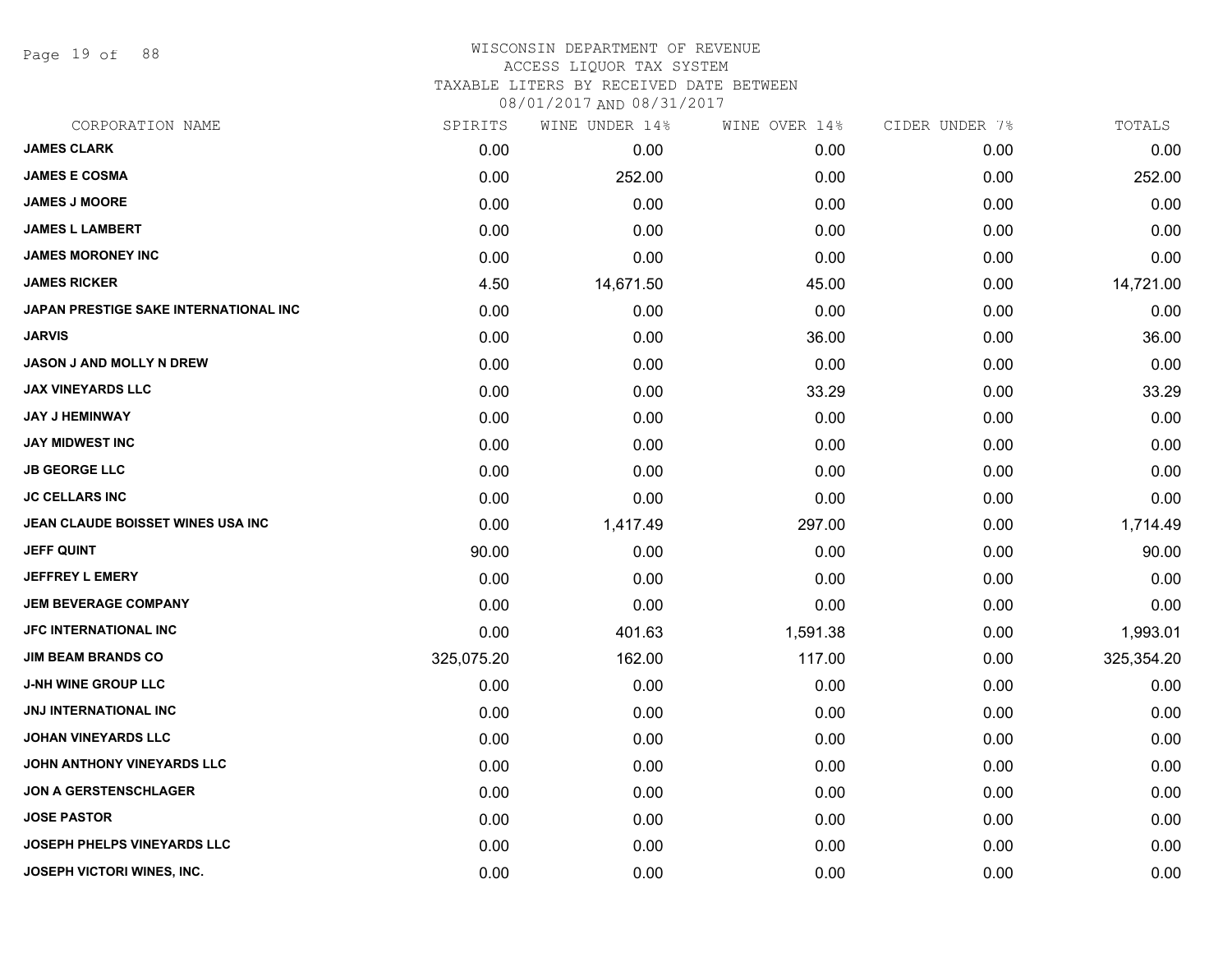Page 20 of 88

### WISCONSIN DEPARTMENT OF REVENUE ACCESS LIQUOR TAX SYSTEM TAXABLE LITERS BY RECEIVED DATE BETWEEN

| CORPORATION NAME                         | SPIRITS | WINE UNDER 14% | WINE OVER 14% | CIDER UNDER 7% | TOTALS   |
|------------------------------------------|---------|----------------|---------------|----------------|----------|
| <b>JOSU GALDOS</b>                       | 0.00    | 0.00           | 0.00          | 0.00           | 0.00     |
| <b>JOURNEYMAN DISTILLERY LLC</b>         | 31.50   | 0.00           | 0.00          | 0.00           | 31.50    |
| <b>JPPZ INC</b>                          | 0.00    | 0.00           | 0.00          | 0.00           | 0.00     |
| <b>JRV LLC</b>                           | 0.00    | 0.00           | 0.00          | 0.00           | 0.00     |
| <b>JUDD FAMILY VINEYARDS LP</b>          | 0.00    | 0.00           | 0.00          | 0.00           | 0.00     |
| <b>JUSTIN VINEYARDS &amp; WINERY LLC</b> | 0.00    | 0.00           | 1,908.00      | 0.00           | 1,908.00 |
| <b>JVW CORPORATION</b>                   | 0.00    | 657.00         | 0.00          | 0.00           | 657.00   |
| <b>JZ WINE COMPANY</b>                   | 0.00    | 189.00         | 0.00          | 0.00           | 189.00   |
| <b>K VINTNERS LLC</b>                    | 0.00    | 216.00         | 1,008.00      | 0.00           | 1,224.00 |
| <b>KAITRIN N COOPER</b>                  | 0.00    | 0.00           | 0.00          | 0.00           | 0.00     |
| <b>KALIN CELLARS INC</b>                 | 0.00    | 54.00          | 0.00          | 0.00           | 54.00    |
| <b>KAY OLSEN</b>                         | 0.00    | 0.00           | 0.00          | 0.00           | 0.00     |
| <b>KB WINES LLC</b>                      | 0.00    | 0.00           | 0.00          | 0.00           | 0.00     |
| <b>KEEPER'S QUEST INC</b>                | 0.00    | 0.00           | 0.00          | 0.00           | 0.00     |
| <b>KELLER ESTATE LTD</b>                 | 0.00    | 0.00           | 0.00          | 0.00           | 0.00     |
| <b>KEN WRIGHT CELLARS CO</b>             | 0.00    | 0.00           | 0.00          | 0.00           | 0.00     |
| <b>KENNETH S LIKITPRAKONG</b>            | 0.00    | 2,337.00       | 0.00          | 0.00           | 2,337.00 |
| <b>KENT HUMPHREY</b>                     | 0.00    | 0.00           | 0.00          | 0.00           | 0.00     |
| <b>KENT RASMUSSEN WINERY</b>             | 0.00    | 504.00         | 0.00          | 0.00           | 504.00   |
| <b>KENTUCKY BOURBON DISTILLERS LTD</b>   | 693.80  | 0.00           | 0.00          | 0.00           | 693.80   |
| <b>KERMIT LYNCH WINE MERCHANTS</b>       | 0.00    | 684.00         | 126.00        | 0.00           | 810.00   |
| <b>KIMBERTON WINES LLC</b>               | 0.00    | 0.00           | 0.00          | 0.00           | 0.00     |
| KINDRED SPIRITS NORTH AMERICA INC        | 0.00    | 0.00           | 0.00          | 0.00           | 0.00     |
| KINDRED VINES IMPORT CO LLC              | 0.00    | 699.00         | 0.00          | 0.00           | 699.00   |
| <b>KING ESTATE WINERY LP</b>             | 0.00    | 3,874.50       | 0.00          | 0.00           | 3,874.50 |
| <b>KIONA VINEYARDS LLC</b>               | 0.00    | 126.00         | 0.00          | 0.00           | 126.00   |
| <b>KISTLER VINEYARDS, LLC</b>            | 0.00    | 0.00           | 0.00          | 0.00           | 0.00     |
| <b>KITFOX VINEYARDS LLC</b>              | 0.00    | 0.00           | 0.00          | 0.00           | 0.00     |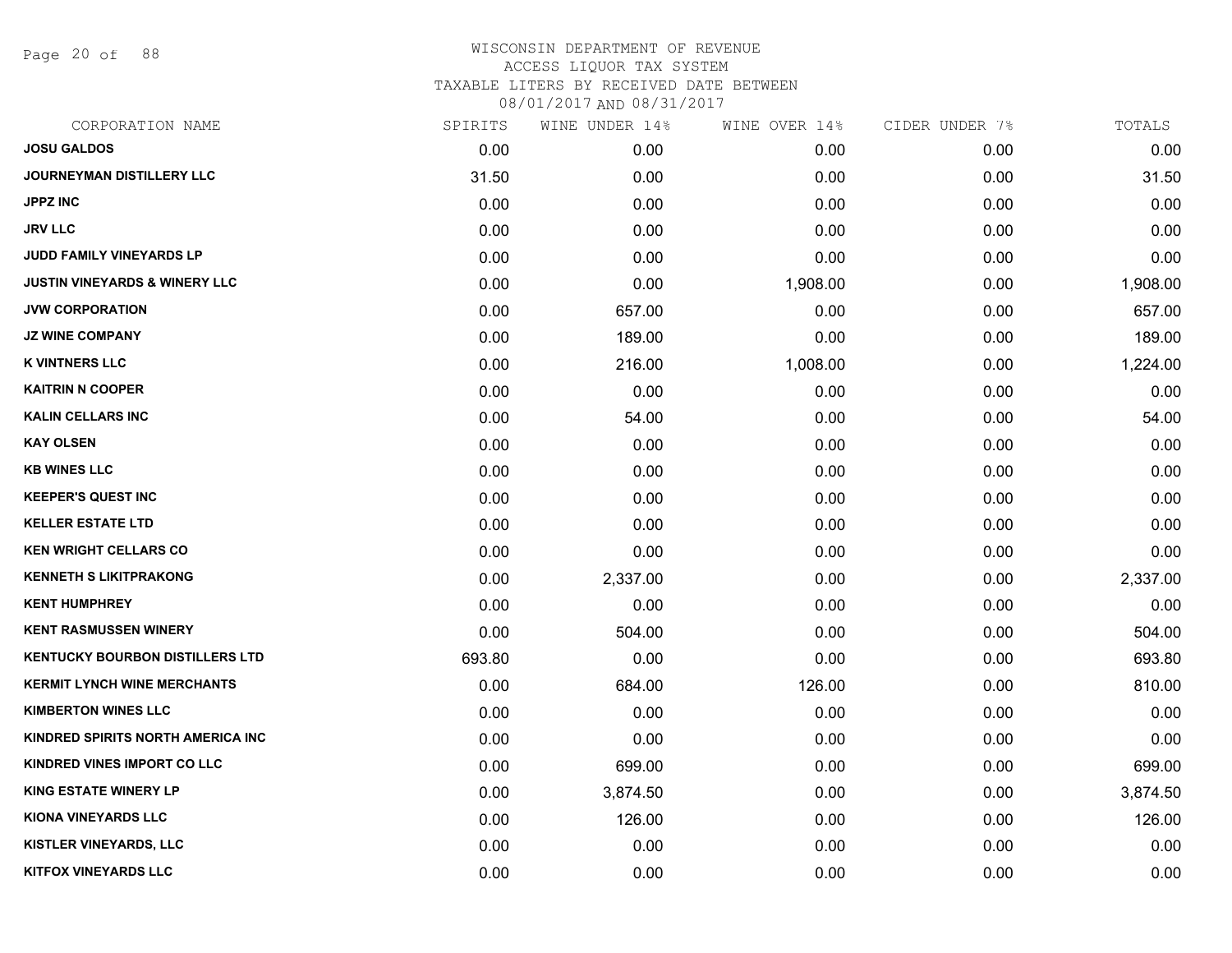Page 21 of 88

#### WISCONSIN DEPARTMENT OF REVENUE ACCESS LIQUOR TAX SYSTEM

TAXABLE LITERS BY RECEIVED DATE BETWEEN

| CORPORATION NAME                           | SPIRITS | WINE UNDER 14% | WINE OVER 14% | CIDER UNDER 7% | TOTALS   |
|--------------------------------------------|---------|----------------|---------------|----------------|----------|
| <b>KLEIN FOODS INC</b>                     | 0.00    | 504.00         | 1,012.50      | 0.00           | 1,516.50 |
| <b>KLIN SPIRITS LLC</b>                    | 0.00    | 0.00           | 0.00          | 0.00           | 0.00     |
| <b>KLINKER BRICK WINERY INC</b>            | 0.00    | 0.00           | 0.00          | 0.00           | 0.00     |
| <b>KOBRAND CORPORATION</b>                 | 438.00  | 2,439.00       | 406.32        | 0.00           | 3,283.32 |
| KOJIMA & INTERNATIONAL ASSOCIATES INC      | 0.00    | 0.00           | 0.00          | 0.00           | 0.00     |
| <b>KONGSGAARD WINE LLC</b>                 | 0.00    | 0.00           | 0.00          | 0.00           | 0.00     |
| <b>KONSTANTIN D FRANK &amp; SONS</b>       | 0.00    | 0.00           | 0.00          | 0.00           | 0.00     |
| <b>KOPRI INC</b>                           | 0.00    | 108.00         | 0.00          | 0.00           | 108.00   |
| <b>KOVAL INC</b>                           | 0.00    | 0.00           | 0.00          | 0.00           | 0.00     |
| <b>KRA-ZE LLC</b>                          | 0.00    | 0.00           | 0.00          | 0.00           | 0.00     |
| <b>KRUPP BROTHERS LLC</b>                  | 0.00    | 0.00           | 0.00          | 0.00           | 0.00     |
| <b>KUTCH WINES INC</b>                     | 0.00    | 0.00           | 0.00          | 0.00           | 0.00     |
| <b>KYSELA PERE ET FILS LTD</b>             | 0.00    | 0.00           | 0.00          | 0.00           | 0.00     |
| <b>L &amp; F BRANDS INC</b>                | 0.00    | 0.00           | 0.00          | 0.00           | 0.00     |
| <b>L &amp; L IMPORTS LLC</b>               | 0.00    | 0.00           | 0.00          | 0.00           | 0.00     |
| <b>L C WINE</b>                            | 0.00    | 0.00           | 0.00          | 0.00           | 0.00     |
| L FOPPIANO WINE CO INC                     | 0.00    | 0.00           | 0.00          | 0.00           | 0.00     |
| <b>L&amp;C WINE COUNTRY OPERATIONS LLC</b> | 0.00    | 0.00           | 0.00          | 0.00           | 0.00     |
| <b>LADERA WINERY LLC</b>                   | 0.00    | 0.00           | 0.00          | 0.00           | 0.00     |
| <b>LADY HILL LLC</b>                       | 0.00    | 0.00           | 0.00          | 0.00           | 0.00     |
| <b>LAETITIA VINEYARD &amp; WINERY INC</b>  | 0.00    | 0.00           | 0.00          | 0.00           | 0.00     |
| <b>LAIRD &amp; COMPANY</b>                 | 588.00  | 0.00           | 31.50         | 0.00           | 619.50   |
| LAKE COUNTRY LIBARE DISTILLING LLC         | 702.00  | 0.00           | 0.00          | 0.00           | 702.00   |
| <b>LANCE C RANDOLPH</b>                    | 0.00    | 630.00         | 0.00          | 0.00           | 630.00   |
| <b>LANGDON SHIVERICK INC</b>               | 0.00    | 0.00           | 0.00          | 0.00           | 0.00     |
| <b>LANGE WINERY LLC</b>                    | 0.00    | 0.00           | 0.00          | 0.00           | 0.00     |
| <b>LAPHAM SALES &amp; MARKETING INC</b>    | 45.00   | 0.00           | 0.00          | 0.00           | 45.00    |
| <b>LATITUDE BEVERAGE COMPANY</b>           | 0.00    | 918.00         | 0.00          | 0.00           | 918.00   |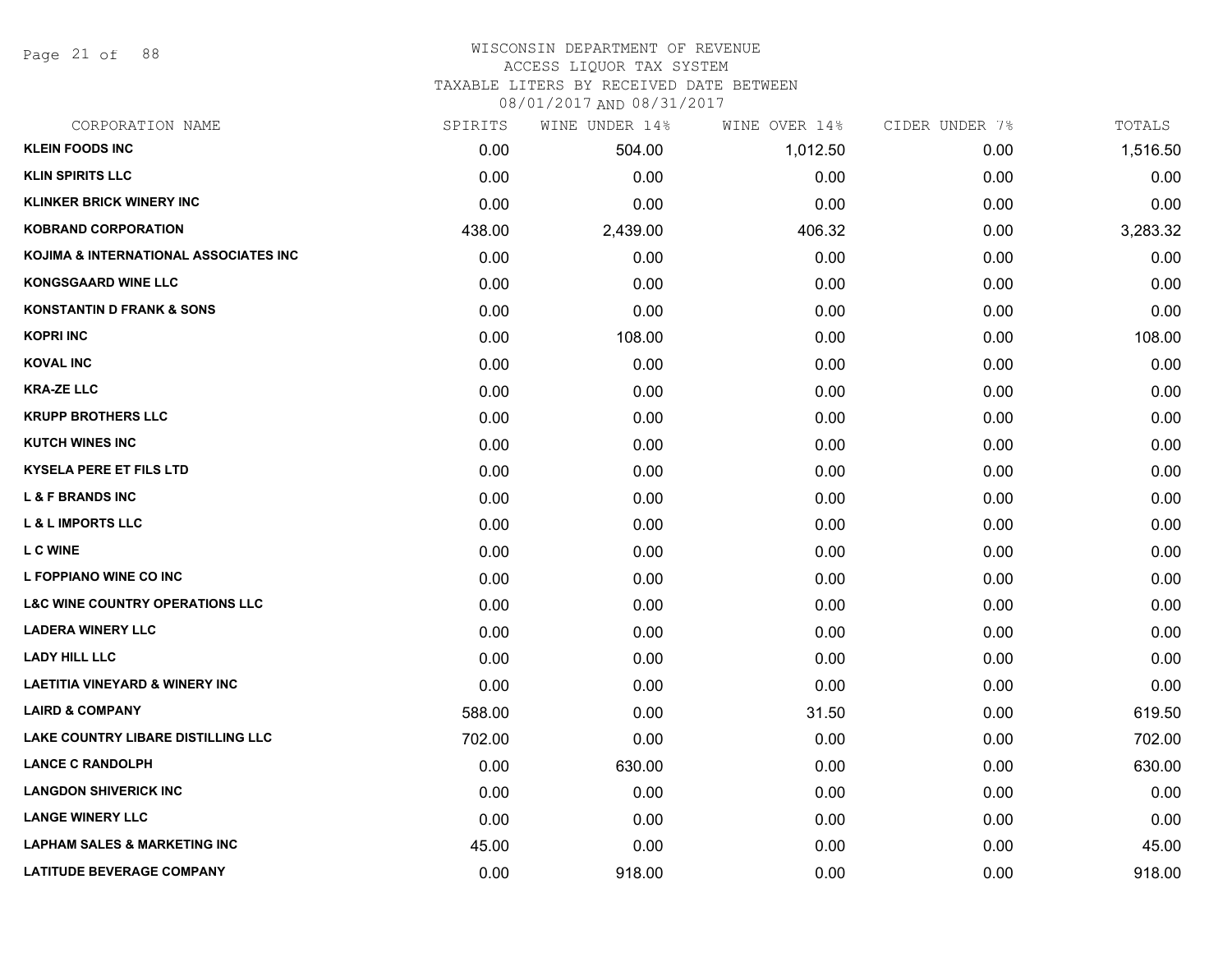Page 22 of 88

| CORPORATION NAME                    | SPIRITS   | WINE UNDER 14% | WINE OVER 14% | CIDER UNDER 7% | TOTALS      |
|-------------------------------------|-----------|----------------|---------------|----------------|-------------|
| <b>LAUREATE IMPORTS COMPANY INC</b> | 0.00      | 0.00           | 0.00          | 0.00           | 0.00        |
| <b>LAURENT-PERRIER US INC</b>       | 0.00      | 0.00           | 0.00          | 0.00           | 0.00        |
| <b>LAVA SPRINGS INC</b>             | 0.00      | 0.00           | $-4,296.00$   | 0.00           | $-4,296.00$ |
| <b>LAWER FAMILY WINERY INC</b>      | 0.00      | 0.00           | 0.00          | 0.00           | 0.00        |
| <b>LCF WINE COMPANY LLC</b>         | 0.00      | 252.00         | 252.00        | 0.00           | 504.00      |
| LE CEP II INC                       | 0.00      | 0.00           | 0.00          | 0.00           | 0.00        |
| LE GRAND COURTAGE LLC               | 0.00      | 0.00           | 0.00          | 0.00           | 0.00        |
| LE RAISIN IMPORTS LLC               | 0.00      | 0.00           | 0.00          | 0.00           | 0.00        |
| LE VIGNE WINERY INC                 | 0.00      | 0.00           | 0.00          | 0.00           | 0.00        |
| LEFT COAST CELLARS LLC              | 0.00      | 0.00           | 252.00        | 0.00           | 252.00      |
| <b>LEMELSON WINERY LLC</b>          | 0.00      | 0.00           | 0.00          | 0.00           | 0.00        |
| <b>LEONARD KREUSCH INC</b>          | 0.00      | 1,594.65       | 0.00          | 0.00           | 1,594.65    |
| <b>LEONARDINI FAMILY WINERY LLC</b> | 0.00      | 0.00           | 0.00          | 0.00           | 0.00        |
| <b>LEONETTI CELLAR LLC</b>          | 0.00      | 0.00           | 0.00          | 0.00           | 0.00        |
| <b>LEVECKE CORPORATION</b>          | 35,068.50 | 0.00           | 0.00          | 0.00           | 35,068.50   |
| <b>LEVIATHAN WINE COMPANY LLC</b>   | 0.00      | 0.00           | 0.00          | 0.00           | 0.00        |
| <b>LICKUID AWESOME LLC</b>          | 0.00      | 0.00           | 0.00          | 0.00           | 0.00        |
| <b>LIDESTRI BEVERAGES LLC</b>       | 0.00      | 0.00           | 0.00          | 0.00           | 0.00        |
| LINCOLN SQUARE WINE COMPANY LLC     | 0.00      | 0.00           | 0.00          | 0.00           | 0.00        |
| <b>LIOCO WINE COMPANY LLC</b>       | 0.00      | 0.00           | 0.00          | 0.00           | 0.00        |
| <b>LION NATHAN USA INC</b>          | 0.00      | 1,695.00       | 211.50        | 0.00           | 1,906.50    |
| <b>LISA LISA INCORPORATED</b>       | 0.00      | 0.00           | 0.00          | 0.00           | 0.00        |
| <b>LISA MARLOW</b>                  | 0.00      | 0.00           | 0.00          | 0.00           | 0.00        |
| <b>LOCAL DISTILLING INC</b>         | 0.00      | 0.00           | 0.00          | 0.00           | 0.00        |
| <b>LOEST &amp; MCNAMEE INC</b>      | 0.00      | 1,386.00       | 0.00          | 0.00           | 1,386.00    |
| <b>LONG MEADOW RANCH WINERY INC</b> | 0.00      | 597.00         | 36.00         | 0.00           | 633.00      |
| <b>LONG SHADOWS VINTNERS LLC</b>    | 0.00      | 0.00           | 0.00          | 0.00           | 0.00        |
| <b>LONGDROP CIDER COMPANY INC</b>   | 0.00      | 0.00           | 0.00          | 0.00           | 0.00        |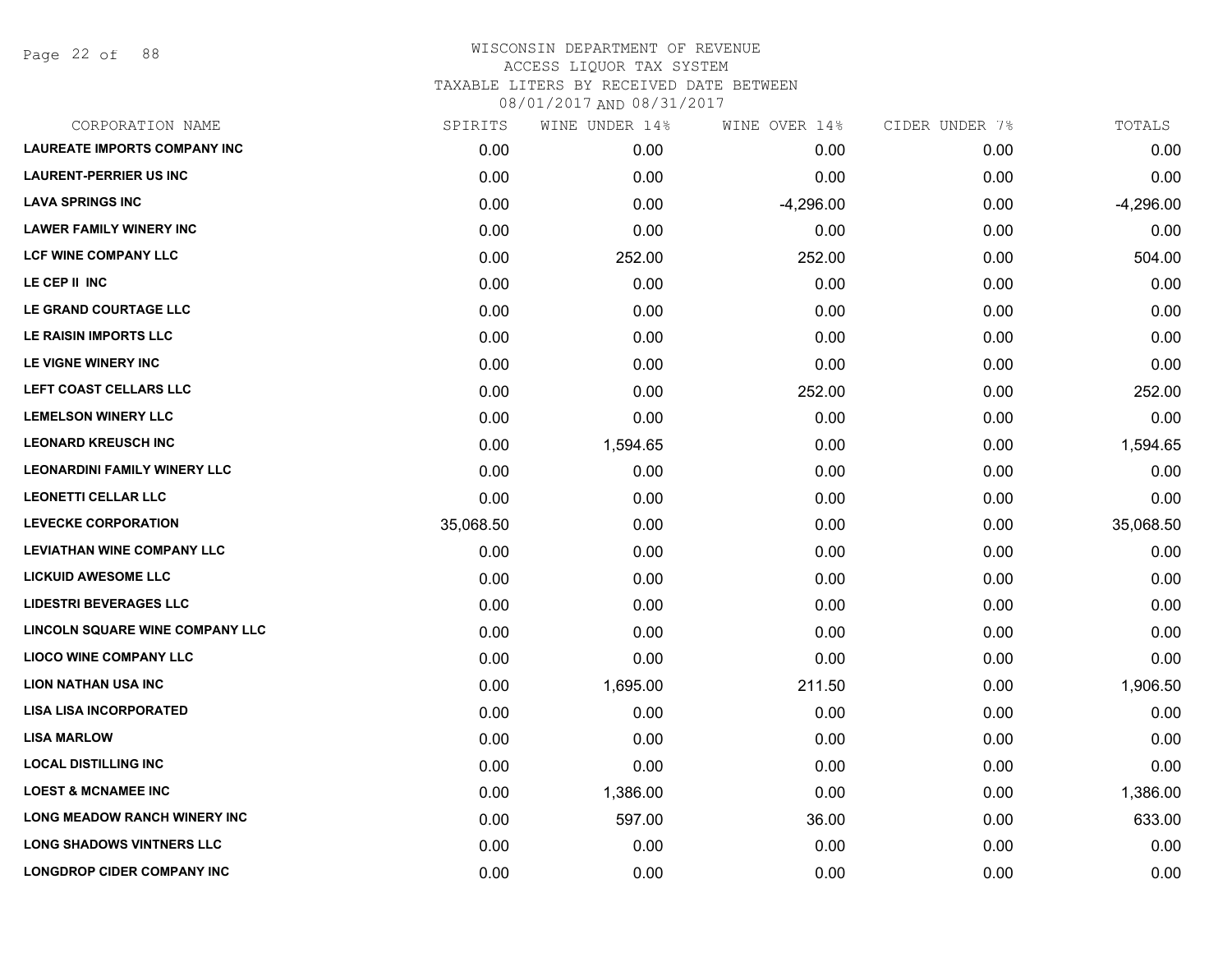Page 23 of 88

#### WISCONSIN DEPARTMENT OF REVENUE ACCESS LIQUOR TAX SYSTEM TAXABLE LITERS BY RECEIVED DATE BETWEEN

| CORPORATION NAME                              | SPIRITS   | WINE UNDER 14% | WINE OVER 14% | CIDER UNDER 7% | TOTALS    |
|-----------------------------------------------|-----------|----------------|---------------|----------------|-----------|
| <b>LONZ WINERY INC</b>                        | 0.00      | 0.00           | 0.00          | 0.00           | 0.00      |
| <b>LOOSEN BROS USA LTD</b>                    | 0.00      | 0.00           | 0.00          | 0.00           | 0.00      |
| <b>LORING WINE COMPANY LLC</b>                | 0.00      | 0.00           | 0.00          | 0.00           | 0.00      |
| <b>LOUIS GLUNZ BEER INC</b>                   | 0.00      | 0.00           | 0.00          | 298.10         | 298.10    |
| <b>LOUIS GLUNZ WINE INC</b>                   | 0.00      | 0.00           | 0.00          | 0.00           | 0.00      |
| <b>LOUIS LATOUR INC</b>                       | 0.00      | 711.00         | 0.00          | 0.00           | 711.00    |
| <b>LOWDEN SCHOOLHOUSE CORPORATION</b>         | 0.00      | 0.00           | 0.00          | 0.00           | 0.00      |
| <b>LUNA VINEYARDS INC</b>                     | 0.00      | 126.00         | 144.00        | 0.00           | 270.00    |
| <b>LUNEAU USA INC</b>                         | 0.00      | 9,390.00       | 0.00          | 0.00           | 9,390.00  |
| <b>LUXCO INC</b>                              | 68,513.70 | 387.00         | 606.00        | 0.00           | 69,506.70 |
| <b>LYNMAR WINERY LLC</b>                      | 0.00      | 0.00           | 0.00          | 0.00           | 0.00      |
| M.A.C. WINES, LLC                             | 0.00      | 0.00           | 0.00          | 0.00           | 0.00      |
| <b>MACH FLYNT INC</b>                         | 5,040.00  | 7,128.00       | 0.00          | 0.00           | 12,168.00 |
| <b>MAD CAR WINE CO LLC</b>                    | 0.00      | 0.00           | 0.00          | 0.00           | 0.00      |
| <b>MADRIGAL FAMILY WINERY LLC</b>             | 0.00      | 0.00           | 0.00          | 0.00           | 0.00      |
| <b>MAGAVE TEQUILA INC</b>                     | 0.00      | 0.00           | 0.00          | 0.00           | 0.00      |
| <b>MAISONS MARQUES &amp; DOMAINES USA INC</b> | 0.00      | 150.00         | 45.00         | 0.00           | 195.00    |
| <b>MANO'S INC</b>                             | 0.00      | 17,847.00      | 0.00          | 0.00           | 17,847.00 |
| <b>MANUEL PULIDO</b>                          | 0.00      | 0.00           | 0.00          | 0.00           | 0.00      |
| <b>MARIETTA CELLARS INC</b>                   | 0.00      | 0.00           | 279.00        | 0.00           | 279.00    |
| <b>MARIPOSA WINE COMPANY LLC</b>              | 0.00      | 0.00           | 0.00          | 0.00           | 0.00      |
| <b>MARK ANDERSON</b>                          | 0.00      | 0.00           | 0.00          | 0.00           | 0.00      |
| <b>MARK ANTHONY BRANDS INC</b>                | 0.00      | 0.00           | 0.00          | 0.00           | 0.00      |
| <b>MARK SZUMOWSKI</b>                         | 0.00      | 0.00           | 0.00          | 0.00           | 0.00      |
| <b>MARKETING GLOBAL BRANDS CORP</b>           | 0.00      | 0.00           | 0.00          | 0.00           | 0.00      |
| <b>MARTIN RAY WINERY INC</b>                  | 0.00      | 0.00           | 0.00          | 0.00           | 0.00      |
| <b>MARTINELLI WINERY INC</b>                  | 0.00      | 0.00           | 45.00         | 0.00           | 45.00     |
| <b>MARTINEZ DISTRIBUTING CO INC</b>           | 0.00      | 0.00           | 0.00          | 0.00           | 0.00      |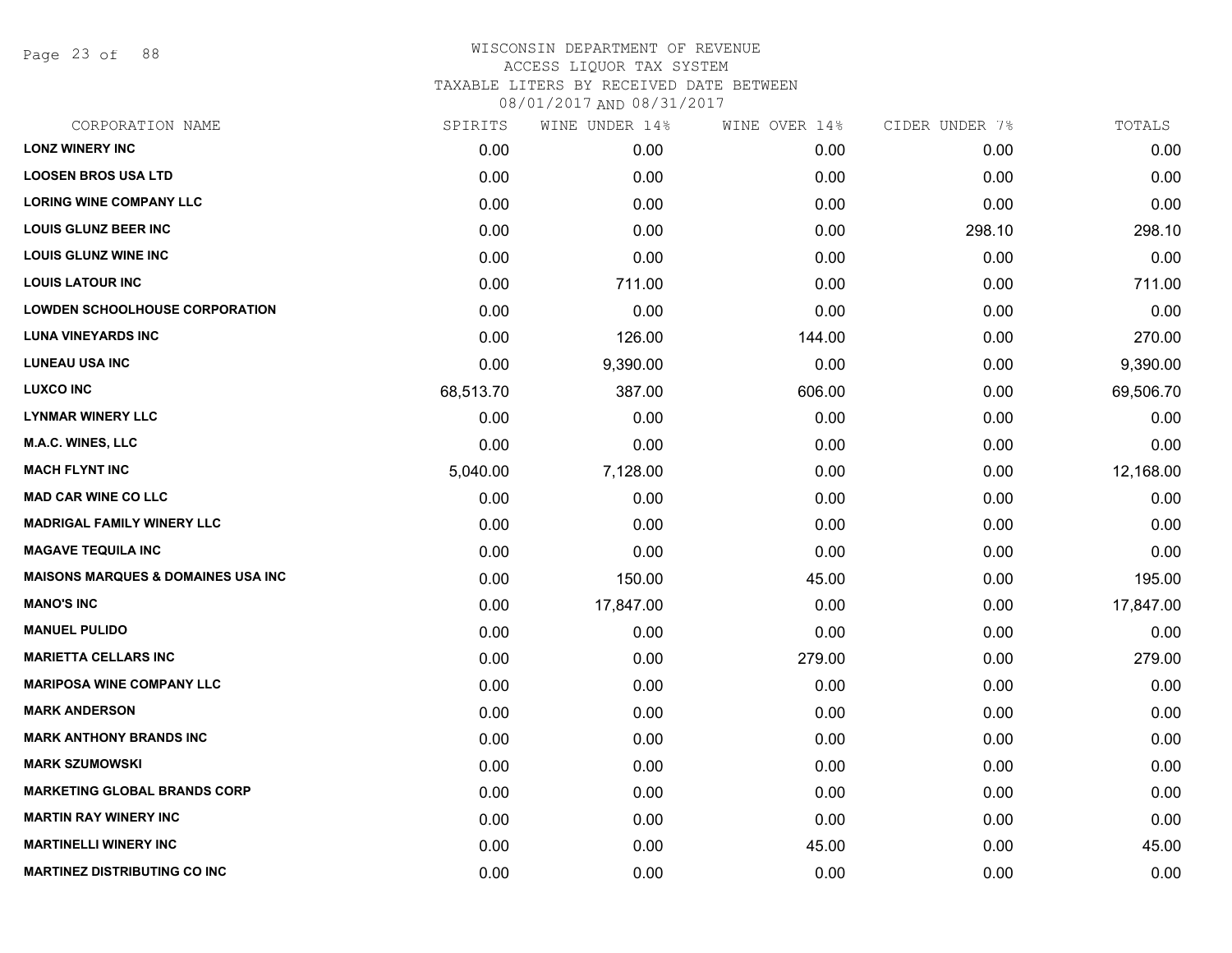Page 24 of 88

## WISCONSIN DEPARTMENT OF REVENUE

## ACCESS LIQUOR TAX SYSTEM

TAXABLE LITERS BY RECEIVED DATE BETWEEN

| CORPORATION NAME                        | SPIRITS   | WINE UNDER 14% | WINE OVER 14% | CIDER UNDER 7% | TOTALS    |
|-----------------------------------------|-----------|----------------|---------------|----------------|-----------|
| <b>MASSANOIS LLC</b>                    | 0.00      | 1,793.25       | 135.00        | 0.00           | 1,928.25  |
| <b>MATCHVINO LLC</b>                    | 0.00      | 591.75         | 0.00          | 0.00           | 591.75    |
| <b>MATHY WINERY LLC</b>                 | 0.00      | 216.00         | 0.00          | 0.00           | 216.00    |
| <b>MATRICK HOLDINGS CORPORATION</b>     | 0.00      | 0.00           | 0.00          | 0.00           | 0.00      |
| <b>MATTHIASSON FAMILY VINEYARDS LLC</b> | 0.00      | 0.00           | 0.00          | 0.00           | 0.00      |
| <b>MAURITSON FAMILY WINERY</b>          | 0.00      | 0.00           | 0.00          | 0.00           | 0.00      |
| MC CORMICK DISTILLING CO INC            | 29,320.20 | 0.00           | 0.00          | 0.00           | 29,320.20 |
| <b>MCKENZIE'S BEVERAGES INC</b>         | 0.00      | 0.00           | 0.00          | 0.00           | 0.00      |
| <b>MCMANIS FAMILY VINEYARDS INC</b>     | 0.00      | 1,953.00       | 63.00         | 0.00           | 2,016.00  |
| <b>MCNAB RIDGE WINERY LLC</b>           | 0.00      | 0.00           | 0.00          | 0.00           | 0.00      |
| <b>MEDCO ATLANTIC INC</b>               | 0.00      | 0.00           | 0.00          | 0.00           | 0.00      |
| <b>MEIERS WINE CELLARS INC</b>          | 0.00      | 252.00         | 0.00          | 0.00           | 252.00    |
| <b>MENDOCINO WINE GROUP LLC</b>         | 0.00      | 45.00          | 90.00         | 0.00           | 135.00    |
| <b>MERCER WINE ESTATES LLC</b>          | 0.00      | 252.00         | 0.00          | 0.00           | 252.00    |
| <b>MERCHANT DU VIN CORPORATION</b>      | 0.00      | 0.00           | 0.00          | 177.91         | 177.91    |
| <b>MEREDITH VINEYARD ESTATE INC</b>     | 0.00      | 0.00           | 162.00        | 0.00           | 162.00    |
| <b>METEOR VINEYARD LLC</b>              | 0.00      | 0.00           | 0.00          | 0.00           | 0.00      |
| <b>METROWINE DISTRIBUTION CO INC.</b>   | 0.00      | 126.00         | 0.00          | 0.00           | 126.00    |
| <b>METTLER WINES LLC</b>                | 0.00      | 0.00           | 126.00        | 0.00           | 126.00    |
| <b>MEV CORPORATION</b>                  | 0.00      | 0.00           | 0.00          | 0.00           | 0.00      |
| <b>MEXCOR INC</b>                       | 1,776.00  | 0.00           | 0.00          | 0.00           | 1,776.00  |
| <b>MEYER CELLARS LLC</b>                | 0.00      | 0.00           | 0.00          | 0.00           | 0.00      |
| <b>MHW LTD</b>                          | 8,422.05  | 5,983.50       | 1,761.00      | 0.00           | 16,166.55 |
| <b>MICHAEL HOUGH</b>                    | 0.00      | 2,817.00       | 36.00         | 0.00           | 2,853.00  |
| <b>MICHAEL SKURNIK WINES INC</b>        | 0.00      | 639.00         | 0.00          | 0.00           | 639.00    |
| <b>MICHEAL DASHE</b>                    | 0.00      | 0.00           | 0.00          | 0.00           | 0.00      |
| <b>MIDDLETON FAMILY WINES LLC</b>       | 0.00      | 0.00           | 0.00          | 0.00           | 0.00      |
| <b>MIDNIGHT CELLARS INC</b>             | 0.00      | 0.00           | 0.00          | 0.00           | 0.00      |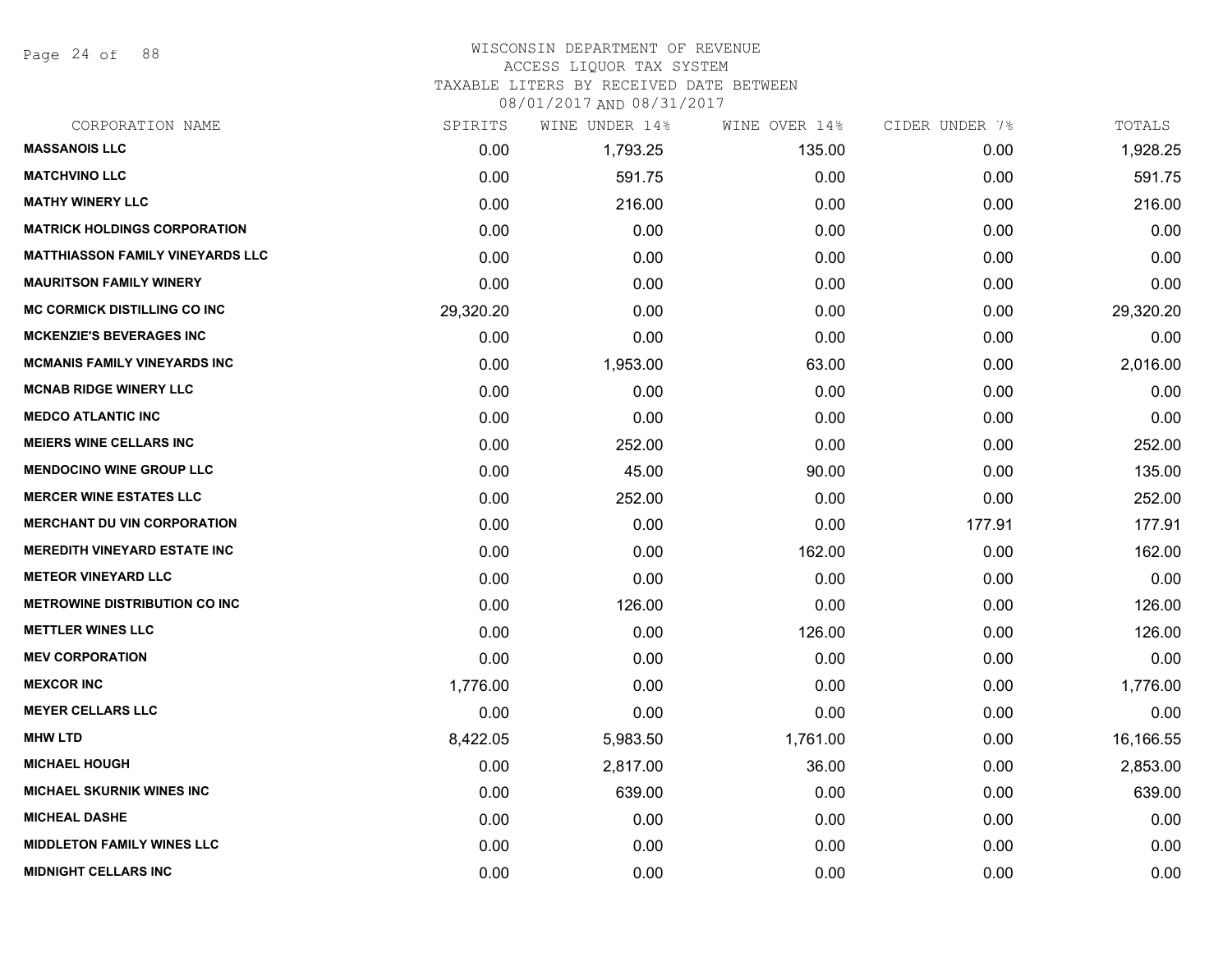Page 25 of 88

# WISCONSIN DEPARTMENT OF REVENUE ACCESS LIQUOR TAX SYSTEM

TAXABLE LITERS BY RECEIVED DATE BETWEEN

| CORPORATION NAME                                  | SPIRITS   | WINE UNDER 14% | WINE OVER 14% | CIDER UNDER 7% | TOTALS    |
|---------------------------------------------------|-----------|----------------|---------------|----------------|-----------|
| <b>MID-OAK DISTILLERY INC</b>                     | 0.00      | 0.00           | 0.00          | 0.00           | 0.00      |
| <b>MILBRANDT FAMILY WINES LLC</b>                 | 0.00      | 189.00         | 0.00          | 0.00           | 189.00    |
| <b>MILE HIGH SPIRITS LLC</b>                      | 0.00      | 0.00           | 0.00          | 0.00           | 0.00      |
| <b>MILL CREEK VINEYARDS</b>                       | 0.00      | 0.00           | 0.00          | 0.00           | 0.00      |
| <b>MILLER SQUARED INC</b>                         | 0.00      | 0.00           | 0.00          | 0.00           | 0.00      |
| <b>MILLERCOORS LLC</b>                            | 0.00      | 0.00           | 0.00          | 0.00           | 0.00      |
| <b>MILTONS DISTRIBUTING CO INC</b>                | 0.00      | 1,160.68       | 27.00         | 0.00           | 1,187.68  |
| <b>MINER FAMILY WINERY LLC</b>                    | 0.00      | 0.00           | 0.00          | 0.00           | 0.00      |
| <b>MINU IMPORT INC</b>                            | 0.00      | 0.00           | 0.00          | 0.00           | 0.00      |
| <b>MIONETTO USA INC</b>                           | 0.00      | 443.25         | 0.00          | 0.00           | 443.25    |
| <b>MIRA WINERY LLC</b>                            | 0.00      | 0.00           | 0.00          | 0.00           | 0.00      |
| MIRAMONT ESTATE VINEYARDS & WINERY INC            | 0.00      | 0.00           | 0.00          | 0.00           | 0.00      |
| <b>MIRASOL WINE LLC</b>                           | 0.00      | 0.00           | 0.00          | 0.00           | 0.00      |
| <b>MISA IMPORTS INC</b>                           | 18,606.00 | 7,767.00       | 0.00          | 0.00           | 26,373.00 |
| <b>MISSISSIPPI RIVER DISTILLING COMPANY</b>       | 31.50     | 0.00           | 0.00          | 0.00           | 31.50     |
| <b>MISTARR WINE IMPORTERS</b>                     | 0.00      | 0.00           | 0.00          | 0.00           | 0.00      |
| <b>MIURA VINEYARDS LLC</b>                        | 0.00      | 0.00           | 0.00          | 0.00           | 0.00      |
| <b>MODERN DEVELOPMENT COMPANY</b>                 | 0.00      | 0.00           | 0.00          | 0.00           | 0.00      |
| <b>MODERN SPIRITS LLC</b>                         | 22.50     | 0.00           | 22.50         | 0.00           | 45.00     |
| <b>MODUS OPERANDI CELLARS LLC</b>                 | 0.00      | 0.00           | 0.00          | 0.00           | 0.00      |
| MOET HENNESSY USA, INC.                           | 17,505.00 | 4,450.50       | 508.50        | 0.00           | 22,464.00 |
| <b>MOLLYDOOKER INTERNATIONAL LLC</b>              | 0.00      | 0.00           | 1,008.00      | 0.00           | 1,008.00  |
| <b>MOLLY'S WINERY INC</b>                         | 0.00      | 0.00           | 0.00          | 0.00           | 0.00      |
| <b>MONICA NOGUES</b>                              | 0.00      | 109.37         | 16.64         | 0.00           | 126.01    |
| <b>MONSIEUR TOUTON SELECTION LTD / ORIGIN USA</b> | 0.00      | 0.00           | 0.00          | 0.00           | 0.00      |
| <b>MONTANERO MEZCAL LLC</b>                       | 0.00      | 0.00           | 0.00          | 0.00           | 0.00      |
| <b>MONTE CRISTO BLOCK IV LLC</b>                  | 0.00      | 0.00           | 0.00          | 0.00           | 0.00      |
| <b>MONTEREY WINE COMPANY LLC</b>                  | 0.00      | 1,008.00       | 0.00          | 0.00           | 1,008.00  |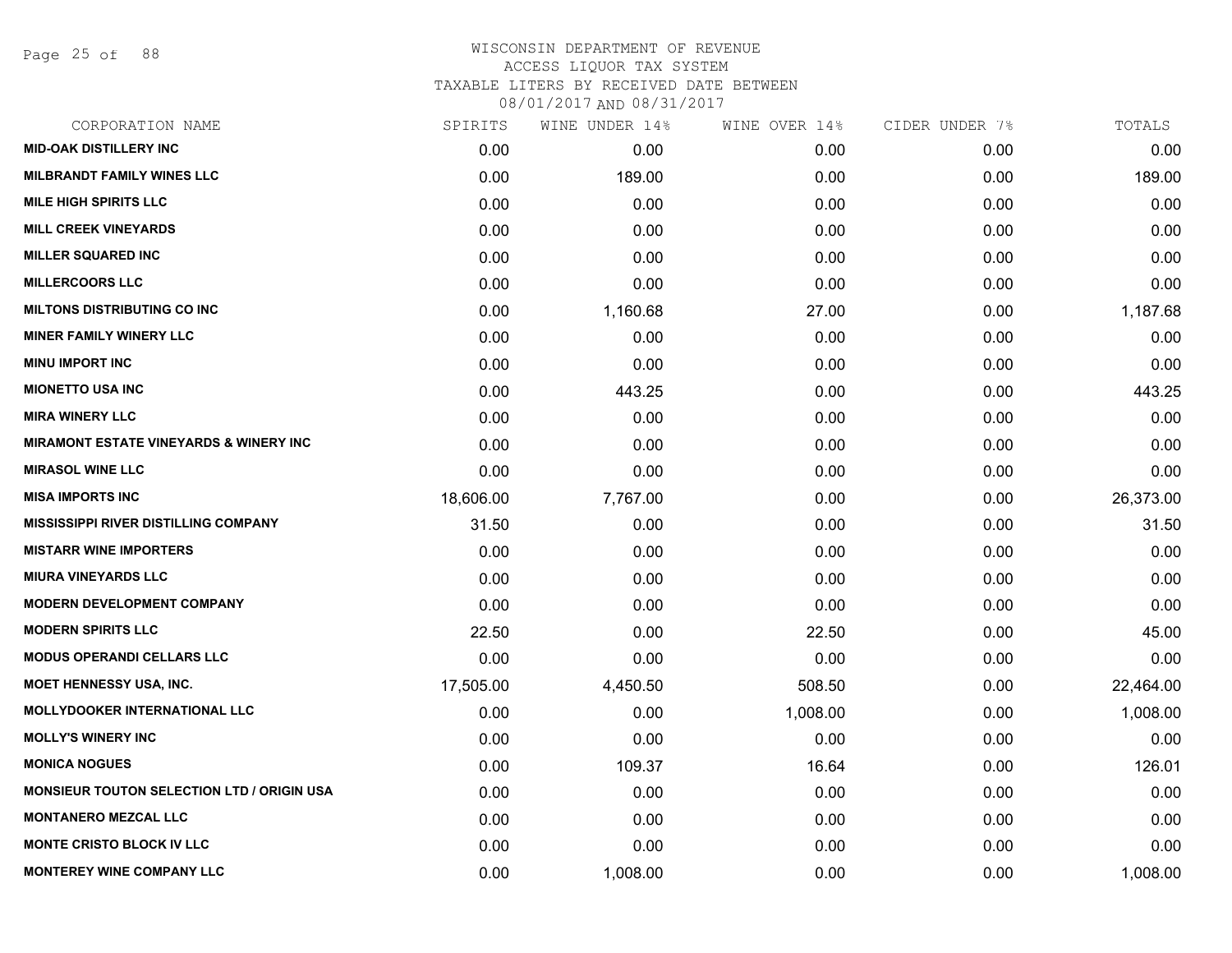Page 26 of 88

### WISCONSIN DEPARTMENT OF REVENUE ACCESS LIQUOR TAX SYSTEM TAXABLE LITERS BY RECEIVED DATE BETWEEN

| CORPORATION NAME                                                                   | SPIRITS  | WINE UNDER 14% | WINE OVER 14% | CIDER UNDER 7% | TOTALS    |
|------------------------------------------------------------------------------------|----------|----------------|---------------|----------------|-----------|
| <b>MONTICELLO CELLARS INC</b>                                                      | 0.00     | 0.00           | 0.00          | 0.00           | 0.00      |
| <b>MONTINORE VINEYARDS LIMITED</b>                                                 | 0.00     | 216.00         | 0.00          | 0.00           | 216.00    |
| <b>MOONRISE DISTILLERY INC</b>                                                     | 0.00     | 0.00           | 0.00          | 0.00           | 0.00      |
| <b>MORE THAN GRAPES, LLC</b>                                                       | 0.00     | 0.00           | 0.00          | 0.00           | 0.00      |
| <b>MORGAN WINERY INC</b>                                                           | 0.00     | 63.00          | 126.00        | 0.00           | 189.00    |
| <b>MOUNT VEEDER FARMS LLC</b>                                                      | 0.00     | 0.00           | 0.00          | 0.00           | 0.00      |
| <b>MOUNTAIN VIEW VINTNERS LLC</b>                                                  | 0.00     | 0.00           | 0.00          | 0.00           | 0.00      |
| <b>MS WALKER INC</b>                                                               | 8,016.00 | 0.00           | 0.00          | 0.00           | 8,016.00  |
| <b>MUSTACHE MENTORS LLC</b>                                                        | 0.00     | 0.00           | 0.00          | 0.00           | 0.00      |
| MUTUAL WHOLESALE LIQUOR INC                                                        | 0.00     | 0.00           | 0.00          | 0.00           | 0.00      |
| <b>NAKED WINES LLC</b>                                                             | 0.00     | 0.00           | 0.00          | 0.00           | 0.00      |
| <b>NAPA VALLEY SPECIALTY WINES INC</b>                                             | 0.00     | 1,584.00       | 126.00        | 0.00           | 1,710.00  |
| <b>NATIONAL CONSUMER CREDIT GUARANTEE</b><br><b>ASSOCIATION OF CONNECTICUT INC</b> | 162.00   | 0.00           | 0.00          | 0.00           | 162.00    |
| <b>NATURAL BEVERAGE INFUSIONS LLC</b>                                              | 0.00     | 0.00           | 0.00          | 0.00           | 0.00      |
| <b>NATURAL MERCHANTS INC</b>                                                       | 0.00     | 195.16         | 0.00          | 0.00           | 195.16    |
| <b>NATUREL WEST CORP</b>                                                           | 0.00     | 0.00           | 0.00          | 0.00           | 0.00      |
| <b>NAVARRO VINEYARDS, LLC</b>                                                      | 0.00     | 0.00           | 0.00          | 0.00           | 0.00      |
| <b>NBI ACQUISITION LLC</b>                                                         | 0.00     | 0.00           | 0.00          | 0.00           | 0.00      |
| <b>NDC SYSTEMS LP</b>                                                              | 2,832.00 | 64,401.96      | 2,223.00      | 0.00           | 69,456.96 |
| <b>NEGOCIANTS USA INC</b>                                                          | 0.00     | 2,259.00       | 189.00        | 0.00           | 2,448.00  |
| <b>NESTOR IMPORTS INC</b>                                                          | 0.00     | 0.00           | 0.00          | 0.00           | 0.00      |
| <b>NEW HOLLAND BREWING CO LLC</b>                                                  | 346.50   | 0.00           | 0.00          | 0.00           | 346.50    |
| <b>NEW MEXICO WINERIES INC.</b>                                                    | 0.00     | 1,179.00       | 0.00          | 0.00           | 1,179.00  |
| <b>NEW PARROTT &amp; CO</b>                                                        | 0.00     | 4,914.00       | 504.00        | 0.00           | 5,418.00  |
| <b>NEW VAVIN INC</b>                                                               | 0.00     | 0.00           | 0.00          | 0.00           | 0.00      |
| NEW YORK MUTUAL TRADING CO INC                                                     | 0.00     | 0.00           | 0.87          | 0.00           | 0.87      |
| <b>NEXUS BRANDS LLC</b>                                                            | 0.00     | 0.00           | 126.00        | 0.00           | 126.00    |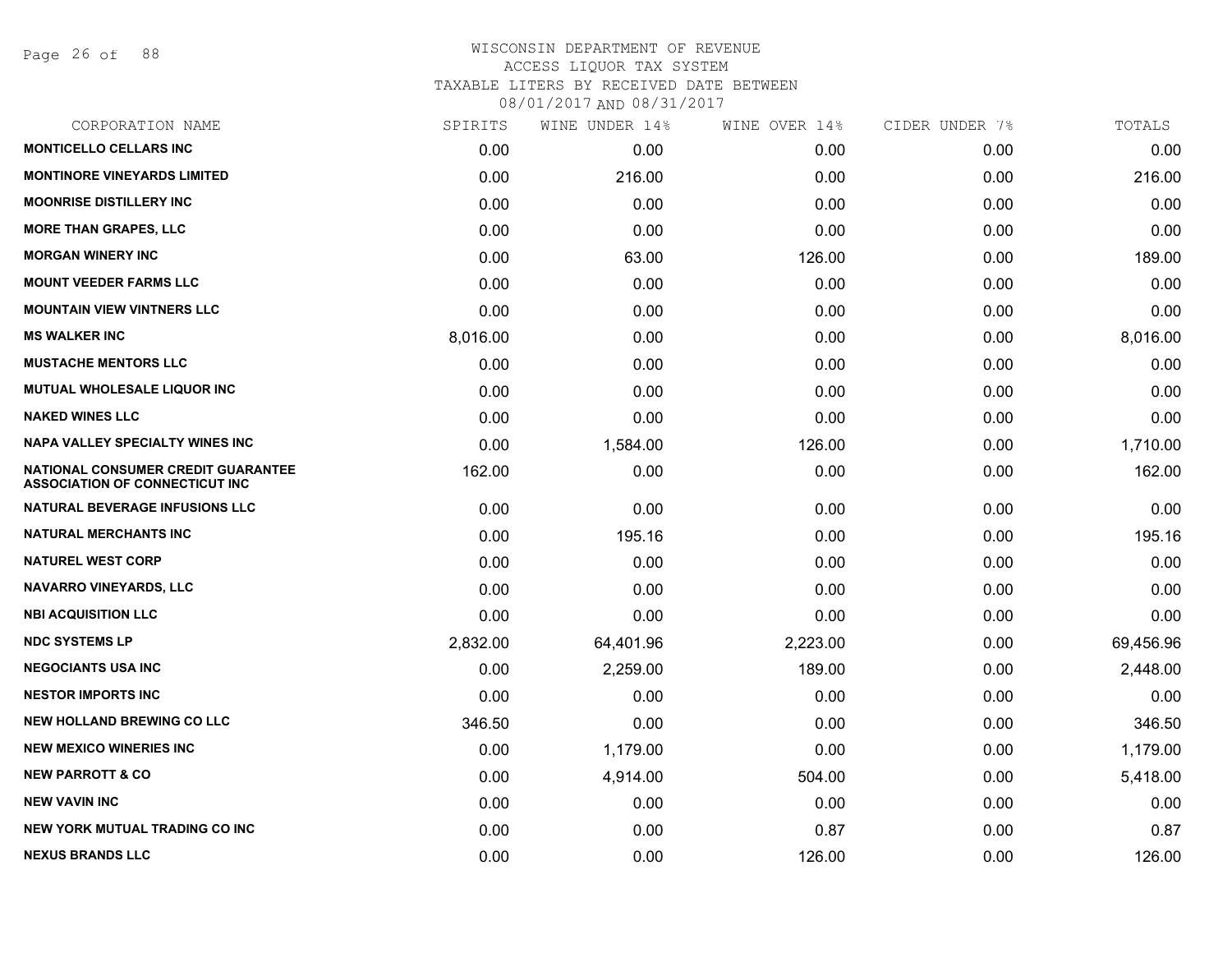Page 27 of 88

| CORPORATION NAME                  | SPIRITS  | WINE UNDER 14% | WINE OVER 14% | CIDER UNDER 7% | TOTALS   |
|-----------------------------------|----------|----------------|---------------|----------------|----------|
| <b>NICHE IMPORT CO</b>            | 0.00     | 0.00           | 0.00          | 0.00           | 0.00     |
| <b>NICHOLAS KARAVIDAS</b>         | 0.00     | 0.00           | 540.00        | 0.00           | 540.00   |
| NIEBAUM-COPPOLA ESTATE WINERY LP  | 0.00     | 0.00           | 0.00          | 0.00           | 0.00     |
| <b>NO. 12 CIDER HOUSE LLC</b>     | 0.00     | 0.00           | 0.00          | 39.07          | 39.07    |
| <b>NOLET SPIRITS USA INC</b>      | 0.00     | 0.00           | 0.00          | 0.00           | 0.00     |
| <b>NORTH SHORE DISTILLERY LLC</b> | 0.00     | 0.00           | 0.00          | 0.00           | 0.00     |
| <b>NOVA WINES, INC.</b>           | 0.00     | 0.00           | 0.00          | 0.00           | 0.00     |
| <b>NUCCIO &amp; WISE</b>          | 0.00     | 0.00           | 0.00          | 0.00           | 0.00     |
| <b>NV AWG LTD</b>                 | 0.00     | 0.00           | 621.00        | 0.00           | 621.00   |
| <b>NW WINE COMPANY LLC</b>        | 0.00     | 0.00           | 0.00          | 0.00           | 0.00     |
| <b>OAK RIDGE WINERY LLC</b>       | 0.00     | 504.00         | 0.00          | 0.00           | 504.00   |
| <b>OLD BRIDGE CELLARS</b>         | 0.00     | 2,736.50       | 931.50        | 0.00           | 3,668.00 |
| <b>OLD ELK HOLDINGS LLC</b>       | 0.00     | 0.00           | 0.00          | 0.00           | 0.00     |
| <b>OLDE WORLD IMPORTS INC</b>     | 0.00     | 0.00           | 0.00          | 0.00           | 0.00     |
| OLE SMOKY DISTILLERY LLC          | 1,245.00 | 0.00           | 0.00          | 0.00           | 1,245.00 |
| <b>OLIVER WINE COMPANY INC</b>    | 0.00     | 8,514.00       | 0.00          | 0.00           | 8,514.00 |
| ONE TRUE VINE LLC                 | 0.00     | 504.00         | 0.00          | 0.00           | 504.00   |
| O'NEILL BEVERAGES CO LLC          | 0.00     | 1,458.00       | 0.00          | 0.00           | 1,458.00 |
| <b>OPICI IMPORT COMPANY</b>       | 220.50   | 1,245.00       | 0.00          | 0.00           | 1,465.50 |
| <b>OPOLO WINES LP</b>             | 0.00     | 0.00           | 0.00          | 0.00           | 0.00     |
| <b>OPUS ONE WINERY LLC</b>        | 0.00     | 0.00           | 0.00          | 0.00           | 0.00     |
| ORCA PROPERTIES LLC               | 0.00     | 504.00         | 0.00          | 0.00           | 504.00   |
| <b>OREGON BREWING COMPANY INC</b> | 34.36    | 0.00           | 0.00          | 0.00           | 34.36    |
| <b>ORIGINAL SIN CORPORATION</b>   | 0.00     | 0.00           | 0.00          | 0.00           | 0.00     |
| ORIGINS PALEO MEALS LLC           | 0.00     | 0.00           | 0.00          | 0.00           | 0.00     |
| ORIN SWIFT CELLARS LLC            | 0.00     | 0.00           | 0.00          | 0.00           | 0.00     |
| ORVINO IMPORTS & DISTRIBUTING INC | 0.00     | 0.00           | 0.00          | 0.00           | 0.00     |
| <b>O'SHAUGHNESSY DEL OSO LLC</b>  | 0.00     | 0.00           | 0.00          | 0.00           | 0.00     |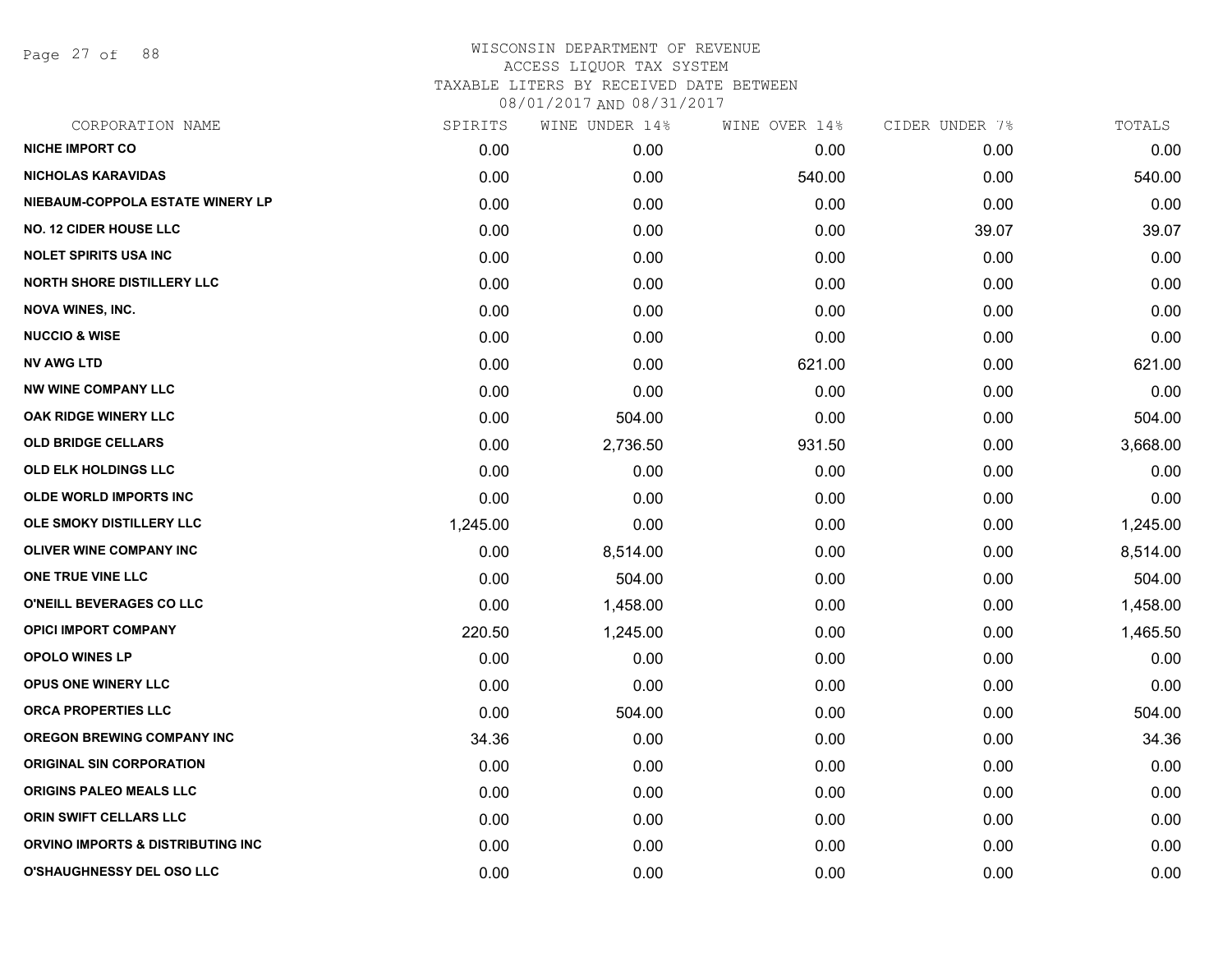Page 28 of 88

#### WISCONSIN DEPARTMENT OF REVENUE ACCESS LIQUOR TAX SYSTEM

TAXABLE LITERS BY RECEIVED DATE BETWEEN

| CORPORATION NAME                        | SPIRITS   | WINE UNDER 14% | WINE OVER 14% | CIDER UNDER 7% | TOTALS    |
|-----------------------------------------|-----------|----------------|---------------|----------------|-----------|
| <b>OWEN ROE LLC</b>                     | 0.00      | 126.00         | 756.00        | 0.00           | 882.00    |
| P R GRISLEY CO INC                      | 0.00      | 0.00           | 0.00          | 0.00           | 0.00      |
| PABST HOLDINGS LLC                      | 0.00      | 0.00           | 0.00          | 23,393.00      | 23,393.00 |
| <b>PACIFIC EDGE MARKETING GROUP INC</b> | 1,239.00  | 0.00           | 0.00          | 0.00           | 1,239.00  |
| PACIFIC INTERNATIONAL LIQUOR INC        | 45.00     | 72.00          | 331.20        | 0.00           | 448.20    |
| <b>PAHLMEYER LLC</b>                    | 0.00      | 0.00           | 0.00          | 0.00           | 0.00      |
| PALI WINE COMPANY LP                    | 0.00      | 0.00           | 0.00          | 0.00           | 0.00      |
| PALM BAY INTERNATIONAL INC              | 405.00    | 14,498.82      | 130.50        | 0.00           | 15,034.32 |
| <b>PAMELA FRYE</b>                      | 0.00      | 0.00           | 0.00          | 0.00           | 0.00      |
| <b>PAMPA BEVERAGES LLC</b>              | 0.00      | 0.00           | 0.00          | 0.00           | 0.00      |
| <b>PANEBIANCO LLC</b>                   | 0.00      | 120.00         | 0.00          | 0.00           | 120.00    |
| PANTHER CREEK CELLARS LLC               | 0.00      | 0.00           | 0.00          | 0.00           | 0.00      |
| PARAGON VINEYARD CO INC                 | 0.00      | 0.00           | 0.00          | 0.00           | 0.00      |
| <b>PARK STREET IMPORTS LLC</b>          | 0.00      | 0.00           | 0.00          | 0.00           | 0.00      |
| <b>PARK WINE COMPANY INC</b>            | 0.00      | 189.00         | 189.00        | 0.00           | 378.00    |
| <b>PARKER STATION INC</b>               | 0.00      | 126.00         | 162.00        | 0.00           | 288.00    |
| <b>PATERNO IMPORTS LTD</b>              | 301.50    | 8,428.16       | 2,095.20      | 0.00           | 10,824.86 |
| <b>PATRICIO C MATA</b>                  | 0.00      | 0.00           | 0.00          | 0.00           | 0.00      |
| <b>PATRICK A RONEY</b>                  | 0.00      | 0.00           | 0.00          | 0.00           | 0.00      |
| <b>PATRON SPIRITS COMPANY</b>           | 12,385.62 | 0.00           | 0.00          | 0.00           | 12,385.62 |
| <b>PAUL HOBBS IMPORTS INC</b>           | 0.00      | 0.00           | 0.00          | 0.00           | 0.00      |
| PAUL HOBBS WINERY LP                    | 0.00      | 0.00           | 0.00          | 0.00           | 0.00      |
| <b>PAUL W QUACKENBUSH</b>               | 0.00      | 0.00           | 0.00          | 0.00           | 0.00      |
| <b>PAVI WINES LLC</b>                   | 0.00      | 0.00           | 0.00          | 0.00           | 0.00      |
| <b>PAWEL LATO</b>                       | 0.00      | 0.00           | 0.00          | 0.00           | 0.00      |
| <b>PAX MAHLE WINES LLC</b>              | 0.00      | 0.00           | 0.00          | 0.00           | 0.00      |
| PEACHY CANYON WINERY                    | 0.00      | 0.00           | 0.00          | 0.00           | 0.00      |
| PEJU FAMILY OPERATING PARTNERSHIP LP    | 0.00      | 0.00           | 0.00          | 0.00           | 0.00      |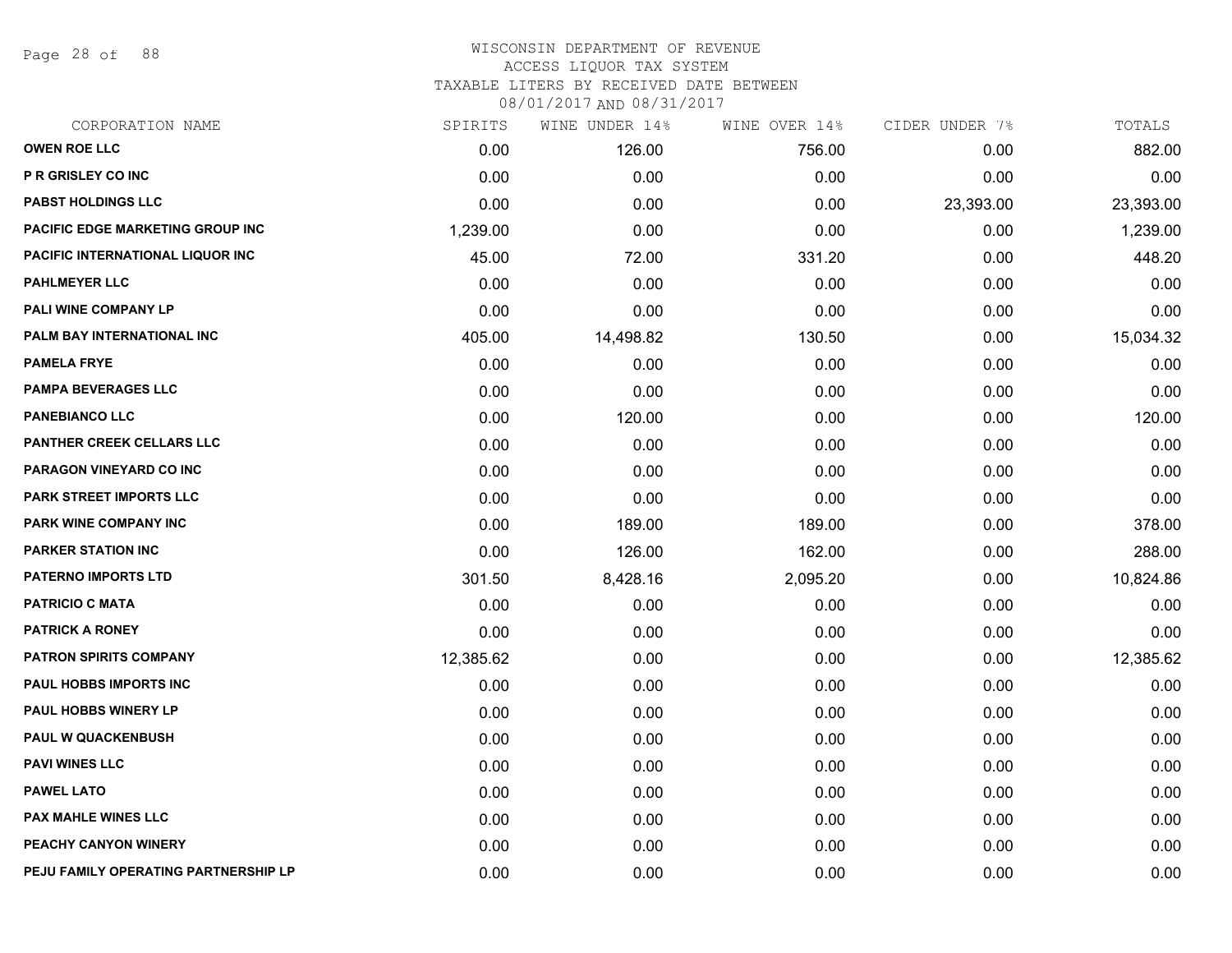Page 29 of 88

#### WISCONSIN DEPARTMENT OF REVENUE ACCESS LIQUOR TAX SYSTEM TAXABLE LITERS BY RECEIVED DATE BETWEEN

| CORPORATION NAME                            | SPIRITS    | WINE UNDER 14% | WINE OVER 14% | CIDER UNDER 7% | TOTALS     |
|---------------------------------------------|------------|----------------|---------------|----------------|------------|
| PELU PARTNERS LLC                           | 0.00       | 0.00           | 0.00          | 0.00           | 0.00       |
| PEPPER BRIDGE WINERY LLC                    | 0.00       | 0.00           | 0.00          | 0.00           | 0.00       |
| PERNOD RICARD USA LLC                       | 151,811.70 | 7,276.01       | 1,431.00      | 0.00           | 160,518.71 |
| PETER ANDREW LLC                            | 0.00       | 0.00           | 0.00          | 0.00           | 0.00       |
| <b>PETER CREIGHTON</b>                      | 0.00       | 0.00           | 0.00          | 0.00           | 0.00       |
| PETER M MESROBIAN                           | 0.00       | 0.00           | 0.00          | 0.00           | 0.00       |
| <b>PETER ROSBACK</b>                        | 0.00       | 96.66          | 120.00        | 0.00           | 216.66     |
| PETERSON WINERY LLC                         | 0.00       | 0.00           | 0.00          | 0.00           | 0.00       |
| PETIT HAMEAU LLC                            | 0.00       | 63.00          | 0.00          | 63.00          | 126.00     |
| <b>PHILIP LAROCCA</b>                       | 0.00       | 0.00           | 0.00          | 0.00           | 0.00       |
| PHILIP TOGNI VINEYARD LP                    | 0.00       | 0.00           | 0.00          | 0.00           | 0.00       |
| PHILLIP STEINSCHREIBER                      | 0.00       | 0.00           | 0.00          | 0.00           | 0.00       |
| PHILLIPS FARMS LLC                          | 0.00       | 0.00           | 5,058.00      | 0.00           | 5,058.00   |
| <b>PHUSION PROJECTS LLC</b>                 | 0.00       | 252.00         | 0.00          | 0.00           | 252.00     |
| PIEDMONT DISTILLERS INC                     | 2,254.50   | 0.00           | 0.00          | 0.00           | 2,254.50   |
| <b>PINA CELLARS LP</b>                      | 0.00       | 0.00           | 0.00          | 0.00           | 0.00       |
| <b>PINE RIDGE WINERY LLC</b>                | 0.00       | 3,024.00       | 2,212.50      | 0.00           | 5,236.50   |
| PLATA WINE PARTNERS LLC                     | 0.00       | 0.00           | 531.00        | 0.00           | 531.00     |
| PLUME RIDGE IRREVOCABLE TRUST               | 0.00       | 1,134.09       | 0.00          | 0.00           | 1,134.09   |
| <b>POPCORN DESIGN LLC</b>                   | 0.00       | 0.00           | 0.00          | 0.00           | 0.00       |
| POPCORN SUTTON DISTILLING LLC               | 0.00       | 0.00           | 0.00          | 0.00           | 0.00       |
| PORT WASHINGTON IMPORTS LLC                 | 0.00       | 0.00           | 0.00          | 0.00           | 0.00       |
| <b>POST WINERY INC</b>                      | 0.00       | 0.00           | 0.00          | 0.00           | 0.00       |
| <b>PRAGER WINERY &amp; PORT WORKS, INC.</b> | 0.00       | 0.00           | 0.00          | 0.00           | 0.00       |
| PRAIRIE CREEK BEVERAGES LLC                 | 0.00       | 0.00           | 0.00          | 0.00           | 0.00       |
| PRECEPT BRANDS LLC                          | 0.00       | 11,943.00      | 2,767.50      | 0.00           | 14,710.50  |
| PREMIERE DISTILLERY LLC                     | 0.00       | 0.00           | 0.00          | 0.00           | 0.00       |
| PREMIUM PORT WINES INC                      | 0.00       | 0.00           | 252.00        | 0.00           | 252.00     |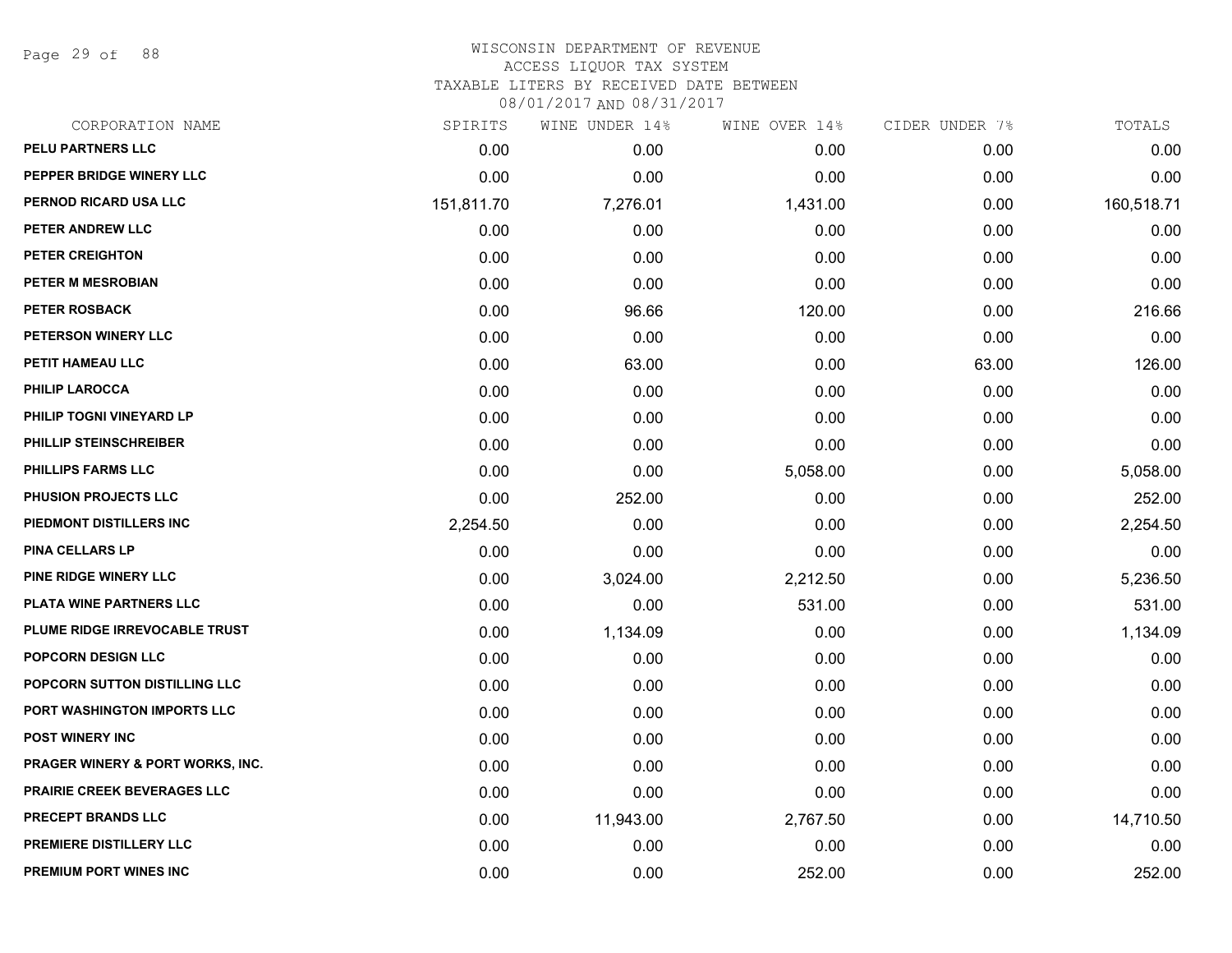Page 30 of 88

#### WISCONSIN DEPARTMENT OF REVENUE ACCESS LIQUOR TAX SYSTEM

TAXABLE LITERS BY RECEIVED DATE BETWEEN

| CORPORATION NAME                  | SPIRITS   | WINE UNDER 14% | WINE OVER 14% | CIDER UNDER 7% | TOTALS    |
|-----------------------------------|-----------|----------------|---------------|----------------|-----------|
| <b>PRESTIGE IMPORTS LLC</b>       | 2,160.00  | 0.00           | 0.00          | 0.00           | 2,160.00  |
| <b>PRESTIGE WINE IMPORTS CORP</b> | 0.00      | 12,748.50      | 0.00          | 0.00           | 12,748.50 |
| PRICHARDS DISTILLERY INC          | 0.00      | 0.00           | 0.00          | 0.00           | 0.00      |
| PRIDE MOUNTAIN VINEYARDS LLC      | 0.00      | 0.00           | 0.00          | 0.00           | 0.00      |
| <b>PRINCE MICHEL LLC</b>          | 0.00      | 0.00           | 0.00          | 0.00           | 0.00      |
| <b>PRO-LIQUITECH LLC</b>          | 0.00      | 0.00           | 0.00          | 0.00           | 0.00      |
| <b>PROST BEVERAGE COMPANY LLC</b> | 0.00      | 0.00           | 0.00          | 0.00           | 0.00      |
| <b>PROXIMO SPIRITS INC</b>        | 36,816.90 | 0.00           | 0.00          | 0.00           | 36,816.90 |
| PUENTE-INTERNACIONAL INC          | 0.00      | 0.00           | 0.00          | 0.00           | 0.00      |
| PURPLE WINE COMPANY LLC           | 0.00      | 675.00         | 225.00        | 0.00           | 900.00    |
| <b>QUADY SOUTH WINERY LLC</b>     | 0.00      | 1,134.00       | 27.00         | 0.00           | 1,161.00  |
| <b>QUATERNA LLC</b>               | 0.00      | 0.00           | 0.00          | 0.00           | 0.00      |
| QUILCEDA CREEK VINTNERS INC       | 0.00      | 0.00           | 0.00          | 0.00           | 0.00      |
| <b>QUINTESSENTIAL LLC</b>         | 0.00      | 12,024.00      | 1,237.50      | 0.00           | 13,261.50 |
| QUO VINO LLC                      | 0.00      | 0.00           | 0.00          | 0.00           | 0.00      |
| <b>R &amp; G SCHATZ FARMS INC</b> | 0.00      | 778.01         | 126.02        | 0.00           | 904.03    |
| <b>R &amp; M BRANDS INC</b>       | 499.00    | 1,206.00       | 0.00          | 0.00           | 1,705.00  |
| <b>RH KEENAN CO</b>               | 0.00      | 261.00         | 0.00          | 0.00           | 261.00    |
| <b>R LAWSON ENTERPRISES LLC</b>   | 0.00      | 0.00           | 0.00          | 0.00           | 0.00      |
| <b>RABBIT HOLE SPIRITS LLC</b>    | 41.87     | 0.00           | 0.00          | 0.00           | 41.87     |
| <b>RACINE WINE CO LLC</b>         | 0.00      | 504.00         | 0.00          | 0.00           | 504.00    |
| RADIO-COTEAU WINE CELLARS LLC     | 0.00      | 315.00         | 0.00          | 0.00           | 315.00    |
| <b>RAINIER WINE LLC</b>           | 0.00      | 0.00           | 0.00          | 0.00           | 0.00      |
| <b>RAMEY WINE CELLARS INC</b>     | 0.00      | 126.00         | 54.00         | 0.00           | 180.00    |
| <b>RANSOM SPIRITS LLC</b>         | 16.64     | 0.00           | 3.16          | 0.00           | 19.80     |
| <b>RB WINE ASSOCIATES LLC</b>     | 0.00      | 0.00           | 0.00          | 0.00           | 0.00      |
| <b>RBZ VINEYARDS LLC</b>          | 0.00      | 0.00           | 0.00          | 0.00           | 0.00      |
| <b>RED CAR WINE COMPANY LLC</b>   | 0.00      | 0.00           | 0.00          | 0.00           | 0.00      |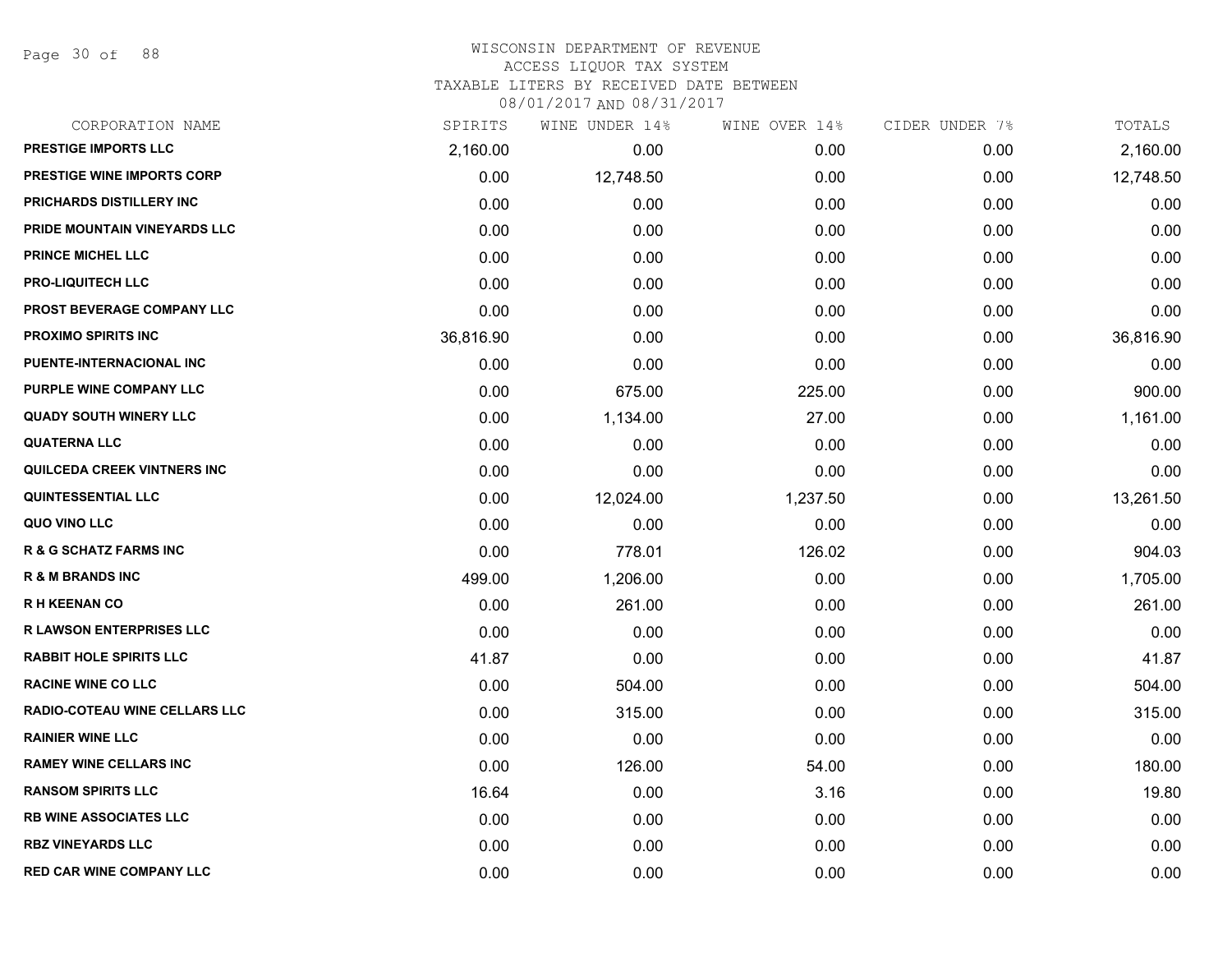Page 31 of 88

# WISCONSIN DEPARTMENT OF REVENUE ACCESS LIQUOR TAX SYSTEM TAXABLE LITERS BY RECEIVED DATE BETWEEN

| CORPORATION NAME                                 | SPIRITS  | WINE UNDER 14% | WINE OVER 14% | CIDER UNDER 7% | TOTALS   |
|--------------------------------------------------|----------|----------------|---------------|----------------|----------|
| <b>RED TAIL RIDGE INC</b>                        | 0.00     | 0.00           | 0.00          | 0.00           | 0.00     |
| <b>REDEMPTION SPIRITS LLC</b>                    | 0.00     | 0.00           | 0.00          | 0.00           | 0.00     |
| <b>REDWOOD SPIRITS INC</b>                       | 0.00     | 0.00           | 0.00          | 0.00           | 0.00     |
| <b>REGAL WINE IMPORTS INC</b>                    | 0.00     | 0.00           | 0.00          | 0.00           | 0.00     |
| <b>REGUSCI WINERY INC</b>                        | 0.00     | 0.00           | 0.00          | 0.00           | 0.00     |
| <b>REMY COINTREAU AMERIQUE USA</b>               | 4,405.80 | 396.00         | 0.00          | 0.00           | 4,801.80 |
| <b>REN ACQUISITION INC</b>                       | 0.00     | 0.00           | 45.00         | 0.00           | 45.00    |
| <b>RENO G FARINELLI &amp; JOSEF H SHEBL</b>      | 0.00     | 0.00           | 63.00         | 0.00           | 63.00    |
| <b>RENT A BBQ</b>                                | 0.00     | 0.00           | 0.00          | 0.00           | 0.00     |
| <b>RESERVA WINES LLC</b>                         | 0.00     | 0.00           | 0.00          | 0.00           | 0.00     |
| <b>REVELRY VINTNERS LLC</b>                      | 0.00     | 0.00           | 0.00          | 0.00           | 0.00     |
| <b>REYNOLDS CREATIVE PRODUCTS INC</b>            | 0.00     | 0.00           | 0.00          | 0.00           | 0.00     |
| <b>RGI BRANDS LLC</b>                            | 0.00     | 0.00           | 0.00          | 0.00           | 0.00     |
| <b>RICHARD C POE II</b>                          | 0.00     | 0.00           | 0.00          | 0.00           | 0.00     |
| <b>RICHARD STELTZNER</b>                         | 0.00     | 0.00           | 0.00          | 0.00           | 0.00     |
| <b>RIDGE VINEYARDS INC</b>                       | 0.00     | 3.00           | 129.00        | 0.00           | 132.00   |
| <b>RIGHT BEE LLC</b>                             | 0.00     | 0.00           | 0.00          | 0.00           | 0.00     |
| <b>RO SALES &amp; DISTRIBUTION SERVICES INC.</b> | 0.00     | 0.00           | 0.00          | 0.00           | 0.00     |
| <b>RO SALES &amp; DISTRIBUTION SERVICES INC.</b> | 0.00     | 1,701.00       | 0.00          | 0.00           | 1,701.00 |
| <b>ROBERT A CUTTER</b>                           | 0.00     | 198.00         | 0.00          | 0.00           | 198.00   |
| <b>ROBERT CRAIG WINERY LP</b>                    | 0.00     | 0.00           | 0.00          | 0.00           | 0.00     |
| <b>ROBERT J COOPER</b>                           | 636.75   | 0.00           | 0.00          | 0.00           | 636.75   |
| <b>ROBERT J GROSS</b>                            | 0.00     | 33.32          | 0.00          | 0.00           | 33.32    |
| <b>ROBERT L HUDSON</b>                           | 0.00     | 0.00           | 0.00          | 0.00           | 0.00     |
| <b>ROBERT YOUNG ESTATE WINERY LLC</b>            | 0.00     | 0.00           | 0.00          | 0.00           | 0.00     |
| <b>ROCK SAKE LLC</b>                             | 0.00     | 0.00           | 0.00          | 0.00           | 0.00     |
| <b>ROCK WALL WINE COMPANY INC</b>                | 0.00     | 0.00           | 0.00          | 0.00           | 0.00     |
| <b>ROMBAUER VINEYARDS INC</b>                    | 0.00     | 0.00           | 252.00        | 0.00           | 252.00   |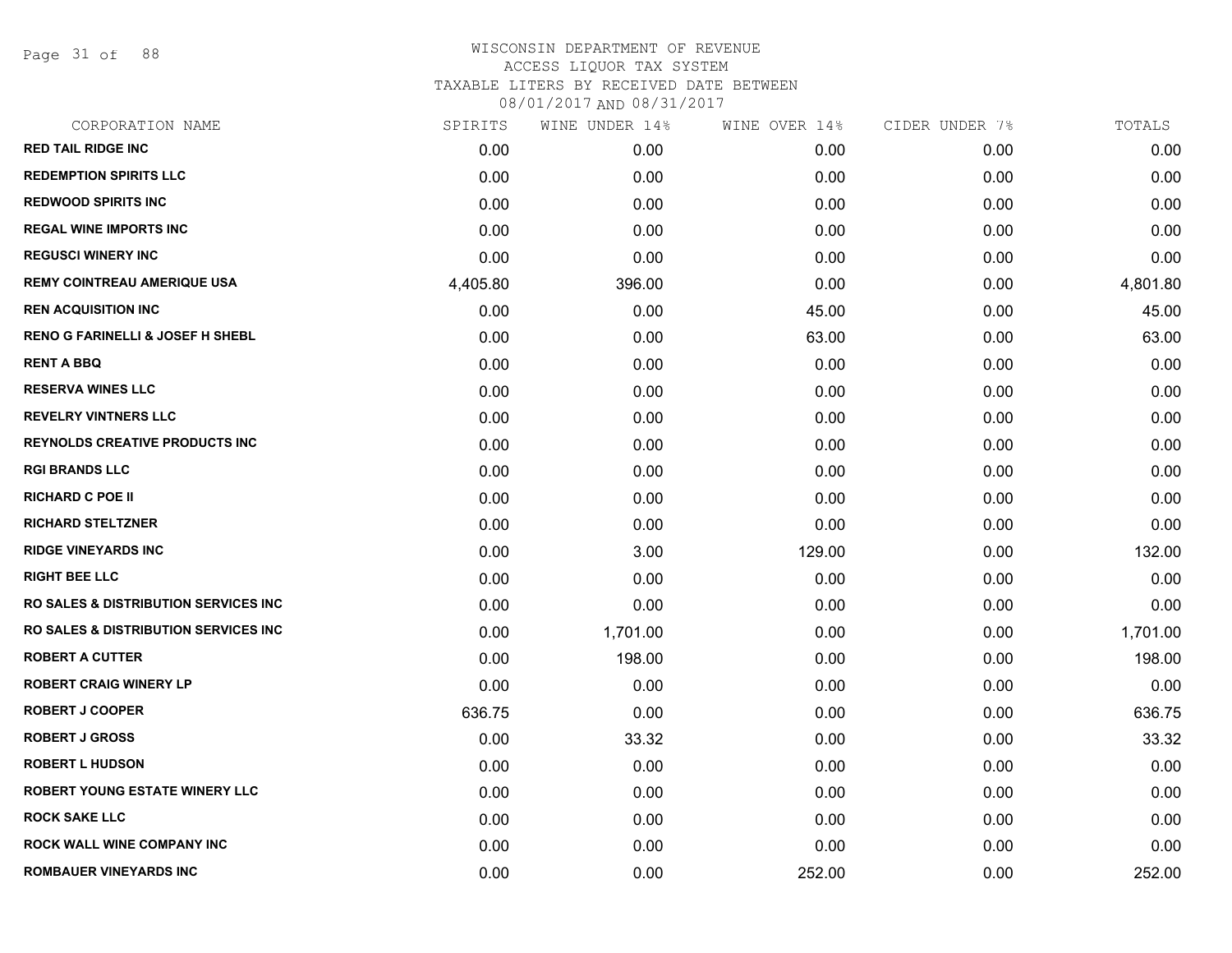Page 32 of 88

## WISCONSIN DEPARTMENT OF REVENUE ACCESS LIQUOR TAX SYSTEM TAXABLE LITERS BY RECEIVED DATE BETWEEN

| CORPORATION NAME                             | SPIRITS | WINE UNDER 14% | WINE OVER 14% | CIDER UNDER 7% | TOTALS    |
|----------------------------------------------|---------|----------------|---------------|----------------|-----------|
| <b>RONALD J WICKER</b>                       | 0.00    | 0.00           | 0.00          | 0.00           | 0.00      |
| <b>RONALD T RUBIN</b>                        | 0.00    | 0.00           | 0.00          | 0.00           | 0.00      |
| <b>ROOTS RUN DEEP LLC</b>                    | 0.00    | 0.00           | 0.00          | 0.00           | 0.00      |
| <b>ROSE IMPORTING &amp; DISTRIBUTING LLC</b> | 0.00    | 486.00         | 0.00          | 0.00           | 486.00    |
| <b>ROSENTHAL WINE MERCHANT NY LTD</b>        | 0.00    | 0.00           | 0.00          | 0.00           | 0.00      |
| <b>ROTTA WINERY LLC</b>                      | 0.00    | 0.00           | 0.00          | 0.00           | 0.00      |
| <b>ROUND HILL CELLARS</b>                    | 0.00    | 0.00           | 0.00          | 0.00           | 0.00      |
| <b>ROUND POND ESTATE LLC</b>                 | 0.00    | 0.00           | 0.00          | 0.00           | 0.00      |
| <b>ROYAL WINE CORPORATION</b>                | 252.00  | 7,937.20       | 31.50         | 0.00           | 8,220.70  |
| <b>RUBISSOW FAMILY WINES LLC</b>             | 0.00    | 0.00           | 0.00          | 0.00           | 0.00      |
| <b>RUSSIAN STANDARD VODKA (USA) INC</b>      | 651.00  | 90.00          | 0.00          | 0.00           | 741.00    |
| <b>RYAN E ROARK</b>                          | 0.00    | 0.00           | 0.00          | 0.00           | 0.00      |
| <b>S &amp; R WINES LLC</b>                   | 0.00    | 0.00           | 0.00          | 0.00           | 0.00      |
| <b>SLJ GROUP INC</b>                         | 0.00    | 10,351.75      | 3,350.00      | 0.00           | 13,701.75 |
| <b>SAINTSBURY LLC</b>                        | 0.00    | 0.00           | 0.00          | 0.00           | 0.00      |
| <b>SAKEONE CORPORATION</b>                   | 0.00    | 0.00           | 0.00          | 0.00           | 0.00      |
| <b>SALOON SPIRITS LLC</b>                    | 0.00    | 0.00           | 0.00          | 0.00           | 0.00      |
| <b>SALVESTRIN WINE CO LLC</b>                | 0.00    | 0.00           | 0.00          | 0.00           | 0.00      |
| <b>SAN ANTONIO WINERY INC</b>                | 0.00    | 11,312.88      | 114.00        | 0.00           | 11,426.88 |
| <b>SAN FRANCISCO WINE EXCHANGE INC.</b>      | 0.00    | 0.00           | 45.00         | 0.00           | 45.00     |
| SAN GABRIEL VALLEY WAREHOUSE & STORAGE INC   | 0.00    | 0.00           | 0.00          | 0.00           | 0.00      |
| <b>SAN JOAQUIN WINE COMPANY INC</b>          | 0.00    | 306.00         | 234.00        | 0.00           | 540.00    |
| SAN LUIS SPIRITS DISTILLING CO LLC           | 256.50  | 0.00           | 0.00          | 0.00           | 256.50    |
| <b>SAN MARTINO IMPORTS INC</b>               | 0.00    | 0.00           | 0.00          | 0.00           | 0.00      |
| <b>SANGLIER SELECTIONS LLC</b>               | 0.00    | 913.50         | 0.00          | 0.00           | 913.50    |
| <b>SANS LIEGE INC</b>                        | 0.00    | 81.00          | 171.00        | 0.00           | 252.00    |
| <b>SANS WINE &amp; SPIRITS CO</b>            | 0.00    | 0.00           | 0.00          | 0.00           | 0.00      |
| SANTA FE DISTILLERY LLC                      | 0.00    | 0.00           | 0.00          | 0.00           | 0.00      |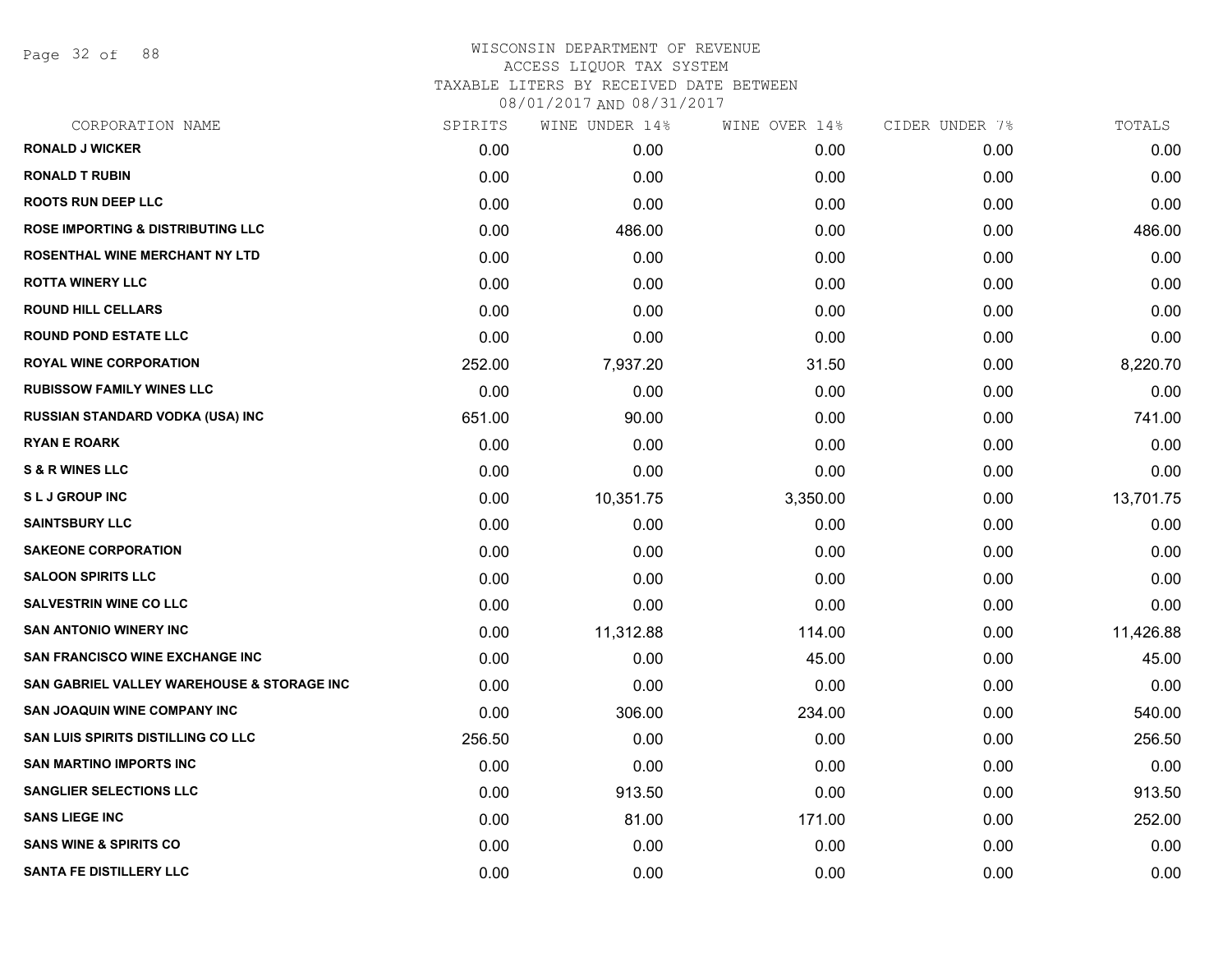Page 33 of 88

# WISCONSIN DEPARTMENT OF REVENUE

## ACCESS LIQUOR TAX SYSTEM

TAXABLE LITERS BY RECEIVED DATE BETWEEN

| CORPORATION NAME                            | SPIRITS    | WINE UNDER 14% | WINE OVER 14% | CIDER UNDER 7% | TOTALS     |
|---------------------------------------------|------------|----------------|---------------|----------------|------------|
| <b>SANTA MARGHERITA USA INC</b>             | 0.00       | 1,233.00       | 0.00          | 0.00           | 1,233.00   |
| <b>SANTA RITA USA CORPORATION</b>           | 0.00       | 0.00           | 0.00          | 0.00           | 0.00       |
| <b>SAPSUCKER FARMS LLC</b>                  | 0.00       | 0.00           | 0.00          | 0.00           | 0.00       |
| <b>SARACINA VINEYARDS LLC</b>               | 0.00       | 0.00           | 0.00          | 0.00           | 0.00       |
| <b>SARMENTO'S IMPORTS &amp; EXPORTS INC</b> | 0.00       | 0.00           | 0.00          | 0.00           | 0.00       |
| <b>SAVIAH ROSE WINERY LLC</b>               | 0.00       | 0.00           | 0.00          | 0.00           | 0.00       |
| <b>SAZERAC COMPANY INC</b>                  | 457,825.55 | 116.99         | 0.00          | 0.00           | 457,942.54 |
| <b>SAZERAC NORTH AMERICA INC</b>            | 613,958.25 | 0.00           | 0.00          | 0.00           | 613,958.25 |
| <b>SB WINE CO LLC</b>                       | 0.00       | 0.00           | 0.00          | 0.00           | 0.00       |
| <b>SBRAGIA FAMILY VINEYARDS LLC</b>         | 0.00       | 0.00           | 0.00          | 0.00           | 0.00       |
| <b>SCENIC ROOT WINEGROWERS LLC</b>          | 0.00       | 0.00           | 0.00          | 0.00           | 0.00       |
| <b>SCHEID VINEYARDS CALIFORNIA INC</b>      | 0.00       | 3,888.00       | 0.00          | 0.00           | 3,888.00   |
| <b>SCHMITT SOHNE INC</b>                    | 0.00       | 0.00           | 0.00          | 0.00           | 0.00       |
| <b>SCHUG WINERY LLC</b>                     | 0.00       | 630.00         | 63.00         | 0.00           | 693.00     |
| <b>SCHWEIGER VINEYARDS INC</b>              | 0.00       | 0.00           | 0.00          | 0.00           | 0.00       |
| <b>SCOPERTA IMPORTING CO INC</b>            | 0.00       | 1,386.00       | 0.00          | 0.00           | 1,386.00   |
| <b>SCOTT PAUL WINES OREGON LLC</b>          | 0.00       | 0.00           | 0.00          | 0.00           | 0.00       |
| <b>SEATTLE CIDER COMPANY LLC</b>            | 0.00       | 0.00           | 0.00          | 3,557.33       | 3,557.33   |
| <b>SEAVEY VINEYARD LP</b>                   | 0.00       | 0.00           | 0.00          | 0.00           | 0.00       |
| <b>SELBY ENTERPRISES INC</b>                | 0.00       | 0.00           | 0.00          | 0.00           | 0.00       |
| SELECTIVE WINE ESTATES INC                  | 0.00       | 378.00         | 0.00          | 0.00           | 378.00     |
| <b>SERGEY CHISTOV</b>                       | 0.00       | 0.00           | 0.00          | 0.00           | 0.00       |
| <b>SERRALLES USA LLC</b>                    | 1,419.00   | 0.00           | 0.00          | 0.00           | 1,419.00   |
| <b>SHAFER VINEYARDS INC</b>                 | 0.00       | 0.00           | 0.00          | 0.00           | 0.00       |
| <b>SHANNON RIDGE INC</b>                    | 0.00       | 2,268.00       | 252.00        | 0.00           | 2,520.00   |
| <b>SHAW-ROSS HOLDING CO LLC</b>             | 2,722.51   | 3,770.90       | 1,732.50      | 0.00           | 8,225.91   |
| SHEA WINE CELLARS LLC                       | 0.00       | 0.00           | 0.00          | 0.00           | 0.00       |
| SHELTON-MACKENZIE WINE COMPANY              | 0.00       | 0.00           | 126.00        | 0.00           | 126.00     |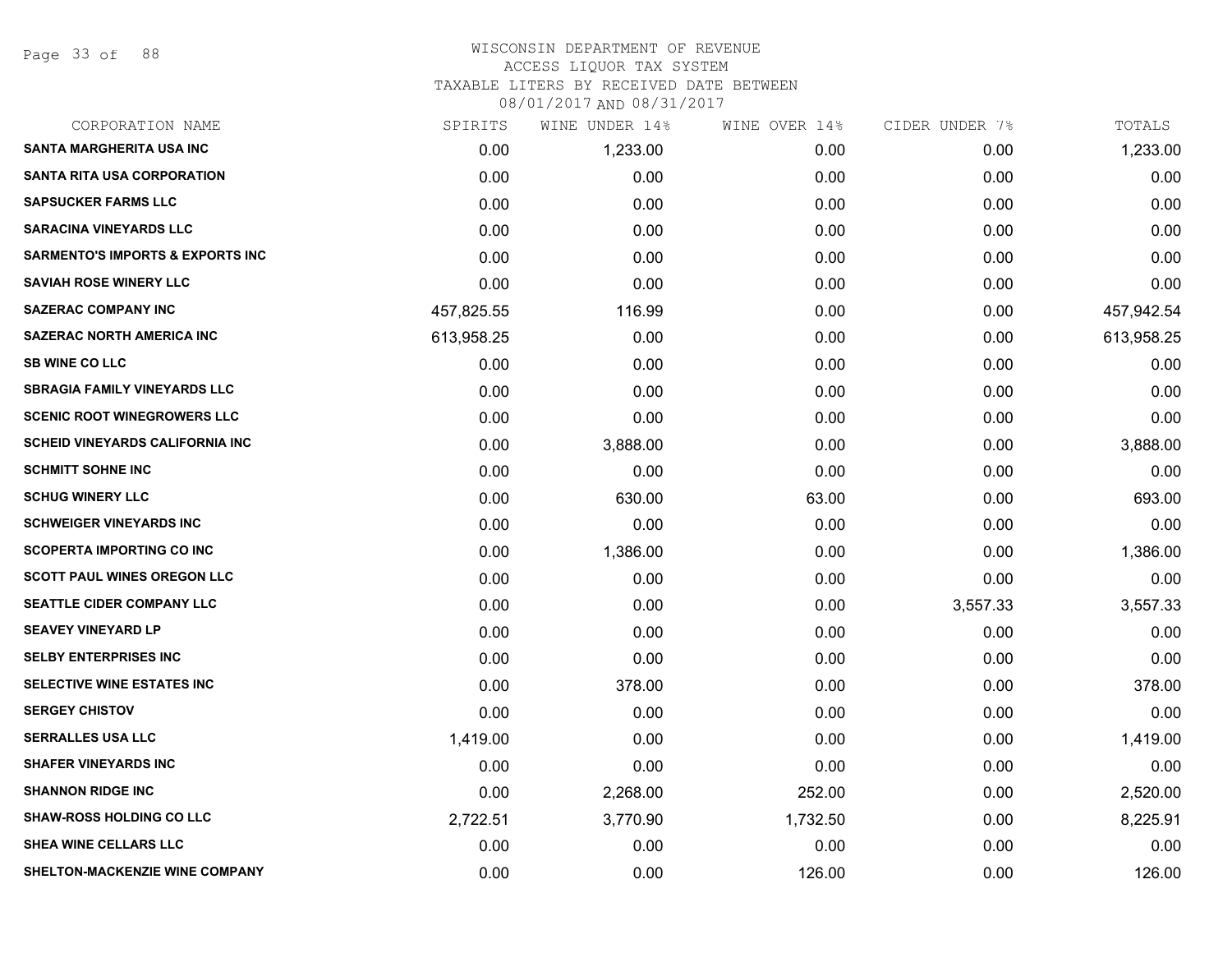Page 34 of 88

| CORPORATION NAME              | SPIRITS | WINE UNDER 14% | WINE OVER 14% | CIDER UNDER 7% | TOTALS    |
|-------------------------------|---------|----------------|---------------|----------------|-----------|
| <b>SHORTS BREWING COMPANY</b> | 0.00    | 0.00           | 0.00          | 793.77         | 793.77    |
| SIDNEY FRANK IMPORTING CO INC | 0.00    | 0.00           | 0.00          | 0.00           | 0.00      |
| SILVER OAK WINE CELLARS LP    | 0.00    | 783.00         | 126.00        | 0.00           | 909.00    |
| SILVER TRIDENT WINERY LLC     | 0.00    | 0.00           | 0.00          | 0.00           | 0.00      |
| <b>SIMIONI IMPORTS LLC</b>    | 0.00    | 225.00         | 0.00          | 0.00           | 225.00    |
| <b>SINSKEY VINEYARDS INC</b>  | 0.00    | 63.00          | 0.00          | 0.00           | 63.00     |
| <b>SIX SIGMA WINERY LLC</b>   | 0.00    | 0.00           | 0.00          | 0.00           | 0.00      |
| <b>SLO DOWN WINES LLC</b>     | 0.00    | 0.00           | 0.00          | 0.00           | 0.00      |
| <b>SMALL VINES WINES INC</b>  | 0.00    | 0.00           | 0.00          | 0.00           | 0.00      |
| <b>SMART VENDING LLC</b>      | 627.60  | 0.00           | 0.00          | 0.00           | 627.60    |
| <b>SMITH &amp; SMITH</b>      | 0.00    | 0.00           | 0.00          | 0.00           | 0.00      |
| <b>SMT ACQUISITIONS LLC</b>   | 0.00    | 3,007.25       | 40.50         | 0.00           | 3,047.75  |
| <b>SOCIAL ENJOYMENTS LLC</b>  | 0.00    | 0.00           | 0.00          | 0.00           | 0.00      |
| <b>SOKOL BLOSSER LTD</b>      | 0.00    | 1,755.00       | 0.00          | 0.00           | 1,755.00  |
| <b>SOLBERG DISTILLING LLC</b> | 0.00    | 0.00           | 0.00          | 0.00           | 0.00      |
| <b>SOLENA CELLARS LLC</b>     | 0.00    | 252.00         | 0.00          | 0.00           | 252.00    |
| SOMERSTON WINE COMPANY, LLC   | 0.00    | 0.00           | 90.00         | 0.00           | 90.00     |
| SONOMA BEVERAGE WORKS INC     | 0.00    | 0.00           | 0.00          | 0.00           | 0.00      |
| SORELLE CASA FINE WINES LLC   | 0.00    | 0.00           | 0.00          | 0.00           | 0.00      |
| SOURCE CODE BEVERAGE LLC      | 0.00    | 0.00           | 0.00          | 0.00           | 0.00      |
| SOUTH BAY WINE GROUP LLC      | 0.00    | 10,467.00      | 126.00        | 0.00           | 10,593.00 |
| <b>SOUTHERN STARZ INC</b>     | 0.00    | 828.00         | 279.00        | 0.00           | 1,107.00  |
| SOUTHERN WINE GROUP LLC       | 0.00    | 27.00          | 36.00         | 0.00           | 63.00     |
| <b>SOVEREIGN BRANDS LLC</b>   | 0.00    | 2,191.50       | 0.00          | 0.00           | 2,191.50  |
| <b>SPANN VINEYARDS INC</b>    | 0.00    | 0.00           | 0.00          | 0.00           | 0.00      |
| <b>SPARKLING OREGON LLC</b>   | 0.00    | 0.00           | 0.00          | 0.00           | 0.00      |
| <b>SPEAKEASY SPIRITS LLC</b>  | 319.50  | 0.00           | 0.00          | 0.00           | 319.50    |
| <b>SPENCER HOOPES</b>         | 0.00    | 0.00           | 126.00        | 0.00           | 126.00    |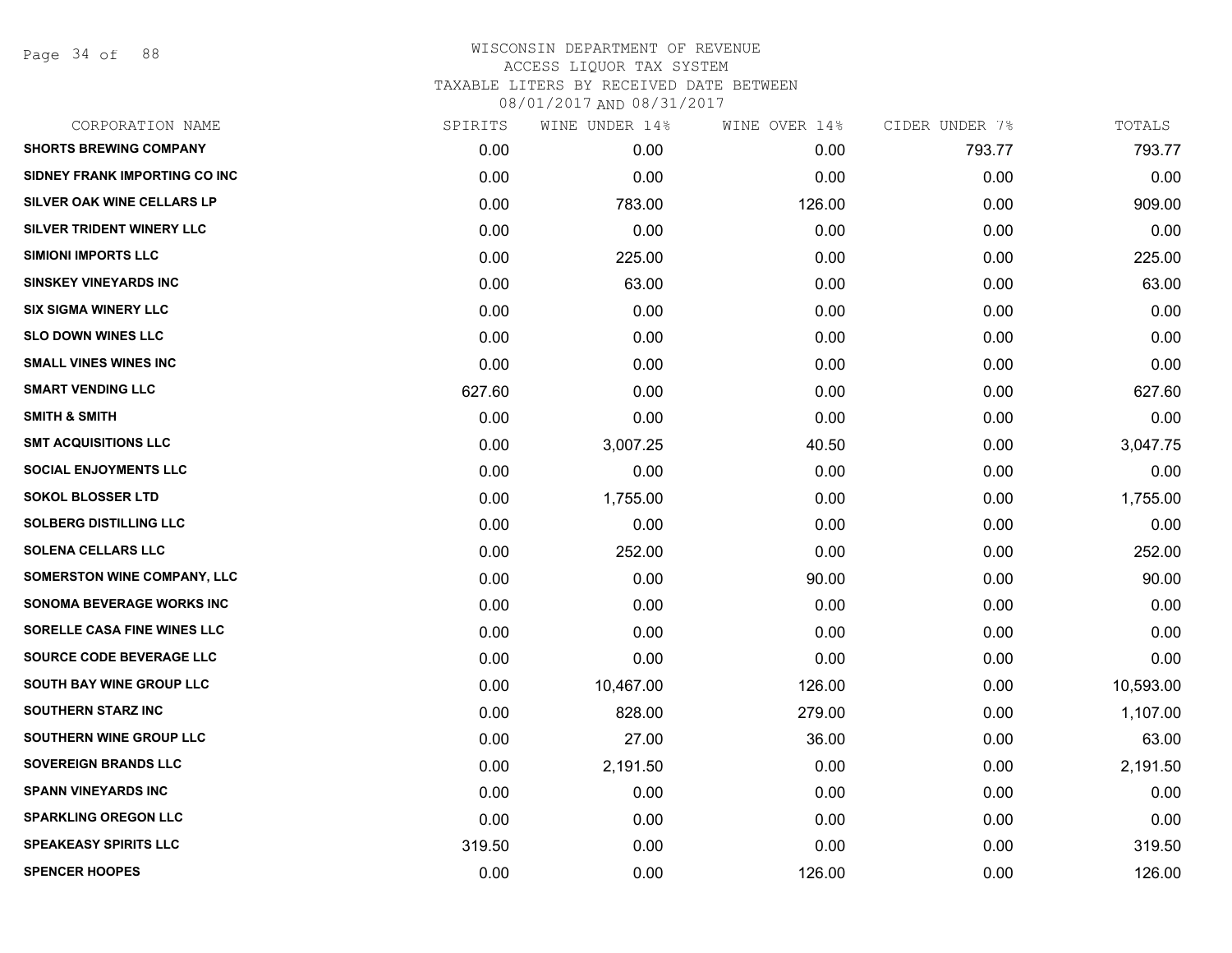Page 35 of 88

| CORPORATION NAME                             | SPIRITS   | WINE UNDER 14% | WINE OVER 14% | CIDER UNDER 7% | TOTALS    |
|----------------------------------------------|-----------|----------------|---------------|----------------|-----------|
| <b>SPIRIT IMPORTS INC</b>                    | 0.00      | 0.00           | 0.00          | 0.00           | 0.00      |
| <b>SPLINTER GROUP NAPA LLC</b>               | 0.00      | 0.00           | 0.00          | 0.00           | 0.00      |
| <b>SPOTTSWOODE WINERY INC</b>                | 0.00      | 0.00           | 0.00          | 0.00           | 0.00      |
| <b>SPRING MOUNTAIN VINEYARD INC</b>          | 0.00      | 0.00           | 0.00          | 0.00           | 0.00      |
| <b>SQUARE ONE ORGANIC SPIRITS LLC</b>        | 0.00      | 0.00           | 0.00          | 0.00           | 0.00      |
| <b>SQUARE ONE ORGANIC SPIRITS LLC</b>        | 0.00      | 0.00           | 0.00          | 0.00           | 0.00      |
| ST GEORGE SPIRITS INC                        | 0.00      | 0.00           | 0.00          | 0.00           | 0.00      |
| <b>ST HELENA ESTATE LLC</b>                  | 0.00      | 0.00           | 0.00          | 0.00           | 0.00      |
| <b>ST INNOCENT LTD</b>                       | 0.00      | 0.00           | 0.00          | 0.00           | 0.00      |
| ST JULIAN WINE COMPANY INC                   | 0.00      | 945.00         | 0.00          | 0.00           | 945.00    |
| ST KILLIAN IMPORTING CO INC                  | 0.00      | 0.00           | 0.00          | 0.00           | 0.00      |
| <b>ST SUPERY INC</b>                         | 0.00      | 1,386.00       | 139.50        | 0.00           | 1,525.50  |
| <b>STACKED WINES LLC</b>                     | 0.00      | 0.00           | 0.00          | 0.00           | 0.00      |
| <b>STAGLIN FAMILY VINEYARD LLC</b>           | 0.00      | 0.00           | 0.00          | 0.00           | 0.00      |
| <b>STANLEY STAWSKI DIST CO INC</b>           | 0.00      | 0.00           | 0.00          | 0.00           | 0.00      |
| <b>STAR INDUSTRIES INC</b>                   | 0.00      | 0.00           | 0.00          | 0.00           | 0.00      |
| <b>STARRY NIGHT WINERY LLC</b>               | 0.00      | 0.00           | 0.00          | 0.00           | 0.00      |
| <b>STE MICHELLE WINE ESTATES LTD</b>         | 234.00    | 77,485.50      | 8,563.50      | 0.00           | 86,283.00 |
| <b>STEELE WINES INC</b>                      | 0.00      | 63.00          | 0.00          | 0.00           | 63.00     |
| <b>STEFANO SALOCCHI</b>                      | 0.00      | 0.00           | 0.00          | 0.00           | 0.00      |
| STELLAR IMPORTING COMPANY LLC                | 0.00      | 0.00           | 0.00          | 0.00           | 0.00      |
| <b>STEM CIDERS LLC</b>                       | 0.00      | 0.00           | 0.00          | 0.00           | 0.00      |
| <b>STEPHAN VINEYARD INC</b>                  | 0.00      | 0.00           | 0.00          | 0.00           | 0.00      |
| STEPHEN DOOLEY WINE CO INC                   | 0.00      | 0.00           | 0.00          | 0.00           | 0.00      |
| <b>STEVE MILES SELECTIONS INC</b>            | 0.00      | 0.00           | 0.00          | 0.00           | 0.00      |
| <b>STEVEN EDMUNDS &amp; CORNELIA ST JOHN</b> | 0.00      | 0.00           | 0.00          | 0.00           | 0.00      |
| <b>STEZ &amp; BOWER</b>                      | 0.00      | 0.00           | 0.00          | 0.00           | 0.00      |
| STOLI GROUP (USA) LLC                        | 18,609.30 | 0.00           | 270.00        | 0.00           | 18,879.30 |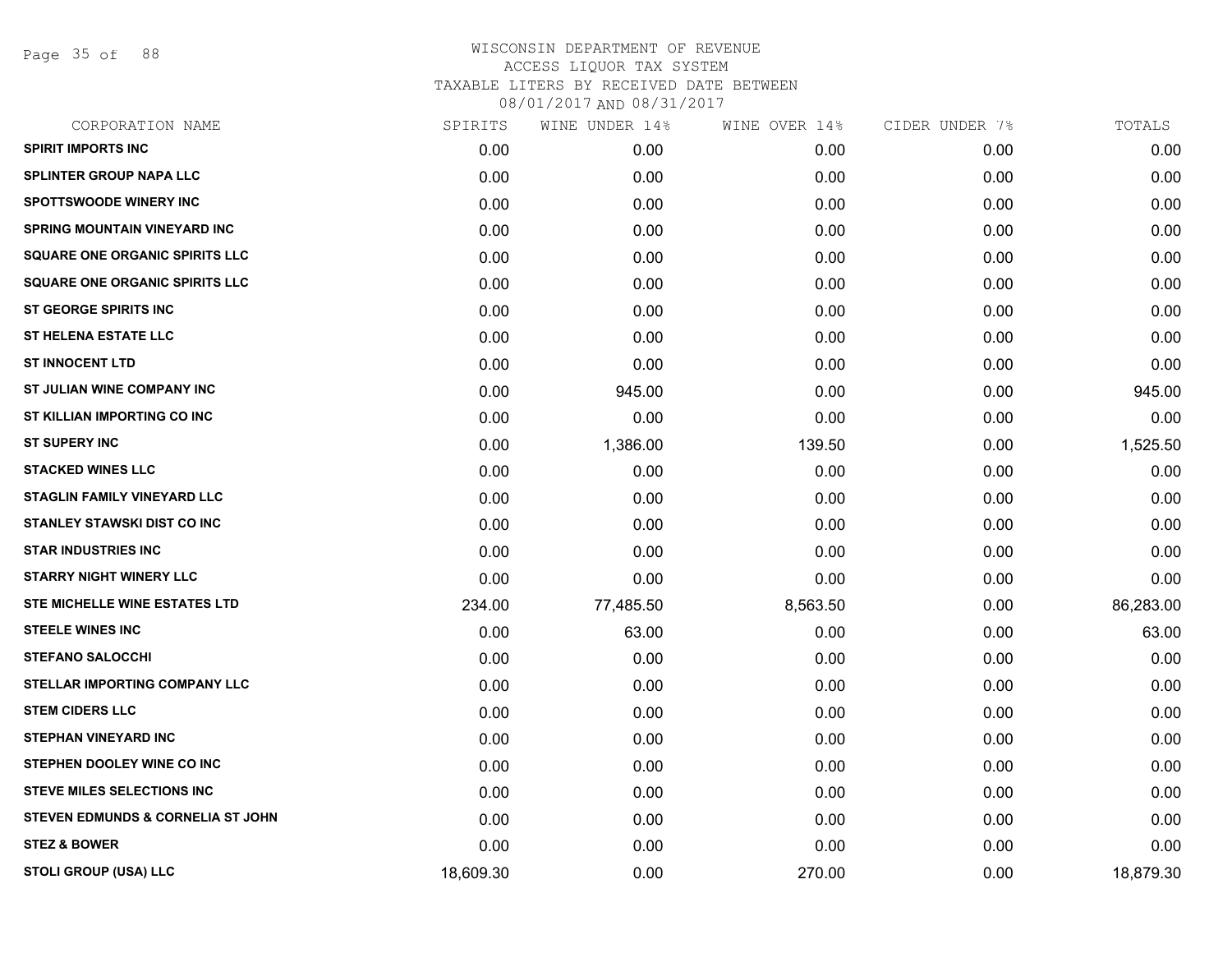Page 36 of 88

# WISCONSIN DEPARTMENT OF REVENUE ACCESS LIQUOR TAX SYSTEM

TAXABLE LITERS BY RECEIVED DATE BETWEEN

| CORPORATION NAME                         | SPIRITS | WINE UNDER 14% | WINE OVER 14% | CIDER UNDER 7% | TOTALS     |
|------------------------------------------|---------|----------------|---------------|----------------|------------|
| <b>STOLLER IMPORTS INC</b>               | 67.50   | 0.00           | 0.00          | 0.00           | 67.50      |
| <b>STOLLER VINEYARDS INC</b>             | 0.00    | 252.00         | 0.00          | 0.00           | 252.00     |
| <b>STOLPMAN VINEYARDS LLC</b>            | 0.00    | 0.00           | 0.00          | 0.00           | 0.00       |
| STONEBRAKER-SOLES INC                    | 0.00    | 126.00         | 0.00          | 0.00           | 126.00     |
| <b>STONECUSHION INC</b>                  | 0.00    | 0.00           | 0.00          | 0.00           | 0.00       |
| <b>SUGARLANDS DISTILLING COMPANY LLC</b> | 513.00  | 0.00           | 0.00          | 0.00           | 513.00     |
| <b>SURVILLE ENTERPRISES CORP</b>         | 0.00    | 7,056.00       | 0.00          | 0.00           | 7,056.00   |
| <b>SUTTER HOME WINERY INC</b>            | 580.50  | 259,497.10     | 2,758.50      | 227.00         | 263,063.10 |
| <b>SVENSKA FOOD &amp; BEVERAGE LLC</b>   | 0.00    | 0.00           | 0.00          | 0.00           | 0.00       |
| <b>SVP WINERY LLC</b>                    | 0.00    | 0.00           | 0.00          | 0.00           | 0.00       |
| <b>T ELENTENY HOLDINGS LLC</b>           | 0.00    | 1,090.66       | 126.00        | 0.00           | 1,216.66   |
| <b>TAFT STREET INC</b>                   | 0.00    | 0.00           | 0.00          | 0.00           | 0.00       |
| <b>TAKARA SAKE USA INC</b>               | 18.00   | 2,004.30       | 1,237.50      | 57.60          | 3,317.40   |
| <b>TALLEY VINEYARDS INC</b>              | 0.00    | 126.00         | 0.00          | 0.00           | 126.00     |
| <b>TAMBER BEY VINEYARDS LLC</b>          | 0.00    | 0.00           | 0.00          | 0.00           | 0.00       |
| <b>TATOMER INC</b>                       | 0.00    | 0.00           | 0.00          | 0.00           | 0.00       |
| <b>TATOOSH DISTILLERY LLC</b>            | 0.00    | 0.00           | 0.00          | 0.00           | 0.00       |
| <b>TATTERSALL COMPANIES LLC</b>          | 45.01   | 0.00           | 0.00          | 0.00           | 45.01      |
| <b>TERRA VINUM LLC</b>                   | 0.00    | 0.00           | 0.00          | 0.00           | 0.00       |
| <b>TERRANEO MERCHANTS INC</b>            | 0.00    | 0.00           | 0.00          | 0.00           | 0.00       |
| <b>TERRAVANT WINE COMPANY LLC</b>        | 0.00    | 3,528.00       | 0.00          | 0.00           | 3,528.00   |
| <b>TERRESSENTIA CORPORATION</b>          | 0.00    | 0.00           | 0.00          | 0.00           | 0.00       |
| <b>TERRIZZI VINO INC</b>                 | 0.00    | 0.00           | 0.00          | 0.00           | 0.00       |
| <b>TESTA WINES OF THE WORLD LTD</b>      | 0.00    | 0.00           | 0.00          | 0.00           | 0.00       |
| <b>TGE LLC</b>                           | 0.00    | 2,244.00       | 0.00          | 0.00           | 2,244.00   |
| THE 11 WELLS SPIRITS COMPANY LLC         | 900.00  | 0.00           | 0.00          | 0.00           | 900.00     |
| THE AUSTRALIAN WINE CONNECTION INC       | 0.00    | 0.00           | 252.00        | 0.00           | 252.00     |
| THE BIALE ESTATE                         | 0.00    | 0.00           | 0.00          | 0.00           | 0.00       |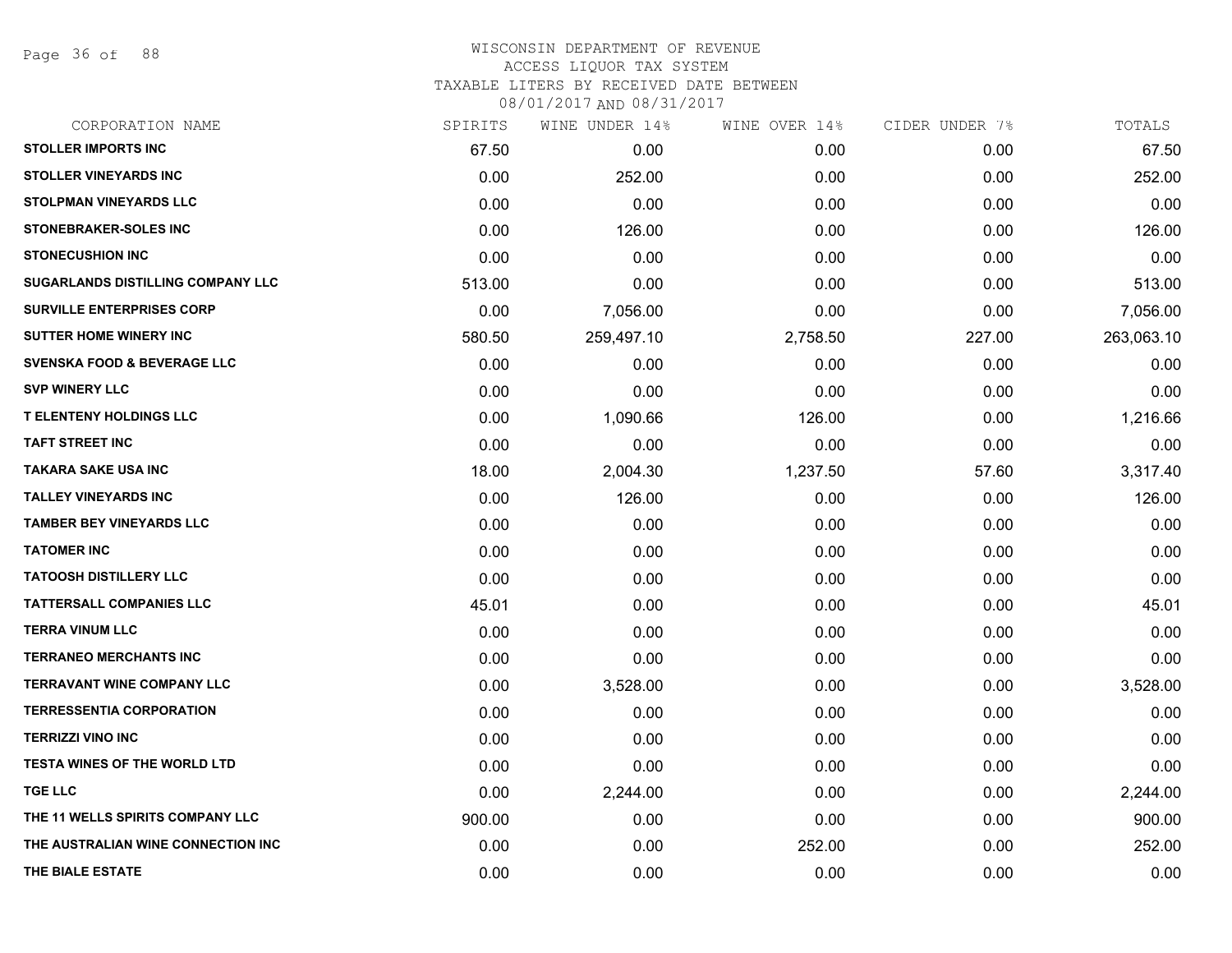Page 37 of 88

| CORPORATION NAME                 | SPIRITS  | WINE UNDER 14% | WINE OVER 14% | CIDER UNDER 7% | TOTALS     |
|----------------------------------|----------|----------------|---------------|----------------|------------|
| THE BLACK PRINCE DISTILLERY INC  | 0.00     | 0.00           | 0.00          | 0.00           | 0.00       |
| THE BRANDER VINEYARD             | 0.00     | 0.00           | 0.00          | 0.00           | 0.00       |
| THE BUSINESS CHAIN INC           | 0.00     | 0.00           | 0.00          | 0.00           | 0.00       |
| THE EDRINGTON GROUP USA LLC      | 7,822.80 | 0.00           | 0.00          | 0.00           | 7,822.80   |
| THE HESS COLLECTION WINERY       | 0.00     | 2,520.01       | 0.00          | 0.00           | 2,520.01   |
| THE HOUSE OF BURGUNDY INC        | 0.00     | 0.00           | 0.00          | 0.00           | 0.00       |
| THE INFINITE MONKEY THEOREM INC  | 0.00     | 0.00           | 0.00          | 0.00           | 0.00       |
| THE MALT GUILD INC               | 0.00     | 0.00           | 0.00          | 0.00           | 0.00       |
| THE MEEKER VINEYARD              | 0.00     | 0.00           | 0.00          | 0.00           | 0.00       |
| THE MORLET SELECTION INC         | 0.00     | 0.00           | 0.00          | 0.00           | 0.00       |
| THE MORNE WINE COMPANY           | 0.00     | 2,916.00       | 0.00          | 0.00           | 2,916.00   |
| THE R.S. LIPMAN COMPANY          | 0.00     | 0.00           | 0.00          | 0.00           | 0.00       |
| THE RIVER WINE INC               | 0.00     | 0.00           | 0.00          | 0.00           | 0.00       |
| THE SILVERADO VINEYARDS          | 0.00     | 252.00         | 405.00        | 0.00           | 657.00     |
| THE SORTING TABLE LLC            | 0.00     | 405.00         | 189.00        | 0.00           | 594.00     |
| THE TRITON COLLECTION INC        | 0.00     | 405.00         | 0.00          | 0.00           | 405.00     |
| THE WINE GROUP INC               | 0.00     | 557,675.91     | 22,563.00     | 0.00           | 580,238.91 |
| THE WINE SOURCE INC              | 0.00     | 0.00           | 0.00          | 0.00           | 0.00       |
| THE WOODMAR GROUP LLC            | 0.00     | 1,008.00       | 0.00          | 0.00           | 1,008.00   |
| THIENOT USA INC                  | 0.00     | 0.00           | 0.00          | 0.00           | 0.00       |
| <b>THOMAS D MORTIMER</b>         | 0.00     | 0.00           | 0.00          | 0.00           | 0.00       |
| THREE RING PRODUCTIONS LLC       | 0.00     | 0.00           | 0.00          | 0.00           | 0.00       |
| TI BEVERAGE GROUP LTD            | 0.00     | 0.00           | 0.00          | 0.00           | 0.00       |
| TIERRA DIVINA VINEYARD LLC       | 0.00     | 0.00           | 126.00        | 0.00           | 126.00     |
| <b>TITUS &amp; TITUS</b>         | 0.00     | 0.00           | 0.00          | 0.00           | 0.00       |
| TMR WINE COMPANY LLC             | 0.00     | 0.00           | 0.00          | 0.00           | 0.00       |
| <b>TOAD HOLLOW VINEYARDS INC</b> | 0.00     | 1,440.00       | 252.00        | 0.00           | 1,692.00   |
| <b>TOBIN JAMES CELLARS</b>       | 0.00     | 0.00           | 0.00          | 0.00           | 0.00       |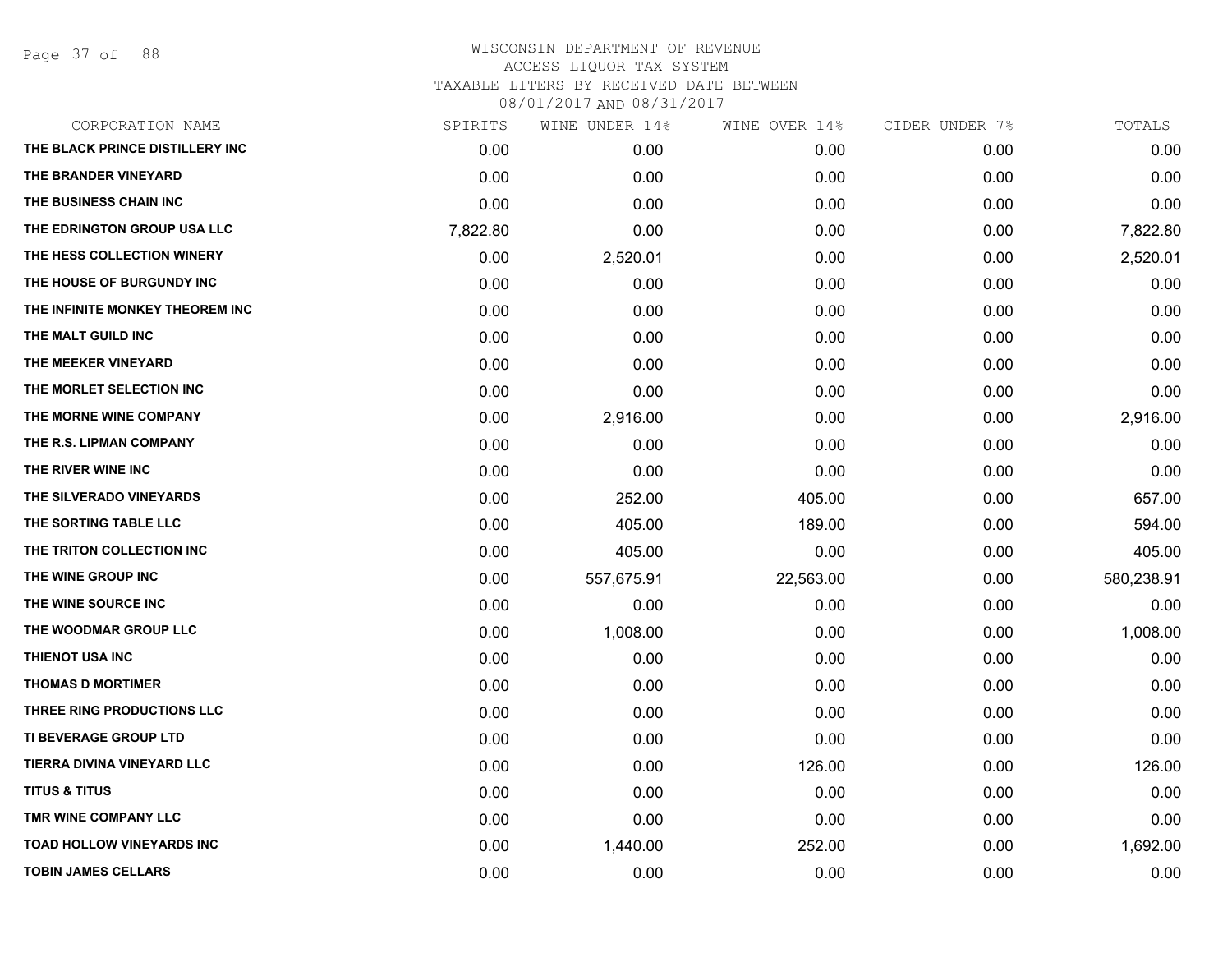Page 38 of 88

### WISCONSIN DEPARTMENT OF REVENUE ACCESS LIQUOR TAX SYSTEM

TAXABLE LITERS BY RECEIVED DATE BETWEEN

| CORPORATION NAME                              | SPIRITS    | WINE UNDER 14% | WINE OVER 14% | CIDER UNDER 7% | TOTALS     |
|-----------------------------------------------|------------|----------------|---------------|----------------|------------|
| <b>TOBY BEALL</b>                             | 0.00       | 0.00           | 0.00          | 0.00           | 0.00       |
| <b>TOLLIVER RANCH BRANDS LLC</b>              | 0.00       | 0.00           | 198.00        | 0.00           | 198.00     |
| TOM MEADOWCROFT                               | 0.00       | 0.00           | 0.00          | 0.00           | 0.00       |
| <b>TREANA WINERY LLC</b>                      | 0.00       | 378.54         | 0.00          | 0.00           | 378.54     |
| <b>TREASURY WINE ESTATES AMERICAS COMPANY</b> | 0.00       | 29,533.50      | $-4,356.00$   | 0.00           | 25,177.50  |
| TREFETHEN VINEYARDS WINERY INC                | 0.00       | 0.00           | 0.00          | 0.00           | 0.00       |
| <b>TREMAINE ATKINSON</b>                      | 0.00       | 0.00           | 0.00          | 0.00           | 0.00       |
| <b>TRENTADUE WINERY LLC</b>                   | 0.00       | 189.00         | 0.00          | 0.00           | 189.00     |
| TRI VIN IMPORTS INC                           | 0.00       | 6,066.00       | 0.00          | 0.00           | 6,066.00   |
| TRINITAS CELLARS LLC                          | 0.00       | 0.00           | 0.00          | 0.00           | 0.00       |
| <b>TRIONE VINEYARDS LLC</b>                   | 0.00       | 11.89          | 8.32          | 0.00           | 20.21      |
| <b>TRI-STAR MARKETING INC</b>                 | 0.00       | 5,625.00       | 63.00         | 0.00           | 5,688.00   |
| <b>TURLEY WINE CELLARS INC</b>                | 0.00       | 0.00           | 0.00          | 0.00           | 0.00       |
| <b>TURN KEY WINE BRANDS LLC</b>               | 0.00       | 0.00           | 0.00          | 0.00           | 0.00       |
| <b>TURNBULL WINE CELLARS</b>                  | 0.00       | 0.00           | 0.00          | 0.00           | 0.00       |
| <b>TWIN PEAKS WINERY INC</b>                  | 0.00       | 0.00           | 0.00          | 0.00           | 0.00       |
| <b>UMPQUA WINE WORKS LLC</b>                  | 0.00       | 0.00           | 0.00          | 0.00           | 0.00       |
| UN SOGNO LLC                                  | 0.00       | 0.00           | 0.00          | 0.00           | 0.00       |
| UNCLE JOHN'S FRUIT HOUSE WINERY LLC           | 0.00       | 0.00           | 0.00          | 0.00           | 0.00       |
| <b>UNION WINE COMPANY</b>                     | 0.00       | 0.00           | 0.00          | 0.00           | 0.00       |
| UNITED SPIRITS INC                            | 0.00       | 0.00           | 0.00          | 0.00           | 0.00       |
| UNITED STATES DISTILLED PRODUCTS CO.          | 255,359.85 | 59,627.16      | 1,296.00      | 0.00           | 316,283.01 |
| UNITED WINE AND SPIRITS LLC                   | 0.00       | 0.00           | 0.00          | 0.00           | 0.00       |
| UNTI WINE CO LLC                              | 0.00       | 0.00           | 0.00          | 0.00           | 0.00       |
| <b>USA WINE IMPORTS INC</b>                   | 45.00      | 0.00           | 0.00          | 0.00           | 45.00      |
| <b>USA WINE WEST LLC</b>                      | 0.00       | 5,105.25       | 1,575.00      | 0.00           | 6,680.25   |
| UVE ENTERPRISES INC                           | 0.00       | 1,368.00       | 36.00         | 0.00           | 1,404.00   |
| V & C LLC                                     | 0.00       | 0.00           | 0.00          | 0.00           | 0.00       |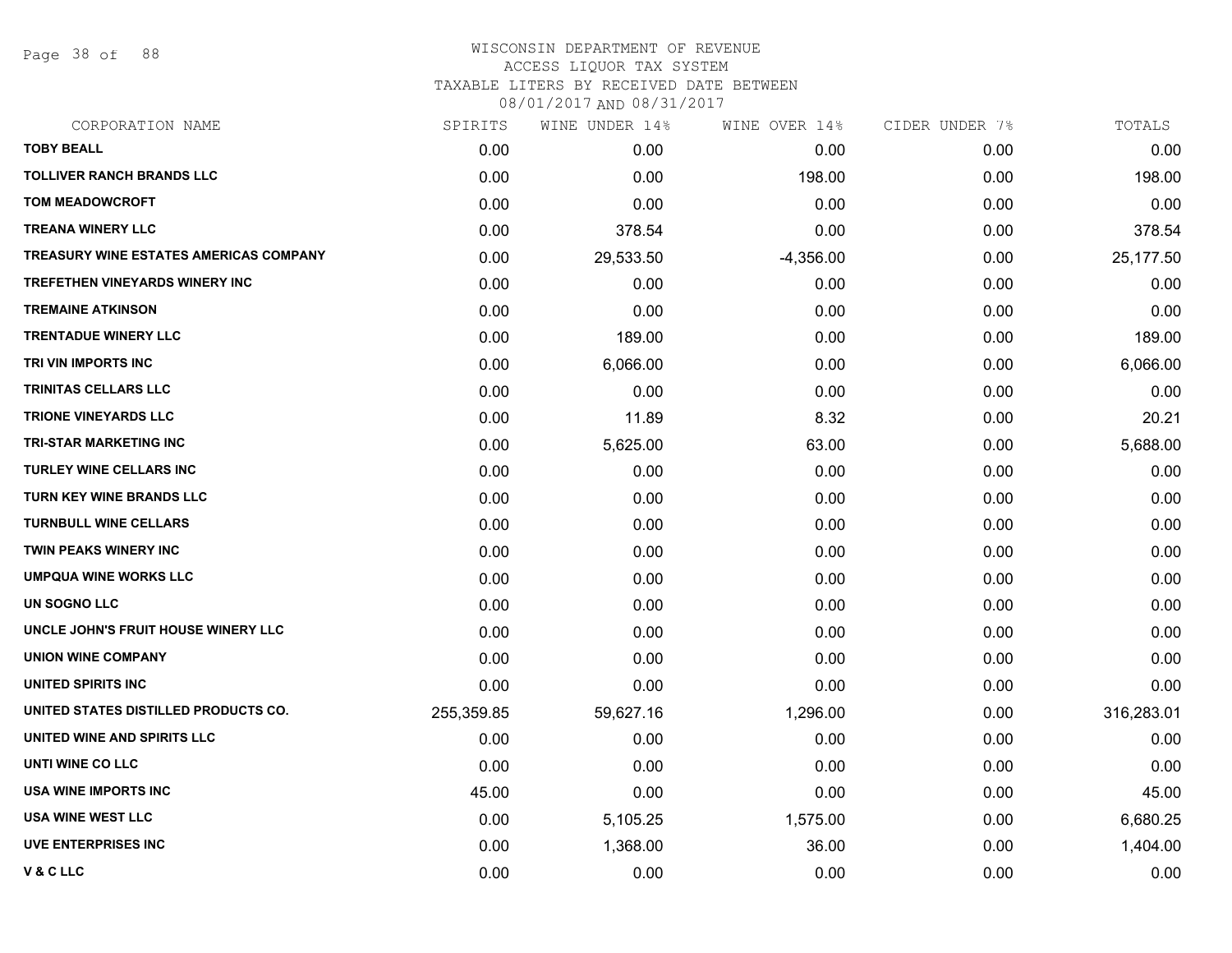Page 39 of 88

# WISCONSIN DEPARTMENT OF REVENUE ACCESS LIQUOR TAX SYSTEM TAXABLE LITERS BY RECEIVED DATE BETWEEN

| CORPORATION NAME                      | SPIRITS  | WINE UNDER 14% | WINE OVER 14% | CIDER UNDER 7% | TOTALS   |
|---------------------------------------|----------|----------------|---------------|----------------|----------|
| <b>V2 WINE GROUP LLC</b>              | 0.00     | 0.00           | 0.00          | 0.00           | 0.00     |
| <b>VALCKENBERG INTERNATIONAL INC</b>  | 0.00     | 378.00         | 0.00          | 0.00           | 378.00   |
| <b>VALIANT VINEYARDS INC</b>          | 0.00     | 0.00           | 0.00          | 0.00           | 0.00     |
| <b>VALOR WINE CO LLC</b>              | 0.00     | 0.00           | 456.00        | 0.00           | 456.00   |
| VAN RUITEN FAMILY WINERY LLC          | 0.00     | 126.00         | 189.00        | 0.00           | 315.00   |
| <b>VANDER MILL LLC</b>                | 0.00     | 0.00           | 0.00          | 3,907.01       | 3,907.01 |
| <b>VEN CAL RANCHES LLC</b>            | 0.00     | 0.00           | 0.00          | 0.00           | 0.00     |
| <b>VENGE VINEYARDS INC</b>            | 0.00     | 0.00           | 252.00        | 0.00           | 252.00   |
| <b>VERITY WINES LLC</b>               | 0.00     | 0.00           | 0.00          | 0.00           | 0.00     |
| <b>VERMEIL WINE GROUP LLC</b>         | 0.00     | 0.00           | 0.00          | 0.00           | 0.00     |
| <b>VERMONT HARD CIDER COMPANY LLC</b> | 0.00     | 0.00           | 0.00          | 0.00           | 0.00     |
| VI. SCO. INC                          | 0.00     | 2,880.00       | 0.00          | 0.00           | 2,880.00 |
| <b>VIAS IMPORTS LTD</b>               | 0.00     | 0.00           | 0.00          | 0.00           | 0.00     |
| <b>VICENTE GANDIA USA INC</b>         | 0.00     | 0.00           | 0.00          | 0.00           | 0.00     |
| <b>VIEUX VINS INC</b>                 | 0.00     | 279.00         | 396.75        | 0.00           | 675.75   |
| <b>VIGNAIOLI LTD</b>                  | 0.00     | 0.00           | 0.00          | 0.00           | 0.00     |
| <b>VIKRE DISTILLERY LLC</b>           | 0.00     | 0.00           | 0.00          | 0.00           | 0.00     |
| <b>VILLA CREEK INC</b>                | 0.00     | 0.00           | 0.00          | 0.00           | 0.00     |
| <b>VILLA ENCINAL PARTNERS LP</b>      | 0.00     | 0.00           | 0.00          | 0.00           | 0.00     |
| <b>VIN DE ZO LLC</b>                  | 0.00     | 0.00           | 0.00          | 0.00           | 0.00     |
| <b>VIN DIVINO LTD</b>                 | 2,320.50 | 0.00           | 378.00        | 0.00           | 2,698.50 |
| <b>VINA ROBLES INC</b>                | 0.00     | 0.00           | 945.00        | 0.00           | 945.00   |
| <b>VINAMERICAS INC</b>                | 0.00     | 0.00           | 0.00          | 0.00           | 0.00     |
| <b>VINCENZO PADULA</b>                | 0.00     | 31.50          | 0.00          | 0.00           | 31.50    |
| <b>VINE CLIFF WINERY INC</b>          | 0.00     | 0.00           | 0.00          | 0.00           | 0.00     |
| <b>VINE CONNECTIONS LLC</b>           | 4.50     | 846.00         | 299.16        | 0.00           | 1,149.66 |
| <b>VINEBURG LLC</b>                   | 0.00     | 0.00           | 0.00          | 0.00           | 0.00     |
| <b>VINEDREA WINES LLC</b>             | 0.00     | 0.00           | 0.00          | 0.00           | 0.00     |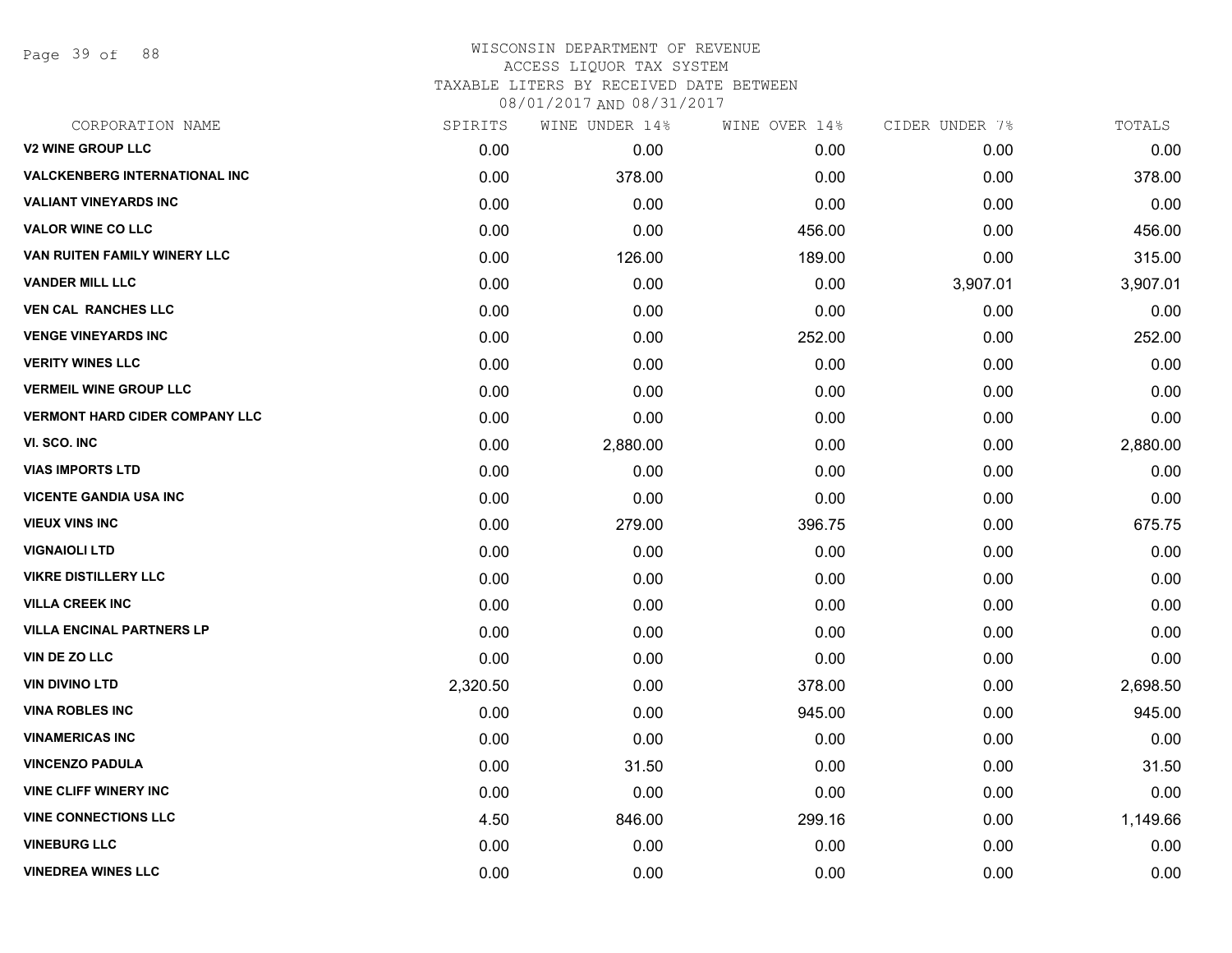Page 40 of 88

### WISCONSIN DEPARTMENT OF REVENUE ACCESS LIQUOR TAX SYSTEM

TAXABLE LITERS BY RECEIVED DATE BETWEEN

| CORPORATION NAME                       | SPIRITS   | WINE UNDER 14% | WINE OVER 14% | CIDER UNDER 7% | TOTALS    |
|----------------------------------------|-----------|----------------|---------------|----------------|-----------|
| <b>VINEYARD 29 LLC</b>                 | 0.00      | 0.00           | 18.00         | 0.00           | 18.00     |
| <b>VINEYARD BRANDS LLC</b>             | 0.00      | 3,834.00       | 462.00        | 0.00           | 4,296.00  |
| <b>VINEYARD VARIETIES INC</b>          | 0.00      | 0.00           | 0.00          | 0.00           | 0.00      |
| <b>VINIFERA IMPORTS LTD</b>            | 0.00      | 0.00           | 0.00          | 0.00           | 0.00      |
| <b>VINIFERA WINE COMPANY LLC</b>       | 0.00      | 0.00           | 0.00          | 0.00           | 0.00      |
| <b>VINO DEL SOL INC</b>                | 0.00      | 1,602.00       | 0.00          | 0.00           | 1,602.00  |
| <b>VINO LOGICS CORPORATION</b>         | 0.00      | 252.00         | 0.00          | 0.00           | 252.00    |
| <b>VINO.COM LLC</b>                    | 324.00    | 450.00         | 1,404.00      | 2,146.00       | 4,324.00  |
| <b>VINOANDES LLC</b>                   | 0.00      | 0.00           | 0.00          | 0.00           | 0.00      |
| <b>VINOVIA WINE GROUP INC</b>          | 0.00      | 1,282.50       | 0.00          | 0.00           | 1,282.50  |
| <b>VINTAGE '59 IMPORTS LLC</b>         | 0.00      | 0.00           | 0.00          | 0.00           | 0.00      |
| <b>VINTAGE POINT LLC</b>               | 0.00      | 0.00           | 126.00        | 0.00           | 126.00    |
| <b>VINTURE WINE COMPANY LLC</b>        | 0.00      | 0.00           | 0.00          | 0.00           | 0.00      |
| <b>VINTUS LLC</b>                      | 0.00      | 882.00         | 0.00          | 0.00           | 882.00    |
| <b>VINTWOOD INTERNATIONAL LTD</b>      | 0.00      | 0.00           | 0.00          | 0.00           | 0.00      |
| <b>VISION WINE &amp; SPIRITS LLC</b>   | 96.00     | 0.00           | 0.00          | 0.00           | 96.00     |
| <b>VITANI SPIRITS LLC</b>              | 0.00      | 0.00           | 0.00          | 0.00           | 0.00      |
| <b>VOTTO VINES IMPORTING INC</b>       | 0.00      | 0.00           | 0.00          | 0.00           | 0.00      |
| <b>W J DEUTSCH &amp; SONS LTD</b>      | 11,549.40 | 35,237.71      | 3,879.00      | 0.00           | 50,666.11 |
| <b>WAGNER WINE COMPANY LLC</b>         | 0.00      | 720.00         | 1,134.00      | 0.00           | 1,854.00  |
| <b>WALLA WALLA VINTNERS LLC</b>        | 0.00      | 0.00           | 63.00         | 0.00           | 63.00     |
| <b>WARWICK VALLEY WINE CO INC</b>      | 0.00      | 0.00           | 0.00          | 0.00           | 0.00      |
| <b>WEBSTER BARNES LLC</b>              | 0.00      | 0.00           | 0.00          | 0.00           | 0.00      |
| <b>WEIBEL INCORPORATED</b>             | 0.00      | 99.00          | 0.00          | 0.00           | 99.00     |
| <b>WEIN BAUER INC</b>                  | 0.00      | 6,897.90       | 0.00          | 0.00           | 6,897.90  |
| <b>WEST COAST WINE PARTNERS LLC</b>    | 0.00      | 0.00           | 444.75        | 0.00           | 444.75    |
| <b>WESTERN SPIRITS BEVERAGE CO LLC</b> | 2,025.00  | 0.00           | 0.00          | 0.00           | 2,025.00  |
| <b>WEYGANDT-METZLER IMPORTING LTD</b>  | 0.00      | 491.76         | 0.00          | 0.00           | 491.76    |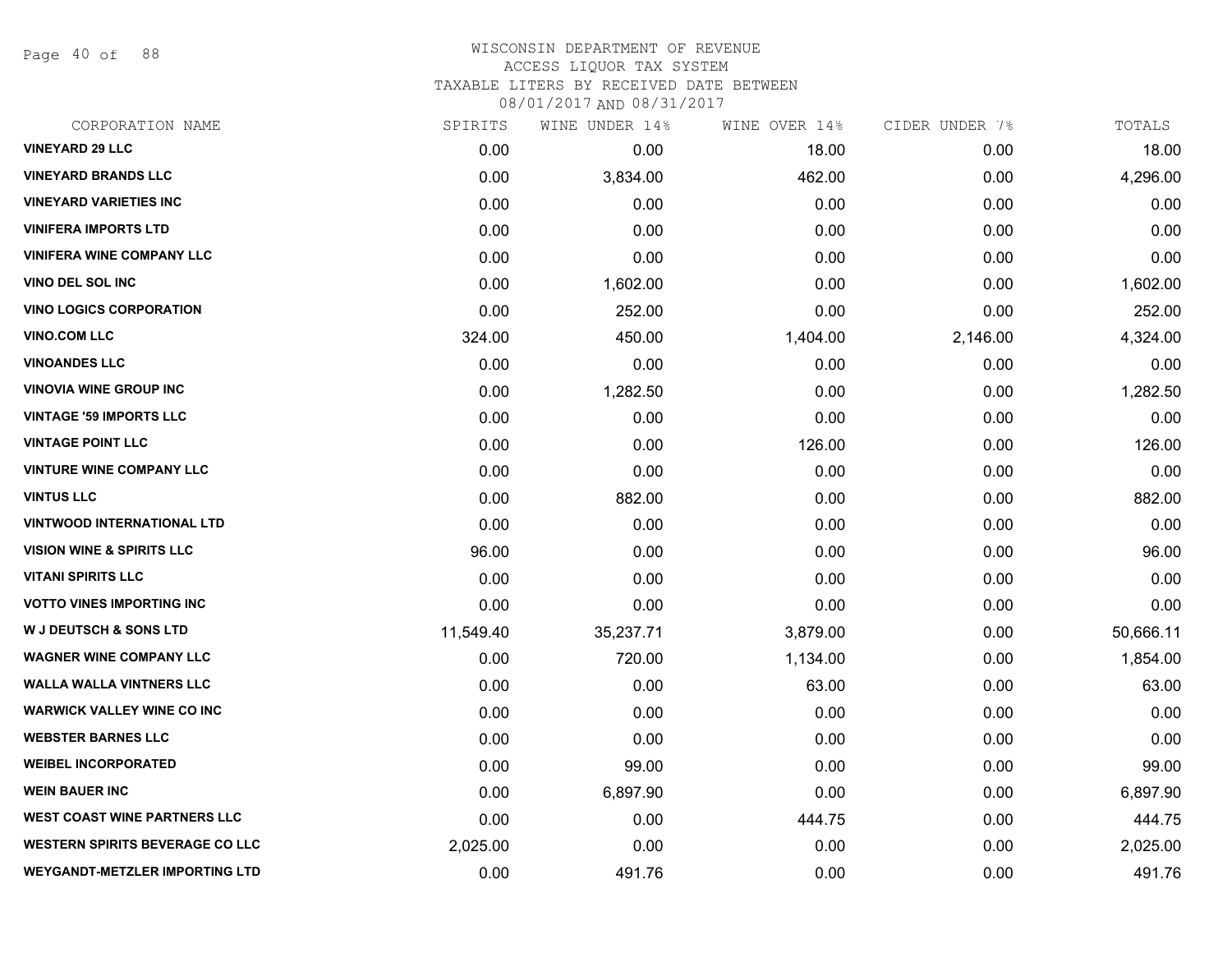### WISCONSIN DEPARTMENT OF REVENUE ACCESS LIQUOR TAX SYSTEM

TAXABLE LITERS BY RECEIVED DATE BETWEEN

| CORPORATION NAME                               | SPIRITS   | WINE UNDER 14% | WINE OVER 14% | CIDER UNDER 7% | TOTALS    |
|------------------------------------------------|-----------|----------------|---------------|----------------|-----------|
| WHITE OAK VINEYARDS & WINERY LLC               | 0.00      | 0.00           | 0.00          | 0.00           | 0.00      |
| WHYTE AND MACKAY (AMERICAS) LIMITED LLC        | 0.00      | 0.00           | 0.00          | 0.00           | 0.00      |
| <b>WI INC</b>                                  | 0.00      | 0.00           | 0.00          | 0.00           | 0.00      |
| <b>WILLAMETTE VALLEY VINEYARDS INC</b>         | 0.00      | 567.00         | 126.00        | 0.00           | 693.00    |
| <b>WILLIAM GRANT &amp; SONS INC</b>            | 32,988.00 | 0.00           | 0.00          | 0.00           | 32,988.00 |
| <b>WILLIAM J WOLF</b>                          | 0.00      | 0.00           | 0.00          | 0.00           | 0.00      |
| <b>WILLIAM P KNUTTEL</b>                       | 0.00      | 0.00           | 378.00        | 0.00           | 378.00    |
| <b>WILLIAM PRICE III</b>                       | 0.00      | 0.00           | 0.00          | 0.00           | 0.00      |
| <b>WILLIAM T HOLLORAN</b>                      | 0.00      | 1,566.00       | 0.00          | 0.00           | 1,566.00  |
| <b>WILLIAM WOLF BRAND LLC</b>                  | 0.00      | 0.00           | 0.00          | 0.00           | 0.00      |
| <b>WILLIAM WOODRUFF</b>                        | 0.00      | 477.00         | 0.00          | 0.00           | 477.00    |
| <b>WILLIAMS &amp; SELYEM LLC</b>               | 0.00      | 0.00           | 0.00          | 0.00           | 0.00      |
| <b>WILSON CREEK WINERY &amp; VINEYARDS INC</b> | 0.00      | 0.00           | 0.00          | 0.00           | 0.00      |
| <b>WILSON DANIELS LLC</b>                      | 0.00      | 1,374.00       | 76.50         | 0.00           | 1,450.50  |
| <b>WINDY CITY DISTILLING INC</b>               | 0.00      | 0.00           | 0.00          | 0.00           | 0.00      |
| <b>WINE BRIDGE IMPORTS INC</b>                 | 0.00      | 0.00           | 0.00          | 0.00           | 0.00      |
| WINE COUNTRY INTERNATIONAL INC                 | 0.00      | 0.00           | 0.00          | 0.00           | 0.00      |
| <b>WINE CREEK LLC</b>                          | 0.00      | 405.00         | 67.50         | 0.00           | 472.50    |
| <b>WINE HOOLIGANS LLC</b>                      | 0.00      | 0.00           | 0.00          | 0.00           | 0.00      |
| <b>WINE WINE SITUATION LLC</b>                 | 0.00      | 0.00           | 0.00          | 0.00           | 0.00      |
| <b>WINEPLAYGROUND.COM INC</b>                  | 0.00      | 0.00           | 0.00          | 0.00           | 0.00      |
| <b>WINERIES &amp; SELECT PRODUCTS LLC</b>      | 0.00      | 225.00         | 351.00        | 0.00           | 576.00    |
| <b>WINERY EXCHANGE, INC.</b>                   | 0.00      | 5,994.00       | 819.00        | 0.00           | 6,813.00  |
| <b>WINES OF FRANCE INC.</b>                    | 0.00      | 189.00         | 0.00          | 0.00           | 189.00    |
| <b>WINES UNLIMITED INC</b>                     | 0.00      | 495.00         | 0.00          | 0.00           | 495.00    |
| <b>WINESELLERS LTD</b>                         | 0.00      | 6,855.46       | 0.00          | 156.00         | 7,011.46  |
| WINNESHIEK WILDBERRY WINERY LLC                | 0.00      | 0.00           | 0.00          | 0.00           | 0.00      |
| <b>WISD LLC</b>                                | 0.00      | 252.00         | 0.00          | 0.00           | 252.00    |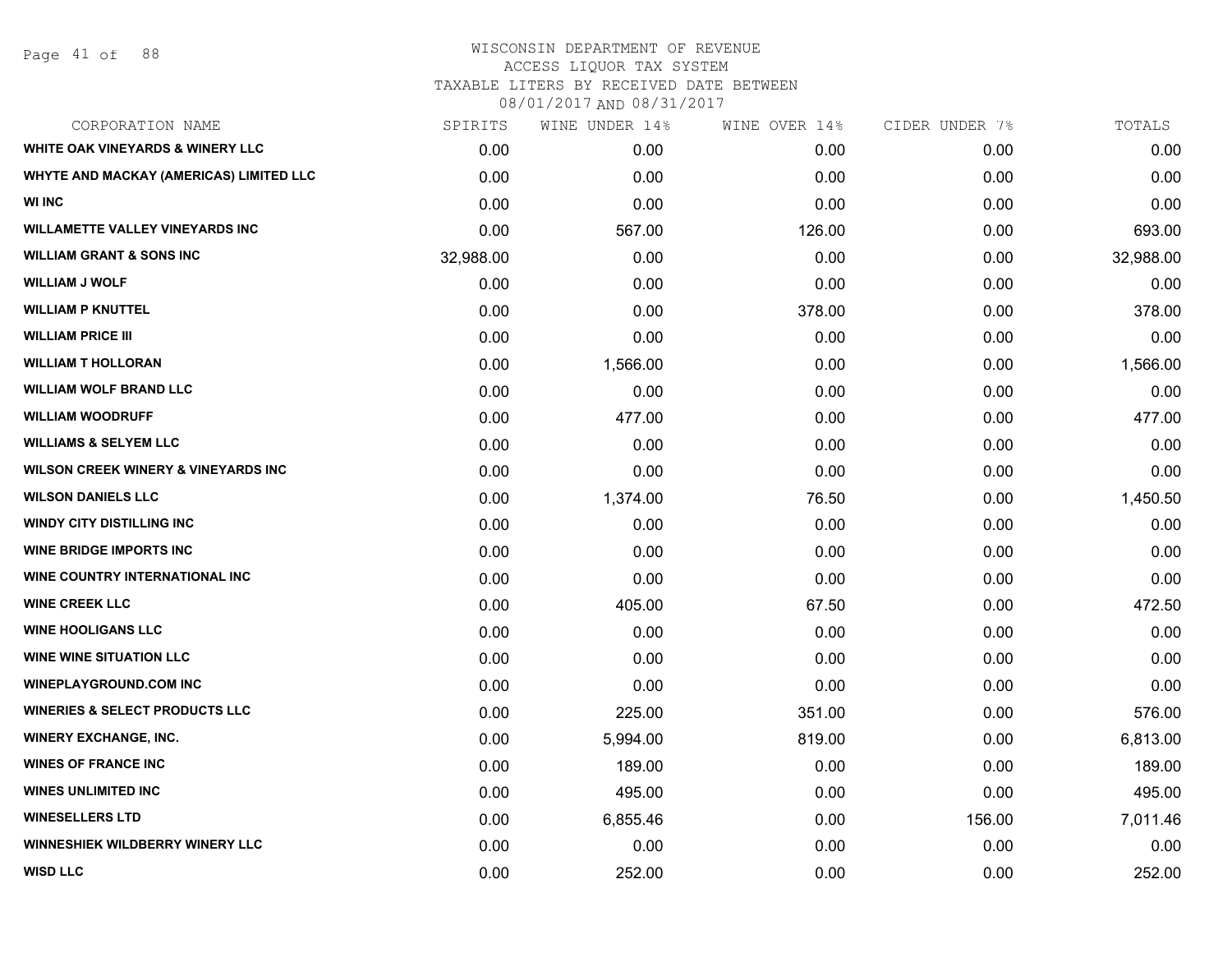Page 42 of 88

# WISCONSIN DEPARTMENT OF REVENUE ACCESS LIQUOR TAX SYSTEM

# TAXABLE LITERS BY RECEIVED DATE BETWEEN

| CORPORATION NAME                  | SPIRITS      | WINE UNDER 14% | WINE OVER 14% | CIDER UNDER 7% | TOTALS       |
|-----------------------------------|--------------|----------------|---------------|----------------|--------------|
| <b>WOODSON WINES LLC</b>          | 0.00         | 0.00           | 0.00          | 0.00           | 0.00         |
| <b>WORLD TRAVELER IMPORTS LLC</b> | 0.00         | 0.00           | 0.00          | 0.00           | 0.00         |
| <b>WORLD'S END LLC</b>            | 0.00         | 0.00           | 0.00          | 0.00           | 0.00         |
| <b>WORLDWIDE CELLARS INC</b>      | 0.00         | 441.00         | 0.00          | 0.00           | 441.00       |
| <b>WYOMING WHISKEY INC</b>        | 0.00         | 0.00           | 0.00          | 0.00           | 0.00         |
| YAEGAKI CORPORATION OF USA        | 0.00         | 0.00           | 0.00          | 0.00           | 0.00         |
| YELLOW ROSE DISTILLING LLC        | 0.00         | 0.00           | 0.00          | 0.00           | 0.00         |
| YORKVILLE CELLARS INC             | 0.00         | 0.00           | 0.00          | 0.00           | 0.00         |
| YOUNTVILLE WINE IMPORTS LLC       | 0.00         | 0.00           | 0.00          | 0.00           | 0.00         |
| <b>ZD WINES LLC</b>               | 0.00         | 0.00           | 0.00          | 0.00           | 0.00         |
| <b>ZEILER SPIRITS LLC</b>         | 0.00         | 0.00           | 0.00          | 0.00           | 0.00         |
| <b>ZONIN USA INC</b>              | 0.00         | 11,044.22      | 126.00        | 0.00           | 11,170.22    |
| TOTAL LITERS FOR 8/31/2017        | 3,371,303.06 | 3,341,530.09   | 199,495.00    | 231,626.39     | 7,143,954.54 |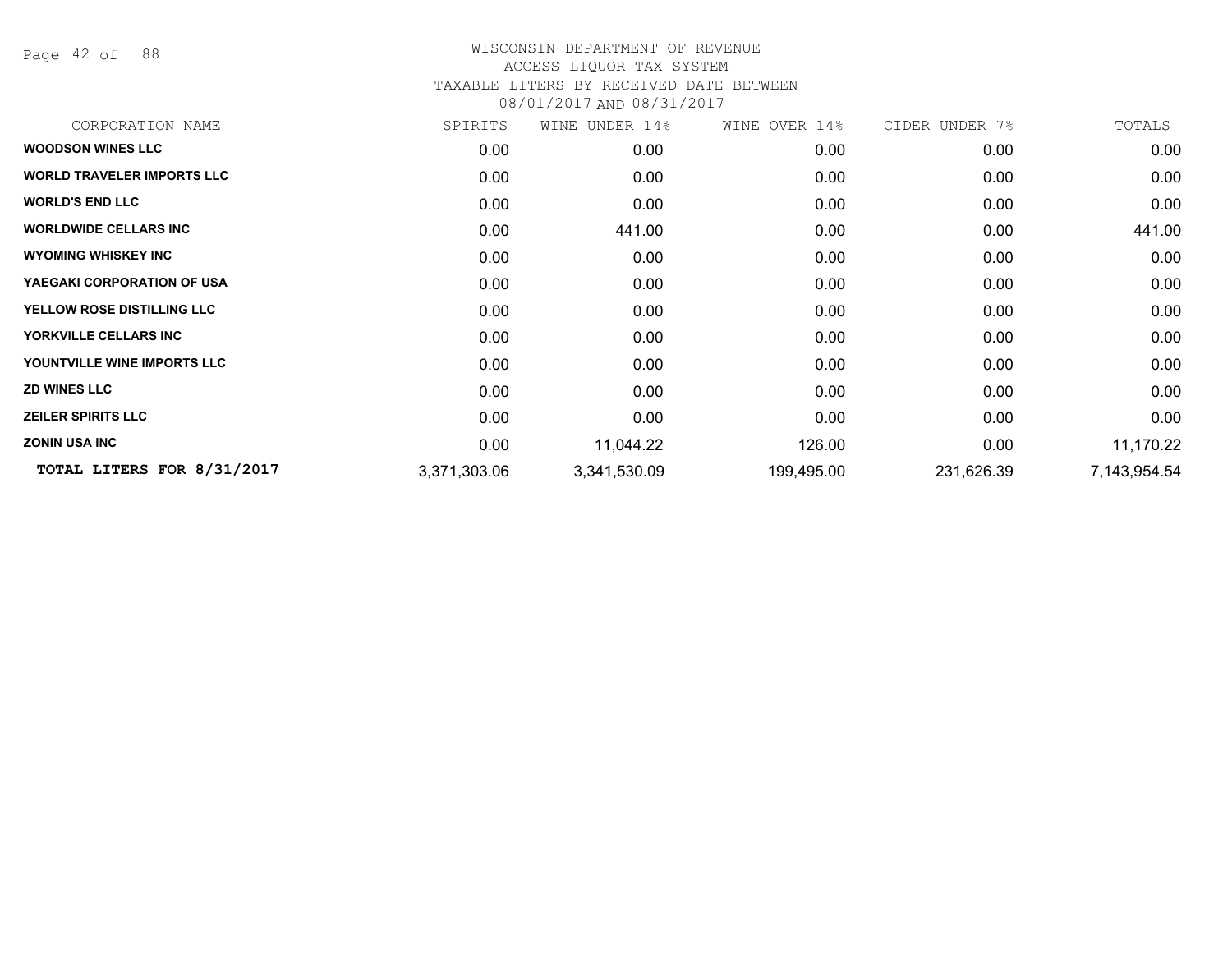Page 43 of 88

# WISCONSIN DEPARTMENT OF REVENUE ACCESS LIQUOR TAX SYSTEM TAXABLE LITERS BY RECEIVED DATE BETWEEN 08/01/2017 AND 08/31/2017 CORPORATION NAME SPIRITS WINE UNDER 14% WINE OVER 14% CIDER UNDER 7% TOTALS

**IN STATE WHOLESALER (W) ALLSTATE LIQUOR & WINE COMPANY, INC.** 0.00 0.00 0.00 0.00 0.00 **AMPHORAE, LLC** 0.00 0.00 0.00 0.00 0.00 **AVA WINE & SPIRITS LLC** 0.00 0.00 0.00 0.00 0.00 **B&H BLENDS LLC** 0.00 0.00 0.00 0.00 0.00 **BADGER DISTRIBUTING OF MILWAUKEE LLC** 0.00 0.00 0.00 0.00 0.00 **BADGER LIQUOR CO INC** 75,824.10 19,690.80 756.00 0.00 96,270.90 **BADGER STATE WINERY COOPERATIVE** 0.00 0.00 0.00 0.00 0.00 **BADGER WINE & SPIRITS LLC** 0.00 0.00 0.00 0.00 0.00 **BEECHWOOD DISTRIBUTORS, INC.** 0.00 0.00 0.00 0.00 0.00 **BEER CAPITOL DISTRIBUTING LLC** 0.00 0.00 0.00 0.00 0.00 **BILL'S DISTRIBUTING, LTD.** 0.00 0.00 0.00 0.00 0.00 **BRANT T NEHMER** 0.00 0.00 0.00 0.00 0.00 **BREAKTHRU BEVERAGE GROUP LLC**  $0.00$   $0.00$   $0.00$   $0.00$   $0.00$   $0.00$   $0.00$   $0.00$   $0.00$   $0.00$   $0.00$   $0.00$   $0.00$   $0.00$   $0.00$   $0.00$   $0.00$   $0.00$   $0.00$   $0.00$   $0.00$   $0.00$   $0.00$   $0.00$   $0.00$   $0.00$   $0.00$   $0$ **BREAKTHRU BEVERAGE GROUP LLC** 35,968.52 32,480.15 1,080.01 0.00 69,528.68 **BREAKTHRU BEVERAGE WISCONSIN NORTH LLC** 0.00 0.00 0.00 0.00 0.00 **C.J.W., INC.** 6.00 **0.00 0.00 0.00 0.00 0.00 0.00 0.00 0.00 0.00 0.00 0.00 0.00 0.00 CAPITOL-HUSTING COMPANY, INC.** 0.00 10,170.00 0.00 0.00 10,170.00 **CATHRINE BENNETT** 0.00 0.00 0.00 0.00 0.00 **CENTRAL BEER DISTRIBUTORS, INC.** 0.00 0.00 0.00 0.00 0.00 **DE PERE LIQUOR CO LLC** 0.00 0.00 0.00 0.00 0.00 **DEAN DISTRIBUTING, INC.** 0.00 0.00 0.00 0.00 0.00 **DEAN DISTRIBUTING, INC.** 0.00 0.00 0.00 0.00 0.00 **DEWITT CHURCH GOODS, INC.** 0.00 0.00 0.00 0.00 0.00 **FABIANO BROTHERS - WISCONSIN LLC** 0.00 0.00 0.00 0.00 0.00

**FAUSTO FIORAVANTI** 0.00 0.00 0.00 0.00 0.00

**FLANIGAN DISTRIBUTING OF DOOR COUNTY, INC.** 0.00 0.00 0.00 0.00 0.00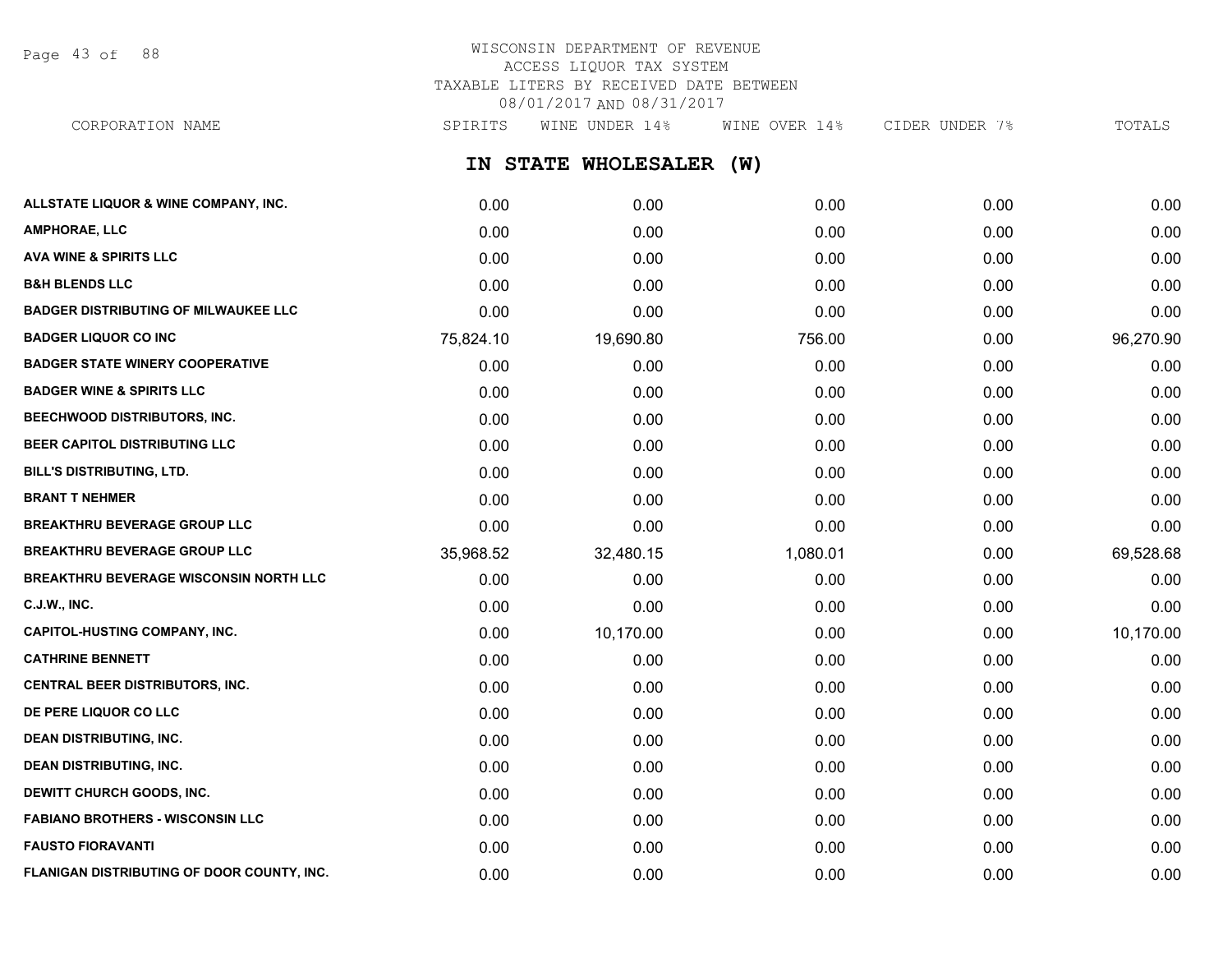Page 44 of 88

| CORPORATION NAME                             | SPIRITS   | WINE UNDER 14% | WINE OVER 14% | CIDER UNDER 7% | TOTALS      |
|----------------------------------------------|-----------|----------------|---------------|----------------|-------------|
| <b>FOUR SEASONS BEER DISTRIBUTORS INC.</b>   | 0.00      | 0.00           | 0.00          | 0.00           | 0.00        |
| <b>FRANK BEER DISTRIBUTORS, INC.</b>         | 0.00      | 0.00           | 0.00          | 0.00           | 0.00        |
| <b>FRANK J MIRENDA SR</b>                    | 0.00      | 0.00           | 0.00          | 0.00           | 0.00        |
| FRANK LIQUOR COMPANY, INC.                   | 45,049.58 | 11,001.62      | 126.00        | 0.00           | 56,177.20   |
| FRANK LIQUORS OF LA CROSSE, INC.             | 0.00      | 0.00           | 0.00          | 0.00           | 0.00        |
| <b>GB SALES MILWAUKEE, INC.</b>              | 0.00      | 0.00           | 0.00          | 0.00           | 0.00        |
| <b>GENERAL BEER DISTRIBUTORS CO.</b>         | 0.00      | 0.00           | 0.00          | 0.00           | 0.00        |
| <b>GENERAL BEER-NORTHEAST INC</b>            | 0.00      | 0.00           | 0.00          | 0.00           | 0.00        |
| <b>GENERAL BEER-NORTHEAST INC</b>            | 0.00      | 0.00           | 0.00          | 0.00           | 0.00        |
| <b>GENERAL BEER-NORTHWEST, INC.</b>          | 0.00      | 0.00           | 0.00          | 0.00           | 0.00        |
| <b>GENERAL BEER-NORTHWEST, INC.</b>          | 0.00      | 0.00           | 0.00          | 0.00           | 0.00        |
| <b>GENERAL BEVERAGE SALES CO.</b>            | 0.00      | 11,925.00      | 7,833.00      | 0.00           | 19,758.00   |
| <b>GENERAL BEVERAGE SALES CO. -- OSHKOSH</b> | 0.00      | 34,867.13      | 0.00          | 0.00           | 34,867.13   |
| <b>GENERAL BEVERAGE SALES CO.-MILWAUKEE</b>  | 11,226.00 | 54,016.63      | 252.00        | 0.00           | 65,494.63   |
| <b>GIUSEPPE GAGLIANELLO</b>                  | 0.00      | 0.00           | 0.00          | 0.00           | 0.00        |
| <b>GLORIA R RAGSDALE</b>                     | 0.00      | 0.00           | 0.00          | 0.00           | 0.00        |
| <b>GVARDIA LLC</b>                           | 0.00      | 0.00           | 0.00          | 0.00           | 0.00        |
| <b>HENDRICKS BEVERAGE, INC.</b>              | 0.00      | 0.00           | 0.00          | 0.00           | 0.00        |
| <b>IRL, INCORPORATED</b>                     | 0.00      | 0.00           | 0.00          | 0.00           | 0.00        |
| <b>JACQUES VIEAU, INC.</b>                   | 0.00      | 0.00           | 0.00          | 0.00           | 0.00        |
| JANDRAIN RELIGIOUS SUPPLY, INC.              | 0.00      | 0.00           | 0.00          | 0.00           | 0.00        |
| <b>JANSEN INTERNATIONAL LLC</b>              | 0.00      | 0.00           | 0.00          | 0.00           | 0.00        |
| <b>JAW PROPERTIES LLC</b>                    | 0.00      | 0.00           | 0.00          | 0.00           | 0.00        |
| <b>JOHN J COLLETTI</b>                       | $-504.00$ | $-999.00$      | 0.00          | 0.00           | $-1,503.00$ |
| <b>JOHNSON BROTHERS OF WISCONSIN INC</b>     | 0.00      | 29,214.85      | $-262.53$     | 0.00           | 28,952.32   |
| <b>JONATHON LODUCA</b>                       | 0.00      | 0.00           | 0.00          | 0.00           | 0.00        |
| <b>JOSEPH A TRYGAR</b>                       | 0.00      | 0.00           | 0.00          | 0.00           | 0.00        |
| <b>JOYVINE LLC</b>                           | 0.00      | 0.00           | 0.00          | 0.00           | 0.00        |
|                                              |           |                |               |                |             |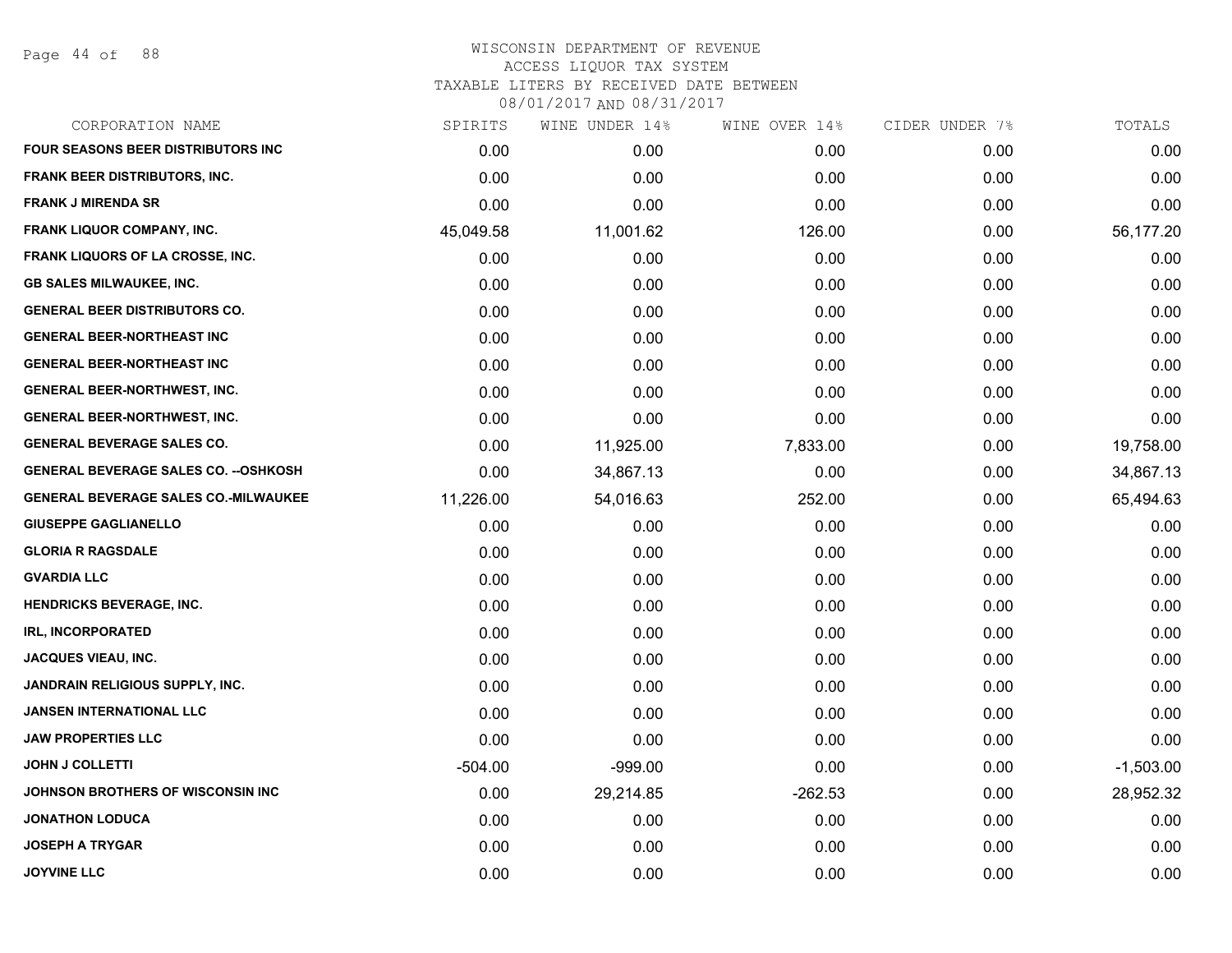Page 45 of 88

### WISCONSIN DEPARTMENT OF REVENUE ACCESS LIQUOR TAX SYSTEM TAXABLE LITERS BY RECEIVED DATE BETWEEN

| CORPORATION NAME                         | SPIRITS   | WINE UNDER 14% | WINE OVER 14% | CIDER UNDER 7% | TOTALS      |
|------------------------------------------|-----------|----------------|---------------|----------------|-------------|
| <b>KAY BEER DISTRIBUTING, INC.</b>       | 0.00      | 0.00           | 0.00          | 0.00           | 0.00        |
| LA CROSSE BEVERAGE LLC                   | 0.00      | 0.00           | 0.00          | 0.00           | 0.00        |
| <b>LARRY'S DISTRIBUTING CO., INC.</b>    | 0.00      | 0.00           | 0.00          | 0.00           | 0.00        |
| LEE BEVERAGE OF WISCONSIN LLC            | 0.00      | 0.00           | 0.00          | 0.00           | 0.00        |
| LEE BEVERAGE OF WISCONSIN LLC            | 0.00      | 0.00           | 0.00          | 0.00           | 0.00        |
| <b>L'EFT BANK WINE COMPANY LIMITED</b>   | 225.00    | 26,511.00      | 2,250.00      | 0.00           | 28,986.00   |
| LETRAH INTERNATIONAL CORPORATION         | 0.00      | 0.00           | 0.00          | 0.00           | 0.00        |
| LO DUCA BROS., INC.                      | 0.00      | $-1,062.00$    | 0.00          | 0.00           | $-1,062.00$ |
| <b>LORI SCOTT</b>                        | 0.00      | 0.00           | 0.00          | 0.00           | 0.00        |
| <b>LOS ALTOS AGAVE DISTRIBUTOR INC</b>   | 15,132.00 | 0.00           | 0.00          | 0.00           | 15,132.00   |
| <b>LOVINO LLC</b>                        | 0.00      | 0.00           | 0.00          | 0.00           | 0.00        |
| <b>LYNDA MALMBERG</b>                    | 0.00      | 0.00           | 0.00          | 0.00           | 0.00        |
| <b>M SHIRAZ LLC</b>                      | 0.00      | 0.00           | 0.00          | 0.00           | 0.00        |
| <b>MARCO BRUZZI</b>                      | 0.00      | 0.00           | 0.00          | 0.00           | 0.00        |
| <b>MICCA HUTCHINS</b>                    | 0.00      | 0.00           | 0.00          | 0.00           | 0.00        |
| <b>MICHAEL G ANSAY</b>                   | 0.00      | 45.00          | 0.00          | 234.64         | 279.64      |
| <b>MIDWEST SALES &amp; SERVICE, INC.</b> | 0.00      | 0.00           | 0.00          | 0.00           | 0.00        |
| <b>NOELKE DISTRIBUTORS, INC.</b>         | 0.00      | 0.00           | 0.00          | 0.00           | 0.00        |
| <b>NORTHWEST BEVERAGES, INC.</b>         | 0.00      | 0.00           | 0.00          | 0.00           | 0.00        |
| <b>NOUVEAU VENTURES LLC</b>              | 1,342.05  | 3,289.50       | 0.00          | 0.00           | 4,631.55    |
| OTT SCHWEITZER DISTRIBUTORSHIP, INC.     | 0.00      | 0.00           | 0.00          | 0.00           | 0.00        |
| PARK RIDGE DISTRIBUTING, INC.            | 0.00      | 0.00           | 0.00          | 0.00           | 0.00        |
| PEHLER DISTRIBUTING, INC.                | 0.00      | 0.00           | 0.00          | 0.00           | 0.00        |
| PHILLIPS DISTRIBUTING CORPORATION        | 0.00      | 0.00           | 0.00          | 0.00           | 0.00        |
| PHILLIPS WINE COMPANY                    | 0.00      | 751.50         | 5,331.00      | 0.00           | 6,082.50    |
| PHILLY'S PREMIUM BEVERAGES LLC           | $-780.03$ | 0.00           | 0.00          | 0.00           | $-780.03$   |
| <b>PURE WINE WISCONSIN INC</b>           | 0.00      | 0.00           | 0.00          | 0.00           | 0.00        |
| PURPLE FEET WINES, LLC                   | 0.00      | 0.00           | 0.00          | 0.00           | 0.00        |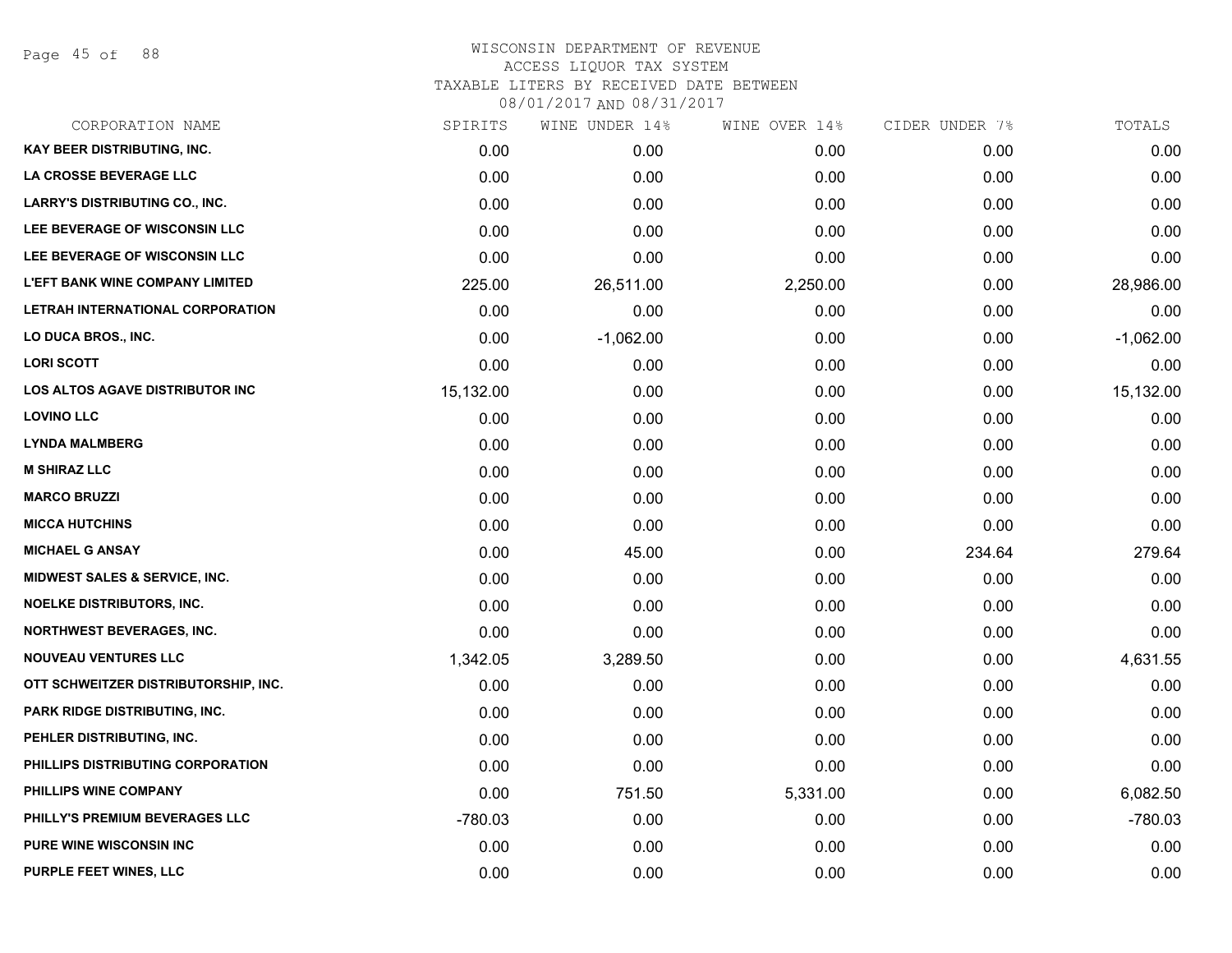Page 46 of 88

# WISCONSIN DEPARTMENT OF REVENUE ACCESS LIQUOR TAX SYSTEM TAXABLE LITERS BY RECEIVED DATE BETWEEN

| CORPORATION NAME                            | SPIRITS    | WINE UNDER 14% | WINE OVER 14% | CIDER UNDER 7% | TOTALS     |
|---------------------------------------------|------------|----------------|---------------|----------------|------------|
| <b>PVD ENTERPRISES LLC</b>                  | 0.00       | 0.00           | 0.00          | 0.00           | 0.00       |
| RATAS WHOLESALE LIQUOR COMPANY              | 0.00       | 0.00           | 0.00          | 0.00           | 0.00       |
| S. & S. DISTRIBUTING, INC.                  | 0.00       | 0.00           | 0.00          | 0.00           | 0.00       |
| S. & S. DISTRIBUTING, INC.                  | 0.00       | 0.00           | 0.00          | 0.00           | 0.00       |
| <b>SALIM M SHAMMO</b>                       | 0.00       | 0.00           | 0.00          | 0.00           | 0.00       |
| <b>SARATOGA LIQUOR CO., INC.</b>            | 11,121.00  | 5,670.00       | 0.00          | 0.00           | 16,791.00  |
| <b>SQUARE ROOT LLC</b>                      | 0.00       | 0.00           | 0.00          | 0.00           | 0.00       |
| <b>STATE WINE &amp; SPIRITS COMPANY LLC</b> | 0.00       | 0.00           | 0.00          | 0.00           | 0.00       |
| <b>SUPERIOR BEVERAGES LLC</b>               | 0.00       | 0.00           | 0.00          | $-195.90$      | $-195.90$  |
| <b>TIMOTHY REILLY SR</b>                    | 0.00       | 0.00           | 0.00          | 0.00           | 0.00       |
| TJ INTERNATIONAL LTD                        | 0.00       | 0.00           | 0.00          | 0.00           | 0.00       |
| TRIANGLE DISTRIBUTING COMPANY, INC.         | 0.00       | 0.00           | 0.00          | 0.00           | 0.00       |
| TRI-MART COMPANY LLC                        | 0.00       | 0.00           | 0.00          | 0.00           | 0.00       |
| <b>VINO VERITAS, LTD.</b>                   | 0.00       | 2,442.00       | 0.00          | 0.00           | 2,442.00   |
| <b>WDI LLC</b>                              | 0.00       | 0.00           | 0.00          | 0.00           | 0.00       |
| <b>WDI LLC</b>                              | 0.00       | 0.00           | 0.00          | 0.00           | 0.00       |
| <b>WISCONSIN DISTRIBUTORS EAST LLC</b>      | 0.00       | 0.00           | 0.00          | 0.00           | 0.00       |
| <b>WISCONSIN DISTRIBUTORS NORTH LLC</b>     | 0.00       | 0.00           | 0.00          | 0.00           | 0.00       |
| <b>WISCONSIN DISTRIBUTORS SOUTH LLC</b>     | 0.00       | 0.00           | 0.00          | 0.00           | 0.00       |
| <b>WISCONSIN WINERY CO-OP</b>               | 0.00       | 0.00           | 0.00          | 0.00           | 0.00       |
| <b>WOODFIELD DISTRIBUTION LLC</b>           | 0.00       | 0.00           | 0.00          | 0.00           | 0.00       |
| ZASTROW THE BEER MAN, INC.                  | 0.00       | 0.00           | 0.00          | 0.00           | 0.00       |
| TOTAL LITERS FOR 8/31/2017                  | 194,604.22 | 240,014.18     | 17,365.48     | 38.74          | 452,022.62 |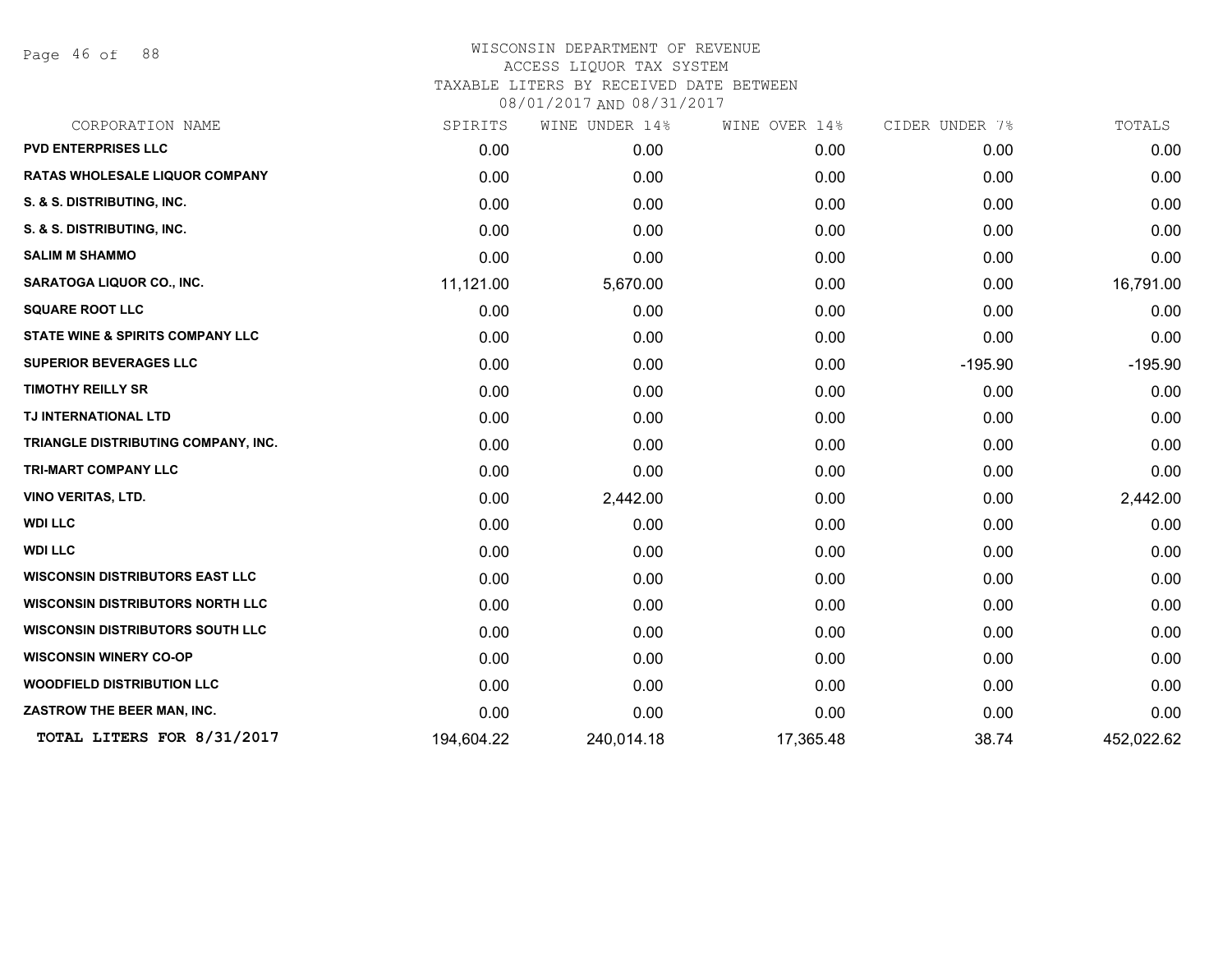Page 47 of 88

# WISCONSIN DEPARTMENT OF REVENUE ACCESS LIQUOR TAX SYSTEM TAXABLE LITERS BY RECEIVED DATE BETWEEN 08/01/2017 AND 08/31/2017

CORPORATION NAME SPIRITS WINE UNDER 14% WINE OVER 14% CIDER UNDER 7% TOTALS

**IN STATE MANUFACTURER (WM)**

| <b>45TH PARALLEL SPIRITS, LLC</b>            | 0.00     | 0.00     | 0.00   | 0.00 | 0.00     |
|----------------------------------------------|----------|----------|--------|------|----------|
| ACE ETHANOL, LLC                             | 0.00     | 0.00     | 0.00   | 0.00 | 0.00     |
| <b>AEPPELTREOW INC</b>                       | 49.51    | 0.00     | 0.00   | 0.00 | 49.51    |
| <b>ANGRY SPIRITS DISTILLING LLC</b>          | 0.00     | 0.00     | 0.00   | 0.00 | 0.00     |
| <b>B &amp; E DISTILLERY INC.</b>             | 99.75    | 0.00     | 0.00   | 0.00 | 99.75    |
| <b>BRIAN SAMMONS</b>                         | 479.99   | 0.00     | 0.00   | 0.00 | 479.99   |
| <b>C &amp; N CORPORATION</b>                 | 3,527.99 | 0.00     | 0.00   | 0.00 | 3,527.99 |
| <b>CENTRAL STANDARD LLC</b>                  | 667.07   | 0.00     | 0.00   | 0.00 | 667.07   |
| CHIPPEWA RIVER DISTILLERY AND BREWERY LLC    | 260.40   | 0.00     | 0.00   | 0.00 | 260.40   |
| <b>CLOVER MEADOW LLC</b>                     | 0.00     | 0.00     | 0.00   | 0.00 | 0.00     |
| <b>COPPER CROW DISTILLERY LLC</b>            | 0.00     | 0.00     | 0.00   | 0.00 | 0.00     |
| <b>DANCING GOAT DISTILLERY, LLC</b>          | 0.00     | 0.00     | 0.00   | 0.00 | 0.00     |
| <b>DEATH'S DOOR DISTILLERY LLC</b>           | 1,984.50 | 0.00     | 0.00   | 0.00 | 1,984.50 |
| <b>DENNIS E ERB</b>                          | 0.00     | 0.00     | 0.00   | 0.00 | 0.00     |
| <b>DISTILLERY PARTNERS, LLC</b>              | 0.00     | 0.00     | 0.00   | 0.00 | 0.00     |
| DRIFTLESS GLEN DISTILLERY LLC                | 3,130.10 | 0.00     | 0.00   | 0.00 | 3,130.10 |
| <b>EMCO CHEMICAL DISTRIBUTORS, INC.</b>      | 0.00     | 0.00     | 0.00   | 0.00 | 0.00     |
| <b>GLOBAL UNIVERSAL SRL</b>                  | 6,340.86 | 513.00   | 0.00   | 0.00 | 6,853.86 |
| <b>GRANT J VAN DRIEST</b>                    | 0.00     | 0.00     | 0.00   | 0.00 | 0.00     |
| <b>GREAT LAKES DISTILLERY LLC</b>            | 1,540.47 | 0.00     | 0.00   | 0.00 | 1,540.47 |
| HENDRICKS FAMILY DISTILLERY LLC              | 976.41   | 0.00     | 0.00   | 0.00 | 976.41   |
| <b>ISAAC SHOWAKI</b>                         | 0.00     | 0.00     | 0.00   | 0.00 | 0.00     |
| <b>JKLM DISTILLING PARTNERS LLC</b>          | 0.00     | 0.00     | 0.00   | 0.00 | 0.00     |
| <b>KELLY M YOCOM</b>                         | 175.34   | 81.00    | 0.00   | 0.00 | 256.34   |
| <b>MATTHEW RICK</b>                          | 515.99   | 3,574.47 | 283.53 | 0.00 | 4,373.99 |
| <b>MEISENBURG BREWING AND DISTILLING LLC</b> | 0.00     | 0.00     | 0.00   | 0.00 | 0.00     |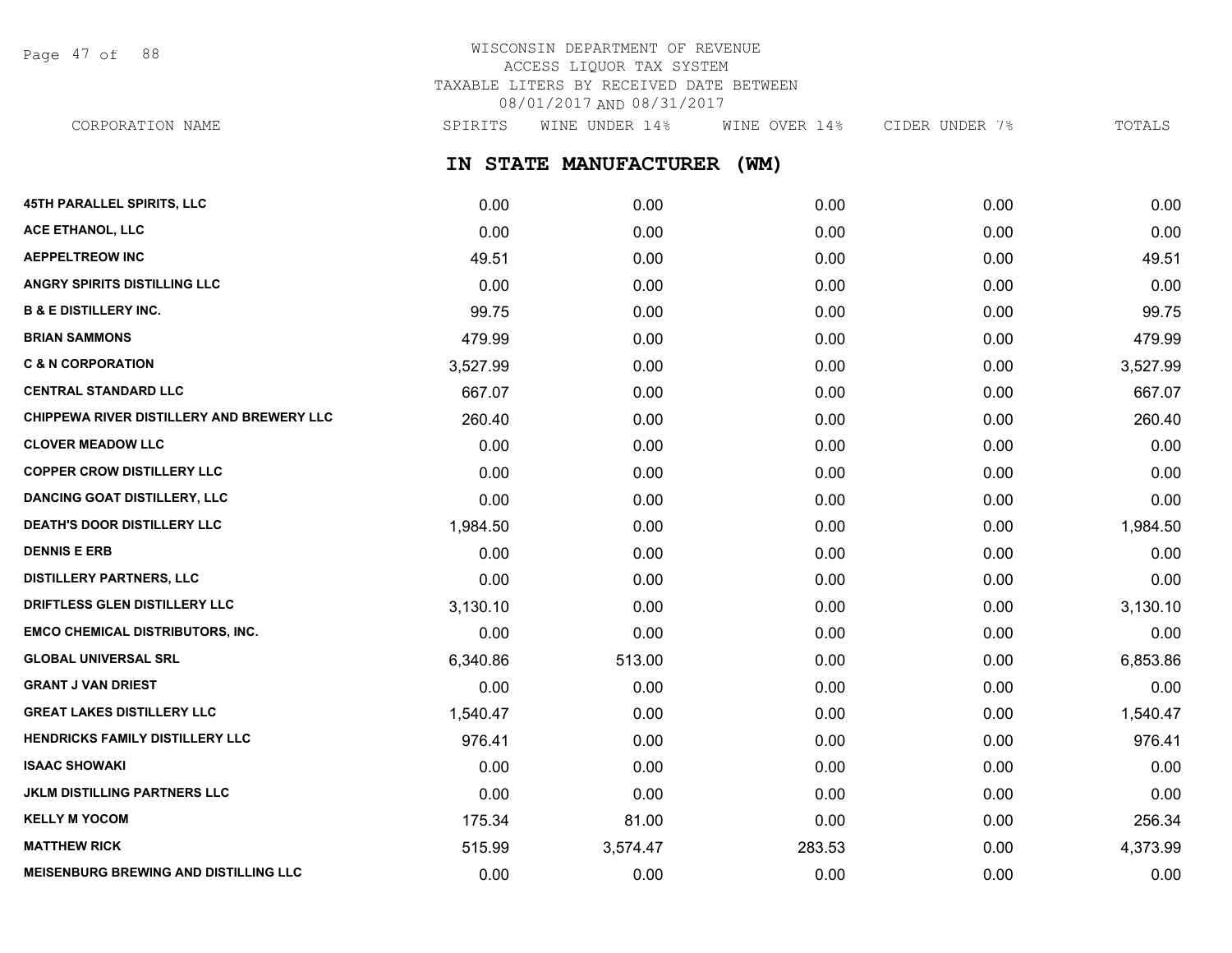Page 48 of 88

| CORPORATION NAME                            | SPIRITS   | WINE UNDER 14% | WINE OVER 14% | CIDER UNDER 7% | TOTALS    |
|---------------------------------------------|-----------|----------------|---------------|----------------|-----------|
| <b>MILLERCOORS LLC</b>                      | 0.00      | 0.00           | 0.00          | 48,036.95      | 48,036.95 |
| <b>NATHAN G GREENAWALT</b>                  | 1,963.51  | 0.00           | 0.00          | 0.00           | 1,963.51  |
| NORTHERN WATERS DISTILLERY LLC              | 1,185.40  | 0.00           | 0.00          | 0.00           | 1,185.40  |
| PERLICK DISTILLERY, LLC                     | 868.60    | 0.00           | 0.00          | 0.00           | 868.60    |
| <b>PERLICK FARMS LLC</b>                    | 0.00      | 0.00           | 0.00          | 0.00           | 0.00      |
| <b>RIVER BEND VINEYARD &amp; WINERY LLC</b> | 124.88    | 0.00           | 0.00          | 0.00           | 124.88    |
| <b>SENSIENT FLAVORS LLC</b>                 | 0.00      | 0.00           | 0.00          | 0.00           | 0.00      |
| <b>ST CROIX SPIRITS LLC</b>                 | 0.00      | 0.00           | 0.00          | 0.00           | 0.00      |
| <b>STATE LINE DISTILLERY, LLC</b>           | 0.00      | 0.00           | 0.00          | 0.00           | 0.00      |
| THE NORTH WOODS DISTILLERY LLC              | 1,116.00  | 0.00           | 0.00          | 0.00           | 1,116.00  |
| <b>TWO TALL GUYS LLC</b>                    | 0.00      | 0.00           | 0.00          | 0.00           | 0.00      |
| WHITE WINTER WINERY INC                     | 0.00      | 0.00           | 0.00          | 0.00           | 0.00      |
| <b>WOLLERSHEIM WINERY, INC.</b>             | 1,003.47  | 0.00           | 0.00          | 0.00           | 1,003.47  |
| YAHARA BAY DISTILLERS, INC.                 | 3,546.39  | 0.00           | 0.00          | 0.00           | 3,546.39  |
| TOTAL LITERS FOR 8/31/2017                  | 29,556.63 | 4,168.47       | 283.53        | 48,036.95      | 82,045.58 |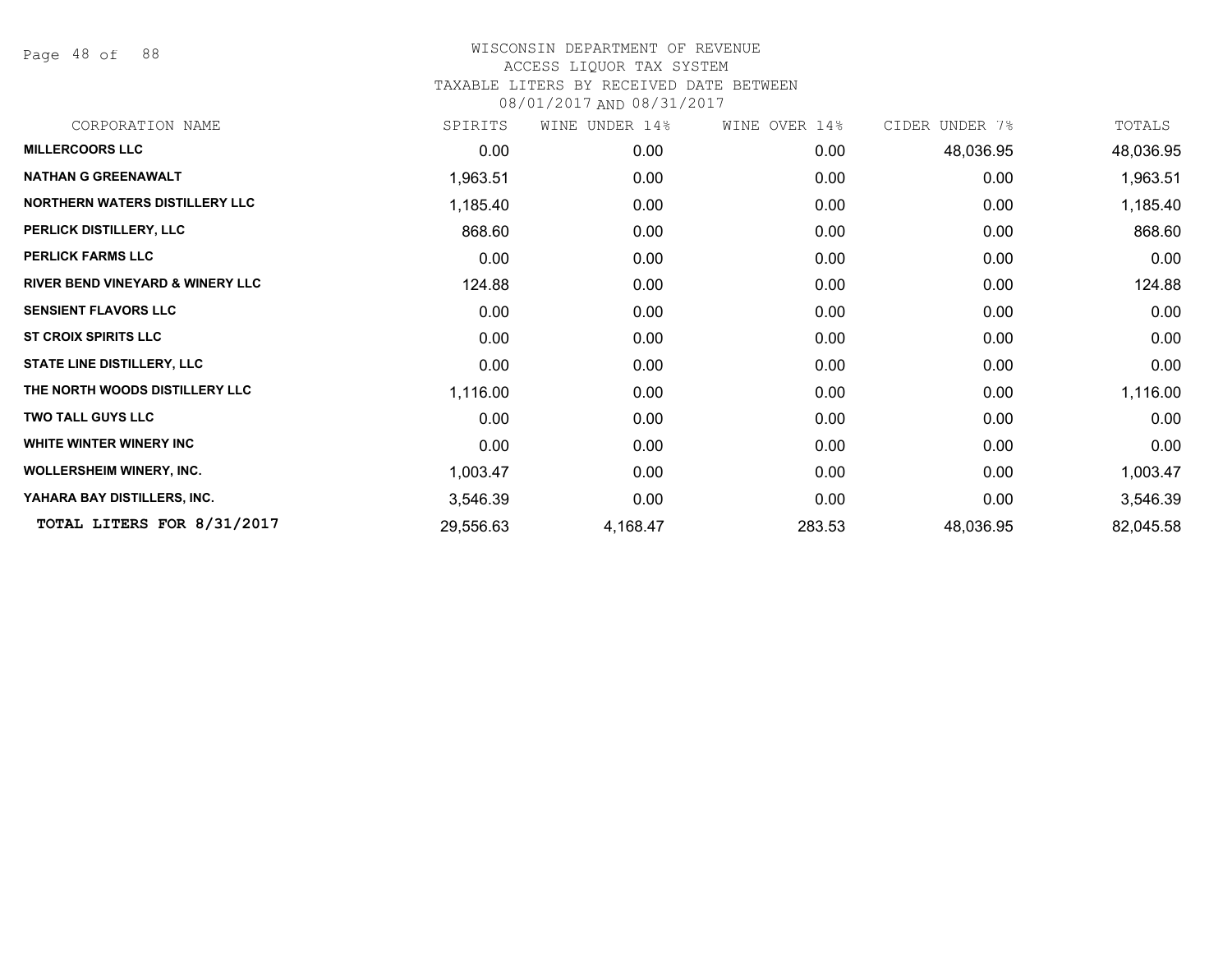Page 49 of 88

# WISCONSIN DEPARTMENT OF REVENUE ACCESS LIQUOR TAX SYSTEM TAXABLE LITERS BY RECEIVED DATE BETWEEN 08/01/2017 AND 08/31/2017 CORPORATION NAME SPIRITS WINE UNDER 14% WINE OVER 14% CIDER UNDER 7% TOTALS

**IN STATE RECTIFIER (WR)**

| <b>45TH PARALLEL SPIRITS, LLC</b>            | 2,895.75     | 0.00        | 0.00 | 0.00 | 2,895.75     |
|----------------------------------------------|--------------|-------------|------|------|--------------|
| <b>ARTYS</b>                                 | 3,030.67     | 0.00        | 0.00 | 0.00 | 3,030.67     |
| CITY BREWING COMPANY, LLC                    | $-32,229.75$ | 0.00        | 0.00 | 0.00 | $-32,229.75$ |
| <b>DANCING GOAT DISTILLERY, LLC</b>          | 0.00         | 0.00        | 0.00 | 0.00 | 0.00         |
| <b>DISTILLERY PARTNERS, LLC</b>              | 0.00         | 0.00        | 0.00 | 0.00 | 0.00         |
| <b>GALLOWAY COMPANY</b>                      | 0.00         | 0.00        | 0.00 | 0.00 | 0.00         |
| <b>GLOBAL UNIVERSAL SRL</b>                  | 0.00         | 0.00        | 0.00 | 0.00 | 0.00         |
| <b>GREAT LAKES DISTILLERY LLC</b>            | 3,335.24     | 0.00        | 0.00 | 0.00 | 3,335.24     |
| HENRY FARMS PRAIRIE SPIRITS LLC              | 0.00         | 0.00        | 0.00 | 0.00 | 0.00         |
| <b>KELLY M YOCOM</b>                         | 0.00         | 0.00        | 0.00 | 0.00 | 0.00         |
| <b>MEISENBURG BREWING AND DISTILLING LLC</b> | 0.00         | 0.00        | 0.00 | 0.00 | 0.00         |
| <b>MIDWEST CUSTOM BOTTLING LLC</b>           | 18,735.87    | $-3,672.00$ | 0.00 | 0.00 | 15,063.87    |
| <b>NATHAN G GREENAWALT</b>                   | 0.00         | 0.00        | 0.00 | 0.00 | 0.00         |
| YAHARA BAY DISTILLERS, INC.                  | 0.00         | 0.00        | 0.00 | 0.00 | 0.00         |
| YAHARA BAY DISTILLERS, INC.                  | 0.00         | 0.00        | 0.00 | 0.00 | 0.00         |
| TOTAL LITERS FOR 8/31/2017                   | $-4,232.22$  | $-3,672.00$ | 0.00 | 0.00 | $-7,904.22$  |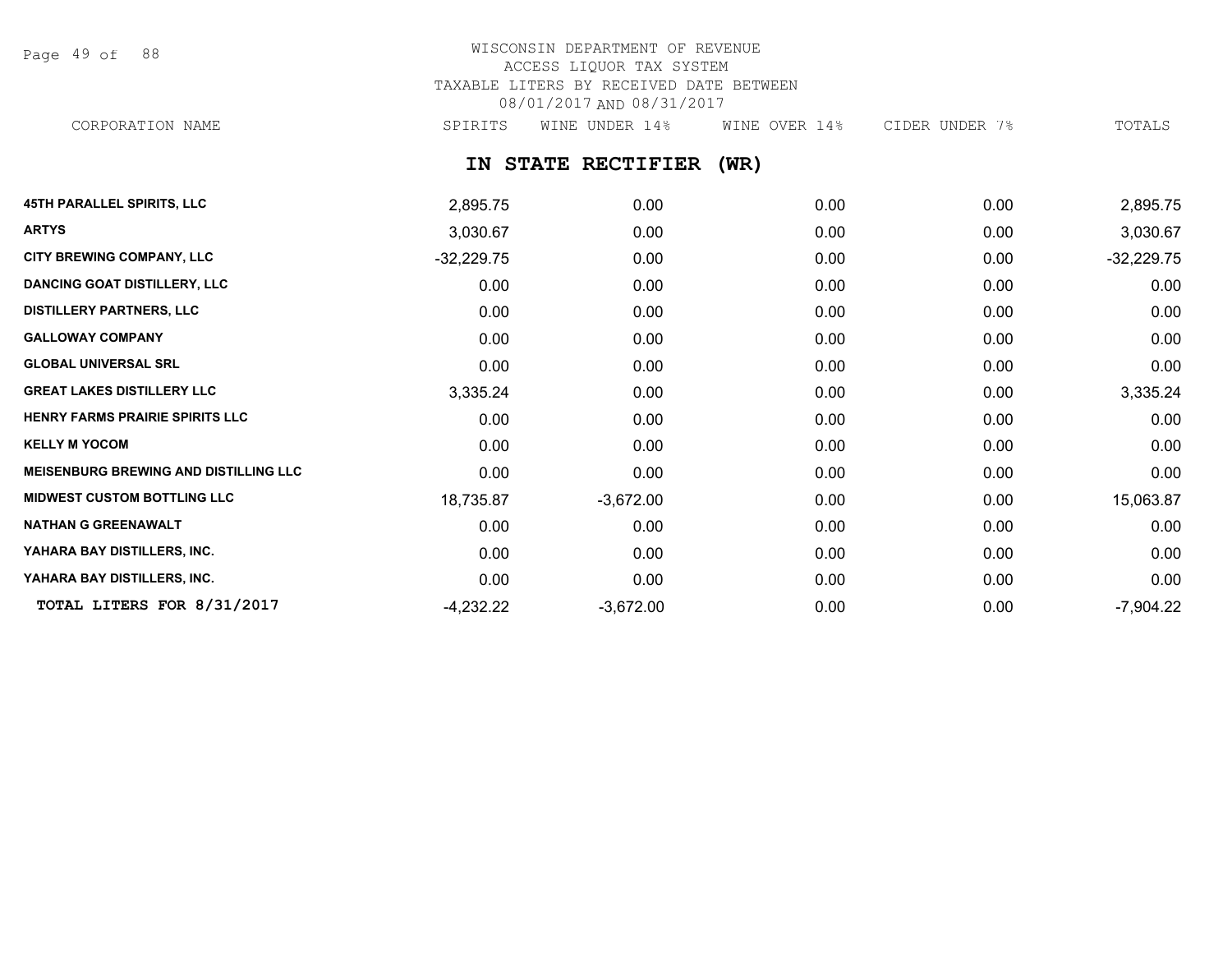Page 50 of 88

# WISCONSIN DEPARTMENT OF REVENUE ACCESS LIQUOR TAX SYSTEM TAXABLE LITERS BY RECEIVED DATE BETWEEN 08/01/2017 AND 08/31/2017

CORPORATION NAME SPIRITS WINE UNDER 14% WINE OVER 14% CIDER UNDER 7% TOTALS

**IN STATE WINERY (WWI)**

| <b>AEPPELTREOW INC</b>                            | 0.00 | 363.40    | 40.88    | 960.28 | 1,364.56  |
|---------------------------------------------------|------|-----------|----------|--------|-----------|
| <b>AMANDA STEFL</b>                               | 0.00 | 76.77     | 0.00     | 0.00   | 76.77     |
| <b>BARABOO BLUFF WINERY, LLC</b>                  | 0.00 | 2,744.42  | 0.00     | 0.00   | 2,744.42  |
| <b>BAYFIELD WINERY, LTD.</b>                      | 0.00 | 759.01    | 0.00     | 0.00   | 759.01    |
| <b>BELLEVINEZ LLC</b>                             | 0.00 | 613.23    | 0.00     | 0.00   | 613.23    |
| <b>BLIND HORSE WINERY LLC</b>                     | 0.00 | 0.00      | 3,808.11 | 0.00   | 3,808.11  |
| <b>BOTHAM VINEYARDS, INC.</b>                     | 0.00 | 2,710.35  | 0.00     | 0.00   | 2,710.35  |
| <b>BRANCHES WINERY LLC</b>                        | 0.00 | 0.00      | 0.00     | 0.00   | 0.00      |
| <b>BRIAN C LOKRANTZ</b>                           | 0.00 | 0.00      | 0.00     | 0.00   | 0.00      |
| <b>BRIGADOON FARM &amp; WINERY LLC</b>            | 0.00 | 2,925.70  | 0.00     | 0.00   | 2,925.70  |
| <b>C &amp; N CORPORATION</b>                      | 0.00 | 29,135.29 | 202.48   | 0.00   | 29,337.77 |
| <b>CHATEAU ST CROIX WINERY &amp; VINEYARD LLC</b> | 0.00 | 2,643.00  | 304.88   | 0.00   | 2,947.88  |
| <b>CIDER HOUSE OF WISCONSIN LLC</b>               | 0.00 | 0.00      | 0.00     | 179.80 | 179.80    |
| <b>CLAY JAR HOLDINGS LLC</b>                      | 0.00 | 0.00      | 0.00     | 0.00   | 0.00      |
| <b>CLOVER MEADOW LLC</b>                          | 0.00 | 0.00      | 0.00     | 0.00   | 0.00      |
| <b>COLDSPRING OF WISCONSIN LLC</b>                | 0.00 | 0.00      | 0.00     | 0.00   | 0.00      |
| <b>COLLEEN M BOS</b>                              | 0.00 | 660.81    | 0.00     | 0.00   | 660.81    |
| <b>CRAIG FLETCHER</b>                             | 0.00 | 0.00      | 0.00     | 0.00   | 0.00      |
| <b>DANIEL J KOEPKE</b>                            | 0.00 | 246.05    | 0.00     | 0.00   | 246.05    |
| DANZINGER VINEYARDS LLC                           | 0.00 | 0.00      | 0.00     | 0.00   | 0.00      |
| <b>DAVID F MAHER</b>                              | 0.00 | 0.00      | 0.00     | 0.00   | 0.00      |
| <b>DEAN L BAUMGARTEN</b>                          | 0.00 | 227.12    | 0.00     | 0.00   | 227.12    |
| <b>DIANA HOBSON</b>                               | 0.00 | 0.00      | 0.00     | 0.00   | 0.00      |
| DRUMLIN RIDGE WINERY LLC                          | 0.00 | 0.00      | 0.00     | 0.00   | 0.00      |
| <b>EDWARD J RINK</b>                              | 0.00 | 36.00     | 0.00     | 0.00   | 36.00     |
| <b>ELISABETH W KLEIN</b>                          | 0.00 | 264.98    | 0.00     | 0.00   | 264.98    |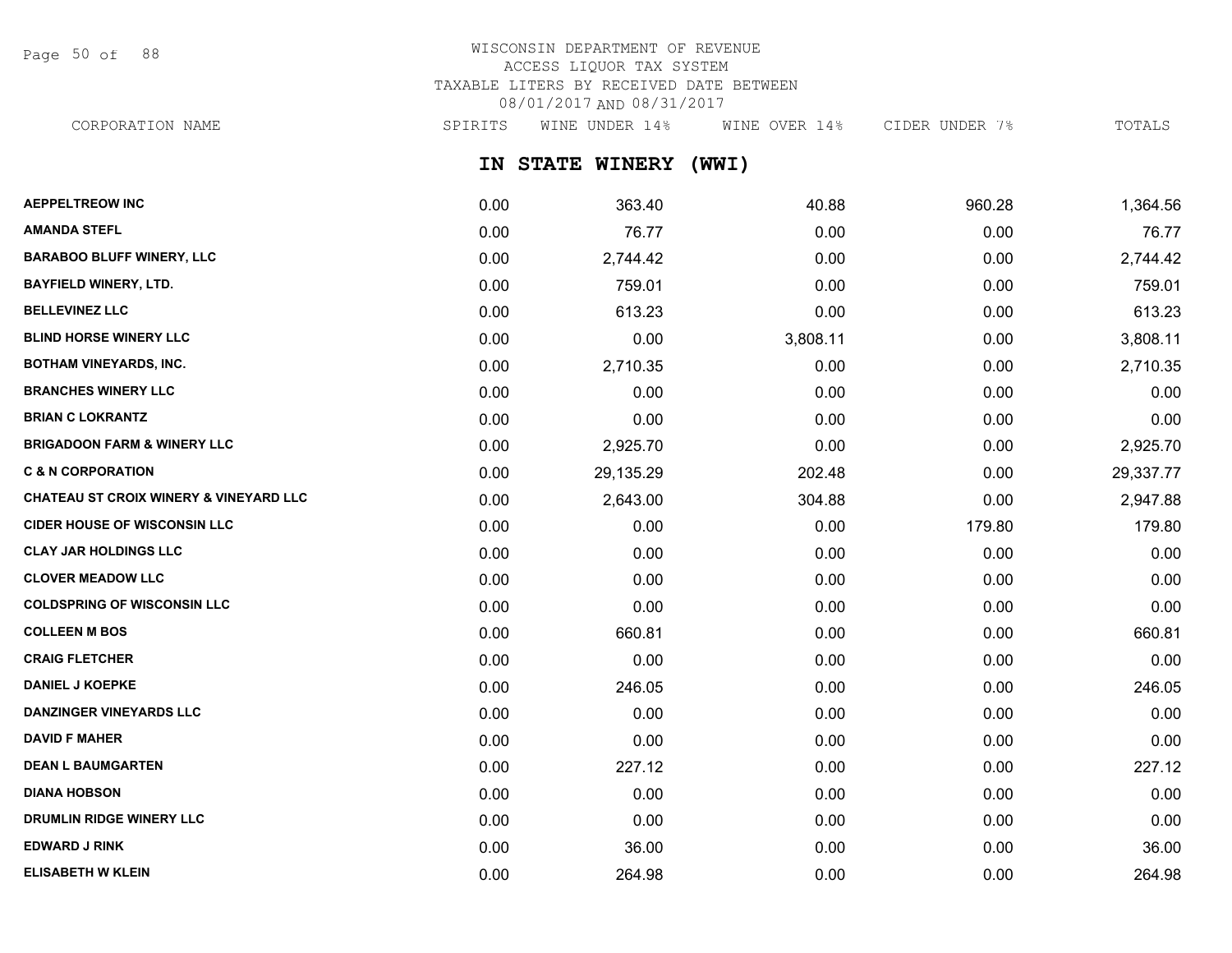Page 51 of 88

#### WISCONSIN DEPARTMENT OF REVENUE

### ACCESS LIQUOR TAX SYSTEM

TAXABLE LITERS BY RECEIVED DATE BETWEEN

| CORPORATION NAME                        | SPIRITS | WINE UNDER 14% | WINE OVER 14% | CIDER UNDER 7% | TOTALS    |
|-----------------------------------------|---------|----------------|---------------|----------------|-----------|
| <b>FAWN CREEK WINERY LLC</b>            | 0.00    | 4,901.22       | 0.00          | 0.00           | 4,901.22  |
| <b>FERMENTING CELLARS LLC</b>           | 0.00    | 479.40         | 0.00          | 0.00           | 479.40    |
| FISHER KING WINERY, LLC                 | 0.00    | 1,430.88       | 0.00          | 0.00           | 1,430.88  |
| <b>FRESAR INC</b>                       | 0.00    | 83.28          | 0.00          | 0.00           | 83.28     |
| FRUIT OF THE WOODS WINE CELLAR, INC.    | 0.00    | 12,453.74      | 99.03         | 0.00           | 12,552.77 |
| <b>HALF KRAKT LLC</b>                   | 0.00    | 561.00         | 0.00          | 0.00           | 561.00    |
| <b>HALF MOON HILL LLC</b>               | 0.00    | 67.49          | 0.00          | 85.78          | 153.27    |
| <b>HARALD TOMESCH</b>                   | 0.00    | 0.00           | 0.00          | 0.00           | 0.00      |
| <b>HARBOR RIDGE WINERY INC.</b>         | 0.00    | 8,766.19       | 0.00          | 0.00           | 8,766.19  |
| <b>HERDIE BAISDEN</b>                   | 0.00    | 0.00           | 0.00          | 0.00           | 0.00      |
| <b>HOOKSTONE INC.</b>                   | 0.00    | 0.00           | 0.00          | 0.00           | 0.00      |
| <b>ISLAND ORCHARD CIDER LLC</b>         | 0.00    | 0.00           | 0.00          | 0.00           | 0.00      |
| <b>JACKSON WINE LLC</b>                 | 0.00    | 0.00           | 0.00          | 0.00           | 0.00      |
| <b>JAMES PLOETZ</b>                     | 0.00    | 0.00           | 0.00          | 0.00           | 0.00      |
| <b>JEFFERY BEMIS</b>                    | 0.00    | 2,044.12       | 0.00          | 0.00           | 2,044.12  |
| <b>JEFFREY L STOEGER</b>                | 0.00    | 307.94         | 1,131.08      | 0.00           | 1,439.02  |
| <b>JONATHAN DALE</b>                    | 0.00    | 0.00           | 0.00          | 0.00           | 0.00      |
| <b>JOSEPH CALLOW</b>                    | 0.00    | 4,023.01       | 0.00          | 0.00           | 4,023.01  |
| <b>JOSEPH CALLOW</b>                    | 0.00    | 6,971.05       | 0.00          | 256.01         | 7,227.06  |
| <b>JOSEPH STALLER</b>                   | 0.00    | 12,261.67      | 0.00          | 0.00           | 12,261.67 |
| <b>JOSEPH WYNIMKO</b>                   | 0.00    | 524.09         | 0.00          | 0.00           | 524.09    |
| <b>JULIE A ANDRZEJCZAK</b>              | 0.00    | 291.48         | 0.00          | 0.00           | 291.48    |
| <b>KEVIN BEHNKE</b>                     | 0.00    | 382.48         | 176.97        | 0.00           | 559.45    |
| <b>LAKE NOKOMIS CRANBERRIES INC</b>     | 0.00    | 0.00           | 0.00          | 0.00           | 0.00      |
| <b>LANDTA WINES LLC</b>                 | 0.00    | 476.96         | 0.00          | 0.00           | 476.96    |
| <b>LARSON &amp; LARSON</b>              | 0.00    | 612.40         | 0.00          | 0.00           | 612.40    |
| <b>LAUTENBACH'S ORCHARD COUNTRY INC</b> | 0.00    | 9,009.64       | 0.00          | 0.00           | 9,009.64  |
| <b>LOST ISLAND WINE LLC</b>             | 0.00    | 915.76         | 0.00          | 0.00           | 915.76    |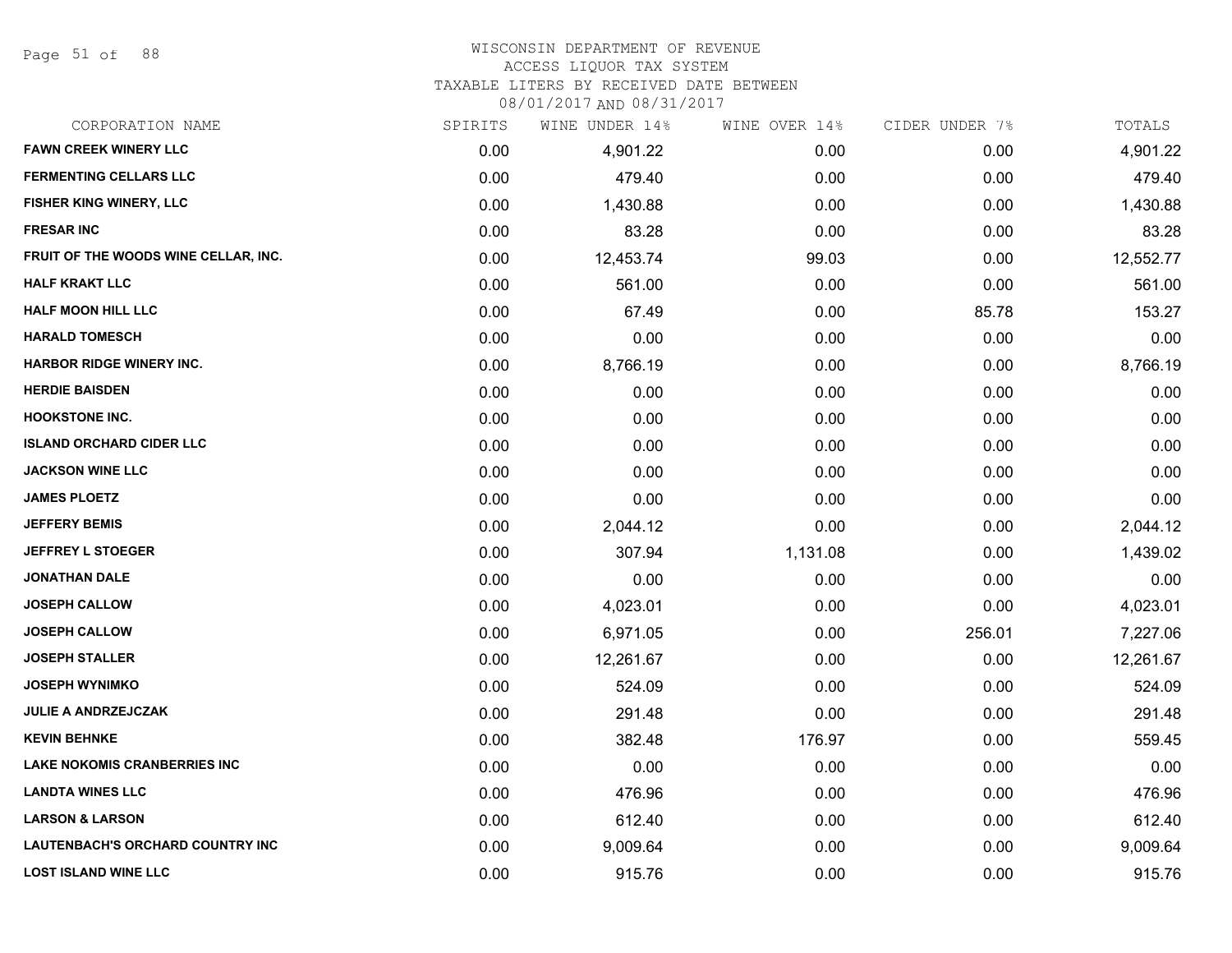### WISCONSIN DEPARTMENT OF REVENUE ACCESS LIQUOR TAX SYSTEM

TAXABLE LITERS BY RECEIVED DATE BETWEEN

| CORPORATION NAME                               | SPIRITS | WINE UNDER 14% | WINE OVER 14% | CIDER UNDER 7% | TOTALS    |
|------------------------------------------------|---------|----------------|---------------|----------------|-----------|
| <b>LUNCH CREEK VINEYARDS LLC</b>               | 0.00    | 427.00         | 0.00          | 0.00           | 427.00    |
| <b>MARION J WEGLARZ AND MARLYS A BOCK PTRS</b> | 0.00    | 784.41         | 0.00          | 0.00           | 784.41    |
| <b>MARTIN E SELL</b>                           | 0.00    | 15.90          | 0.00          | 0.00           | 15.90     |
| <b>MARY BELLAZZINI</b>                         | 0.00    | 0.00           | 0.00          | 0.00           | 0.00      |
| <b>MATENAER CORPORATION</b>                    | 0.00    | 0.00           | 0.00          | 0.00           | 0.00      |
| <b>MATTHEW RICK</b>                            | 0.00    | 0.00           | 0.00          | 0.00           | 0.00      |
| <b>MCILQUHAM LLC</b>                           | 0.00    | 6,192.01       | 0.00          | 0.00           | 6,192.01  |
| <b>MERSHONIAN CIDERY LLC</b>                   | 0.00    | 0.00           | 0.00          | 1,615.01       | 1,615.01  |
| <b>MUNSON BRIDGE WINERY INC</b>                | 0.00    | 2,184.18       | 0.00          | 0.00           | 2,184.18  |
| <b>MUSETTA WINERY, LLC</b>                     | 0.00    | 3,591.50       | 1,415.25      | 0.00           | 5,006.75  |
| <b>NORTHLEAF WINERY, LLC</b>                   | 0.00    | 1,422.74       | 26.99         | 0.00           | 1,449.73  |
| <b>ODILON FORD WINERY INC</b>                  | 0.00    | 0.00           | 0.00          | 0.00           | 0.00      |
| PARALLEL 44 VINEYARD & WINERY, INC.            | 0.00    | 7,637.27       | 0.00          | 0.00           | 7,637.27  |
| PARALLEL 44 VINEYARD & WINERY, INC.            | 0.00    | 4,941.01       | 67.49         | 0.00           | 5,008.50  |
| <b>PATRICK ARNDT</b>                           | 0.00    | 435.32         | 0.00          | 0.00           | 435.32    |
| <b>PAUL D ASPER</b>                            | 0.00    | 0.00           | 0.00          | 0.00           | 0.00      |
| <b>PAUL G BLOMMEL</b>                          | 0.00    | 0.00           | 0.00          | 58.67          | 58.67     |
| <b>PAUL J FRANZEN</b>                          | 0.00    | 0.00           | 0.00          | 0.00           | 0.00      |
| <b>PIEPERTK LLC</b>                            | 0.00    | 2,451.73       | 19.49         | 0.00           | 2,471.22  |
| <b>PRAIRIE HAWK WINERY INC</b>                 | 0.00    | 226.75         | 0.00          | 50.53          | 277.28    |
| <b>RED OAK VINEYARD INC</b>                    | 0.00    | 0.00           | 0.00          | 0.00           | 0.00      |
| <b>RIC JORANLIEN</b>                           | 0.00    | 1,994.91       | 0.00          | 0.00           | 1,994.91  |
| <b>RIC JORANLIEN</b>                           | 0.00    | 1,544.44       | 0.00          | 0.00           | 1,544.44  |
| RIVER BEND VINEYARD & WINERY LLC               | 0.00    | 2,940.88       | 0.00          | 0.00           | 2,940.88  |
| <b>ROBERT BORUCKI</b>                          | 0.00    | 778.51         | 0.00          | 0.00           | 778.51    |
| <b>ROCK N WOOL WINERY LLC</b>                  | 0.00    | 0.00           | 0.00          | 0.00           | 0.00      |
| <b>RUSHFORD MEADERY AND WINERY LLC</b>         | 0.00    | $-5.25$        | 0.00          | $-7.81$        | $-13.06$  |
| <b>RYAN PRELLWITZ</b>                          | 0.00    | $-113.56$      | 0.00          | 0.00           | $-113.56$ |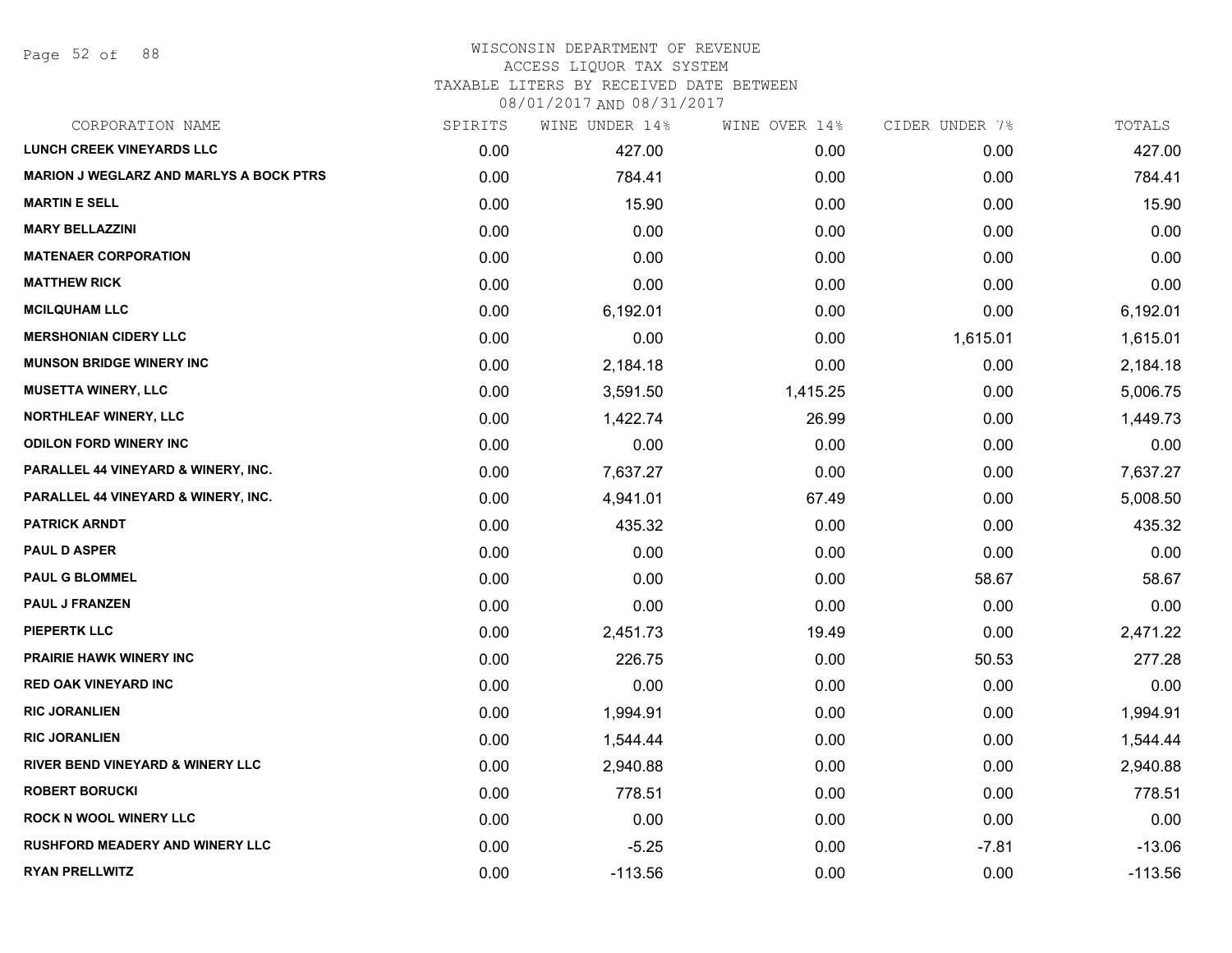Page 53 of 88

# WISCONSIN DEPARTMENT OF REVENUE ACCESS LIQUOR TAX SYSTEM TAXABLE LITERS BY RECEIVED DATE BETWEEN

| CORPORATION NAME                                 | SPIRITS | WINE UNDER 14% | WINE OVER 14% | CIDER UNDER 7% | TOTALS    |
|--------------------------------------------------|---------|----------------|---------------|----------------|-----------|
| <b>SANDSTONE RIDGE VINEYARD &amp; WINERY LLC</b> | 0.00    | 0.00           | 0.00          | 0.00           | 0.00      |
| <b>SANTA FE FUTURES, INC.</b>                    | 0.00    | 0.00           | 0.00          | 0.00           | 0.00      |
| <b>SEVEN HAWKS VINEYARDS LLC</b>                 | 0.00    | 0.00           | 0.00          | 0.00           | 0.00      |
| <b>SEVEN HAWKS VINEYARDS LLC</b>                 | 0.00    | 0.00           | 0.00          | 0.00           | 0.00      |
| <b>SHARON L PINGEL</b>                           | 0.00    | 29.26          | 0.00          | 0.00           | 29.26     |
| <b>SHERRY HARDIE</b>                             | 0.00    | 215.25         | 0.00          | 0.00           | 215.25    |
| <b>SIMON CREEK VINEYARD LLC</b>                  | 0.00    | 4,937.07       | 17.94         | 0.00           | 4,955.01  |
| SINNIPEE VALLEY VINEYARD LLC                     | 0.00    | 594.00         | 0.00          | 0.00           | 594.00    |
| <b>SPB LLC</b>                                   | 0.00    | 0.00           | 0.00          | 43,533.70      | 43,533.70 |
| SPIRITS OF NORWAY VINEYARD LLC                   | 0.00    | 0.00           | 0.00          | 0.00           | 0.00      |
| SPRECHER BREWING COMPANY, INC.                   | 0.00    | 0.00           | 0.00          | 2,173.99       | 2,173.99  |
| <b>SPURGEON VINEYARDS &amp; WINERY LLC</b>       | 0.00    | 6,572.36       | 35.96         | 0.00           | 6,608.32  |
| <b>STEPHEN M KENNEDY</b>                         | 0.00    | 575.76         | 0.00          | 0.00           | 575.76    |
| <b>STEVEN DEBAKER</b>                            | 0.00    | 0.00           | 0.00          | 0.00           | 0.00      |
| STEVEN M & JUDITH A JACOBSON LLC                 | 0.00    | 655.93         | 0.00          | 0.00           | 655.93    |
| <b>STILLMANK BREWING COMPANY</b>                 | 0.00    | 0.00           | 0.00          | 0.00           | 0.00      |
| <b>SUNSET POINT WINERY LLC</b>                   | 0.00    | 940.05         | 18.17         | 0.00           | 958.22    |
| <b>TENBA RIDGE WINERY LLC</b>                    | 0.00    | 1,693.51       | 0.00          | 0.00           | 1,693.51  |
| THE RUM TREE, INC.                               | 0.00    | 0.00           | 0.00          | 0.00           | 0.00      |
| THE WINE VINEYARD LLC                            | 0.00    | 0.00           | 0.00          | 0.00           | 0.00      |
| THE WOODLAND TRAIL BEVERAGE COMPANY, INC.        | 0.00    | 543.58         | 0.00          | 0.00           | 543.58    |
| <b>TOMMYS TOO HIGH WINES LLC</b>                 | 0.00    | 579.17         | 0.00          | 0.00           | 579.17    |
| <b>TROY LANDWEHR</b>                             | 0.00    | 1,127.38       | 67.88         | 0.00           | 1,195.26  |
| <b>TWO BROTHERS WINES LLC</b>                    | 0.00    | 1,760.97       | 0.00          | 0.00           | 1,760.97  |
| VAN WYCHEN WINES INC.                            | 0.00    | 0.00           | 0.00          | 0.00           | 0.00      |
| <b>VERNON VINEYARDS LTD</b>                      | 0.00    | 1,269.62       | 0.00          | 0.00           | 1,269.62  |
| <b>VETRO WINERY LLC</b>                          | 0.00    | 471.75         | 0.00          | 0.00           | 471.75    |
| VINES TO CELLAR, INC.                            | 0.00    | 647.98         | 0.00          | 0.00           | 647.98    |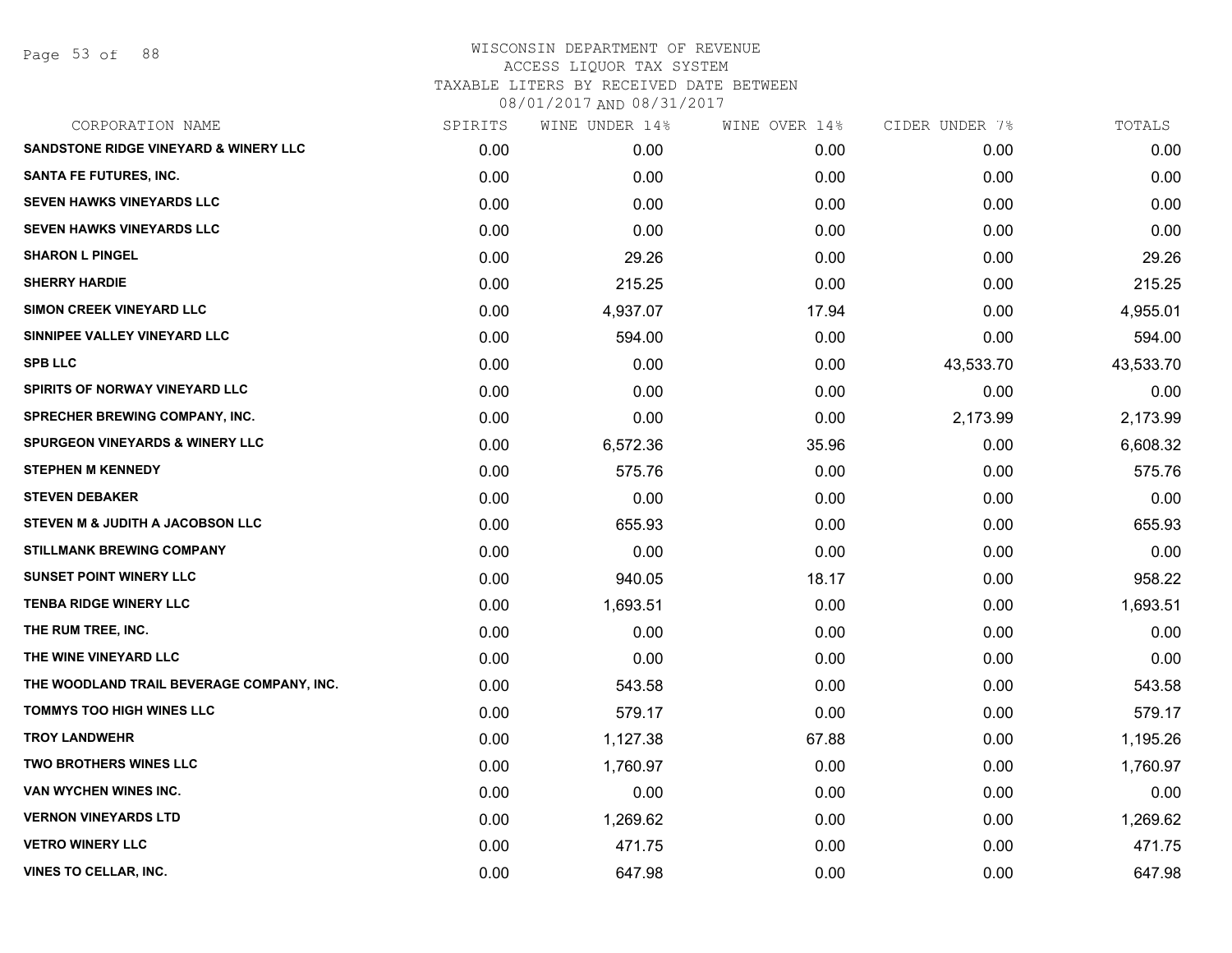Page 54 of 88

# WISCONSIN DEPARTMENT OF REVENUE

### ACCESS LIQUOR TAX SYSTEM

TAXABLE LITERS BY RECEIVED DATE BETWEEN

| CORPORATION NAME                                   | SPIRITS | WINE UNDER 14% | WINE OVER 14% | CIDER UNDER 7% | TOTALS     |
|----------------------------------------------------|---------|----------------|---------------|----------------|------------|
| <b>VON KLAUS WINERY LLC</b>                        | 0.00    | 367.18         | 0.00          | 0.00           | 367.18     |
| VON STIEHL WINERY LTD.                             | 0.00    | 0.00           | 0.00          | 0.00           | 0.00       |
| VON STIEHL WINERY LTD.                             | 0.00    | 15,114.72      | 2,762.96      | 1,241.61       | 19,119.29  |
| <b>VON STIEHL WINERY LTD.</b>                      | 0.00    | 0.00           | 0.00          | 0.00           | 0.00       |
| <b>WEST PRAIRIE WINERY LLC</b>                     | 0.00    | 4,237.19       | 0.00          | 0.00           | 4,237.19   |
| <b>WHISPERING BLUFFS VINEYARD &amp; WINERY LTD</b> | 0.00    | 756.74         | 30.74         | 0.00           | 787.48     |
| <b>WHISPERING WINDS WINERY LLC</b>                 | 0.00    | 0.00           | 0.00          | 0.00           | 0.00       |
| <b>WHITE BEAR SPIRITS LLC</b>                      | 0.00    | 132.00         | 16.50         | 0.00           | 148.50     |
| WHITE WINTER WINERY INC                            | 0.00    | $-315.00$      | 0.00          | 0.00           | $-315.00$  |
| <b>WILLIAM F BLUHM</b>                             | 0.00    | 6,144.46       | 161.90        | 0.00           | 6,306.36   |
| <b>WINEMAKER'S DAUGHTER LLC</b>                    | 0.00    | 0.00           | 0.00          | 0.00           | 0.00       |
| <b>WINESITTER BREWHOUSE LLC</b>                    | 0.00    | 207.74         | 0.00          | 0.00           | 207.74     |
| <b>WOLLERSHEIM WINERY, INC.</b>                    | 0.00    | 10,480.39      | 529.49        | 0.00           | 11,009.88  |
| <b>WOLLERSHEIM WINERY, INC.</b>                    | 0.00    | 59,126.35      | 1,215.74      | 0.00           | 60,342.09  |
| TOTAL LITERS FOR 8/31/2017                         | 0.00    | 266,285.09     | 12,149.93     | 50,147.57      | 328,582.59 |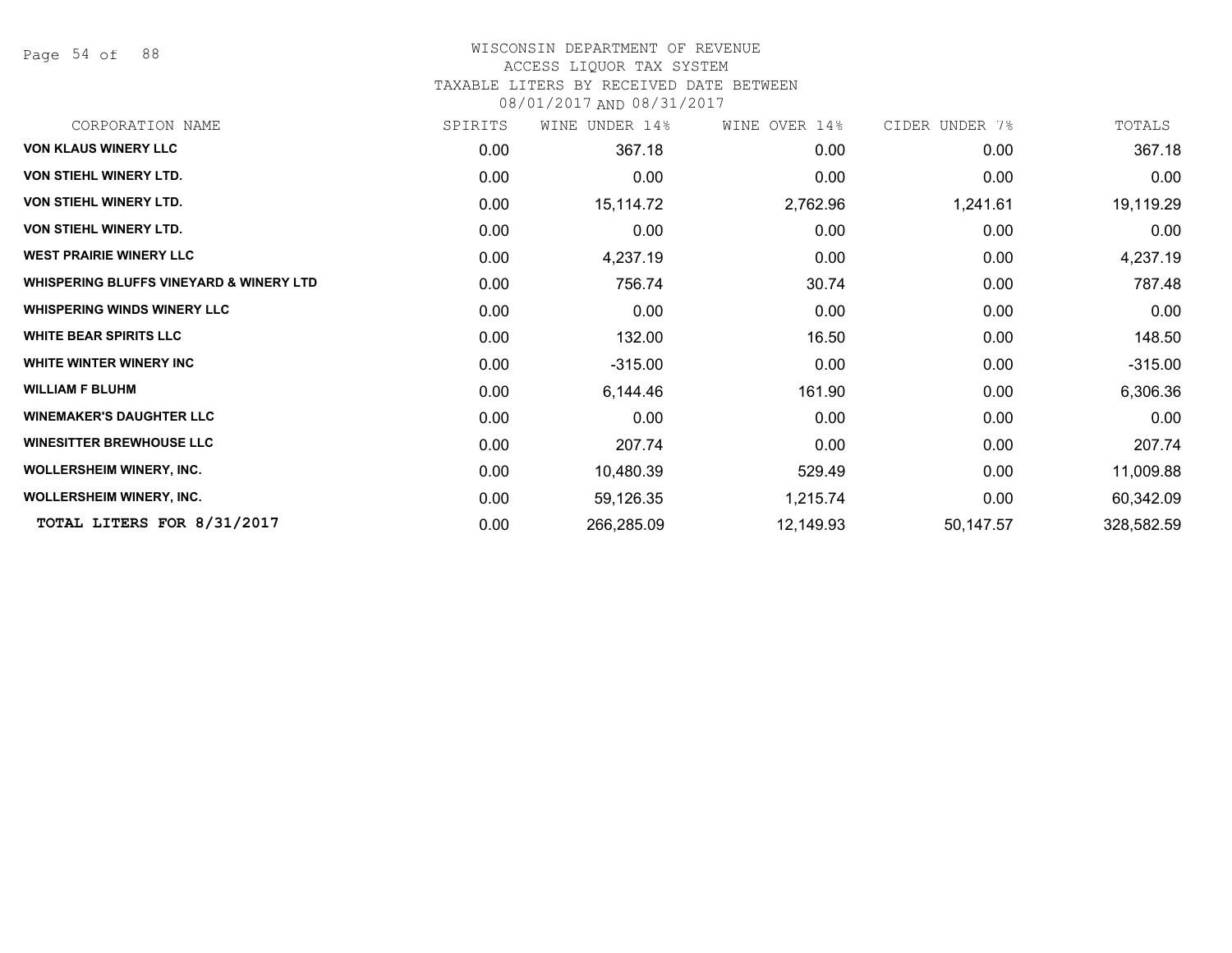Page 55 of 88

# WISCONSIN DEPARTMENT OF REVENUE ACCESS LIQUOR TAX SYSTEM TAXABLE LITERS BY RECEIVED DATE BETWEEN 08/01/2017 AND 08/31/2017

**WINE DIRECT SHIPPER (WDS) 1-800 WINESHOP.COM INC** 0.00 0.00 0.00 0.00 0.00 **2HAWK, LLC** 0.00 0.00 0.00 0.00 0.00 CORPORATION NAME SPIRITS WINE UNDER 14% WINE OVER 14% CIDER UNDER 7% TOTALS

| 7 & 8 LLC                                   | 0.00 | 0.00 | 0.00 | 0.00 | 0.00 |
|---------------------------------------------|------|------|------|------|------|
| A TO Z WINEWORKS LLC                        | 0.00 | 0.00 | 0.00 | 0.00 | 0.00 |
| A W DIRECT LLC                              | 0.00 | 0.00 | 0.00 | 0.00 | 0.00 |
| <b>ABACELA VINEYARDS &amp; WINERY INC</b>   | 0.00 | 0.00 | 0.00 | 0.00 | 0.00 |
| <b>ABEJA LLC</b>                            | 0.00 | 0.00 | 0.00 | 0.00 | 0.00 |
| <b>ABERNATHY HOFFMAN, LLC</b>               | 0.00 | 0.00 | 0.00 | 0.00 | 0.00 |
| <b>ABREU VINEYARDS INC</b>                  | 0.00 | 0.00 | 0.00 | 0.00 | 0.00 |
| AC VIN CO LLC                               | 0.00 | 0.00 | 0.00 | 0.00 | 0.00 |
| <b>ACCOLADE WINES NORTH AMERICA INC</b>     | 0.00 | 0.00 | 0.00 | 0.00 | 0.00 |
| <b>ACORN ALEGRIA WINERY</b>                 | 0.00 | 0.00 | 0.00 | 0.00 | 0.00 |
| <b>ADAMS WINERY LLC</b>                     | 0.00 | 0.00 | 0.00 | 0.00 | 0.00 |
| <b>ADELAIDA CELLARS INC</b>                 | 0.00 | 0.00 | 0.00 | 0.00 | 0.00 |
| <b>ADELSHEIM VINEYARD LLC</b>               | 0.00 | 0.00 | 0.00 | 0.00 | 0.00 |
| <b>AGATE RIDGE VINEYARD LLC</b>             | 0.00 | 0.00 | 0.00 | 0.00 | 0.00 |
| AH WINES INC                                | 0.00 | 0.00 | 0.00 | 0.00 | 0.00 |
| ALEJANDRO BULGHERONI ESTATE LLC             | 0.00 | 0.00 | 0.00 | 0.00 | 0.00 |
| <b>ALEXANDER P OXMAN</b>                    | 0.00 | 0.00 | 0.00 | 0.00 | 0.00 |
| ALEXANDRIA NICOLE CELLARS LLC               | 0.00 | 0.00 | 0.00 | 0.00 | 0.00 |
| <b>ALPHA &amp; OMEGA WINERY LLC</b>         | 0.00 | 0.00 | 0.00 | 0.00 | 0.00 |
| <b>ALTAMURA WINERY INC</b>                  | 0.00 | 0.00 | 0.00 | 0.00 | 0.00 |
| <b>ALVAREZ VINEYARDS LLC</b>                | 0.00 | 0.00 | 0.00 | 0.00 | 0.00 |
| <b>AMANDA STEFL</b>                         | 0.00 | 0.00 | 0.00 | 0.00 | 0.00 |
| <b>AMAPOLA CREEK VINEYARDS &amp; WINERY</b> | 0.00 | 0.00 | 0.00 | 0.00 | 0.00 |
| <b>AMAVI CELLARS LLC</b>                    | 0.00 | 0.00 | 0.00 | 0.00 | 0.00 |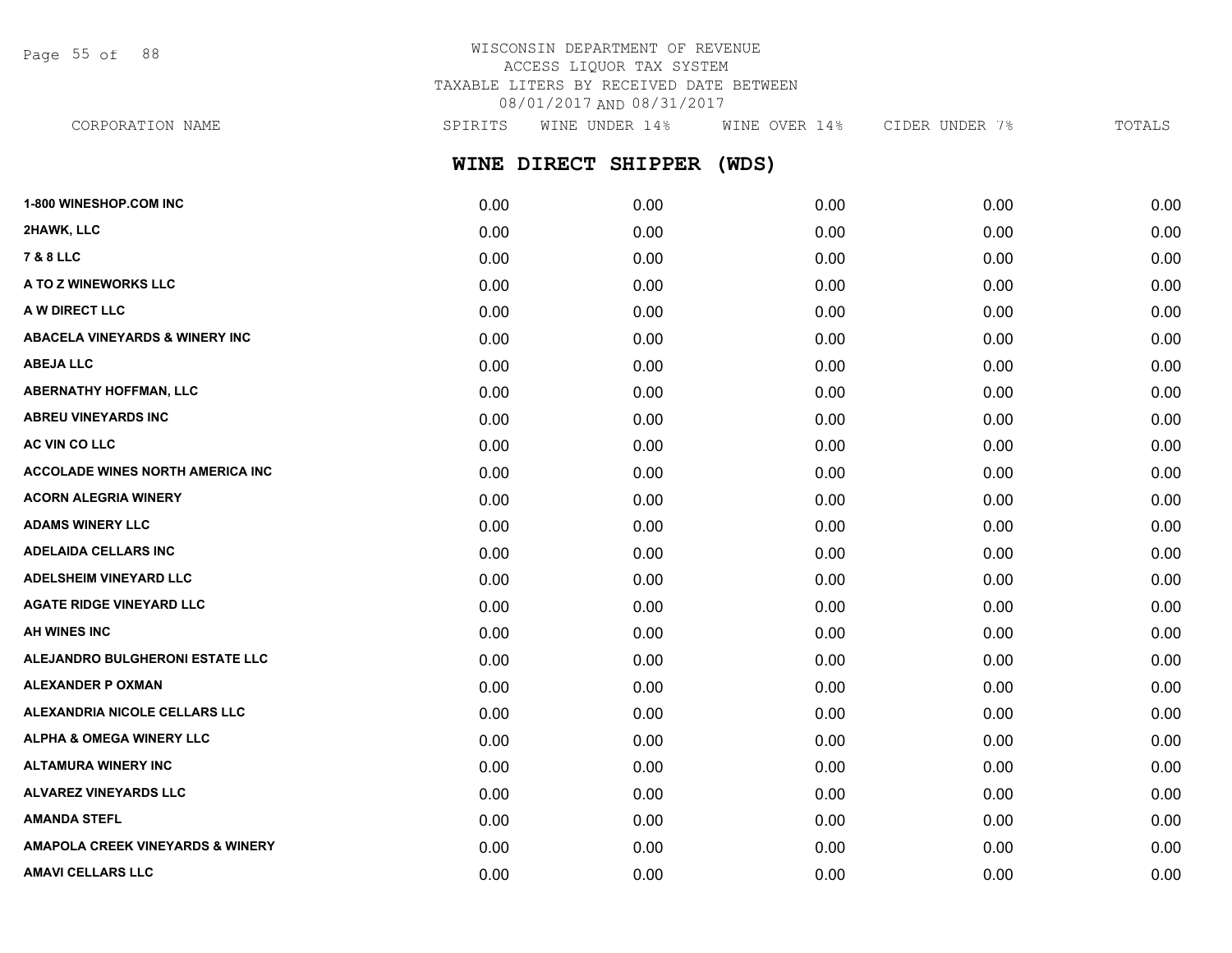Page 56 of 88

| CORPORATION NAME                        | SPIRITS | WINE UNDER 14% | WINE OVER 14% | CIDER UNDER 7% | TOTALS |
|-----------------------------------------|---------|----------------|---------------|----------------|--------|
| <b>AMERICAN VINTNERS LLC</b>            | 0.00    | 0.00           | 0.00          | 0.00           | 0.00   |
| <b>AMERICAN WINE TRADE INC</b>          | 0.00    | 0.00           | 0.00          | 0.00           | 0.00   |
| <b>AMIZETTA VINEYARDS WINERY LLC</b>    | 0.00    | 0.00           | 0.00          | 0.00           | 0.00   |
| <b>AMPELOS CELLARS INC</b>              | 0.00    | 0.00           | 0.00          | 0.00           | 0.00   |
| <b>AMUSE BOUCHE LLC</b>                 | 0.00    | 0.00           | 0.00          | 0.00           | 0.00   |
| <b>ANCIENT PEAK INC</b>                 | 0.00    | 0.00           | 0.00          | 0.00           | 0.00   |
| ANDERSONS CONN VALLEY WINERY INC        | 0.00    | 0.00           | 0.00          | 0.00           | 0.00   |
| <b>ANIMOLP</b>                          | 0.00    | 0.00           | 0.00          | 0.00           | 0.00   |
| <b>ANOMALY VINEYARDS LLC</b>            | 0.00    | 0.00           | 0.00          | 0.00           | 0.00   |
| <b>ANTHILL FARMS LLC</b>                | 0.00    | 0.00           | 0.00          | 0.00           | 0.00   |
| <b>ANTHONY M TRUCHARD</b>               | 0.00    | 0.00           | 0.00          | 0.00           | 0.00   |
| <b>AQUA PUMPKIN INC</b>                 | 0.00    | 0.00           | 0.00          | 0.00           | 0.00   |
| <b>ARCHANGEL INVESTMENTS LLC</b>        | 0.00    | 0.00           | 0.00          | 0.00           | 0.00   |
| <b>ARETE WINES LLC</b>                  | 0.00    | 0.00           | 0.00          | 0.00           | 0.00   |
| <b>ARIETTA INC</b>                      | 0.00    | 0.00           | 0.00          | 0.00           | 0.00   |
| <b>ARISTA WINES LLC</b>                 | 0.00    | 0.00           | 0.00          | 0.00           | 0.00   |
| <b>ARIZONA STRONGHOLD VINEYARDS LLC</b> | 0.00    | 0.00           | 0.00          | 0.00           | 0.00   |
| <b>ARKENSTONE VINEYARDS LLC</b>         | 0.00    | 0.00           | 0.00          | 0.00           | 0.00   |
| <b>ARMIDA WINERY INC</b>                | 0.00    | 0.00           | 0.00          | 0.00           | 0.00   |
| <b>ARMSTRONG FAMILY WINERY LLC</b>      | 0.00    | 0.00           | 0.00          | 0.00           | 0.00   |
| <b>ARMSTRONG VINEYARDS INC</b>          | 0.00    | 0.00           | 0.00          | 0.00           | 0.00   |
| <b>ARRINGTON VINEYARDS LLC</b>          | 0.00    | 0.00           | 0.00          | 0.00           | 0.00   |
| <b>ARTISTE MANAGEMENT CO LLC</b>        | 0.00    | 0.00           | 0.00          | 0.00           | 0.00   |
| AU BON CLIMAT LLC                       | 0.00    | 0.00           | 0.00          | 0.00           | 0.00   |
| <b>AUBERT WINEGROWING INC</b>           | 0.00    | 0.00           | 0.00          | 0.00           | 0.00   |
| <b>AUGUST BRIGGS JR INC</b>             | 0.00    | 0.00           | 0.00          | 0.00           | 0.00   |
| <b>AUSTIN NICHOLS &amp; CO INC</b>      | 0.00    | 0.00           | 0.00          | 0.00           | 0.00   |
| <b>AVV WINERY CO LLC</b>                | 0.00    | 0.00           | 0.00          | 0.00           | 0.00   |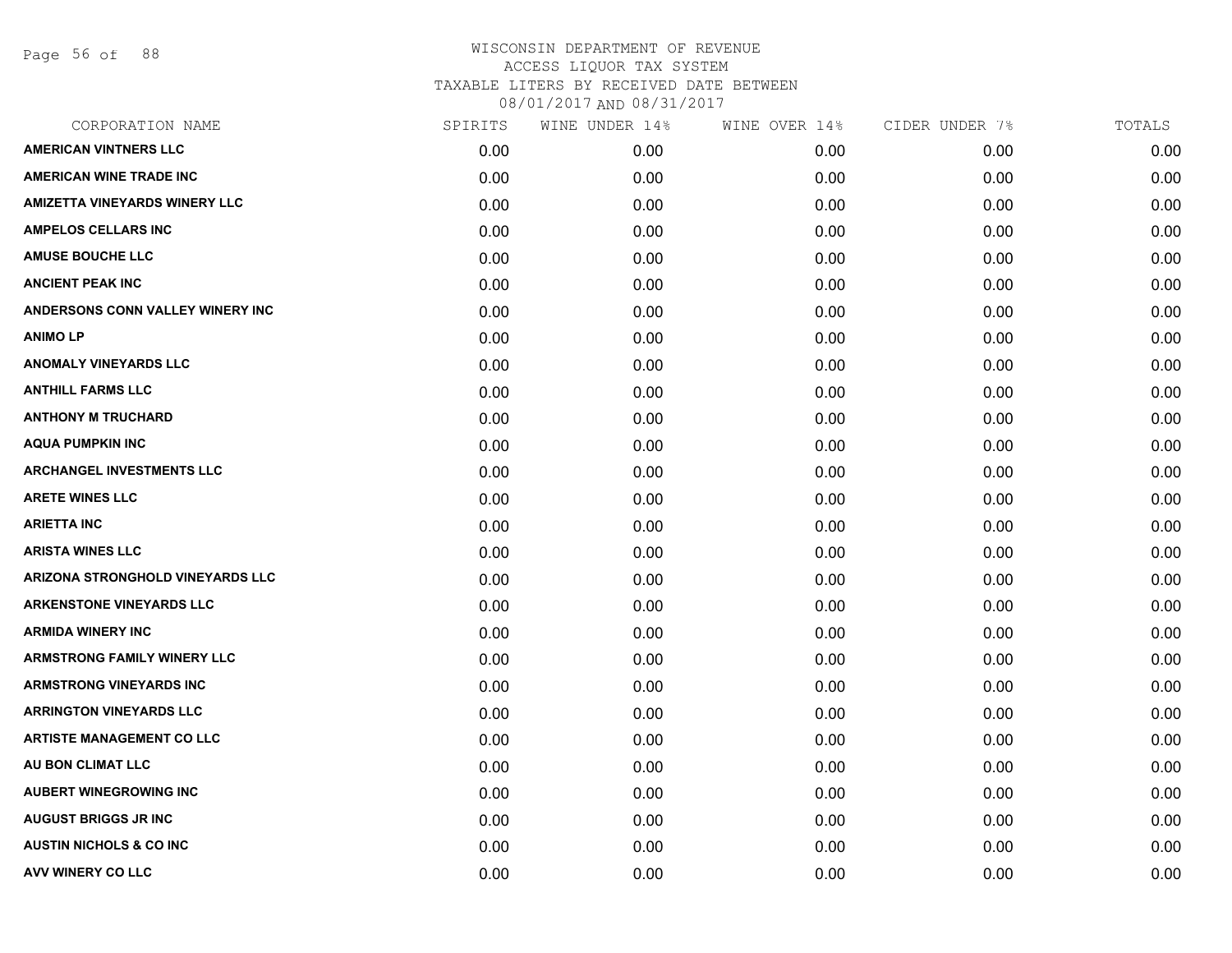Page 57 of 88

| CORPORATION NAME                       | SPIRITS | WINE UNDER 14% | WINE OVER 14% | CIDER UNDER 7% | TOTALS |
|----------------------------------------|---------|----------------|---------------|----------------|--------|
| <b>B &amp; B ORGANICS, LLC</b>         | 0.00    | 0.00           | 0.00          | 0.00           | 0.00   |
| <b>BALLENTINE VINEYARDS INC</b>        | 0.00    | 0.00           | 0.00          | 0.00           | 0.00   |
| <b>BALTIMORE BEND VINEYARD LLC</b>     | 0.00    | 0.00           | 0.00          | 0.00           | 0.00   |
| <b>BANSHEE WINES LLC</b>               | 0.00    | 0.00           | 0.00          | 0.00           | 0.00   |
| <b>BARABOO BLUFF WINERY, LLC</b>       | 0.00    | 0.00           | 0.00          | 0.00           | 0.00   |
| <b>BARGETTOS SANTA CRUZ WINERY INC</b> | 0.00    | 27.75          | 26.25         | 0.00           | 54.00  |
| <b>BARNARD GRIFFIN INC</b>             | 0.00    | 0.00           | 0.00          | 0.00           | 0.00   |
| <b>BARNETT VINEYARDS LP</b>            | 0.00    | 0.00           | 0.00          | 0.00           | 0.00   |
| <b>BATTLE FAMILY VINEYARDS LLC</b>     | 0.00    | 0.00           | 0.00          | 0.00           | 0.00   |
| <b>BAW INC</b>                         | 0.00    | 0.00           | 0.00          | 0.00           | 0.00   |
| <b>BAYFIELD WINERY, LTD.</b>           | 0.00    | 0.00           | 0.00          | 0.00           | 0.00   |
| <b>BEAUX FRERES LLC</b>                | 0.00    | 0.00           | 0.00          | 0.00           | 0.00   |
| <b>BECKER FARMS INC</b>                | 0.00    | 0.00           | 0.00          | 0.00           | 0.00   |
| <b>BEDELL NORTH FORK LLC</b>           | 0.00    | 0.00           | 0.00          | 0.00           | 0.00   |
| <b>BEHRENS AND DRINKWARD</b>           | 0.00    | 0.00           | 0.00          | 0.00           | 0.00   |
| <b>BEL VINO LLC</b>                    | 0.00    | 0.00           | 0.00          | 0.00           | 0.00   |
| <b>BELLEVINEZ LLC</b>                  | 0.00    | 0.00           | 0.00          | 0.00           | 0.00   |
| <b>BENESSERE VINEYARDS LTD</b>         | 0.00    | 0.00           | 0.00          | 0.00           | 0.00   |
| <b>BENNETT LANE WINERY LLC</b>         | 0.00    | 0.00           | 0.00          | 0.00           | 0.00   |
| <b>BENOVIA WINERY LLC</b>              | 0.00    | 0.00           | 0.00          | 0.00           | 0.00   |
| <b>BENT CREEK WINERY LLC</b>           | 0.00    | 0.00           | 0.00          | 0.00           | 0.00   |
| <b>BENTON-LANE LLC</b>                 | 0.00    | 0.00           | 0.00          | 0.00           | 0.00   |
| <b>BENZIGER FAMILY WINERY LLC</b>      | 0.00    | 0.00           | 0.00          | 0.00           | 0.00   |
| <b>BERGSTROM WINES LLC</b>             | 0.00    | 0.00           | 0.00          | 0.00           | 0.00   |
| <b>BERNARDUS LLC</b>                   | 0.00    | 0.00           | 0.00          | 0.00           | 0.00   |
| BETHEL HEIGHTS VINEYARD INC            | 0.00    | 0.00           | 0.00          | 0.00           | 0.00   |
| <b>BETTER BRANDS INTERNATIONAL</b>     | 0.00    | 0.00           | 0.00          | 0.00           | 0.00   |
| <b>BETZ CELLARS LLC</b>                | 0.00    | 0.00           | 0.00          | 0.00           | 0.00   |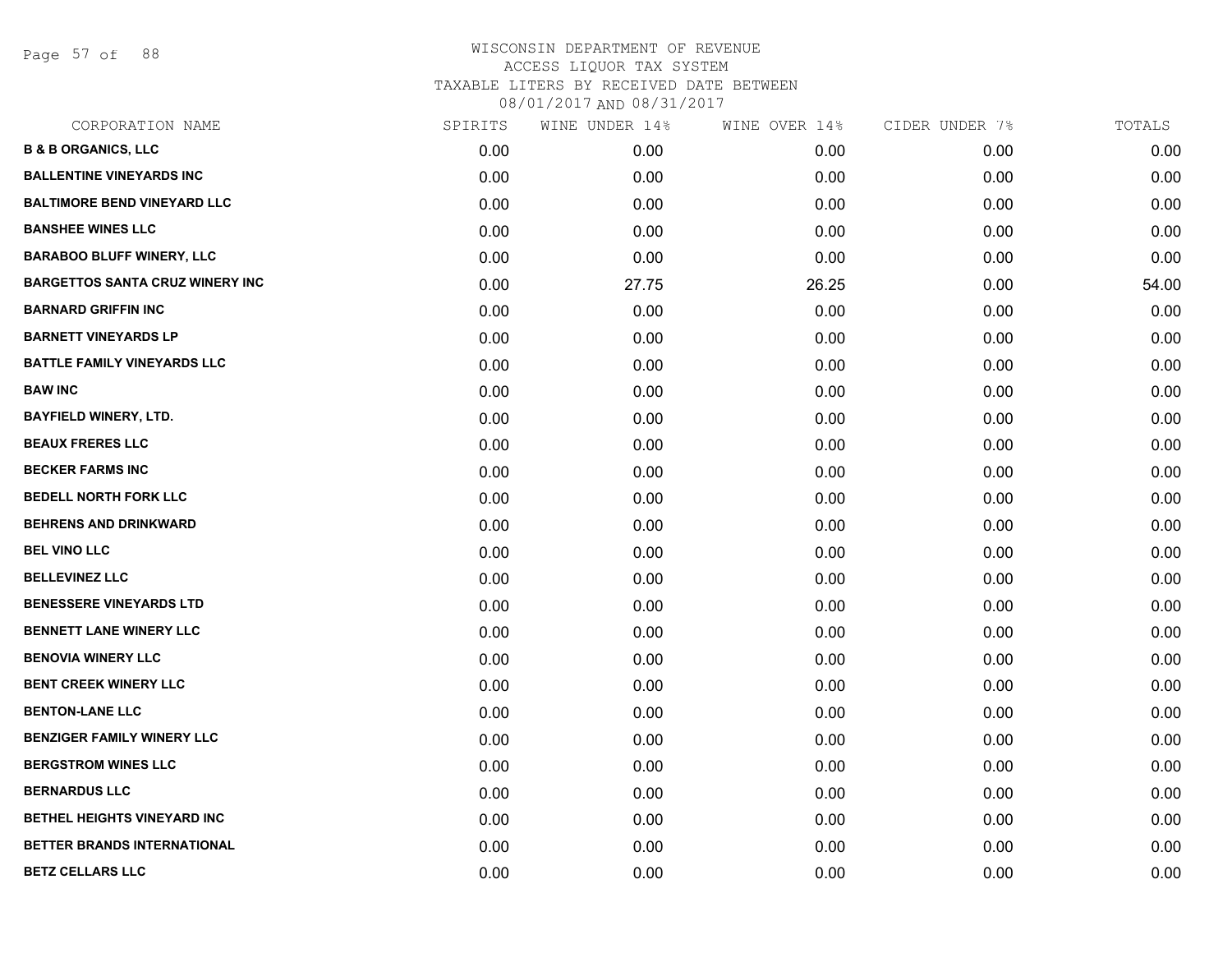Page 58 of 88

| CORPORATION NAME                              | SPIRITS | WINE UNDER 14% | WINE OVER 14% | CIDER UNDER 7% | TOTALS |
|-----------------------------------------------|---------|----------------|---------------|----------------|--------|
| <b>BIG BASIN VINEYARDS LLC</b>                | 0.00    | 0.00           | 0.00          | 0.00           | 0.00   |
| <b>BIG TABLE FARM, INC</b>                    | 0.00    | 0.00           | 0.00          | 0.00           | 0.00   |
| <b>BILTMORE ESTATE WINE COMPANY</b>           | 0.00    | 0.00           | 0.00          | 0.00           | 0.00   |
| <b>BLACKBIRD VINEYARDS LLC</b>                | 0.00    | 0.00           | 0.00          | 0.00           | 0.00   |
| <b>BLACKBURN ENTERPRISES LLC</b>              | 0.00    | 0.00           | 0.00          | 0.00           | 0.00   |
| <b>BLANKIET ESTATE LLC</b>                    | 0.00    | 0.00           | 0.00          | 0.00           | 0.00   |
| <b>BLIND HORSE WINERY LLC</b>                 | 0.00    | 0.00           | 0.00          | 0.00           | 0.00   |
| <b>BLUE MOUNTAIN CIDER COMPANY LLC</b>        | 0.00    | 0.00           | 0.00          | 0.00           | 0.00   |
| <b>BLUE SKY VINTNERS LLC</b>                  | 0.00    | 0.00           | 0.00          | 0.00           | 0.00   |
| <b>BNA WINE GROUP LLC</b>                     | 0.00    | 0.00           | 0.00          | 0.00           | 0.00   |
| <b>BOEGER WINERY INC</b>                      | 0.00    | 0.00           | 0.00          | 0.00           | 0.00   |
| <b>BOGLE VINEYARDS INC</b>                    | 0.00    | 0.00           | 0.00          | 0.00           | 0.00   |
| <b>BONNY DOON WINERY INC</b>                  | 0.00    | 0.00           | 0.00          | 0.00           | 0.00   |
| <b>BOOKWALTER WINERY LLC</b>                  | 0.00    | 0.00           | 0.00          | 0.00           | 0.00   |
| <b>BOTHAM VINEYARDS, INC.</b>                 | 0.00    | 0.00           | 0.00          | 0.00           | 0.00   |
| <b>BOUCHAINE VINEYARDS INC</b>                | 0.00    | 0.00           | 0.00          | 0.00           | 0.00   |
| <b>BOWERS HARBOR VINEYARDS AND WINERY INC</b> | 0.00    | 0.00           | 0.00          | 0.00           | 0.00   |
| <b>BRANCHES WINERY LLC</b>                    | 0.00    | 0.00           | 0.00          | 0.00           | 0.00   |
| <b>BRASSFIELD ESTATE WINERY LLC</b>           | 0.00    | 0.00           | 0.00          | 0.00           | 0.00   |
| <b>BRESSLER VINEYARDS LLC</b>                 | 0.00    | 0.00           | 0.00          | 0.00           | 0.00   |
| <b>BRET LOPEZ</b>                             | 0.00    | 0.00           | 0.00          | 0.00           | 0.00   |
| <b>BREWER-CLIFTON LLC</b>                     | 0.00    | 0.00           | 0.00          | 0.00           | 0.00   |
| <b>BRIAN CARTER CELLARS LLC</b>               | 0.00    | 0.00           | 0.00          | 0.00           | 0.00   |
| <b>BRIAN M HEATH</b>                          | 0.00    | 0.00           | 0.00          | 0.00           | 0.00   |
| <b>BRIGADOON FARM &amp; WINERY LLC</b>        | 0.00    | 0.00           | 0.00          | 0.00           | 0.00   |
| <b>BRIGHT CELLARS INC</b>                     | 0.00    | 0.00           | 0.00          | 0.00           | 0.00   |
| <b>BRONCO WINE COMPANY</b>                    | 0.00    | 0.00           | 0.00          | 0.00           | 0.00   |
| BROWN COUNTY WINE COMPANY, INC.               | 0.00    | 0.00           | 0.00          | 0.00           | 0.00   |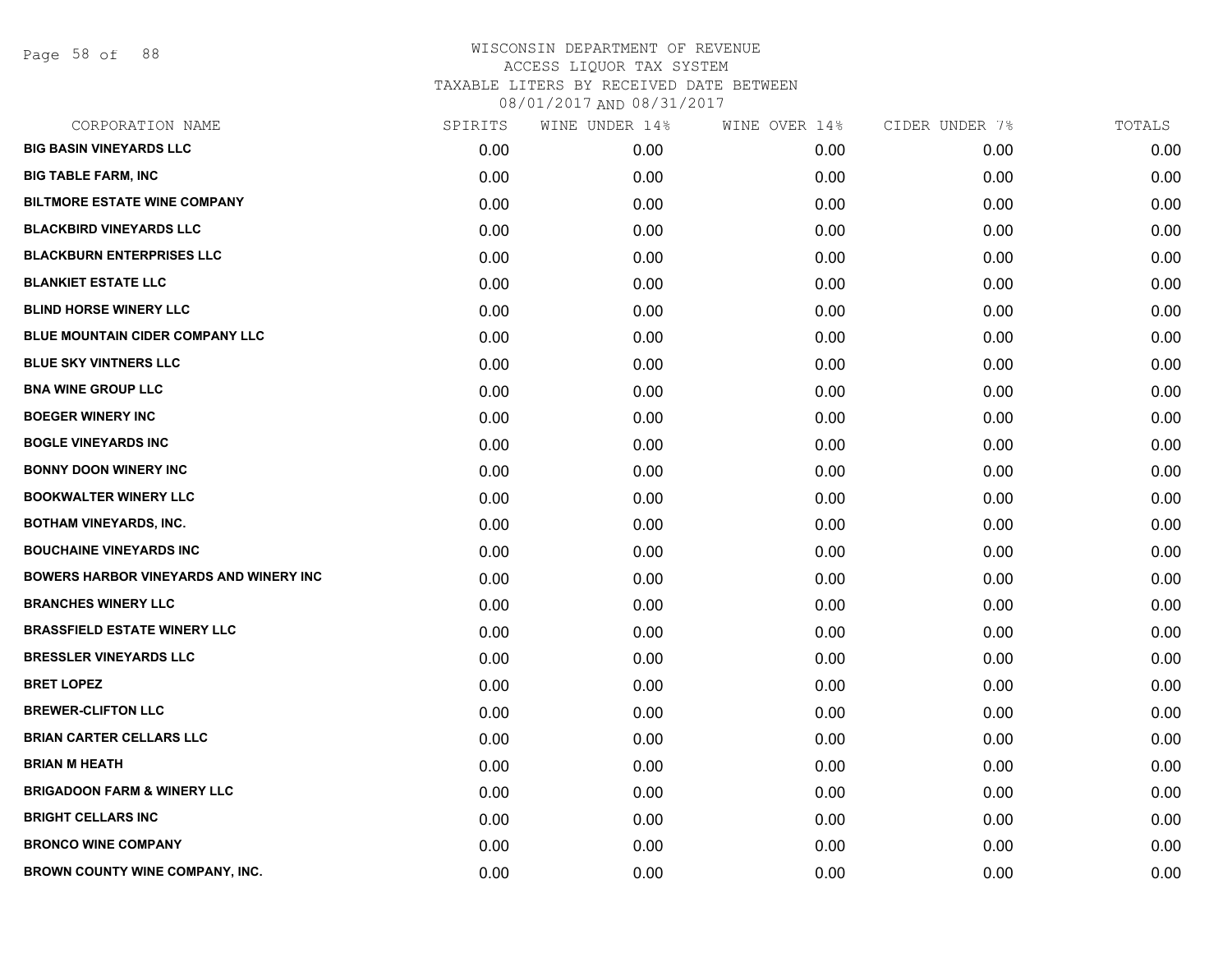| CORPORATION NAME                             | SPIRITS | WINE UNDER 14% | WINE OVER 14% | CIDER UNDER 7% | TOTALS |
|----------------------------------------------|---------|----------------|---------------|----------------|--------|
| <b>BROWN ESTATE VINEYARDS LLC</b>            | 0.00    | 0.00           | 0.00          | 0.00           | 0.00   |
| <b>BRUTOCAO CELLARS LP</b>                   | 0.00    | 0.00           | 0.00          | 0.00           | 0.00   |
| <b>BRYANT VINEYARDS INC</b>                  | 0.00    | 0.00           | 0.00          | 0.00           | 0.00   |
| <b>BUCKLER FAMILY VINEYARDS LLC</b>          | 0.00    | 0.00           | 24.00         | 0.00           | 24.00  |
| <b>BULLY HILL VINEYARDS INC</b>              | 0.00    | 0.00           | 0.00          | 0.00           | 0.00   |
| <b>BURGESS CELLARS INC</b>                   | 0.00    | 0.00           | 0.00          | 0.00           | 0.00   |
| <b>BURRELL SCHOOL VINEYARDS INC</b>          | 0.00    | 0.00           | 0.00          | 0.00           | 0.00   |
| <b>BUTTONWOOD FARM WINERY INC</b>            | 0.00    | 0.00           | 0.00          | 0.00           | 0.00   |
| <b>C &amp; C WINE SERVICES INC</b>           | 0.00    | 0.00           | 0.00          | 0.00           | 0.00   |
| <b>C &amp; N CORPORATION</b>                 | 0.00    | 0.00           | 0.00          | 0.00           | 0.00   |
| <b>C G DI ARIE VINEYARD &amp; WINERY LLC</b> | 0.00    | 0.00           | 0.00          | 0.00           | 0.00   |
| <b>C MONDAVI &amp; SONS</b>                  | 0.00    | 0.00           | 0.00          | 0.00           | 0.00   |
| <b>CAIN CELLARS INC</b>                      | 0.00    | 0.00           | 0.00          | 0.00           | 0.00   |
| <b>CAIRDEAN VINEYARDS LLC</b>                | 0.00    | 0.00           | 0.00          | 0.00           | 0.00   |
| <b>CAKEBREAD CELLARS</b>                     | 0.00    | 0.00           | 0.00          | 0.00           | 0.00   |
| <b>CALCAREOUS VINEYARD LLC</b>               | 0.00    | 0.00           | 0.00          | 0.00           | 0.00   |
| <b>CALDWELL WINERY LLC</b>                   | 0.00    | 0.00           | 0.00          | 0.00           | 0.00   |
| <b>CALERA WINE COMPANY LP</b>                | 0.00    | 0.00           | 0.00          | 0.00           | 0.00   |
| <b>CALLAWAY TEMECULA LP</b>                  | 0.00    | 0.00           | 0.00          | 0.00           | 0.00   |
| <b>CANA'S FEAST WINERY LLC</b>               | 0.00    | 0.00           | 0.00          | 0.00           | 0.00   |
| <b>CARACCIOLI CELLARS INC</b>                | 0.00    | 0.00           | 0.00          | 0.00           | 0.00   |
| <b>CARL THOMA</b>                            | 0.00    | 0.00           | 0.00          | 0.00           | 0.00   |
| <b>CARLISLE WINERY &amp; VINEYARDS LLC</b>   | 0.00    | 0.00           | 0.00          | 0.00           | 0.00   |
| <b>CARLOS CREEK WINERY INC</b>               | 0.00    | 0.00           | 0.00          | 0.00           | 0.00   |
| <b>CARNEROS WINE COMPANY INC</b>             | 0.00    | 0.00           | 0.00          | 0.00           | 0.00   |
| <b>CASTORO CELLARS</b>                       | 0.00    | 0.00           | 0.00          | 0.00           | 0.00   |
| <b>CAYMUS VINEYARDS INC</b>                  | 0.00    | 0.00           | 0.00          | 0.00           | 0.00   |
| <b>CECIL A ZERBA</b>                         | 0.00    | 0.00           | 0.00          | 0.00           | 0.00   |
|                                              |         |                |               |                |        |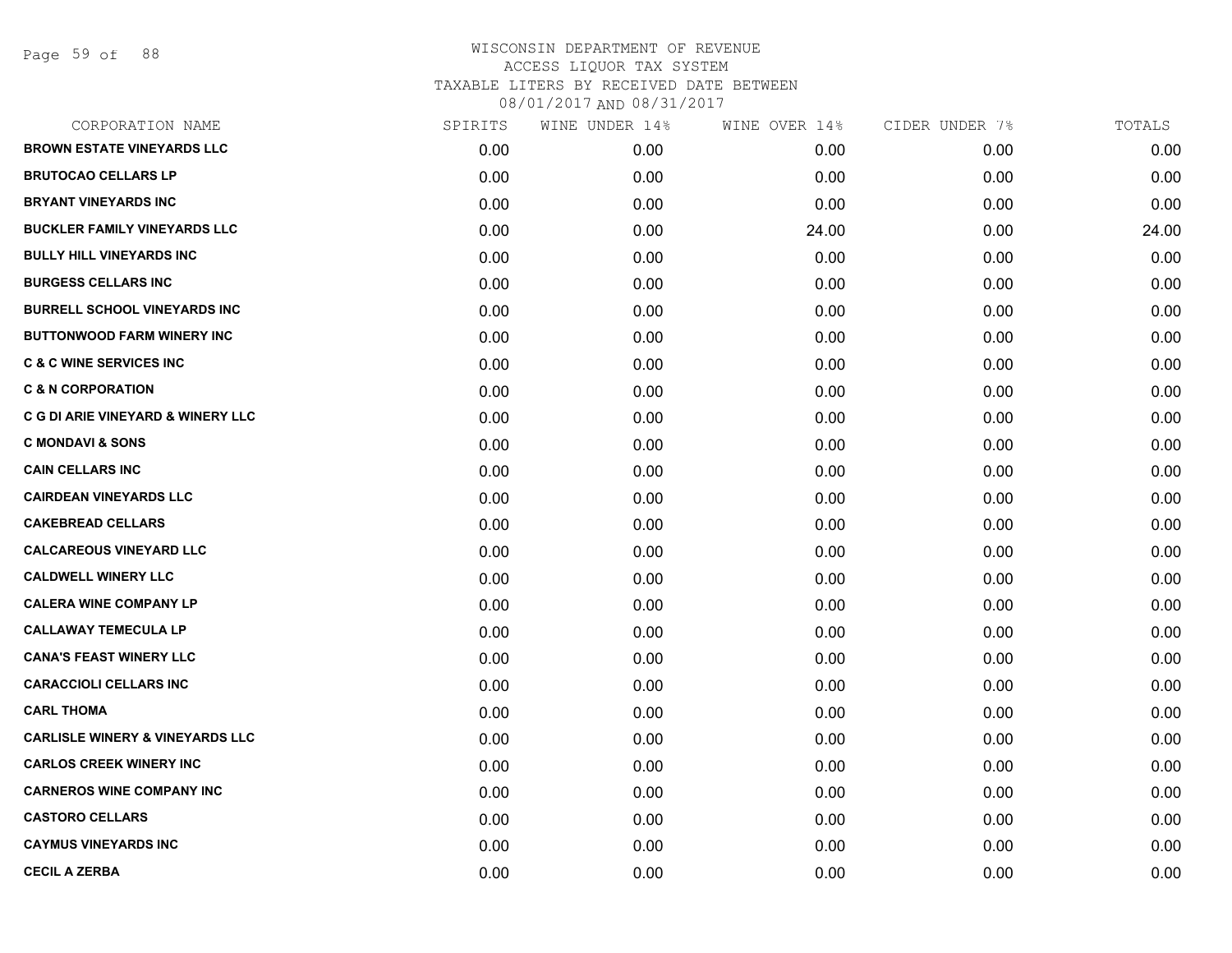Page 60 of 88

| CORPORATION NAME                                  | SPIRITS | WINE UNDER 14% | WINE OVER 14% | CIDER UNDER 7% | TOTALS |
|---------------------------------------------------|---------|----------------|---------------|----------------|--------|
| <b>CEDAR KNOLL VINEYARDS INC</b>                  | 0.00    | 0.00           | 0.00          | 0.00           | 0.00   |
| <b>CEJA VINEYARDS INC</b>                         | 0.00    | 0.00           | 0.00          | 0.00           | 0.00   |
| <b>CELLAR RAT CELLARS LLC</b>                     | 0.00    | 0.00           | 0.00          | 0.00           | 0.00   |
| <b>CHACEWATER LLC</b>                             | 0.00    | 0.00           | 0.00          | 0.00           | 0.00   |
| <b>CHAPPELLET WINERY INC</b>                      | 0.00    | 0.00           | 0.00          | 0.00           | 0.00   |
| <b>CHARLES &amp; MARTHA BARRA</b>                 | 0.00    | 0.00           | 0.00          | 0.00           | 0.00   |
| <b>CHARLES REININGER LLC</b>                      | 0.00    | 0.00           | 0.00          | 0.00           | 0.00   |
| <b>CHATEAU BIANCA INC</b>                         | 0.00    | 0.00           | 0.00          | 0.00           | 0.00   |
| <b>CHATEAU DIANA LLC</b>                          | 0.00    | 0.00           | 0.00          | 0.00           | 0.00   |
| <b>CHATEAU GRAND TRAVERSE LTD</b>                 | 0.00    | 0.00           | 0.00          | 0.00           | 0.00   |
| <b>CHATEAU MARGENE INC</b>                        | 0.00    | 0.00           | 0.00          | 0.00           | 0.00   |
| <b>CHATEAU MORRISETTE INC</b>                     | 0.00    | 0.00           | 0.00          | 0.00           | 0.00   |
| <b>CHATEAU OPERATIONS, LTD.</b>                   | 0.00    | 0.00           | 0.00          | 0.00           | 0.00   |
| <b>CHATEAU POTELLE HOLDINGS LLC</b>               | 0.00    | 0.00           | 0.00          | 0.00           | 0.00   |
| <b>CHATEAU ST CROIX WINERY &amp; VINEYARD LLC</b> | 0.00    | 0.00           | 0.00          | 0.00           | 0.00   |
| <b>CHERRY HILL LLC</b>                            | 0.00    | 0.00           | 0.00          | 0.00           | 0.00   |
| <b>CHIARELLO FAMILY VINEYARDS LLC</b>             | 0.00    | 0.00           | 0.00          | 0.00           | 0.00   |
| <b>CHIMNEY ROCK WINERY LLC</b>                    | 0.00    | 0.00           | 0.00          | 0.00           | 0.00   |
| <b>CHRISTOPHE BARON</b>                           | 0.00    | 0.00           | 0.00          | 0.00           | 0.00   |
| <b>CHRISTOPHER DRAKE WHITCRAFT</b>                | 0.00    | 0.00           | 0.00          | 0.00           | 0.00   |
| <b>CHRISTOPHER FIGGINS</b>                        | 0.00    | 0.00           | 0.00          | 0.00           | 0.00   |
| <b>CIDER HOUSE OF WISCONSIN LLC</b>               | 0.00    | 0.00           | 0.00          | 0.00           | 0.00   |
| <b>CINNABAR WINERY LLC</b>                        | 0.00    | 0.00           | 0.00          | 0.00           | 0.00   |
| CITY VINTNERS SAN FRANCISCO WINERY LLC            | 0.00    | 0.00           | 0.00          | 0.00           | 0.00   |
| <b>CLAY JAR HOLDINGS LLC</b>                      | 0.00    | 0.00           | 0.00          | 0.00           | 0.00   |
| CLIF BAR FAMILY WINERY & FARM LLC                 | 0.00    | 0.00           | 0.00          | 0.00           | 0.00   |
| <b>CLINE CELLARS INC</b>                          | 0.00    | 0.00           | 0.00          | 0.00           | 0.00   |
| CLOS DU VAL WINE CO LTD                           | 0.00    | 0.00           | 0.00          | 0.00           | 0.00   |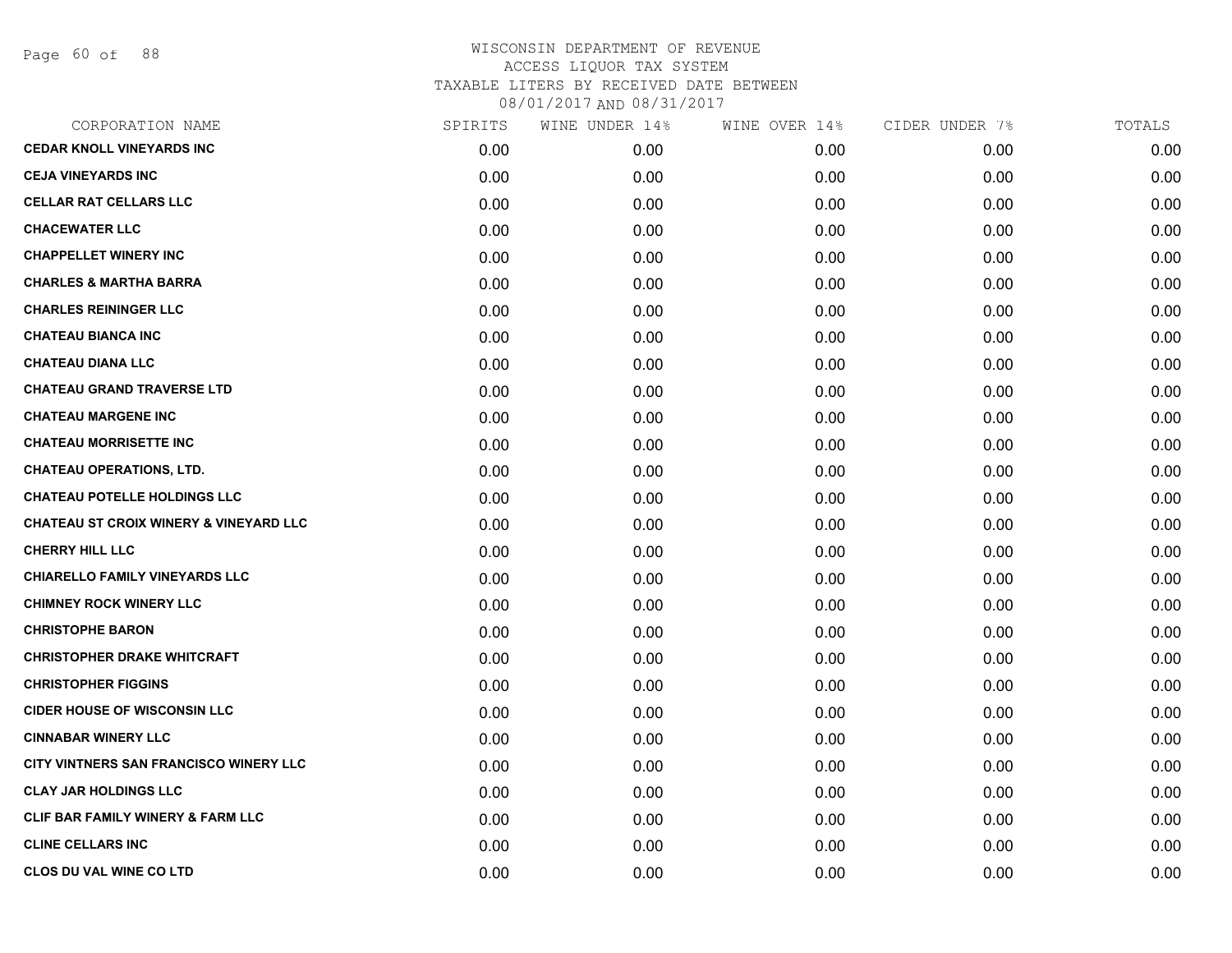Page 61 of 88

# WISCONSIN DEPARTMENT OF REVENUE ACCESS LIQUOR TAX SYSTEM TAXABLE LITERS BY RECEIVED DATE BETWEEN

| CORPORATION NAME                                | SPIRITS | WINE UNDER 14% | WINE OVER 14% | CIDER UNDER 7% | TOTALS |
|-------------------------------------------------|---------|----------------|---------------|----------------|--------|
| <b>CLOS LACHANCE WINES LLC</b>                  | 0.00    | 0.00           | 0.00          | 0.00           | 0.00   |
| <b>COCKERELL WINE CONSULTING LLC</b>            | 0.00    | 0.00           | 0.00          | 0.00           | 0.00   |
| <b>CODORNIU NAPA INC</b>                        | 0.00    | 0.00           | 0.00          | 0.00           | 0.00   |
| <b>COL SOLARE, LLP</b>                          | 0.00    | 0.00           | 0.00          | 0.00           | 0.00   |
| <b>COLGIN PARTNERS LLC</b>                      | 0.00    | 0.00           | 0.00          | 0.00           | 0.00   |
| <b>COLLEEN M BOS</b>                            | 0.00    | 0.00           | 0.00          | 0.00           | 0.00   |
| <b>COLUMBIA RIVER WINERY INC</b>                | 0.00    | 0.00           | 0.00          | 0.00           | 0.00   |
| <b>CONSTELLATION BRANDS U.S. OPERATIONS INC</b> | 0.00    | 0.00           | 0.00          | 0.00           | 0.00   |
| <b>CONUNDRUM WINERY LLC</b>                     | 0.00    | 0.00           | 0.00          | 0.00           | 0.00   |
| <b>CONWAY VINEYARDS INC</b>                     | 0.00    | 0.00           | 0.00          | 0.00           | 0.00   |
| <b>COOL HAND VINEYARDS LLC</b>                  | 0.00    | 0.00           | 0.00          | 0.00           | 0.00   |
| <b>COPPER CANE LLC</b>                          | 0.00    | 0.00           | 0.00          | 0.00           | 0.00   |
| <b>CORISON WINERY INC</b>                       | 0.00    | 0.00           | 0.00          | 0.00           | 0.00   |
| <b>CORNERSTONE CELLARS LLC</b>                  | 0.00    | 0.00           | 0.00          | 0.00           | 0.00   |
| <b>COURAGEOUS INC</b>                           | 0.00    | 0.00           | 0.00          | 0.00           | 0.00   |
| <b>CRAIG FLETCHER</b>                           | 0.00    | 0.00           | 0.00          | 0.00           | 0.00   |
| <b>CRAIG S HANDLY</b>                           | 0.00    | 0.00           | 0.00          | 0.00           | 0.00   |
| <b>CREATIVE WINE CONCEPTS INC</b>               | 0.00    | 6.75           | 45.75         | 0.00           | 52.50  |
| <b>CREW WINE COMPANY LLC</b>                    | 0.00    | 0.00           | 0.00          | 0.00           | 0.00   |
| <b>CRIMSON WINE GROUP LTD</b>                   | 0.00    | 0.00           | 0.00          | 0.00           | 0.00   |
| <b>CRISTOM VINEYARDS INC</b>                    | 0.00    | 0.00           | 0.00          | 0.00           | 0.00   |
| <b>CROCKER &amp; STARR WINE CO LLC</b>          | 0.00    | 0.00           | 0.00          | 0.00           | 0.00   |
| <b>CROWN POINT WINERY LLC</b>                   | 0.00    | 0.00           | 0.00          | 0.00           | 0.00   |
| <b>CULTIVATE WINES LLC</b>                      | 0.00    | 0.00           | 0.00          | 0.00           | 0.00   |
| <b>CUNAT PREMIUM VINEYARDS LLC</b>              | 0.00    | 0.00           | 0.00          | 0.00           | 0.00   |
| <b>CUSHMAN WINERY CORPORATION</b>               | 0.00    | 0.00           | 0.00          | 0.00           | 0.00   |
| <b>CUVAISON INC</b>                             | 0.00    | 0.00           | 0.00          | 0.00           | 0.00   |
| <b>CWC WINERY LLC</b>                           | 0.00    | 0.00           | 0.00          | 0.00           | 0.00   |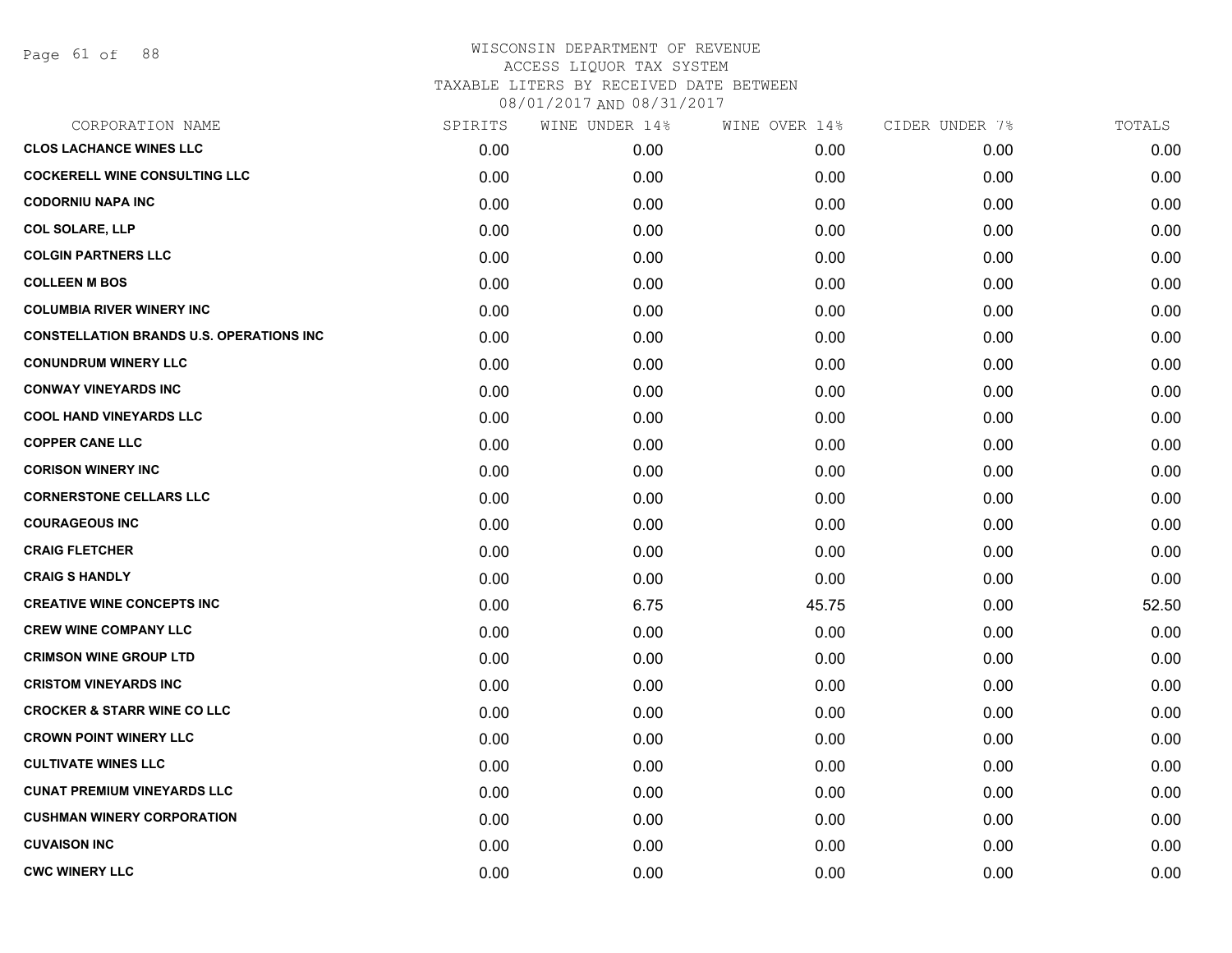Page 62 of 88

| CORPORATION NAME                   | SPIRITS | WINE UNDER 14% | WINE OVER 14% | CIDER UNDER 7% | TOTALS |
|------------------------------------|---------|----------------|---------------|----------------|--------|
| <b>D &amp; J F CELLARS INC</b>     | 0.00    | 0.00           | 0.00          | 0.00           | 0.00   |
| <b>D MYERS LLC</b>                 | 0.00    | 0.00           | 0.00          | 0.00           | 0.00   |
| <b>DANA ESTATES INC</b>            | 0.00    | 0.00           | 0.00          | 0.00           | 0.00   |
| <b>DANIEL J KOEPKE</b>             | 0.00    | 0.00           | 0.00          | 0.00           | 0.00   |
| DANZA DEL SOL WINERY INC           | 0.00    | 0.00           | 0.00          | 0.00           | 0.00   |
| <b>DANZINGER VINEYARDS LLC</b>     | 0.00    | 0.00           | 0.00          | 0.00           | 0.00   |
| <b>DAOU VINEYARDS LLC</b>          | 0.00    | 0.00           | 0.00          | 0.00           | 0.00   |
| <b>DARIOUSH KHALEDI WINERY LLC</b> | 0.00    | 0.00           | 0.00          | 0.00           | 0.00   |
| <b>DAVID BRUCE WINERY INC</b>      | 0.00    | 0.00           | 0.00          | 0.00           | 0.00   |
| <b>DAVID COFFARO</b>               | 0.00    | 0.00           | 0.00          | 0.00           | 0.00   |
| <b>DAVID J MATTHEWS</b>            | 0.00    | 0.00           | 0.00          | 0.00           | 0.00   |
| <b>DAVID JAMES LLC</b>             | 0.00    | 0.00           | 0.00          | 0.00           | 0.00   |
| <b>DAVIDS PINOT VINEYARDS INC</b>  | 0.00    | 0.00           | 0.00          | 0.00           | 0.00   |
| <b>DAVIS ESTATES LLC</b>           | 0.00    | 0.00           | 0.00          | 0.00           | 0.00   |
| DE LA MONTANYA WINERY INC          | 0.00    | 0.00           | 0.00          | 0.00           | 0.00   |
| DEERFIELD RANCH WINERY LLC         | 0.00    | 0.00           | 0.00          | 0.00           | 0.00   |
| <b>DEL DOTTO VINEYARDS INC</b>     | 0.00    | 0.00           | 0.00          | 0.00           | 0.00   |
| <b>DELICATO VINEYARDS INC</b>      | 0.00    | 0.00           | 0.00          | 0.00           | 0.00   |
| DELILLE CELLARS LLC                | 0.00    | 0.00           | 0.00          | 0.00           | 0.00   |
| <b>DENNER WINERY INC</b>           | 0.00    | 0.00           | 0.00          | 0.00           | 0.00   |
| <b>DENNIS R ONEIL</b>              | 0.00    | 0.00           | 0.00          | 0.00           | 0.00   |
| DH GUSTAFSON FAMILY VINEYARDS LLC  | 0.00    | 0.00           | 0.00          | 0.00           | 0.00   |
| <b>DIAMOND MOUNTAIN VINEYARD</b>   | 0.00    | 0.00           | 0.00          | 0.00           | 0.00   |
| <b>DIANA HOBSON</b>                | 0.00    | 0.00           | 0.00          | 0.00           | 0.00   |
| <b>DOMAINE CARNEROS LTD</b>        | 0.00    | 0.00           | 0.00          | 0.00           | 0.00   |
| <b>DOMAINE CHANDON INC</b>         | 0.00    | 0.00           | 0.00          | 0.00           | 0.00   |
| <b>DOMAINE DE MARIA SOTER LLC</b>  | 0.00    | 0.00           | 0.00          | 0.00           | 0.00   |
| <b>DOMAINE DROUHIN OREGON LLC</b>  | 0.00    | 0.00           | 0.00          | 0.00           | 0.00   |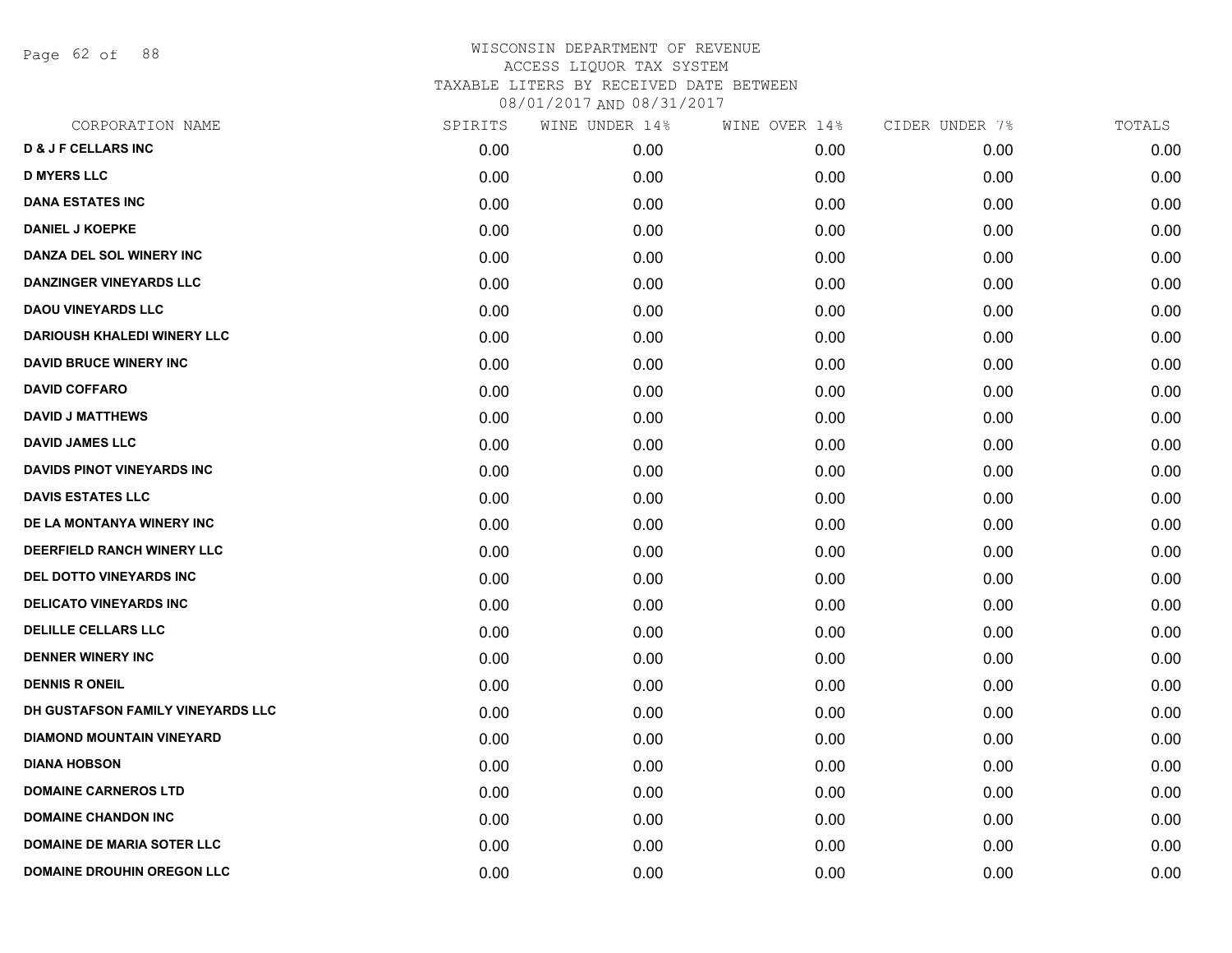Page 63 of 88

| SPIRITS | WINE UNDER 14% | WINE OVER 14% | CIDER UNDER 7% | TOTALS |
|---------|----------------|---------------|----------------|--------|
| 0.00    | 0.00           | 0.00          | 0.00           | 0.00   |
| 0.00    | 0.00           | 0.00          | 0.00           | 0.00   |
| 0.00    | 0.00           | 0.00          | 0.00           | 0.00   |
| 0.00    | 0.00           | 0.00          | 0.00           | 0.00   |
| 0.00    | 0.00           | 0.00          | 0.00           | 0.00   |
| 0.00    | 0.00           | 0.00          | 0.00           | 0.00   |
| 0.00    | 0.00           | 0.00          | 0.00           | 0.00   |
| 0.00    | 0.00           | 0.00          | 0.00           | 0.00   |
| 0.00    | 0.00           | 0.00          | 0.00           | 0.00   |
| 0.00    | 0.00           | 0.00          | 0.00           | 0.00   |
| 0.00    | 0.00           | 0.00          | 0.00           | 0.00   |
| 0.00    | 0.00           | 0.00          | 0.00           | 0.00   |
| 0.00    | 0.00           | 0.00          | 0.00           | 0.00   |
| 0.00    | 0.00           | 0.00          | 0.00           | 0.00   |
| 0.00    | 0.00           | 0.00          | 0.00           | 0.00   |
| 0.00    | 0.00           | 0.00          | 0.00           | 0.00   |
| 0.00    | 0.00           | 0.00          | 0.00           | 0.00   |
| 0.00    | 0.00           | 0.00          | 0.00           | 0.00   |
| 0.00    | 0.00           | 0.00          | 0.00           | 0.00   |
| 0.00    | 0.00           | 0.00          | 0.00           | 0.00   |
| 0.00    | 0.00           | 0.00          | 0.00           | 0.00   |
| 0.00    | 0.00           | 0.00          | 0.00           | 0.00   |
| 0.00    | 0.00           | 0.00          | 0.00           | 0.00   |
| 0.00    | 0.00           | 0.00          | 0.00           | 0.00   |
| 0.00    | 0.00           | 0.00          | 0.00           | 0.00   |
| 0.00    | 0.00           | 0.00          | 0.00           | 0.00   |
| 0.00    | 0.00           | 0.00          | 0.00           | 0.00   |
|         |                |               |                |        |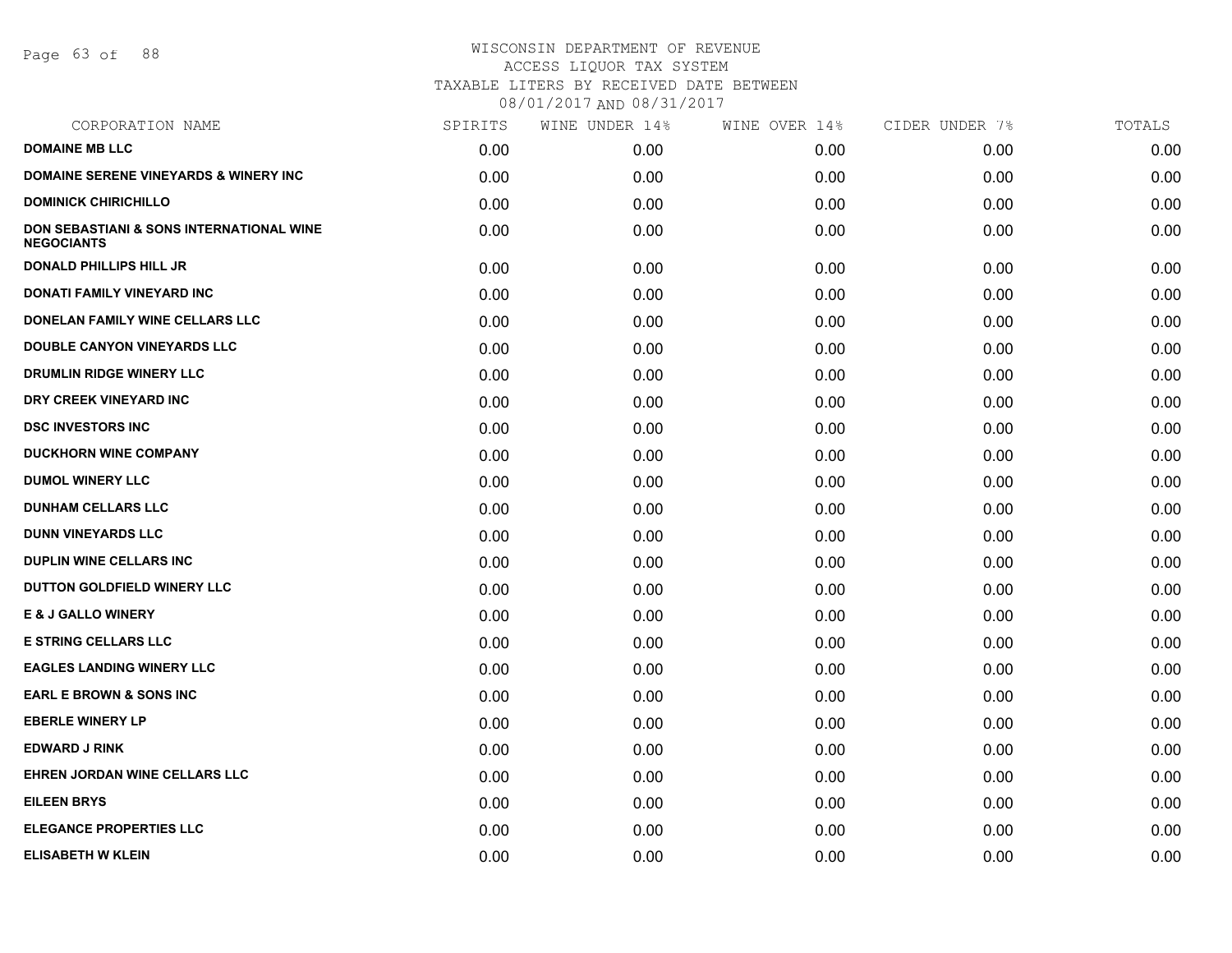Page 64 of 88

| CORPORATION NAME                        | SPIRITS | WINE UNDER 14% | WINE OVER 14% | CIDER UNDER 7% | TOTALS |
|-----------------------------------------|---------|----------------|---------------|----------------|--------|
| <b>ELK COVE VINEYARDS INC</b>           | 0.00    | 0.00           | 0.00          | 0.00           | 0.00   |
| <b>ELV-OREGON LLC</b>                   | 0.00    | 0.00           | 0.00          | 0.00           | 0.00   |
| <b>ELYSE WINERY LLC</b>                 | 0.00    | 0.00           | 0.00          | 0.00           | 0.00   |
| <b>EMILIO GUGLIELMO WINERY INC</b>      | 0.00    | 0.00           | 0.00          | 0.00           | 0.00   |
| ERIC TRUMP WINE MANUFACTURING LLC       | 0.00    | 0.00           | 0.00          | 0.00           | 0.00   |
| <b>ERNEST VINEYARDS LLC</b>             | 0.00    | 0.00           | 0.00          | 0.00           | 0.00   |
| <b>ESCALERA-BOULET LLC</b>              | 0.00    | 0.00           | 0.00          | 0.00           | 0.00   |
| <b>F KORBEL &amp; BROS INC</b>          | 0.00    | 0.00           | 0.00          | 0.00           | 0.00   |
| <b>FANTESCA LLC</b>                     | 0.00    | 0.00           | 0.00          | 0.00           | 0.00   |
| <b>FAT BOYS INC</b>                     | 0.00    | 0.00           | 0.00          | 0.00           | 0.00   |
| <b>FAWN CREEK WINERY LLC</b>            | 0.00    | 0.00           | 0.00          | 0.00           | 0.00   |
| <b>FAZELI VINEYARDS, LLC</b>            | 0.00    | 0.00           | 0.00          | 0.00           | 0.00   |
| <b>FENESTRA WINERY INC</b>              | 0.00    | 0.00           | 0.00          | 0.00           | 0.00   |
| FENN VALLEY VINEYARDS, INC.             | 0.00    | 0.00           | 0.00          | 0.00           | 0.00   |
| <b>FERMENTING CELLARS LLC</b>           | 0.00    | 0.00           | 0.00          | 0.00           | 0.00   |
| FERRARI CARANO VINEYARDS & WINERY LLC   | 0.00    | 0.00           | 0.00          | 0.00           | 0.00   |
| <b>FETZER VINEYARDS</b>                 | 0.00    | 0.00           | 0.00          | 0.00           | 0.00   |
| <b>FIDDLEHEAD CELLARS LP</b>            | 0.00    | 0.00           | 0.00          | 0.00           | 0.00   |
| <b>FIDELITAS WINES LLC</b>              | 0.00    | 0.00           | 0.00          | 0.00           | 0.00   |
| <b>FIESTA VINEYARD &amp; WINERY LLC</b> | 0.00    | 0.00           | 0.00          | 0.00           | 0.00   |
| <b>FINKELSTEIN VINEYARDS INC</b>        | 0.00    | 0.00           | 0.00          | 0.00           | 0.00   |
| <b>FIRESTEED CORPORATION</b>            | 0.00    | 0.00           | 0.00          | 0.00           | 0.00   |
| <b>FISHER KING WINERY, LLC</b>          | 0.00    | 0.00           | 0.00          | 0.00           | 0.00   |
| <b>FISHER VINEYARDS</b>                 | 0.00    | 0.00           | 0.00          | 0.00           | 0.00   |
| <b>FIVE VINES LLC</b>                   | 0.00    | 0.00           | 0.00          | 0.00           | 0.00   |
| <b>FLORA SPRINGS WINE COMPANY</b>       | 0.00    | 0.00           | 0.00          | 0.00           | 0.00   |
| <b>FLOWERS VINEYARD AND WINERY, LLC</b> | 0.00    | 0.00           | 0.00          | 0.00           | 0.00   |
| <b>FLYING B VINEYARD LP</b>             | 0.00    | 0.00           | 0.00          | 0.00           | 0.00   |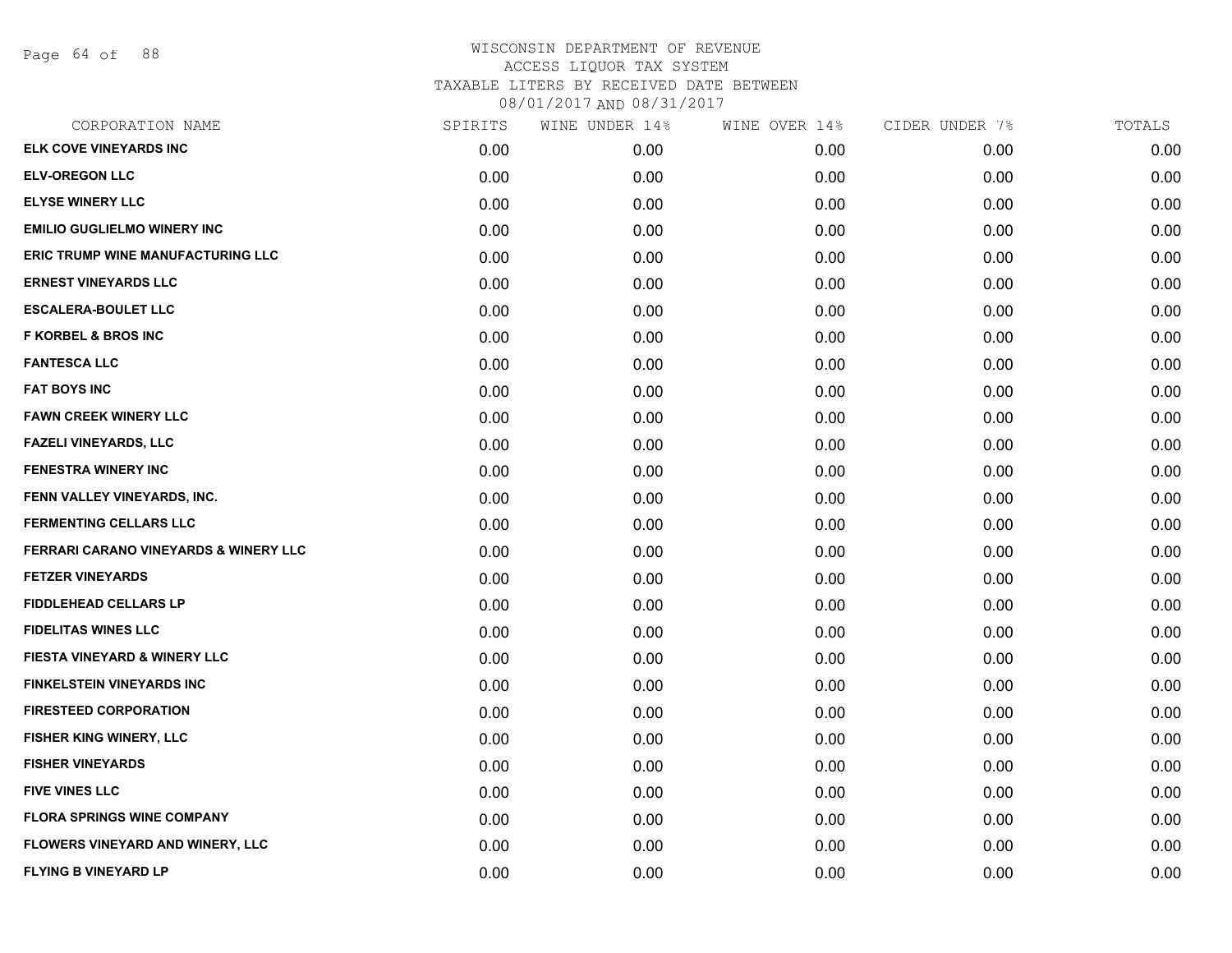Page 65 of 88

| CORPORATION NAME                               | SPIRITS | WINE UNDER 14% | WINE OVER 14% | CIDER UNDER 7% | TOTALS |
|------------------------------------------------|---------|----------------|---------------|----------------|--------|
| <b>FN CELLARS LLC</b>                          | 0.00    | 0.00           | 0.00          | 0.00           | 0.00   |
| <b>FOLEY ESTATES VINEYARD &amp; WINERY LLC</b> | 0.00    | 0.00           | 0.00          | 0.00           | 0.00   |
| <b>FOLEY FAMILY WINES INC</b>                  | 0.00    | 0.00           | 0.00          | 0.00           | 0.00   |
| <b>FOLIO WINE COMPANY LLC</b>                  | 0.00    | 0.00           | 0.00          | 0.00           | 0.00   |
| <b>FORT ROSS VINEYARD &amp; WINERY LLC</b>     | 0.00    | 0.00           | 0.00          | 0.00           | 0.00   |
| <b>FOXEN VINEYARD INC</b>                      | 0.00    | 0.00           | 0.00          | 0.00           | 0.00   |
| <b>FRANCIS COPPOLA WINERY LLC</b>              | 0.00    | 0.00           | 0.00          | 0.00           | 0.00   |
| <b>FRANCISCAN VINEYARDS INC</b>                | 0.00    | 0.00           | 0.00          | 0.00           | 0.00   |
| <b>FRANK FAMILY VINEYARDS LLC</b>              | 0.00    | 0.00           | 0.00          | 0.00           | 0.00   |
| <b>FRED C SCHERRER</b>                         | 0.00    | 0.00           | 0.00          | 0.00           | 0.00   |
| <b>FREIXENET SONOMA CAVES INC</b>              | 0.00    | 0.00           | 0.00          | 0.00           | 0.00   |
| <b>FREY VINEYARDS LTD</b>                      | 0.00    | 0.00           | 0.00          | 0.00           | 0.00   |
| <b>FROGS LEAP WINERY</b>                       | 0.00    | 0.00           | 0.00          | 0.00           | 0.00   |
| <b>FROGTOWN CELLARS LLP</b>                    | 0.00    | 0.00           | 0.00          | 0.00           | 0.00   |
| FRUIT OF THE WOODS WINE CELLAR, INC.           | 0.00    | 0.00           | 0.00          | 0.00           | 0.00   |
| <b>FULCRUM WINES LLC</b>                       | 0.00    | 0.00           | 0.00          | 0.00           | 0.00   |
| <b>FULKERSON WINE CELLARS LLC</b>              | 0.00    | 0.00           | 0.00          | 0.00           | 0.00   |
| <b>FURTHERMORE LLC</b>                         | 0.00    | 0.00           | 0.00          | 0.00           | 0.00   |
| <b>G GRAHAM WINES INC</b>                      | 0.00    | 0.00           | 0.00          | 0.00           | 0.00   |
| <b>GALENA CELLARS INC</b>                      | 0.00    | 77.25          | 0.75          | 0.00           | 78.00  |
| <b>GALLICA WINES LLC</b>                       | 0.00    | 0.00           | 0.00          | 0.00           | 0.00   |
| <b>GAMBLE FAMILY VINEYARDS LLC</b>             | 0.00    | 0.00           | 0.00          | 0.00           | 0.00   |
| <b>GARGIULO VINEYARD LLC</b>                   | 0.00    | 0.00           | 0.00          | 0.00           | 0.00   |
| <b>GARROD TRUST</b>                            | 0.00    | 0.00           | 0.00          | 0.00           | 0.00   |
| <b>GARVIN HEIGHTS VINEYARDS, LLC</b>           | 0.00    | 0.00           | 0.00          | 0.00           | 0.00   |
| <b>GEARY MARKET INVESTMENT COMPANY LTD</b>     | 0.00    | 0.00           | 0.00          | 0.00           | 0.00   |
| <b>GEMSTONE VINEYARDS LLC</b>                  | 0.00    | 0.00           | 0.00          | 0.00           | 0.00   |
| <b>GENERATIONS OF SONOMA LLC</b>               | 0.00    | 0.00           | 0.00          | 0.00           | 0.00   |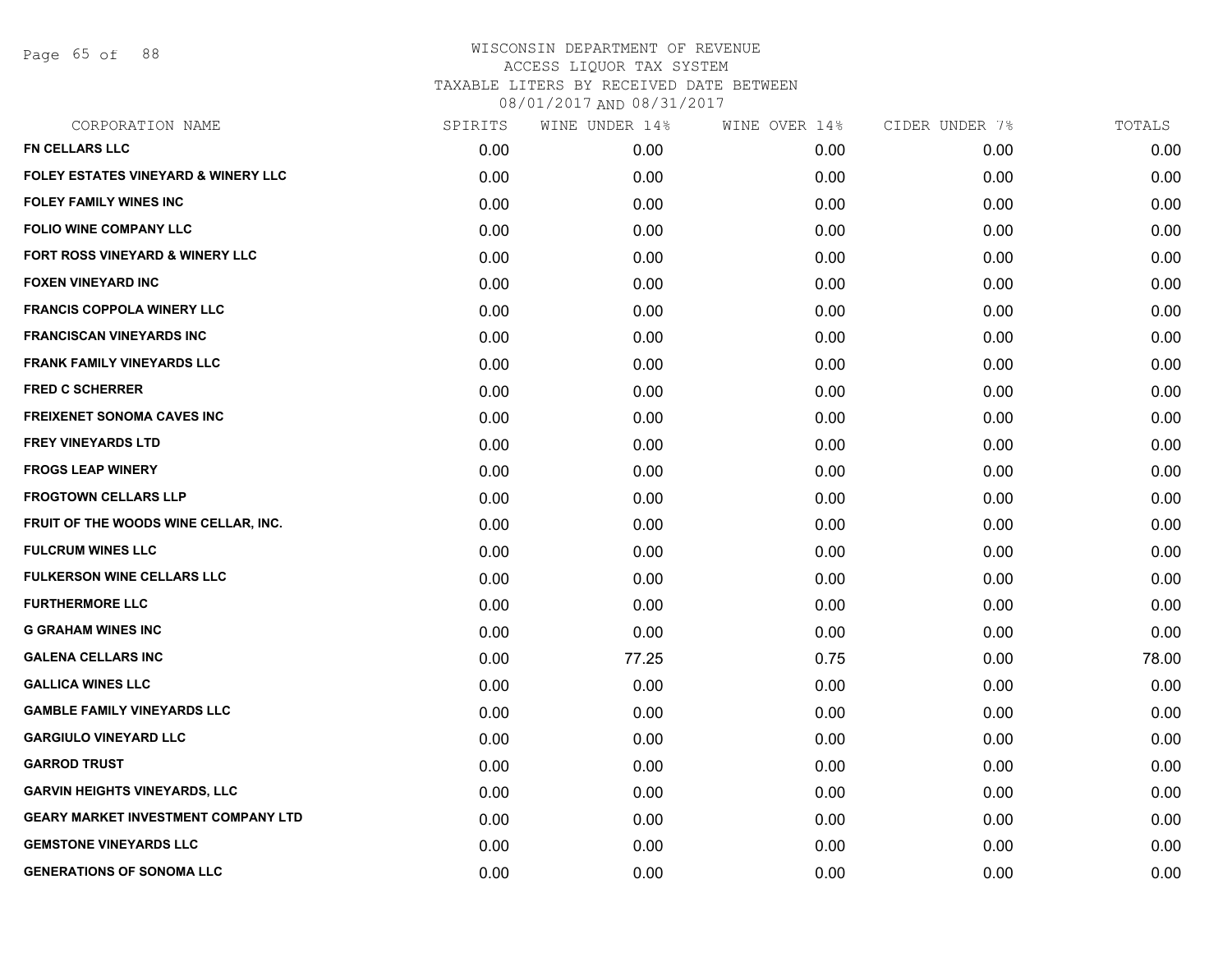Page 66 of 88

### WISCONSIN DEPARTMENT OF REVENUE ACCESS LIQUOR TAX SYSTEM

TAXABLE LITERS BY RECEIVED DATE BETWEEN

| CORPORATION NAME                                    | SPIRITS | WINE UNDER 14% | WINE OVER 14% | CIDER UNDER 7% | TOTALS   |
|-----------------------------------------------------|---------|----------------|---------------|----------------|----------|
| <b>GENESEO PARTNERS LP</b>                          | 0.00    | 0.00           | 0.00          | 0.00           | 0.00     |
| <b>GEORGE O HENDRY</b>                              | 0.00    | $-15.75$       | 4.50          | 0.00           | $-11.25$ |
| <b>GERBER, GERBER &amp; GERBER DISCLAIMER TRUST</b> | 0.00    | 0.00           | 0.00          | 0.00           | 0.00     |
| <b>GF WINES LLC</b>                                 | 0.00    | 0.00           | 0.00          | 0.00           | 0.00     |
| <b>GIFT SERVICES INC</b>                            | 0.00    | 0.00           | 0.00          | 0.00           | 0.00     |
| <b>GLOBAL UNIVERSAL SRL</b>                         | 0.00    | 0.00           | 0.00          | 0.00           | 0.00     |
| <b>GOLDIN INVESTMENT II INC</b>                     | 0.00    | 0.00           | 0.00          | 0.00           | 0.00     |
| <b>GOLDRIDGEPINOT.COM LLC</b>                       | 0.00    | 0.00           | 0.00          | 0.00           | 0.00     |
| <b>GOOD FOUNDATIONS INC</b>                         | 0.00    | 0.00           | 0.00          | 0.00           | 0.00     |
| <b>GOOSE RIDGE LLC</b>                              | 0.00    | 0.00           | 0.00          | 0.00           | 0.00     |
| <b>GRAPE VISIONS LLC</b>                            | 0.00    | 0.00           | 0.00          | 0.00           | 0.00     |
| <b>GRAPESEED WINE FUND LLC</b>                      | 0.00    | 0.00           | 0.00          | 0.00           | 0.00     |
| <b>GRASSINI FAMILY VINEYARDS LLC</b>                | 0.00    | 0.00           | 0.00          | 0.00           | 0.00     |
| <b>GREEN FAMILY WINERY LLC</b>                      | 0.00    | 0.00           | 0.00          | 0.00           | 0.00     |
| <b>GREG SANDERS</b>                                 | 0.00    | 0.00           | 0.00          | 0.00           | 0.00     |
| <b>GRGICH HILLS CELLAR</b>                          | 0.00    | 0.00           | 0.00          | 0.00           | 0.00     |
| <b>GRIEB OPTIMAL WINECRAFTING LLC</b>               | 0.00    | 0.00           | 0.00          | 0.00           | 0.00     |
| <b>GROTH VINEYARDS &amp; WINERY LLC</b>             | 0.00    | 0.00           | 0.00          | 0.00           | 0.00     |
| <b>GULLETT &amp; GULLETT</b>                        | 0.00    | 0.00           | 0.00          | 0.00           | 0.00     |
| H DE V LLC                                          | 0.00    | 0.00           | 0.00          | 0.00           | 0.00     |
| <b>HAFNER VINEYARD LLC</b>                          | 0.00    | 0.00           | 0.00          | 0.00           | 0.00     |
| <b>HAGAFEN CELLARS INC</b>                          | 0.00    | 0.00           | 0.00          | 0.00           | 0.00     |
| <b>HAHN ESTATE</b>                                  | 0.00    | 0.00           | 0.00          | 0.00           | 0.00     |
| <b>HALF KRAKT LLC</b>                               | 0.00    | 0.00           | 0.00          | 0.00           | 0.00     |
| <b>HALF MOON HILL LLC</b>                           | 0.00    | 0.00           | 0.00          | 0.00           | 0.00     |
| <b>HALL WINES LLC</b>                               | 0.00    | 0.00           | 0.00          | 0.00           | 0.00     |
| <b>HALTER WINERY LLC</b>                            | 0.00    | 0.00           | 0.00          | 0.00           | 0.00     |
| <b>HAMEL FAMILY WINES LLC</b>                       | 0.00    | 0.00           | 0.00          | 0.00           | 0.00     |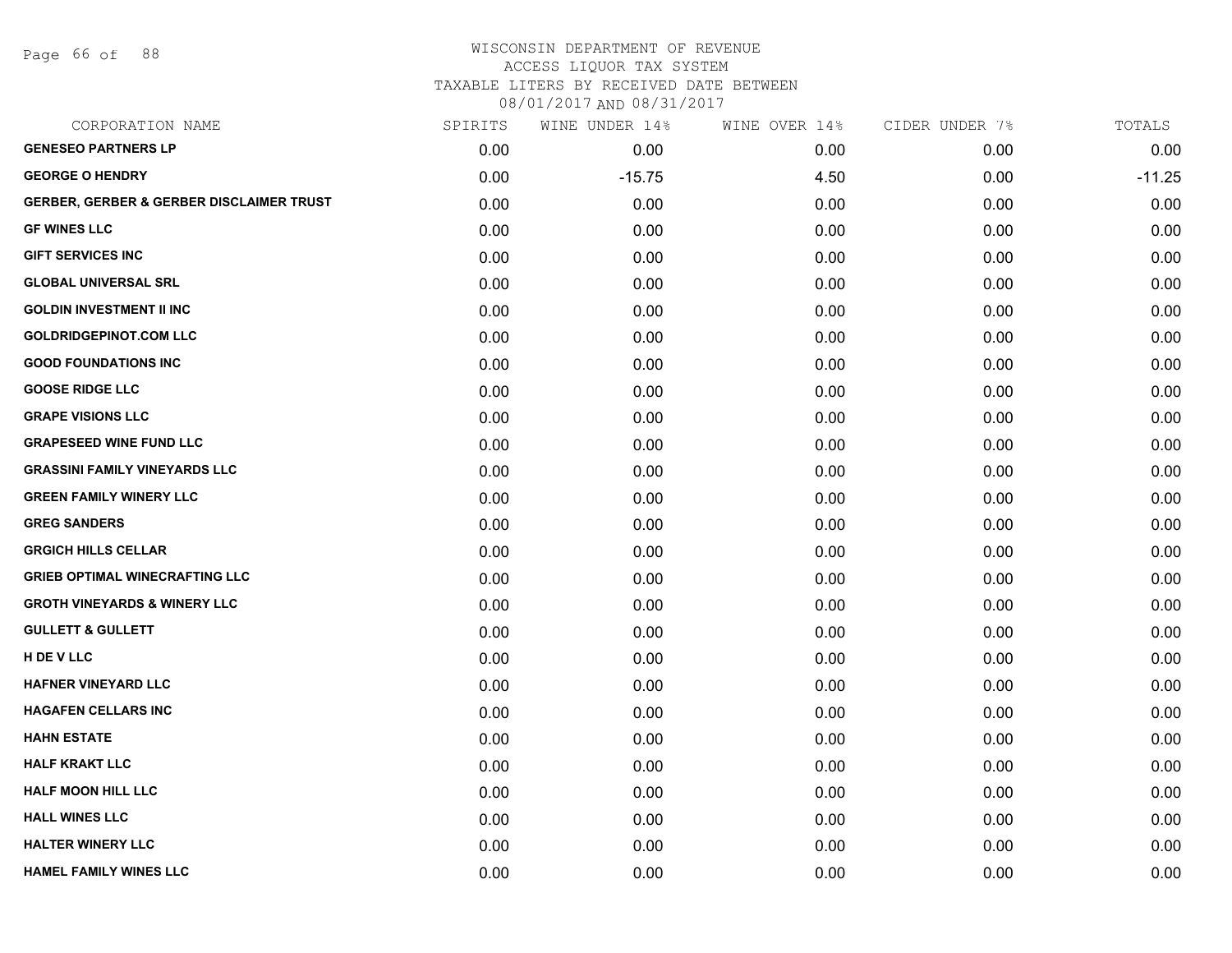Page 67 of 88

| CORPORATION NAME                      | SPIRITS | WINE UNDER 14% | WINE OVER 14% | CIDER UNDER 7% | TOTALS |
|---------------------------------------|---------|----------------|---------------|----------------|--------|
| <b>HAMMLER WINE CORP</b>              | 0.00    | 0.00           | 0.00          | 0.00           | 0.00   |
| HANDLEY CELLARS LIMITED PARTNERSHIP   | 0.00    | 0.00           | 0.00          | 0.00           | 0.00   |
| <b>HANNA WINERY INC</b>               | 0.00    | 0.00           | 0.00          | 0.00           | 0.00   |
| <b>HARALD TOMESCH</b>                 | 0.00    | 0.00           | 0.00          | 0.00           | 0.00   |
| <b>HARBOR RIDGE WINERY INC.</b>       | 0.00    | 0.00           | 0.00          | 0.00           | 0.00   |
| <b>HARLAN ESTATE WINERY INC</b>       | 0.00    | 0.00           | 0.00          | 0.00           | 0.00   |
| <b>HARMELL CELLARS LLC</b>            | 0.00    | 0.00           | 0.00          | 0.00           | 0.00   |
| <b>HARRIS &amp; HARRIS</b>            | 0.00    | 0.00           | 0.00          | 0.00           | 0.00   |
| <b>HARRY &amp; DAVID HOLDINGS INC</b> | 0.00    | 0.00           | 0.00          | 0.00           | 0.00   |
| <b>HARTWELL VINEYARDS LLC</b>         | 0.00    | 0.00           | 0.00          | 0.00           | 0.00   |
| <b>HAWKES LLC</b>                     | 0.00    | 0.00           | 0.00          | 0.00           | 0.00   |
| <b>HDD LLC</b>                        | 0.00    | 0.00           | 0.00          | 0.00           | 0.00   |
| <b>HEITZ WINE CELLARS</b>             | 0.00    | 0.00           | 0.00          | 0.00           | 0.00   |
| <b>HEMISPHERE WINE COMPANY INC</b>    | 0.00    | 0.00           | 0.00          | 0.00           | 0.00   |
| <b>HEMISPHERES LLC</b>                | 0.00    | 0.00           | 0.00          | 0.00           | 0.00   |
| <b>HERB LAMB VINEYARDS, LLC</b>       | 0.00    | 0.00           | 0.00          | 0.00           | 0.00   |
| <b>HERDIE BAISDEN</b>                 | 0.00    | 0.00           | 0.00          | 0.00           | 0.00   |
| <b>HERON HILL VINEYARDS INC</b>       | 0.00    | 0.00           | 0.00          | 0.00           | 0.00   |
| <b>HERRERA &amp; HERRERA</b>          | 0.00    | 0.00           | 0.00          | 0.00           | 0.00   |
| <b>HESTAN VINEYARDS LLC</b>           | 0.00    | 0.00           | 0.00          | 0.00           | 0.00   |
| <b>HILL ESTATES INC</b>               | 0.00    | 0.00           | 0.00          | 0.00           | 0.00   |
| <b>HIRSCH WINERY LLC</b>              | 0.00    | 0.00           | 0.00          | 0.00           | 0.00   |
| <b>HOFFMAN AND HOFFMAN</b>            | 0.00    | 0.00           | 0.00          | 0.00           | 0.00   |
| <b>HOLLYS HILL VINEYARDS LLC</b>      | 0.00    | 0.00           | 0.00          | 0.00           | 0.00   |
| <b>HONIG VINEYARD AND WINERY LLC</b>  | 0.00    | 0.00           | 0.00          | 0.00           | 0.00   |
| <b>HOPE WINE LLC</b>                  | 0.00    | 589.49         | 0.00          | 0.00           | 589.49 |
| <b>HOUDINI INC</b>                    | 0.00    | 0.00           | 0.00          | 0.00           | 0.00   |
| <b>HOURGLASS WINE COMPANY INC</b>     | 0.00    | 0.00           | 0.00          | 0.00           | 0.00   |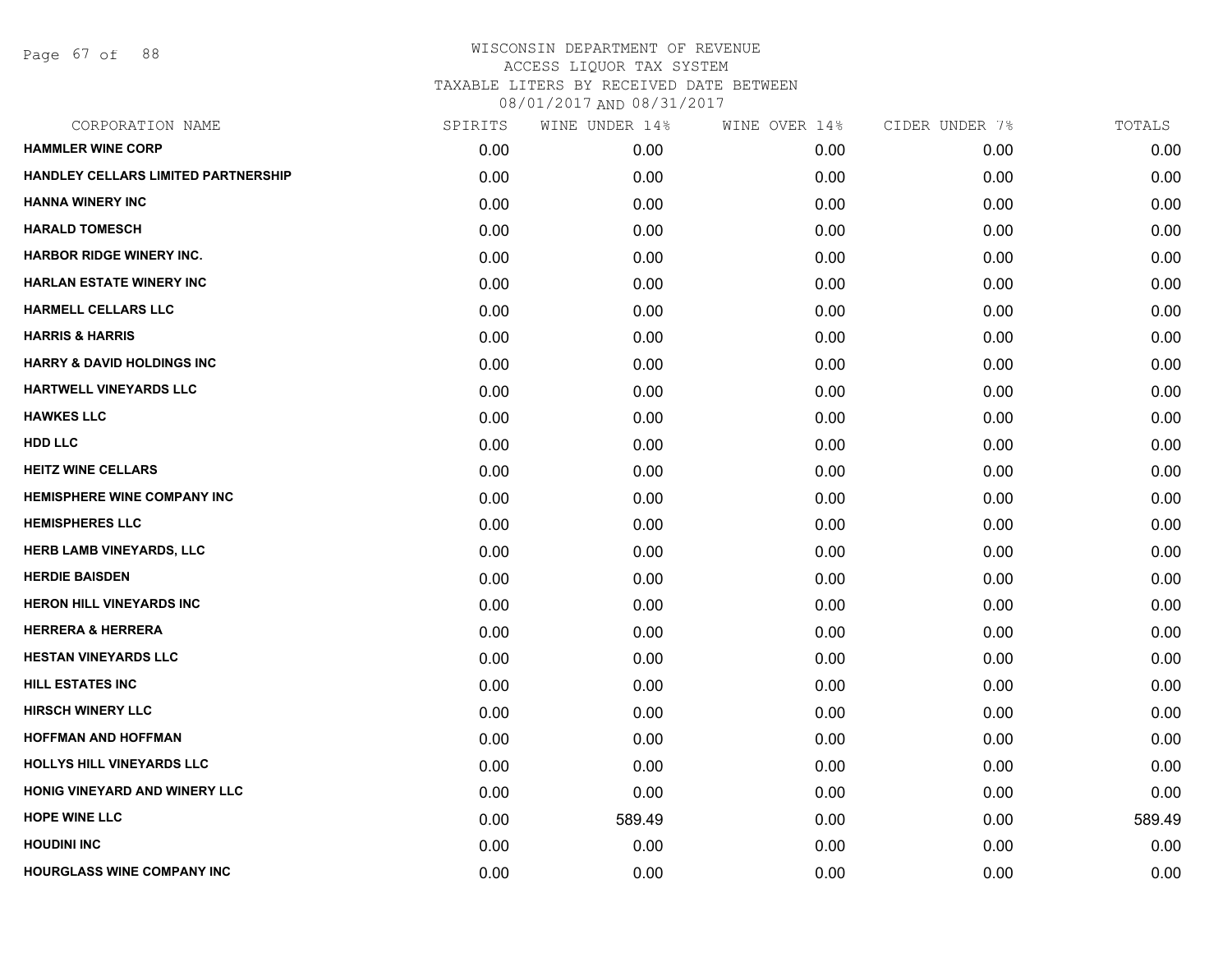Page 68 of 88

| CORPORATION NAME                      | SPIRITS | WINE UNDER 14% | WINE OVER 14% | CIDER UNDER 7% | TOTALS |
|---------------------------------------|---------|----------------|---------------|----------------|--------|
| <b>HUNEEUS VINTNERS LLC</b>           | 0.00    | 0.00           | 0.00          | 0.00           | 0.00   |
| HUNT COUNTRY VINEYARDS LLC            | 0.00    | 0.00           | 0.00          | 0.00           | 0.00   |
| <b>HUSCH VINEYARDS INC</b>            | 0.00    | 0.00           | 0.00          | 0.00           | 0.00   |
| <b>INCEPTION WINES LLC</b>            | 0.00    | 0.00           | 0.00          | 0.00           | 0.00   |
| <b>INMAN FAMILY WINES LLC</b>         | 0.00    | 0.00           | 0.00          | 0.00           | 0.00   |
| <b>INVESTOR'S OF AMERICA LP</b>       | 0.00    | 0.00           | 0.00          | 0.00           | 0.00   |
| <b>IRON HORSE VINEYARDS LP</b>        | 0.00    | 0.00           | 0.00          | 0.00           | 0.00   |
| <b>ISENHOWER CELLARS LLC</b>          | 0.00    | 0.00           | 0.00          | 0.00           | 0.00   |
| <b>ISLAND ORCHARD CIDER LLC</b>       | 0.00    | 0.00           | 0.00          | 0.00           | 0.00   |
| <b>ISR VINEYARDS ASSOCIATION</b>      | 0.00    | 0.00           | 0.00          | 0.00           | 0.00   |
| <b>J CELLARS INVESTMENTS LLC</b>      | 0.00    | 0.00           | 0.00          | 0.00           | 0.00   |
| <b>J LOHR WINERY CORP</b>             | 0.00    | 0.00           | 0.00          | 0.00           | 0.00   |
| <b>J PEDRONCELLI WINERY</b>           | 0.00    | 0.00           | 0.00          | 0.00           | 0.00   |
| <b>J RICKARDS WINERY LLC</b>          | 0.00    | 0.00           | 0.00          | 0.00           | 0.00   |
| <b>J.W. THOMAS LLC</b>                | 0.00    | 0.00           | 0.00          | 0.00           | 0.00   |
| <b>J3 WINE PARTNERS LLC</b>           | 0.00    | 0.00           | 0.00          | 0.00           | 0.00   |
| JACK JOHN INVESTMENTS INC             | 0.00    | 0.00           | 0.00          | 0.00           | 0.00   |
| <b>JACKSON FAMILY WINES INC</b>       | 0.00    | 0.00           | 0.00          | 0.00           | 0.00   |
| <b>JACKSON WINE LLC</b>               | 0.00    | 0.00           | 0.00          | 0.00           | 0.00   |
| <b>JACKSON WINERY &amp; VINEYARDS</b> | 0.00    | 0.00           | 0.00          | 0.00           | 0.00   |
| JACUZZI FAMILY VINEYARDS LLC          | 0.00    | 37.50          | 114.00        | 0.00           | 151.50 |
| <b>JAM CELLARS INC</b>                | 0.00    | 0.00           | 0.00          | 0.00           | 0.00   |
| <b>JAMES L LAMBERT</b>                | 0.00    | 0.00           | 0.00          | 0.00           | 0.00   |
| <b>JAMES P PROSSER</b>                | 0.00    | 0.00           | 0.00          | 0.00           | 0.00   |
| <b>JAZMIN ENTERPRISES</b>             | 0.00    | 0.00           | 0.00          | 0.00           | 0.00   |
| <b>JB GEORGE LLC</b>                  | 0.00    | 0.00           | 0.00          | 0.00           | 0.00   |
| <b>JC CELLARS INC</b>                 | 0.00    | 0.00           | 0.00          | 0.00           | 0.00   |
| <b>JEFFERY M GORDON</b>               | 0.00    | 0.00           | 0.00          | 0.00           | 0.00   |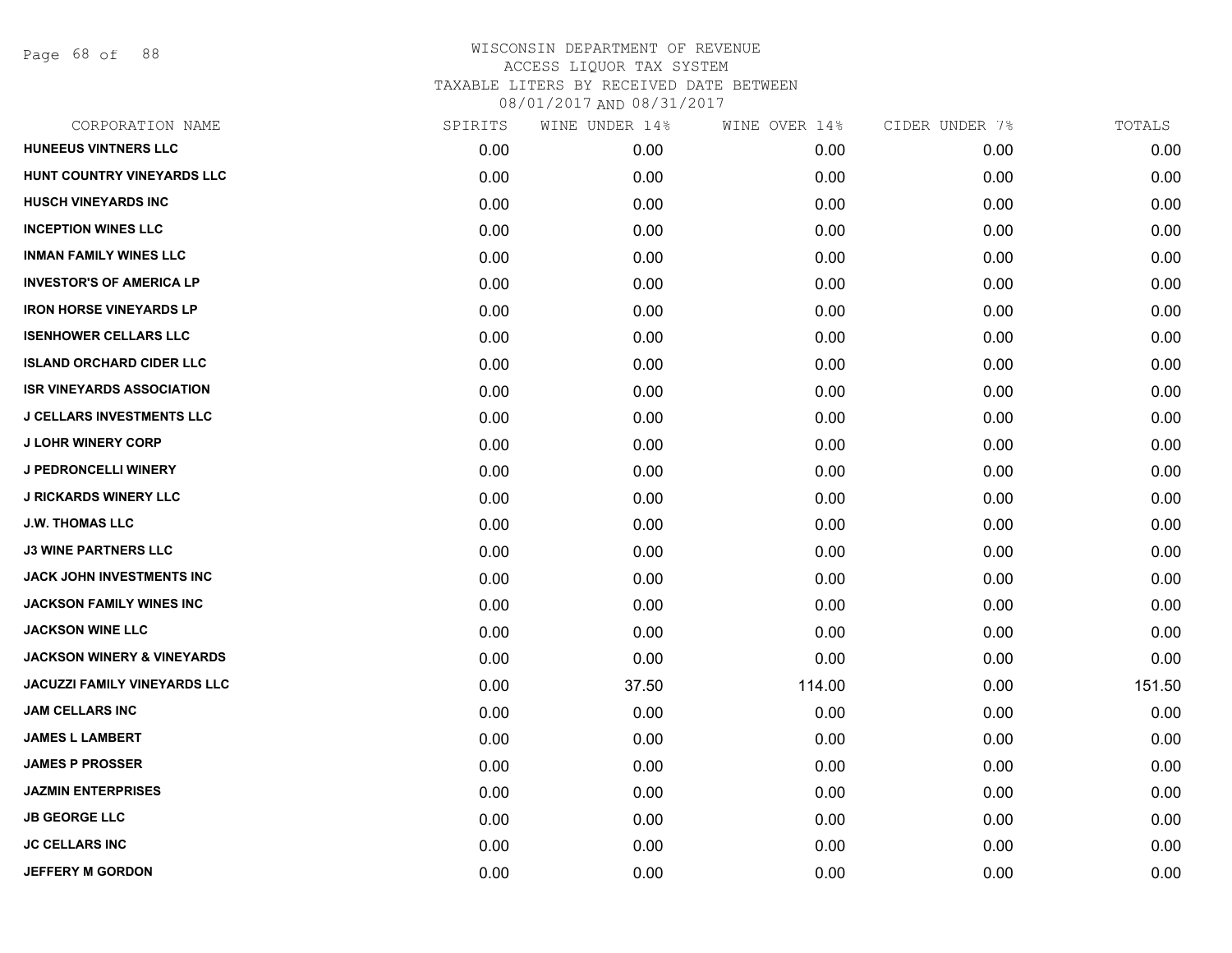Page 69 of 88

| CORPORATION NAME                         | SPIRITS | WINE UNDER 14% | WINE OVER 14% | CIDER UNDER 7% | TOTALS |
|------------------------------------------|---------|----------------|---------------|----------------|--------|
| <b>JEFFREY L STOEGER</b>                 | 0.00    | 0.00           | 0.00          | 0.00           | 0.00   |
| <b>JENNIFER L JACKSON-HARTFORD</b>       | 0.00    | 0.00           | 0.00          | 0.00           | 0.00   |
| <b>JESSUP CELLARS HOLDING CO LLC</b>     | 0.00    | 0.00           | 0.00          | 0.00           | 0.00   |
| <b>JM CELLARS COMPANY</b>                | 0.00    | 0.00           | 0.00          | 0.00           | 0.00   |
| <b>J-NH WINE GROUP LLC</b>               | 0.00    | 0.00           | 0.00          | 0.00           | 0.00   |
| JOHN ANTHONY VINEYARDS LLC               | 0.00    | 0.00           | 0.00          | 0.00           | 0.00   |
| <b>JOHN E NICOLOZAKES</b>                | 0.00    | 0.00           | 0.00          | 0.00           | 0.00   |
| <b>JOHN M STEWART</b>                    | 0.00    | 0.00           | 0.00          | 0.00           | 0.00   |
| <b>JONATHAN DALE</b>                     | 0.00    | 0.00           | 0.00          | 0.00           | 0.00   |
| JONES FAMILY WINERY LLC                  | 0.00    | 0.00           | 0.00          | 0.00           | 0.00   |
| <b>JOSEPH ALEXANDER VILLICANA II</b>     | 0.00    | 0.00           | 0.00          | 0.00           | 0.00   |
| <b>JOSEPH CALLOW</b>                     | 0.00    | 0.00           | 0.00          | 0.00           | 0.00   |
| <b>JOSEPH CALLOW</b>                     | 0.00    | 0.00           | 0.00          | 0.00           | 0.00   |
| <b>JOSEPH PHELPS VINEYARDS LLC</b>       | 0.00    | 0.00           | 0.00          | 0.00           | 0.00   |
| <b>JOSEPH STALLER</b>                    | 0.00    | 0.00           | 0.00          | 0.00           | 0.00   |
| <b>JOSEPH WYNIMKO</b>                    | 0.00    | 0.00           | 0.00          | 0.00           | 0.00   |
| <b>JOYCE VINEYARDS LLC</b>               | 0.00    | 0.00           | 0.00          | 0.00           | 0.00   |
| JRV LLC                                  | 0.00    | 0.00           | 0.00          | 0.00           | 0.00   |
| JUDD FAMILY VINEYARDS LP                 | 0.00    | 0.00           | 0.00          | 0.00           | 0.00   |
| <b>JULIE A ANDRZEJCZAK</b>               | 0.00    | 0.00           | 0.00          | 0.00           | 0.00   |
| <b>JUSTIN VINEYARDS &amp; WINERY LLC</b> | 0.00    | 0.00           | 0.00          | 0.00           | 0.00   |
| <b>JVW CORPORATION</b>                   | 0.00    | 0.00           | 0.00          | 0.00           | 0.00   |
| <b>K VINTNERS LLC</b>                    | 0.00    | 0.00           | 0.00          | 0.00           | 0.00   |
| <b>KACHINA CELLARS LLC</b>               | 0.00    | 0.00           | 0.00          | 0.00           | 0.00   |
| <b>KAMEN WINES LLC</b>                   | 0.00    | 0.00           | 0.00          | 0.00           | 0.00   |
| <b>KANGARU ENTERPRISES LLC</b>           | 0.00    | 0.00           | 0.00          | 0.00           | 0.00   |
| <b>KB WINES LLC</b>                      | 0.00    | 0.00           | 0.00          | 0.00           | 0.00   |
| <b>KEEVER VINEYARDS LLC</b>              | 0.00    | 0.00           | 0.00          | 0.00           | 0.00   |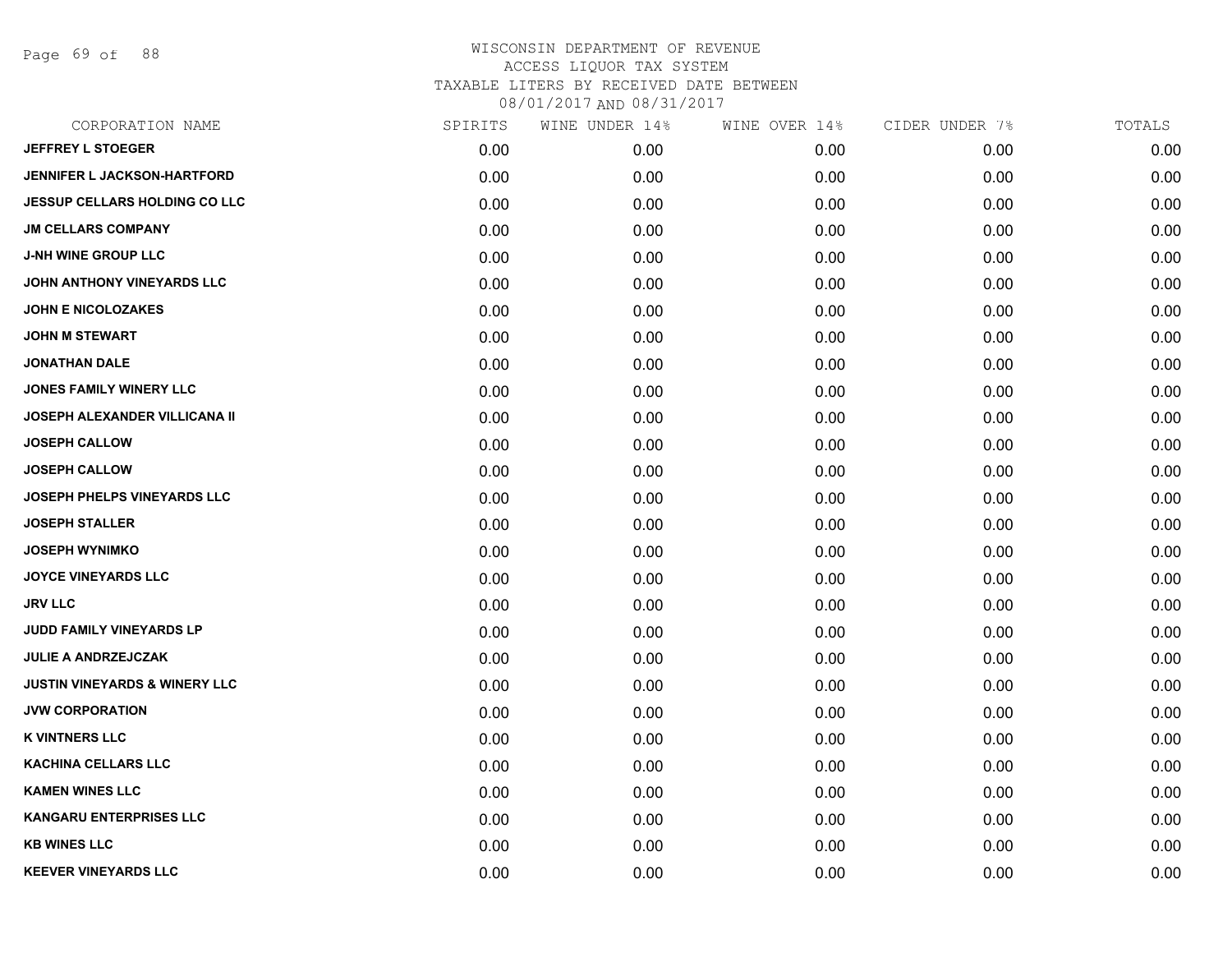Page 70 of 88

| CORPORATION NAME                             | SPIRITS | WINE UNDER 14% | WINE OVER 14% | CIDER UNDER 7% | TOTALS |
|----------------------------------------------|---------|----------------|---------------|----------------|--------|
| <b>KEN BROWN WINES LLC</b>                   | 0.00    | 0.00           | 0.00          | 0.00           | 0.00   |
| <b>KENEFICK RANCHES WINERY LLC</b>           | 0.00    | 0.00           | 0.00          | 0.00           | 0.00   |
| <b>KENT HUMPHREY</b>                         | 0.00    | 0.00           | 0.00          | 0.00           | 0.00   |
| KENWARD FAMILY VINEYARDS, LLC                | 0.00    | 0.00           | 0.00          | 0.00           | 0.00   |
| <b>KENZO ESTATE INC</b>                      | 0.00    | 0.00           | 0.00          | 0.00           | 0.00   |
| <b>KERWIN ESTATE LLC</b>                     | 0.00    | 0.00           | 0.00          | 0.00           | 0.00   |
| <b>KESTREL PROPERTIES LLC</b>                | 0.00    | 0.00           | 0.00          | 0.00           | 0.00   |
| <b>KING ESTATE WINERY LP</b>                 | 0.00    | 0.00           | 0.00          | 0.00           | 0.00   |
| <b>KISTLER VINEYARDS, LLC</b>                | 0.00    | 0.00           | 0.00          | 0.00           | 0.00   |
| <b>KLEIN FOODS INC</b>                       | 0.00    | 0.00           | 0.00          | 0.00           | 0.00   |
| <b>KNIGHTS BRIDGE WINERY LLC</b>             | 0.00    | 0.00           | 0.00          | 0.00           | 0.00   |
| <b>KOEHLER WINERY LLC</b>                    | 0.00    | 0.00           | 0.00          | 0.00           | 0.00   |
| <b>KONSTANTIN D FRANK &amp; SONS</b>         | 0.00    | 0.00           | 0.00          | 0.00           | 0.00   |
| <b>KOPRI INC</b>                             | 0.00    | 0.00           | 0.00          | 0.00           | 0.00   |
| <b>KRUPP BROTHERS LLC</b>                    | 0.00    | 0.00           | 0.00          | 0.00           | 0.00   |
| <b>KSSM LLC</b>                              | 0.00    | 0.00           | 0.00          | 0.00           | 0.00   |
| <b>KT WINECO LLC</b>                         | 0.00    | 0.00           | 0.00          | 0.00           | 0.00   |
| <b>KULETO VILLA LLC</b>                      | 0.00    | 0.00           | 0.00          | 0.00           | 0.00   |
| <b>KUNDE ENTERPRISES INC</b>                 | 0.00    | 0.00           | 0.00          | 0.00           | 0.00   |
| <b>L C WINE</b>                              | 0.00    | 0.00           | 0.00          | 0.00           | 0.00   |
| L FOPPIANO WINE CO INC                       | 0.00    | 0.00           | 0.00          | 0.00           | 0.00   |
| <b>L18 WINES LLC</b>                         | 0.00    | 0.00           | 0.00          | 0.00           | 0.00   |
| <b>LADERA WINERY LLC</b>                     | 0.00    | 0.00           | 0.00          | 0.00           | 0.00   |
| <b>LAETITIA VINEYARD &amp; WINERY INC</b>    | 0.00    | 0.00           | 0.00          | 0.00           | 0.00   |
| <b>LAGUNA OAKS VINEYARD &amp; WINERY INC</b> | 0.00    | 0.00           | 0.00          | 0.00           | 0.00   |
| <b>LAIL VINEYARDS LLC</b>                    | 0.00    | 0.00           | 0.00          | 0.00           | 0.00   |
| <b>LAIRD FAMILY ESTATE LLC</b>               | 0.00    | 0.00           | 0.00          | 0.00           | 0.00   |
| <b>LAKE NOKOMIS CRANBERRIES INC</b>          | 0.00    | 0.00           | 0.00          | 0.00           | 0.00   |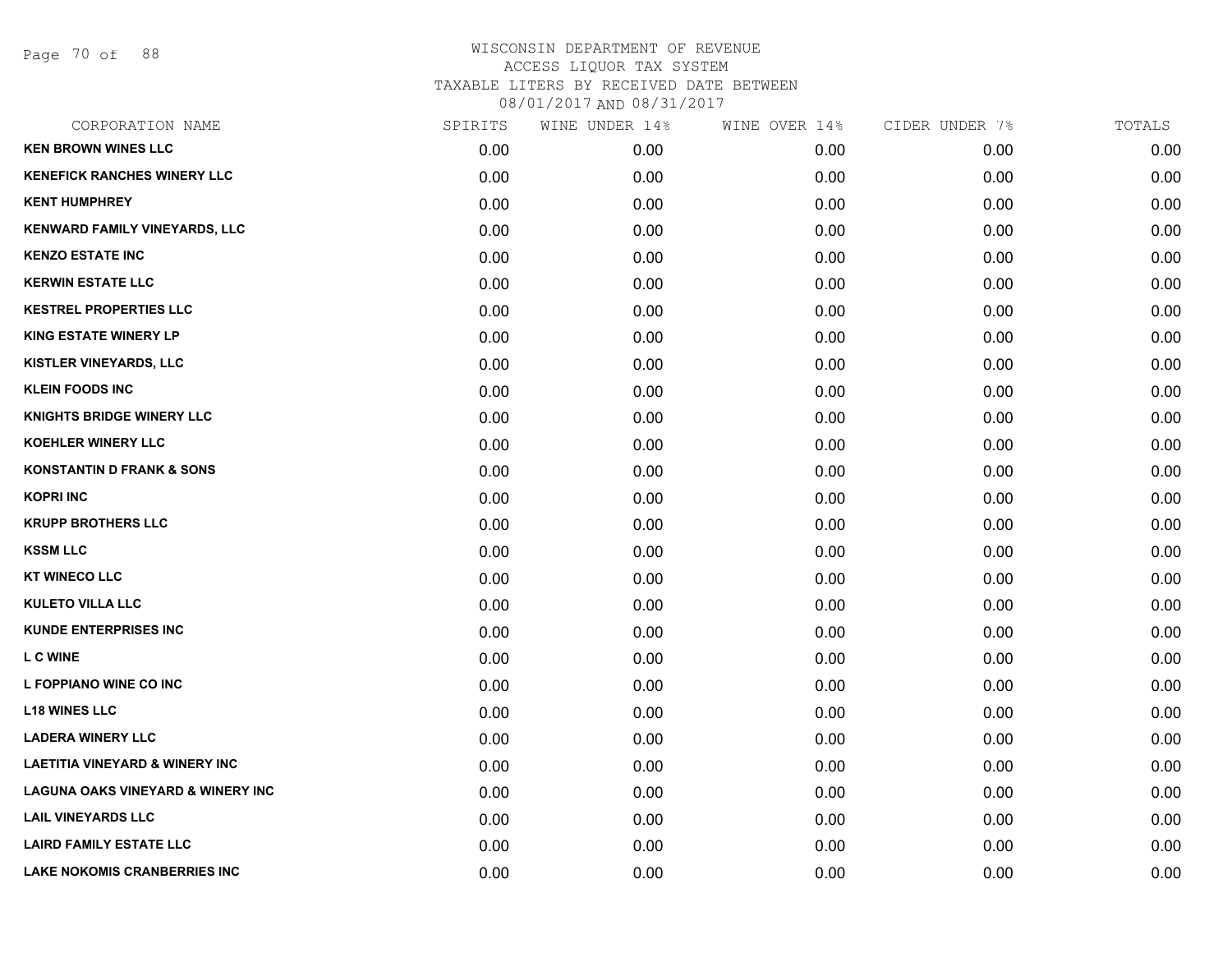| CORPORATION NAME                                  | SPIRITS | WINE UNDER 14% | WINE OVER 14% | CIDER UNDER 7% | TOTALS |
|---------------------------------------------------|---------|----------------|---------------|----------------|--------|
| <b>LAMBERT BRIDGE WINERY INC</b>                  | 0.00    | 0.00           | 0.00          | 0.00           | 0.00   |
| <b>LANCASTER ESTATE VINEYARD &amp; WINERY LLC</b> | 0.00    | 0.00           | 0.00          | 0.00           | 0.00   |
| <b>LANGE WINERY LLC</b>                           | 0.00    | 0.00           | 0.00          | 0.00           | 0.00   |
| <b>LANGETWINS WINE CO INC</b>                     | 0.00    | 0.00           | 0.00          | 0.00           | 0.00   |
| <b>LARKMEAD VINEYARDS INC</b>                     | 0.00    | 0.00           | 0.00          | 0.00           | 0.00   |
| <b>LARSON &amp; LARSON</b>                        | 0.00    | 0.00           | 0.00          | 0.00           | 0.00   |
| <b>LARSON FAMILY WINERY INC</b>                   | 0.00    | 0.00           | 0.00          | 0.00           | 0.00   |
| <b>LASSETER FAMILY WINERY LLC</b>                 | 0.00    | 0.00           | 0.00          | 0.00           | 0.00   |
| <b>LATITUDE BEVERAGE COMPANY</b>                  | 0.00    | 0.00           | 0.00          | 0.00           | 0.00   |
| <b>LAUTENBACH'S ORCHARD COUNTRY INC</b>           | 0.00    | 0.00           | 0.00          | 0.00           | 0.00   |
| <b>LAVA SPRINGS INC</b>                           | 0.00    | 0.00           | 0.00          | 0.00           | 0.00   |
| <b>LAW ESTATE WINES</b>                           | 0.00    | 0.00           | 0.00          | 0.00           | 0.00   |
| <b>LAWER FAMILY WINERY INC</b>                    | 0.00    | 0.00           | 0.00          | 0.00           | 0.00   |
| LE CEP II INC                                     | 0.00    | 0.00           | 0.00          | 0.00           | 0.00   |
| <b>LEAL VINEYARDS INC</b>                         | 0.00    | 0.00           | 0.00          | 0.00           | 0.00   |
| LEFT COAST CELLARS LLC                            | 0.00    | 0.00           | 0.00          | 0.00           | 0.00   |
| <b>LEMELSON WINERY LLC</b>                        | 0.00    | 0.00           | 0.00          | 0.00           | 0.00   |
| <b>LEONARDINI FAMILY WINERY LLC</b>               | 0.00    | 0.00           | 0.00          | 0.00           | 0.00   |
| <b>LEONESSE CELLARS LLC</b>                       | 0.00    | 0.00           | 0.00          | 0.00           | 0.00   |
| <b>LEONETTI CELLAR LLC</b>                        | 0.00    | 0.00           | 0.00          | 0.00           | 0.00   |
| <b>LEVIATHAN WINE COMPANY LLC</b>                 | 0.00    | 0.00           | 0.00          | 0.00           | 0.00   |
| LIFE IS SHORT! LLC                                | 0.00    | 0.00           | 0.00          | 0.00           | 0.00   |
| <b>LIMERICK LANE CELLARS INC</b>                  | 0.00    | 0.00           | 0.00          | 0.00           | 0.00   |
| <b>LION NATHAN USA INC</b>                        | 0.00    | 0.00           | 0.00          | 0.00           | 0.00   |
| <b>LIONS PEAK</b>                                 | 0.00    | 0.00           | 0.00          | 0.00           | 0.00   |
| <b>LLOYD W DAVIS</b>                              | 0.00    | 0.00           | 0.00          | 0.00           | 0.00   |
| <b>LOBO WINES LLC</b>                             | 0.00    | 0.00           | 0.00          | 0.00           | 0.00   |
| <b>LONG MEADOW RANCH WINERY INC</b>               | 0.00    | 0.00           | 0.00          | 0.00           | 0.00   |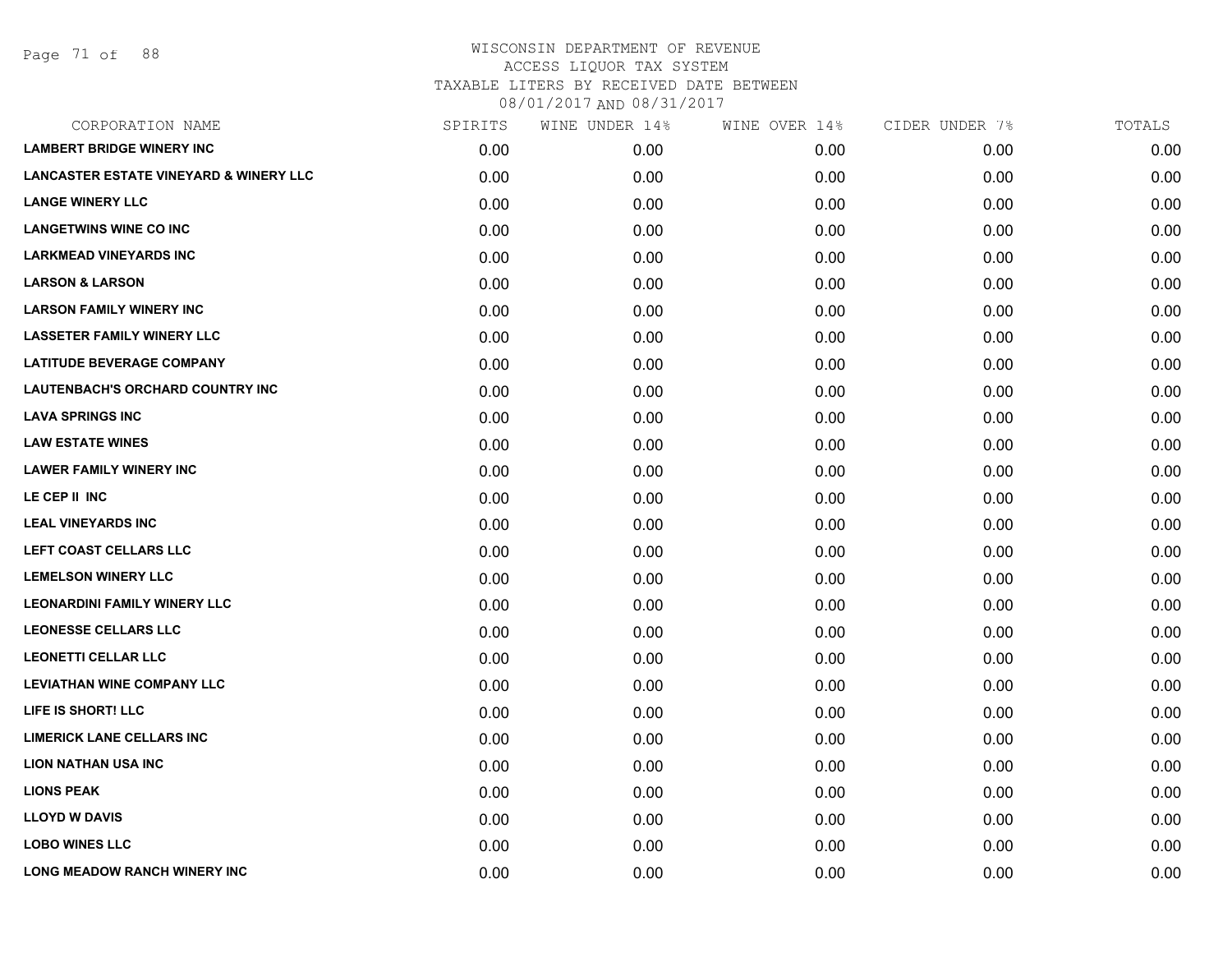Page 72 of 88

| CORPORATION NAME                               | SPIRITS | WINE UNDER 14% | WINE OVER 14% | CIDER UNDER 7% | TOTALS |
|------------------------------------------------|---------|----------------|---------------|----------------|--------|
| <b>LONG SHADOWS VINTNERS LLC</b>               | 0.00    | 0.00           | 0.00          | 0.00           | 0.00   |
| <b>LONGBOARD VINEYARDS LLC</b>                 | 0.00    | 0.00           | 0.00          | 0.00           | 0.00   |
| <b>LONGORIA &amp; LONGORIA</b>                 | 0.00    | 0.00           | 0.00          | 0.00           | 0.00   |
| <b>LONZ WINERY INC</b>                         | 0.00    | 0.00           | 0.00          | 0.00           | 0.00   |
| <b>LORIMAR WINERY INC</b>                      | 0.00    | 0.00           | 0.00          | 0.00           | 0.00   |
| <b>LOST ISLAND WINE LLC</b>                    | 0.00    | 0.00           | 0.00          | 0.00           | 0.00   |
| <b>LOUIDAR LLC</b>                             | 0.00    | 0.00           | 0.00          | 0.00           | 0.00   |
| <b>LOWDEN SCHOOLHOUSE CORPORATION</b>          | 0.00    | 0.00           | 0.00          | 0.00           | 0.00   |
| <b>LUCAS &amp; LEWELLEN VINEYARDS INC</b>      | 0.00    | 0.00           | 0.00          | 0.00           | 0.00   |
| <b>LUNA VINEYARDS INC</b>                      | 0.00    | 0.00           | 0.00          | 0.00           | 0.00   |
| <b>LYNFRED WINERY INC</b>                      | 0.00    | 0.00           | 0.00          | 0.00           | 0.00   |
| <b>LYNMAR WINERY LLC</b>                       | 0.00    | 0.00           | 0.00          | 0.00           | 0.00   |
| M.A.C. WINES, LLC                              | 0.00    | 0.00           | 0.00          | 0.00           | 0.00   |
| <b>MADRIGAL FAMILY WINERY LLC</b>              | 0.00    | 0.00           | 0.00          | 0.00           | 0.00   |
| <b>MADRONA VINEYARDS LP</b>                    | 0.00    | 0.00           | 0.00          | 0.00           | 0.00   |
| <b>MAKK WINE LLC</b>                           | 0.00    | 0.00           | 0.00          | 0.00           | 0.00   |
| <b>MANO'S INC</b>                              | 0.00    | 0.00           | 0.00          | 0.00           | 0.00   |
| <b>MARGERUM WINE COMPANY INC</b>               | 0.00    | 0.00           | 0.00          | 0.00           | 0.00   |
| <b>MARIA A KLEIN</b>                           | 0.00    | 0.00           | 0.00          | 0.00           | 0.00   |
| <b>MARIETTA CELLARS INC</b>                    | 0.00    | 0.00           | 0.00          | 0.00           | 0.00   |
| <b>MARION J WEGLARZ AND MARLYS A BOCK PTRS</b> | 0.00    | 0.00           | 0.00          | 0.00           | 0.00   |
| <b>MARK HEROLD</b>                             | 0.00    | 0.00           | 0.00          | 0.00           | 0.00   |
| <b>MARKHAM VINEYARDS</b>                       | 0.00    | 0.00           | 0.00          | 0.00           | 0.00   |
| <b>MARTIN E SELL</b>                           | 0.00    | 0.00           | 0.00          | 0.00           | 0.00   |
| <b>MARTIN RAY WINERY INC</b>                   | 0.00    | 0.00           | 0.00          | 0.00           | 0.00   |
| <b>MARTINELLI WINERY INC</b>                   | 0.00    | 0.00           | 0.00          | 0.00           | 0.00   |
| <b>MATHY WINERY LLC</b>                        | 0.00    | 0.00           | 0.00          | 0.00           | 0.00   |
| <b>MATTHEW RICK</b>                            | 0.00    | 0.00           | 0.00          | 0.00           | 0.00   |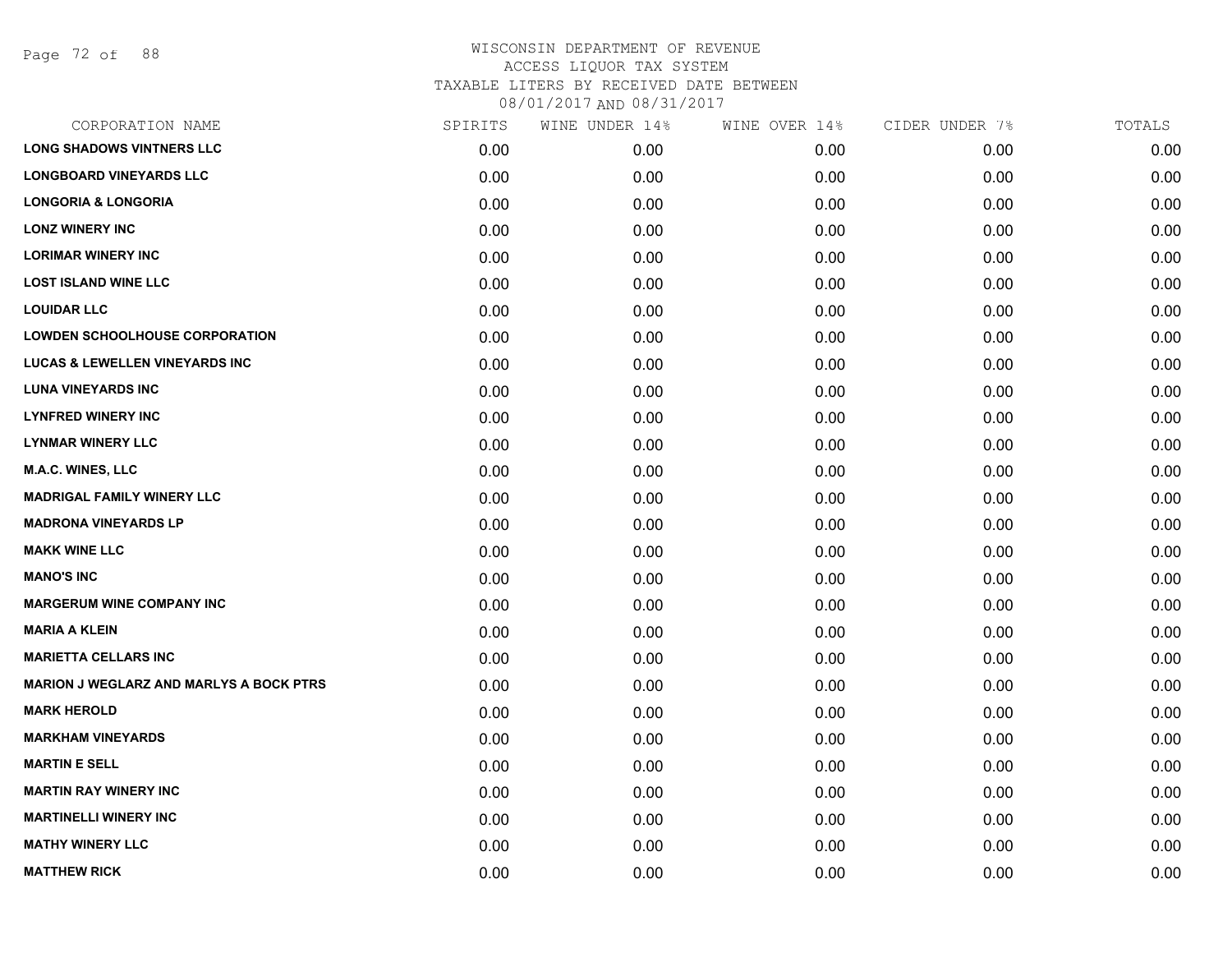Page 73 of 88

| CORPORATION NAME                              | SPIRITS | WINE UNDER 14% | WINE OVER 14% | CIDER UNDER 7% | TOTALS |
|-----------------------------------------------|---------|----------------|---------------|----------------|--------|
| <b>MATTHIAS A PIPPIG &amp; JAMIE M KINSER</b> | 0.00    | 0.00           | 0.00          | 0.00           | 0.00   |
| <b>MAUI WINE LTD</b>                          | 0.00    | 0.00           | 0.00          | 0.00           | 0.00   |
| <b>MAURITSON FAMILY WINERY</b>                | 0.00    | 0.00           | 0.00          | 0.00           | 0.00   |
| <b>MAYACAMAS VINEYARDS</b>                    | 0.00    | 0.00           | 0.00          | 0.00           | 0.00   |
| <b>MAYNARD J KEENAN</b>                       | 0.00    | 0.00           | 0.00          | 0.00           | 0.00   |
| <b>MCILQUHAM LLC</b>                          | 0.00    | 0.00           | 0.00          | 0.00           | 0.00   |
| <b>MCKAHN FAMILY CELLARS, LLC</b>             | 0.00    | 0.00           | 0.00          | 0.00           | 0.00   |
| <b>MCMENAMINS INC</b>                         | 0.00    | 0.00           | 0.00          | 0.00           | 0.00   |
| <b>MCNAB RIDGE WINERY LLC</b>                 | 0.00    | 0.00           | 0.00          | 0.00           | 0.00   |
| <b>MELROSE CELLARS LLC</b>                    | 0.00    | 0.00           | 0.00          | 0.00           | 0.00   |
| <b>MELVILLE VINEYARDS SOUTH LLC</b>           | 0.00    | 0.00           | 0.00          | 0.00           | 0.00   |
| <b>MENDOCINO WINE GROUP LLC</b>               | 0.00    | 0.00           | 0.00          | 0.00           | 0.00   |
| <b>MER ET SOLEIL LLC</b>                      | 0.00    | 0.00           | 0.00          | 0.00           | 0.00   |
| <b>MERCER WINE ESTATES LLC</b>                | 0.00    | 0.00           | 0.00          | 0.00           | 0.00   |
| <b>MEREDITH VINEYARD ESTATE INC</b>           | 0.00    | 0.00           | 0.00          | 0.00           | 0.00   |
| <b>MERRYVALE VINEYARDS LLC</b>                | 0.00    | 0.00           | 0.00          | 0.00           | 0.00   |
| <b>MERSHONIAN CIDERY LLC</b>                  | 0.00    | 0.00           | 0.00          | 0.00           | 0.00   |
| <b>METAMORPHOSIS WINES LLC</b>                | 0.00    | 0.00           | 0.00          | 0.00           | 0.00   |
| <b>METROPOLITAN WINES LLC</b>                 | 0.00    | 0.00           | 0.00          | 0.00           | 0.00   |
| <b>METTLER WINES LLC</b>                      | 0.00    | 0.00           | 0.00          | 0.00           | 0.00   |
| <b>MEV CORPORATION</b>                        | 0.00    | 0.00           | 0.00          | 0.00           | 0.00   |
| <b>MEYER CELLARS LLC</b>                      | 0.00    | 0.00           | 0.00          | 0.00           | 0.00   |
| <b>MICHEAL DASHE</b>                          | 0.00    | 0.00           | 0.00          | 0.00           | 0.00   |
| <b>MIDDLETON FAMILY WINES LLC</b>             | 0.00    | 0.00           | 0.00          | 0.00           | 0.00   |
| <b>MIDNIGHT CELLARS INC</b>                   | 0.00    | 0.00           | 0.00          | 0.00           | 0.00   |
| <b>MILDARA BLASS INC</b>                      | 0.00    | 0.00           | 0.00          | 0.00           | 0.00   |
| <b>MILLBROOK WINERY INC</b>                   | 0.00    | 0.00           | 0.00          | 0.00           | 0.00   |
| <b>MINER FAMILY WINERY LLC</b>                | 0.00    | 0.00           | 0.00          | 0.00           | 0.00   |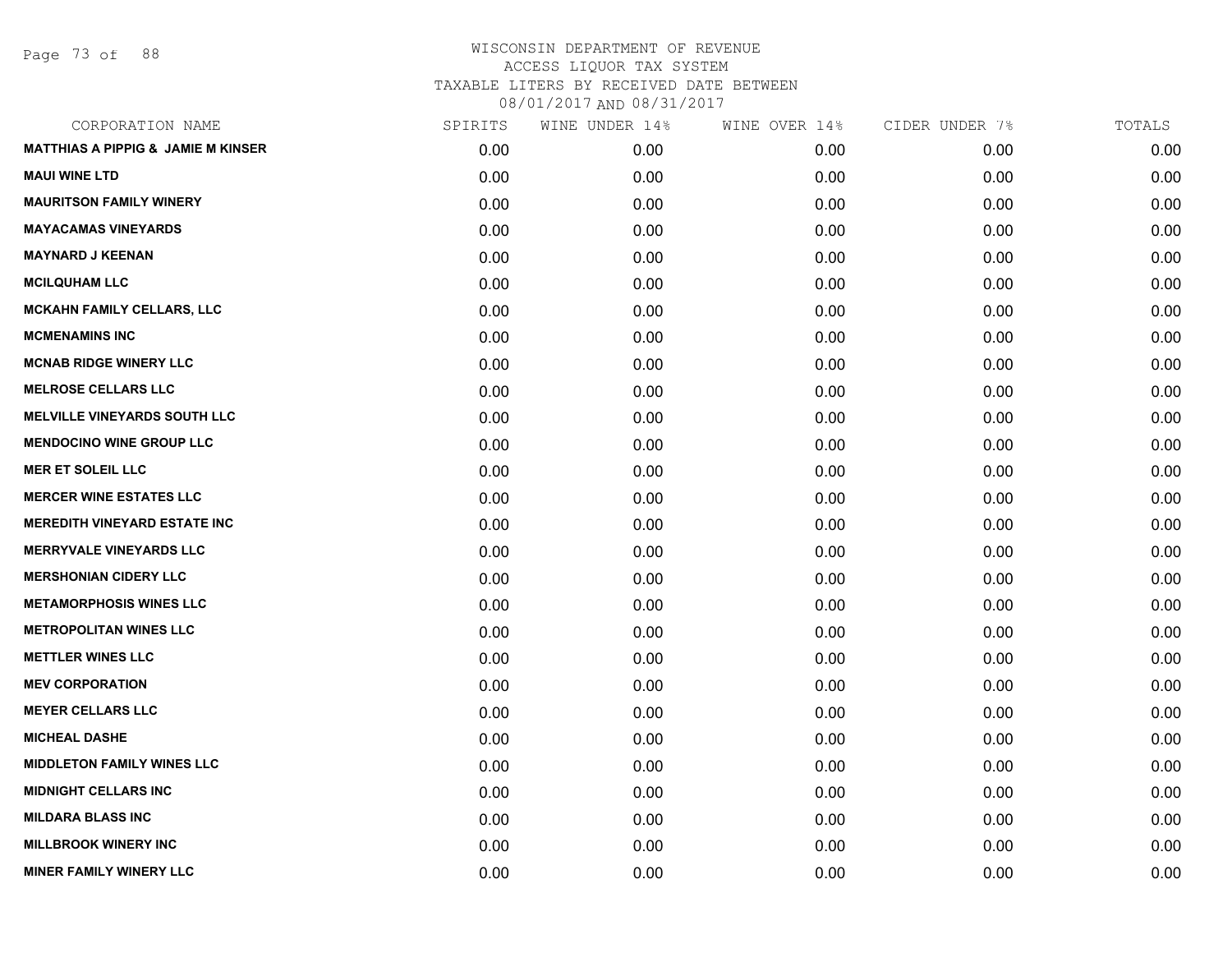Page 74 of 88

| CORPORATION NAME                                  | SPIRITS | WINE UNDER 14% | WINE OVER 14% | CIDER UNDER 7% | TOTALS   |
|---------------------------------------------------|---------|----------------|---------------|----------------|----------|
| <b>MINNESOTAS FINEST FERMENTED PRODUCTS</b>       | 0.00    | 0.00           | 0.00          | 1,037.08       | 1,037.08 |
| <b>MIRA WINERY LLC</b>                            | 0.00    | 0.00           | 0.00          | 0.00           | 0.00     |
| <b>MIRAMONT ESTATE VINEYARDS &amp; WINERY INC</b> | 0.00    | 0.00           | 0.00          | 0.00           | 0.00     |
| <b>MIRASOL WINE LLC</b>                           | 0.00    | 0.00           | 0.00          | 0.00           | 0.00     |
| <b>MODERN DEVELOPMENT COMPANY</b>                 | 0.00    | 0.00           | 0.00          | 0.00           | 0.00     |
| <b>MOLLYDOOKER INTERNATIONAL LLC</b>              | 0.00    | 0.00           | 0.00          | 0.00           | 0.00     |
| <b>MONTICELLO CELLARS INC</b>                     | 0.00    | 0.00           | 0.00          | 0.00           | 0.00     |
| <b>MONTINORE VINEYARDS LIMITED</b>                | 0.00    | 0.00           | 0.00          | 0.00           | 0.00     |
| <b>MORCHELLA WINE CELLARS LLC</b>                 | 0.00    | 0.00           | 0.00          | 0.00           | 0.00     |
| <b>MOSHIN VINEYARDS INC</b>                       | 0.00    | 0.00           | 0.00          | 0.00           | 0.00     |
| <b>MULLIGAN &amp; MULLIGAN</b>                    | 0.00    | 0.00           | 0.00          | 0.00           | 0.00     |
| <b>MUNCH &amp; FOX</b>                            | 0.00    | 0.00           | 0.00          | 0.00           | 0.00     |
| <b>MUNSON BRIDGE WINERY INC</b>                   | 0.00    | 0.00           | 0.00          | 0.00           | 0.00     |
| <b>MUSETTA WINERY, LLC</b>                        | 0.00    | 0.00           | 0.00          | 0.00           | 0.00     |
| <b>NCWGINC</b>                                    | 0.00    | 0.00           | 0.00          | 0.00           | 0.00     |
| <b>NABOR WINES LLC</b>                            | 0.00    | 0.00           | 0.00          | 0.00           | 0.00     |
| <b>NAKED WINES LLC</b>                            | 0.00    | 0.00           | 0.00          | 0.00           | 0.00     |
| <b>NAKEDWINES.COM INC</b>                         | 0.00    | 0.00           | 0.00          | 0.00           | 0.00     |
| NAPA WINERY GROUP, LLC                            | 0.00    | 0.00           | 0.00          | 0.00           | 0.00     |
| <b>NAVARRE CELLARS LTD</b>                        | 0.00    | 0.00           | 0.00          | 0.00           | 0.00     |
| NAVARRO VINEYARDS, LLC                            | 0.00    | 0.00           | 0.00          | 0.00           | 0.00     |
| <b>NEVADA WINE CELLARS INC</b>                    | 0.00    | 0.00           | 0.00          | 0.00           | 0.00     |
| <b>NEW VAVIN INC</b>                              | 0.00    | 0.00           | 0.00          | 0.00           | 0.00     |
| <b>NEWTON VINEYARD LLC</b>                        | 0.00    | 0.00           | 0.00          | 0.00           | 0.00     |
| <b>NICALI, LLC</b>                                | 0.00    | 0.00           | 0.00          | 0.00           | 0.00     |
| <b>NICHOLSON RANCH LLC</b>                        | 0.00    | 0.00           | 0.00          | 0.00           | 0.00     |
| NIEBAUM-COPPOLA ESTATE WINERY LP                  | 0.00    | 0.00           | 0.00          | 0.00           | 0.00     |
| <b>NO. 12 CIDER HOUSE LLC</b>                     | 0.00    | 0.00           | 0.00          | 0.00           | 0.00     |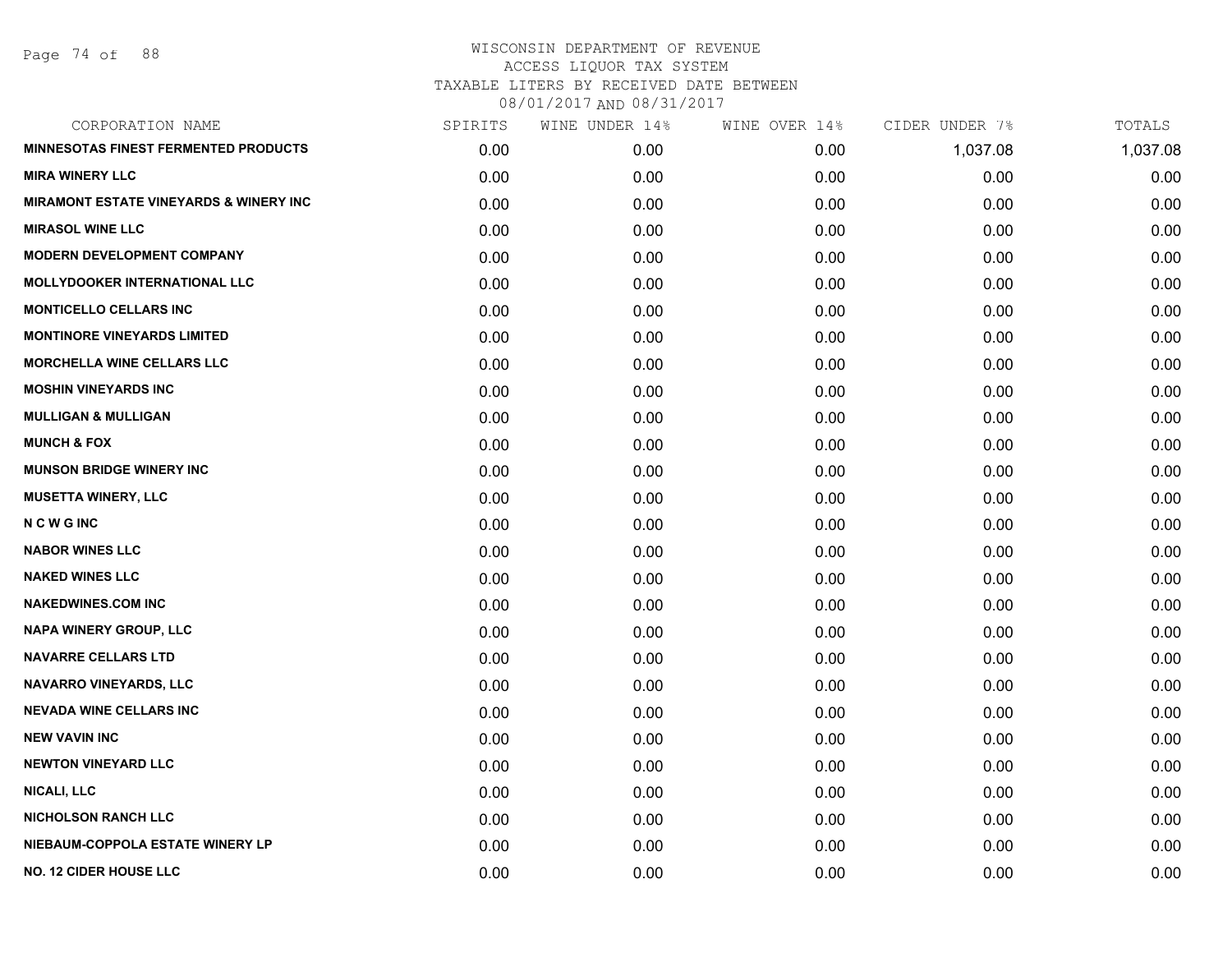Page 75 of 88

| CORPORATION NAME                    | SPIRITS | WINE UNDER 14% | WINE OVER 14% | CIDER UNDER 7% | TOTALS |
|-------------------------------------|---------|----------------|---------------|----------------|--------|
| <b>NORTHLEAF WINERY, LLC</b>        | 0.00    | 0.00           | 0.00          | 0.00           | 0.00   |
| <b>NOVA WINES, INC.</b>             | 0.00    | 0.00           | 0.00          | 0.00           | 0.00   |
| <b>NV AWG LTD</b>                   | 0.00    | 0.00           | 0.00          | 0.00           | 0.00   |
| <b>NW WINE COMPANY LLC</b>          | 0.00    | 0.00           | 0.00          | 0.00           | 0.00   |
| OAK RIDGE WINERY LLC                | 0.00    | 0.00           | 0.00          | 0.00           | 0.00   |
| <b>OAKVILLE HILLS CELLARS INC</b>   | 0.00    | 0.00           | 0.00          | 0.00           | 0.00   |
| <b>OAKVILLE RANCH WINERY INC</b>    | 0.00    | 0.00           | 0.00          | 0.00           | 0.00   |
| <b>OAT HILL CORPORATION</b>         | 0.00    | 0.00           | 0.00          | 0.00           | 0.00   |
| <b>OBRIEN FAMILY VINEYARD LLC</b>   | 0.00    | 0.00           | 0.00          | 0.00           | 0.00   |
| <b>OGB PARTNERS LLC</b>             | 0.00    | 0.00           | 0.00          | 0.00           | 0.00   |
| OLD VINE WINE PARTNERS LLC          | 0.00    | 0.00           | 0.00          | 0.00           | 0.00   |
| <b>OLIVER WINE COMPANY INC</b>      | 0.00    | 0.00           | 0.00          | 0.00           | 0.00   |
| ON Q WINES, LLC                     | 0.00    | 0.00           | 0.00          | 0.00           | 0.00   |
| O'NEILL BEVERAGES CO LLC            | 0.00    | 0.00           | 0.00          | 0.00           | 0.00   |
| <b>OPOLO WINES LP</b>               | 0.00    | 0.00           | 0.00          | 0.00           | 0.00   |
| OPUS ONE WINERY LLC                 | 0.00    | 0.00           | 0.00          | 0.00           | 0.00   |
| ORCA PROPERTIES LLC                 | 0.00    | 0.00           | 0.00          | 0.00           | 0.00   |
| <b>ORFILA VINEYARDS INC</b>         | 0.00    | 0.00           | 0.00          | 0.00           | 0.00   |
| ORIN SWIFT CELLARS LLC              | 0.00    | 0.00           | 0.00          | 0.00           | 0.00   |
| <b>O'SHAUGHNESSY DEL OSO LLC</b>    | 0.00    | 0.00           | 0.00          | 0.00           | 0.00   |
| <b>OWEN ROE LLC</b>                 | 0.00    | 0.00           | 0.00          | 0.00           | 0.00   |
| <b>PAHLMEYER LLC</b>                | 0.00    | 0.00           | 0.00          | 0.00           | 0.00   |
| PALI WINE COMPANY LP                | 0.00    | 0.00           | 0.00          | 0.00           | 0.00   |
| PALOMA VINEYARD LLC                 | 0.00    | 0.00           | 0.00          | 0.00           | 0.00   |
| PARAGON VINEYARD CO INC             | 0.00    | 0.00           | 0.00          | 0.00           | 0.00   |
| PARALLEL 44 VINEYARD & WINERY, INC. | 0.00    | 0.00           | 0.00          | 0.00           | 0.00   |
| <b>PARKER STATION INC</b>           | 0.00    | 0.00           | 0.00          | 0.00           | 0.00   |
| PARSONAGE CELLARS INC               | 0.00    | 0.00           | 0.00          | 0.00           | 0.00   |
|                                     |         |                |               |                |        |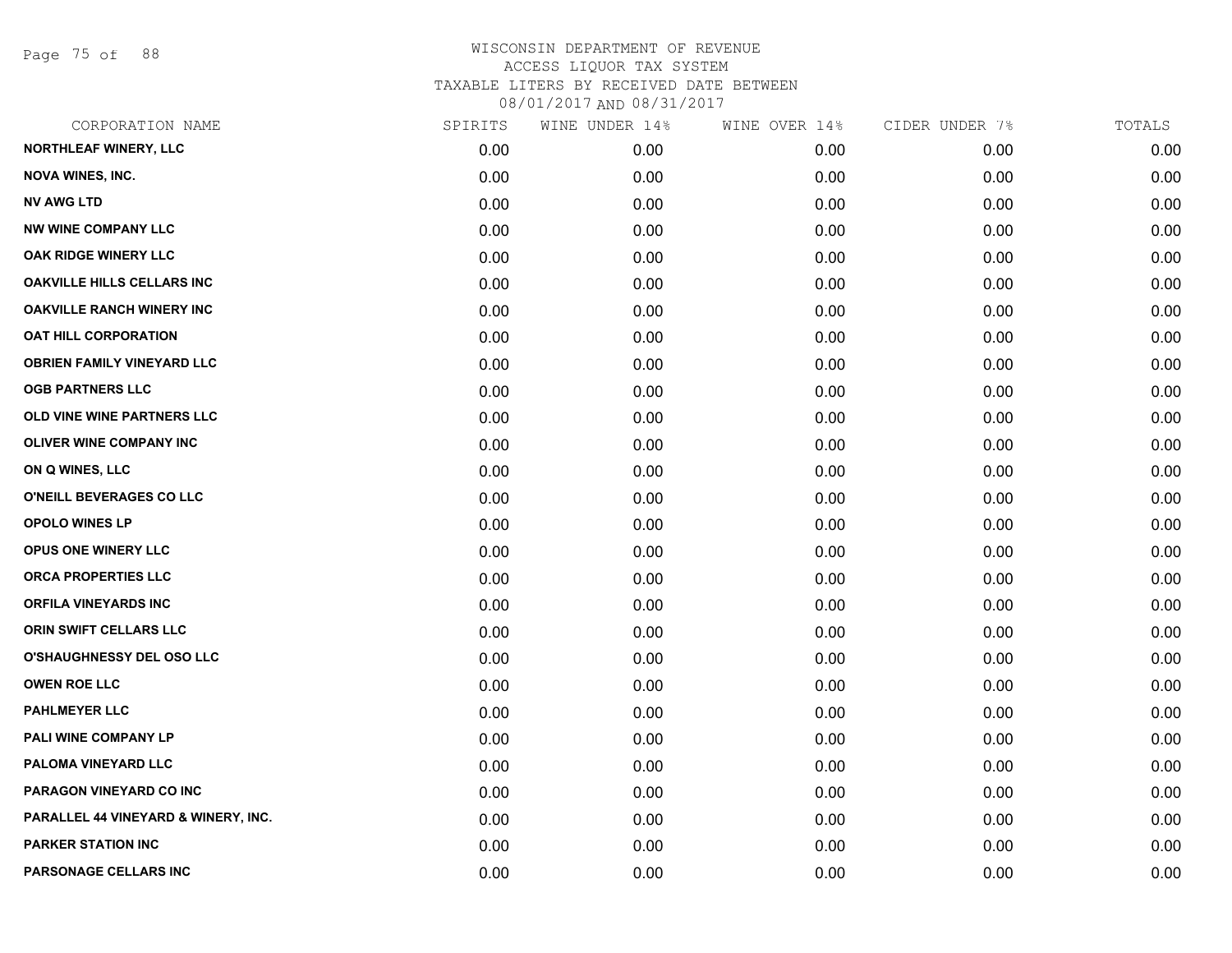Page 76 of 88

## WISCONSIN DEPARTMENT OF REVENUE ACCESS LIQUOR TAX SYSTEM TAXABLE LITERS BY RECEIVED DATE BETWEEN

08/01/2017 AND 08/31/2017

| CORPORATION NAME                     | SPIRITS | WINE UNDER 14% | WINE OVER 14% | CIDER UNDER 7% | TOTALS |
|--------------------------------------|---------|----------------|---------------|----------------|--------|
| PATEL WINERY LLC                     | 0.00    | 0.00           | 0.00          | 0.00           | 0.00   |
| <b>PATRICIA A HOOVER</b>             | 0.00    | 0.00           | 0.00          | 0.00           | 0.00   |
| <b>PATRICK A RONEY</b>               | 0.00    | 0.00           | 0.00          | 0.00           | 0.00   |
| <b>PATRICK ARNDT</b>                 | 0.00    | 0.00           | 0.00          | 0.00           | 0.00   |
| <b>PAUL D ASPER</b>                  | 0.00    | 0.00           | 0.00          | 0.00           | 0.00   |
| <b>PAUL G BLOMMEL</b>                | 0.00    | 0.00           | 0.00          | 0.00           | 0.00   |
| PAUL HOBBS WINERY LP                 | 0.00    | 0.00           | 0.00          | 0.00           | 0.00   |
| <b>PAUL J FRANZEN</b>                | 0.00    | 0.00           | 0.00          | 0.00           | 0.00   |
| <b>PAVI WINES LLC</b>                | 0.00    | 0.00           | 0.00          | 0.00           | 0.00   |
| PCJ, INC.                            | 0.00    | 0.00           | 0.00          | 0.00           | 0.00   |
| PEACHY CANYON WINERY                 | 0.00    | 0.00           | 0.00          | 0.00           | 0.00   |
| PEAR VALLEY VINEYARD, INC.           | 0.00    | 0.00           | 0.00          | 0.00           | 0.00   |
| PEAY VINEYARDS LLC                   | 0.00    | 0.00           | 0.00          | 0.00           | 0.00   |
| PEJU FAMILY OPERATING PARTNERSHIP LP | 0.00    | 0.00           | 0.00          | 0.00           | 0.00   |
| PELLEGRINI RANCHES INC               | 0.00    | 0.00           | 0.00          | 0.00           | 0.00   |
| PENROSE LANE LIMITED                 | 0.00    | 0.00           | 0.00          | 0.00           | 0.00   |
| PEPPER BRIDGE WINERY LLC             | 0.00    | 0.00           | 0.00          | 0.00           | 0.00   |
| PERNOD RICARD KENWOOD HOLDING LLC    | 0.00    | 0.00           | 0.00          | 0.00           | 0.00   |
| PERNOD RICARD USA LLC                | 0.00    | 0.00           | 0.00          | 0.00           | 0.00   |
| <b>PERVINO INC</b>                   | 0.00    | 0.00           | 0.00          | 0.00           | 0.00   |
| PETER FRANUS WINE COMPANY INC        | 0.00    | 0.00           | 0.00          | 0.00           | 0.00   |
| PETER HOEHN                          | 0.00    | 0.00           | 0.00          | 0.00           | 0.00   |
| PETER MICHAEL WINERY                 | 0.00    | 0.00           | 0.00          | 0.00           | 0.00   |
| PETRONI VINEYARDS LLC                | 0.00    | 0.00           | 0.00          | 0.00           | 0.00   |
| PHILIP TOGNI VINEYARD LP             | 0.00    | 0.00           | 0.00          | 0.00           | 0.00   |
| PHILLIPS FARMS LLC                   | 0.00    | 0.00           | 0.00          | 0.00           | 0.00   |
| <b>PIEPERTK LLC</b>                  | 0.00    | 0.00           | 0.00          | 0.00           | 0.00   |
| <b>PINA CELLARS LP</b>               | 0.00    | 0.00           | 0.00          | 0.00           | 0.00   |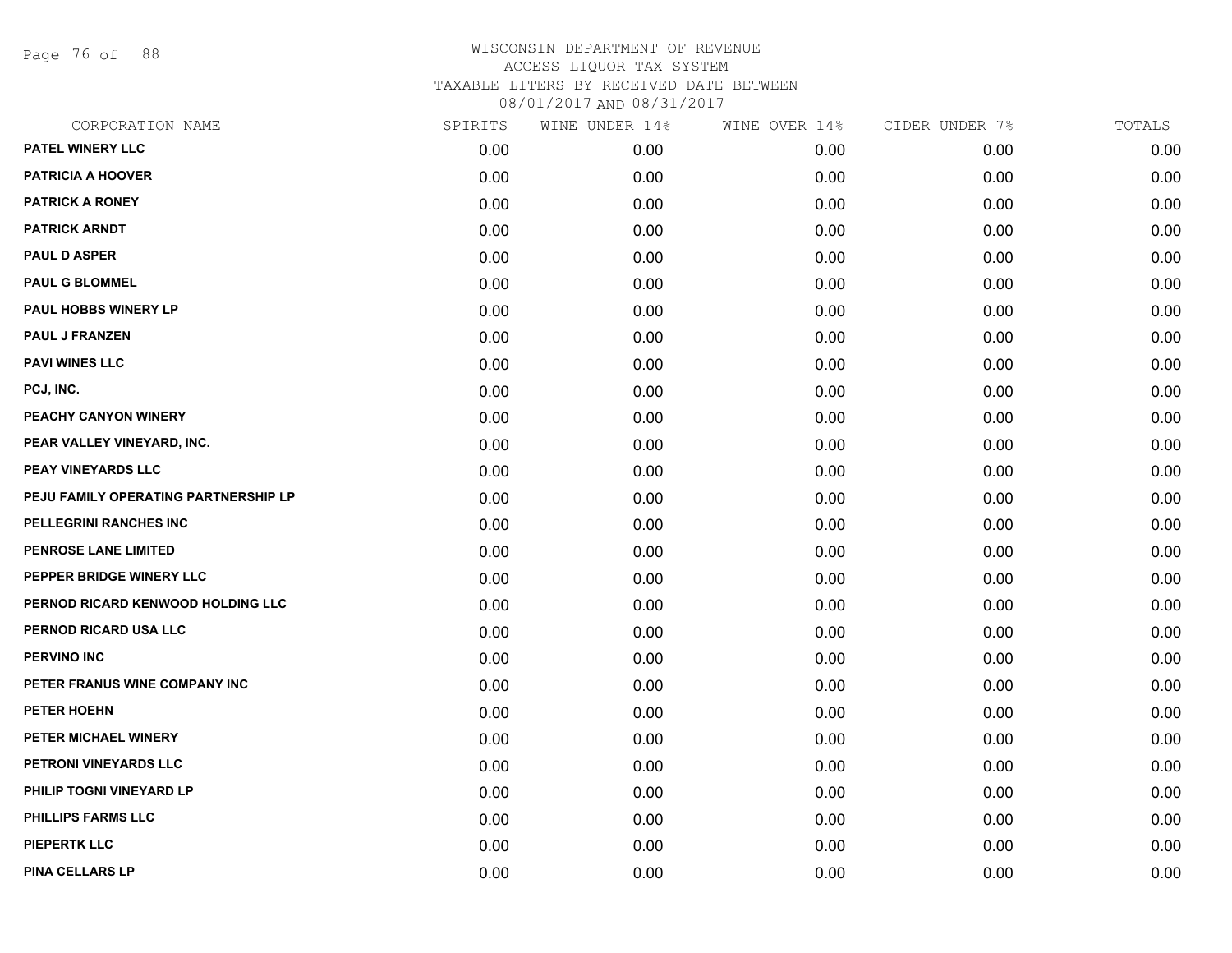Page 77 of 88

| CORPORATION NAME                         | SPIRITS | WINE UNDER 14% | WINE OVER 14% | CIDER UNDER 7% | TOTALS |
|------------------------------------------|---------|----------------|---------------|----------------|--------|
| PINE RIDGE WINERY LLC                    | 0.00    | 0.00           | 0.00          | 0.00           | 0.00   |
| <b>PJK WINERY LLC</b>                    | 0.00    | 0.00           | 0.00          | 0.00           | 0.00   |
| POPE VALLEY WINERY LLC                   | 0.00    | 0.00           | 0.00          | 0.00           | 0.00   |
| PORTER FAMILY VINEYARDS LLC              | 0.00    | 0.00           | 0.00          | 0.00           | 0.00   |
| <b>POTT WINE</b>                         | 0.00    | 0.00           | 0.00          | 0.00           | 0.00   |
| PRAGER WINERY & PORT WORKS, INC.         | 0.00    | 0.00           | 0.00          | 0.00           | 0.00   |
| <b>PRAIRIE BERRY LLC</b>                 | 0.00    | 0.00           | 0.00          | 0.00           | 0.00   |
| <b>PRAIRIE HAWK WINERY INC</b>           | 0.00    | 0.00           | 0.00          | 0.00           | 0.00   |
| PRECEPT BRANDS LLC                       | 0.00    | 0.00           | 0.00          | 0.00           | 0.00   |
| PREMIUM VINTNERS LLC                     | 0.00    | 0.00           | 0.00          | 0.00           | 0.00   |
| PRESQU'ILE WINERY                        | 0.00    | 0.00           | 0.00          | 0.00           | 0.00   |
| PRIDE MOUNTAIN VINEYARDS LLC             | 0.00    | 0.00           | 0.00          | 0.00           | 0.00   |
| <b>PRINCE MICHEL LLC</b>                 | 0.00    | 0.00           | 0.00          | 0.00           | 0.00   |
| <b>PROMONTORY LLC</b>                    | 0.00    | 0.00           | 0.00          | 0.00           | 0.00   |
| <b>PWG LLC</b>                           | 0.00    | 0.00           | 0.00          | 0.00           | 0.00   |
| <b>QUADY SOUTH WINERY LLC</b>            | 0.00    | 0.00           | 0.00          | 0.00           | 0.00   |
| QUILCEDA CREEK VINTNERS INC              | 0.00    | 0.00           | 0.00          | 0.00           | 0.00   |
| <b>QUPE WINE CELLARS LLC</b>             | 0.00    | 0.00           | 0.00          | 0.00           | 0.00   |
| <b>R LAWSON ENTERPRISES LLC</b>          | 0.00    | 0.00           | 0.00          | 0.00           | 0.00   |
| RADIO-COTEAU WINE CELLARS LLC            | 0.00    | 0.00           | 0.00          | 0.00           | 0.00   |
| <b>RAMAZZOTTI WINES LLC</b>              | 0.00    | 0.00           | 0.00          | 0.00           | 0.00   |
| <b>RAMEY WINE CELLARS INC</b>            | 0.00    | 0.00           | 0.00          | 0.00           | 0.00   |
| <b>RAPTOR RIDGE WINERY LLC</b>           | 0.00    | 0.00           | 0.00          | 0.00           | 0.00   |
| <b>RASA VINEYARDS, LLC</b>               | 0.00    | 0.00           | 0.00          | 0.00           | 0.00   |
| <b>RAYMOND SIGNORELLO</b>                | 0.00    | 0.00           | 0.00          | 0.00           | 0.00   |
| <b>RAYMOND VINEYARD &amp; CELLAR INC</b> | 0.00    | 0.00           | 0.00          | 0.00           | 0.00   |
| <b>RB WINE ASSOCIATES LLC</b>            | 0.00    | 0.00           | 0.00          | 0.00           | 0.00   |
| <b>RBZ VINEYARDS LLC</b>                 | 0.00    | 0.00           | 0.00          | 0.00           | 0.00   |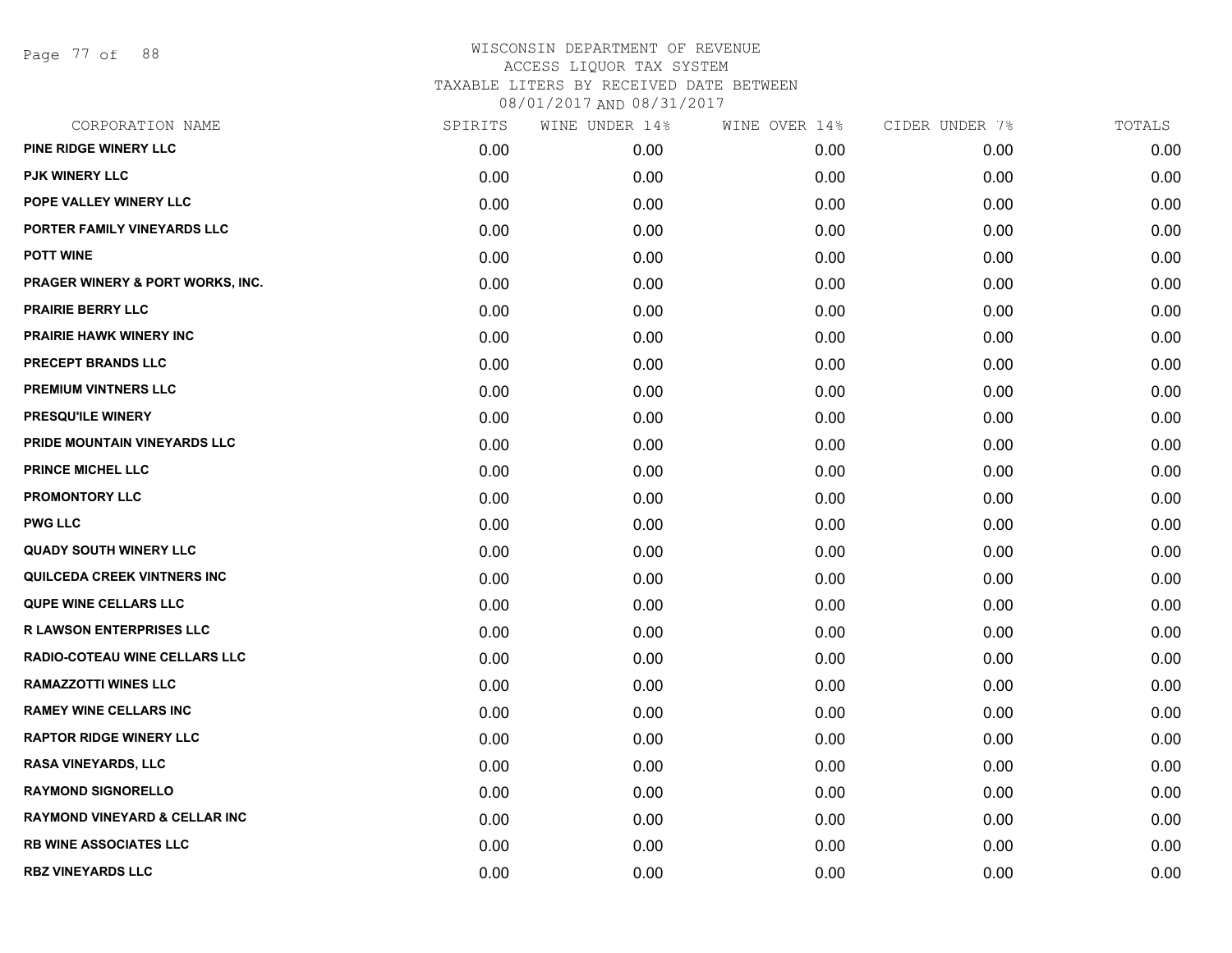Page 78 of 88

| CORPORATION NAME                            | SPIRITS | WINE UNDER 14% | WINE OVER 14% | CIDER UNDER 7% | TOTALS |
|---------------------------------------------|---------|----------------|---------------|----------------|--------|
| <b>RED CAR WINE COMPANY LLC</b>             | 0.00    | 0.00           | 0.00          | 0.00           | 0.00   |
| <b>RED MARE WINES LLC</b>                   | 0.00    | 0.00           | 0.00          | 0.00           | 0.00   |
| <b>RED OAK VINEYARD INC</b>                 | 0.00    | 0.00           | 0.00          | 0.00           | 0.00   |
| <b>REGUSCI WINERY INC</b>                   | 0.00    | 0.00           | 0.00          | 0.00           | 0.00   |
| <b>REN ACQUISITION INC</b>                  | 0.00    | 0.00           | 0.00          | 0.00           | 0.00   |
| <b>REVANA FAMILY PARTNERS LP</b>            | 0.00    | 0.00           | 0.00          | 0.00           | 0.00   |
| <b>REVANA FAMILY PARTNERS LP</b>            | 0.00    | 0.00           | 0.00          | 0.00           | 0.00   |
| <b>REVELRY VINTNERS LLC</b>                 | 0.00    | 0.00           | 0.00          | 0.00           | 0.00   |
| <b>REYNOLDS CREATIVE PRODUCTS INC</b>       | 0.00    | 0.00           | 0.00          | 0.00           | 0.00   |
| <b>RHYS VINEYARDS LLC</b>                   | 0.00    | 0.00           | 0.00          | 0.00           | 0.00   |
| <b>RIC JORANLIEN</b>                        | 0.00    | 0.00           | 0.00          | 0.00           | 0.00   |
| <b>RICHARD E LIBBY</b>                      | 0.00    | 0.00           | 0.00          | 0.00           | 0.00   |
| <b>RICHARD FORTUNE</b>                      | 0.00    | 0.00           | 0.00          | 0.00           | 0.00   |
| <b>RIDGE VINEYARDS INC</b>                  | 0.00    | 0.00           | 0.00          | 0.00           | 0.00   |
| <b>RIGHT SIDE LLC</b>                       | 0.00    | 0.00           | 0.00          | 0.00           | 0.00   |
| <b>RIVER BEND VINEYARD &amp; WINERY LLC</b> | 0.00    | 0.00           | 0.00          | 0.00           | 0.00   |
| <b>RIVER VALLEY VINEYARD INC</b>            | 0.00    | 0.00           | 0.00          | 0.00           | 0.00   |
| <b>RIVER VIEW WINERY LLC</b>                | 0.00    | 0.00           | 0.00          | 0.00           | 0.00   |
| <b>RIVERBENCH LLC</b>                       | 0.00    | 0.00           | 0.00          | 0.00           | 0.00   |
| <b>ROBERT CRAIG WINERY LP</b>               | 0.00    | 0.00           | 0.00          | 0.00           | 0.00   |
| <b>ROBERT FOLEY LLC</b>                     | 0.00    | 0.00           | 0.00          | 0.00           | 0.00   |
| <b>ROBERT HALL WINERY LLC</b>               | 0.00    | 0.00           | 0.00          | 0.00           | 0.00   |
| <b>ROBERT MUELLER CELLARS</b>               | 0.00    | 0.00           | 0.00          | 0.00           | 0.00   |
| <b>ROBERT YOUNG ESTATE WINERY LLC</b>       | 0.00    | 0.00           | 0.00          | 0.00           | 0.00   |
| <b>ROCCA FAMILY VINEYARDS INC</b>           | 0.00    | 0.00           | 0.00          | 0.00           | 0.00   |
| <b>ROCHE WINERY LLC</b>                     | 0.00    | 0.00           | 0.00          | 0.00           | 0.00   |
| <b>ROCK N WOOL WINERY LLC</b>               | 0.00    | 0.00           | 0.00          | 0.00           | 0.00   |
| <b>ROCK WALL WINE COMPANY INC</b>           | 0.00    | 0.00           | 0.00          | 0.00           | 0.00   |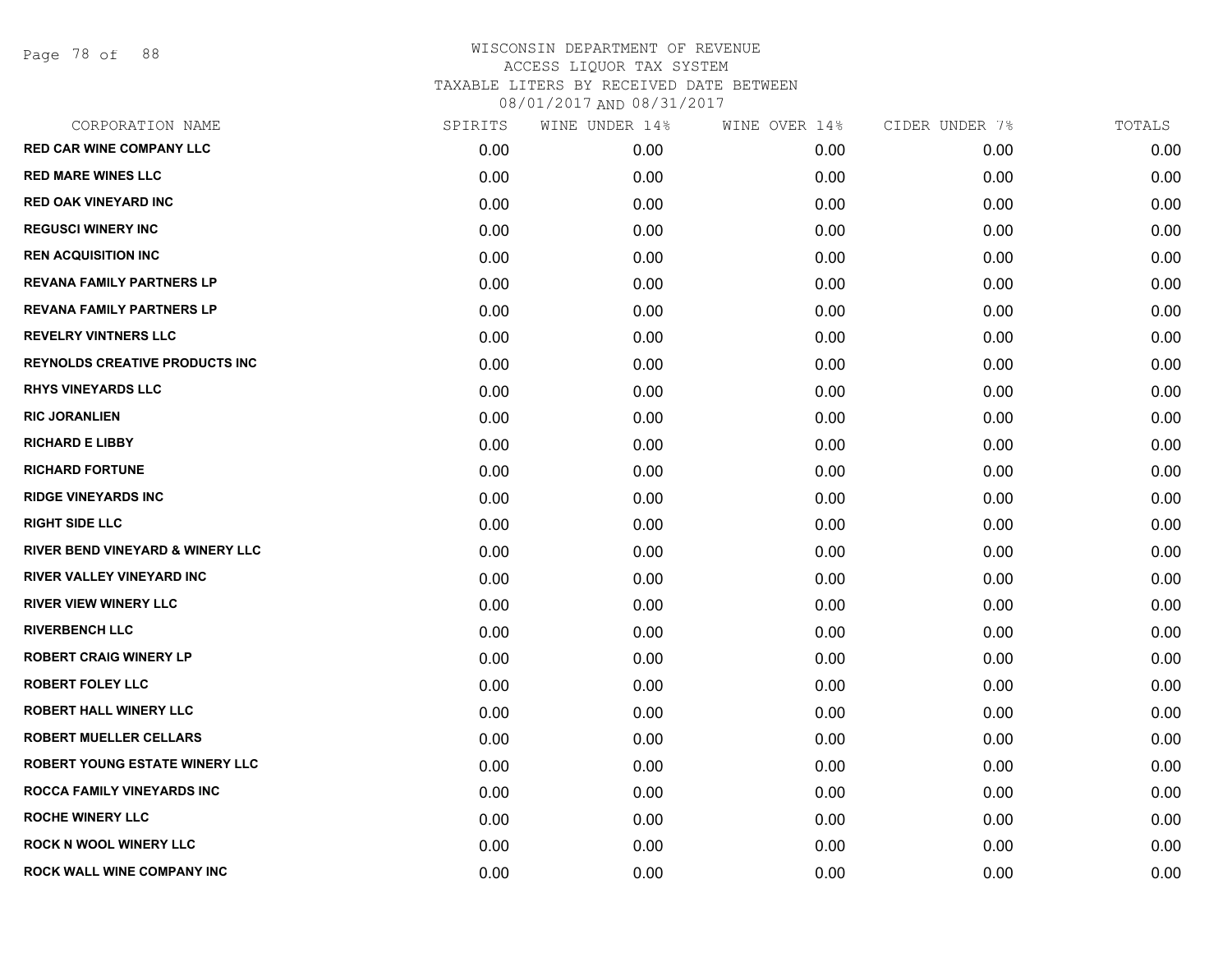Page 79 of 88

| CORPORATION NAME                       | SPIRITS | WINE UNDER 14% | WINE OVER 14% | CIDER UNDER 7% | TOTALS |
|----------------------------------------|---------|----------------|---------------|----------------|--------|
| <b>ROEDERER ESTATE INC</b>             | 0.00    | 0.00           | 0.00          | 0.00           | 0.00   |
| ROMBAUER VINEYARDS INC                 | 0.00    | 0.00           | 0.00          | 0.00           | 0.00   |
| <b>RONALD L FENOLIO</b>                | 0.00    | 0.00           | 0.00          | 0.00           | 0.00   |
| <b>RONALD T RUBIN</b>                  | 0.00    | 0.00           | 0.00          | 0.00           | 0.00   |
| <b>ROUND POND ESTATE LLC</b>           | 0.00    | 0.00           | 250.13        | 0.00           | 250.13 |
| <b>ROWLEY ESTATES LLC</b>              | 0.00    | 0.00           | 0.00          | 0.00           | 0.00   |
| RRJ REAL PROPERTIES LLC                | 0.00    | 0.00           | 0.00          | 0.00           | 0.00   |
| <b>RSB VINEYARDS LLC</b>               | 0.00    | 0.00           | 0.00          | 0.00           | 0.00   |
| <b>RUDD WINES INC</b>                  | 0.00    | 0.00           | 0.00          | 0.00           | 0.00   |
| <b>RUDIUS WINES, LLC</b>               | 0.00    | 0.00           | 0.00          | 0.00           | 0.00   |
| RUSHFORD MEADERY AND WINERY LLC        | 0.00    | 0.00           | 0.00          | 0.00           | 0.00   |
| RUTHERFORD HILL WINERY LLC             | 0.00    | 0.00           | 0.00          | 0.00           | 0.00   |
| <b>RYAN PRELLWITZ</b>                  | 0.00    | 0.00           | 0.00          | 0.00           | 0.00   |
| <b>SAINTSBURY LLC</b>                  | 0.00    | 0.00           | 0.00          | 0.00           | 0.00   |
| <b>SANFORD WINERY COMPANY LP</b>       | 0.00    | 0.00           | 0.00          | 0.00           | 0.00   |
| <b>SARACINA VINEYARDS LLC</b>          | 0.00    | 0.00           | 0.00          | 0.00           | 0.00   |
| SAVANNAH CHANELLE VINEYARDS INC        | 0.00    | 0.00           | 0.00          | 0.00           | 0.00   |
| <b>SAVIAH ROSE WINERY LLC</b>          | 0.00    | 0.00           | 0.00          | 0.00           | 0.00   |
| <b>SAXUM VINEYARDS INC</b>             | 0.00    | 0.00           | 0.00          | 0.00           | 0.00   |
| <b>SBRAGIA FAMILY VINEYARDS LLC</b>    | 0.00    | 0.00           | 0.00          | 0.00           | 0.00   |
| <b>SCHEID VINEYARDS CALIFORNIA INC</b> | 0.00    | 0.00           | 0.00          | 0.00           | 0.00   |
| <b>SCHRADER CELLARS LLC</b>            | 0.00    | 0.00           | 0.00          | 0.00           | 0.00   |
| <b>SCHRAMSBERG VINEYARDS CO INC</b>    | 0.00    | 0.00           | 0.00          | 0.00           | 0.00   |
| <b>SCHUG WINERY LLC</b>                | 0.00    | 0.00           | 0.00          | 0.00           | 0.00   |
| <b>SCHWEIGER VINEYARDS INC</b>         | 0.00    | 0.00           | 0.00          | 0.00           | 0.00   |
| <b>SCREAMING EAGLE LLC</b>             | 0.00    | 0.00           | 0.00          | 0.00           | 0.00   |
| <b>SEAVER VINEYARDS LLC</b>            | 0.00    | 0.00           | 0.00          | 0.00           | 0.00   |
| <b>SEAVEY VINEYARD LP</b>              | 0.00    | 0.00           | 0.00          | 0.00           | 0.00   |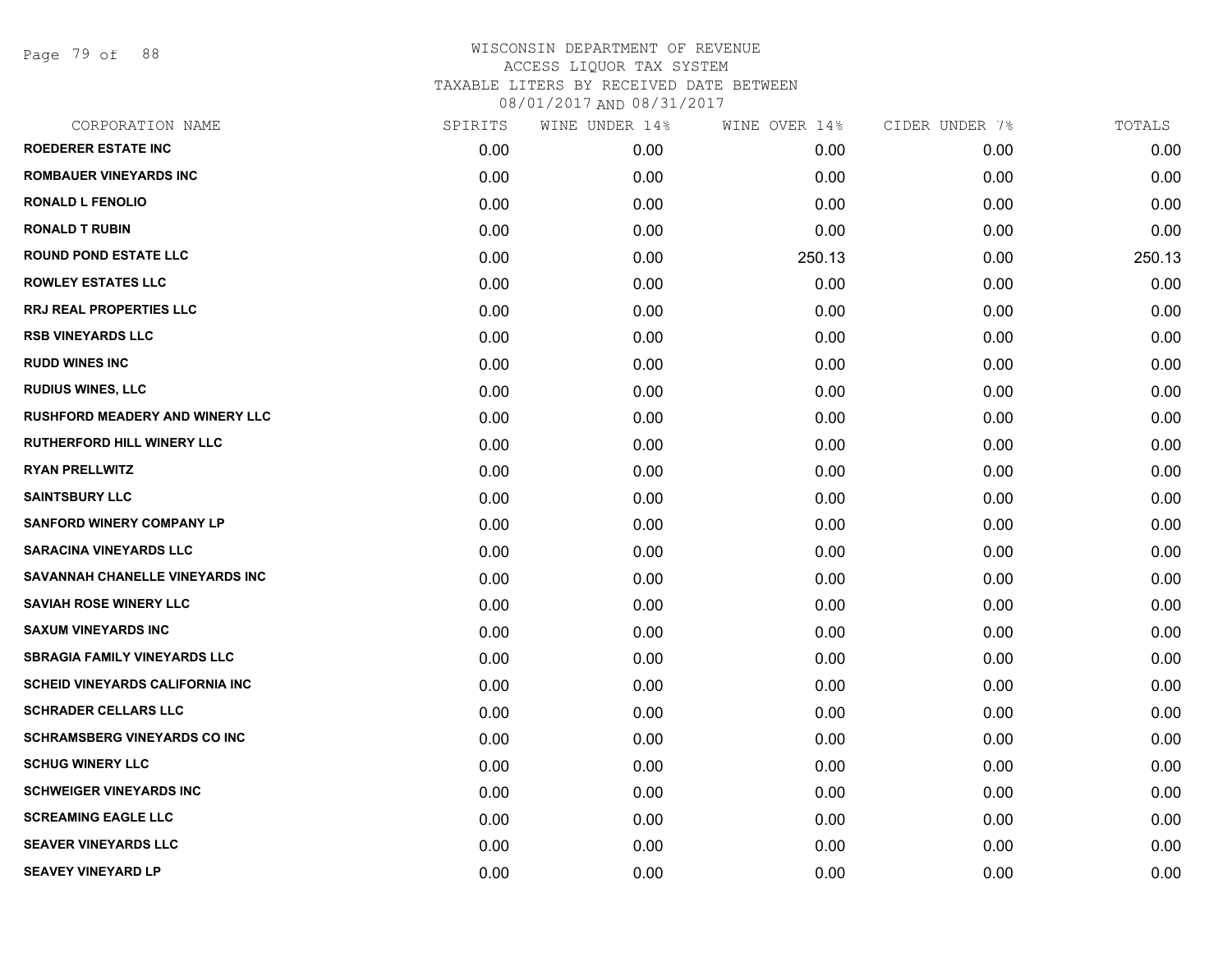Page 80 of 88

| CORPORATION NAME                              | SPIRITS | WINE UNDER 14% | WINE OVER 14% | CIDER UNDER 7% | TOTALS |
|-----------------------------------------------|---------|----------------|---------------|----------------|--------|
| <b>SEBASTOPOL VINEYARDS &amp; WINERY CORP</b> | 0.00    | 4.50           | 4.50          | 0.00           | 9.00   |
| <b>SELBY ENTERPRISES INC</b>                  | 0.00    | 0.00           | 57.00         | 0.00           | 57.00  |
| <b>SEQUOIA GROVE VINEYARDS LP</b>             | 0.00    | 0.00           | 0.00          | 0.00           | 0.00   |
| <b>SEVEN STONES WINERY LLC</b>                | 0.00    | 0.00           | 0.00          | 0.00           | 0.00   |
| <b>SHADY LADIES LLC</b>                       | 0.00    | 0.00           | 0.00          | 0.00           | 0.00   |
| <b>SHAFER VINEYARDS INC</b>                   | 0.00    | 0.00           | 0.00          | 0.00           | 0.00   |
| <b>SHANNON RIDGE INC</b>                      | 0.00    | 0.00           | 0.00          | 0.00           | 0.00   |
| <b>SHARON L PINGEL</b>                        | 0.00    | 0.00           | 0.00          | 0.00           | 0.00   |
| SHELTON-MACKENZIE WINE COMPANY                | 0.00    | 0.00           | 0.00          | 0.00           | 0.00   |
| <b>SHERRY HARDIE</b>                          | 0.00    | 0.00           | 0.00          | 0.00           | 0.00   |
| <b>SHERWIN FAMILY VINEYARDS LLC</b>           | 0.00    | 0.00           | 0.00          | 0.00           | 0.00   |
| <b>SIERRA SUNRISE VINEYARDS</b>               | 0.00    | 0.00           | 0.00          | 0.00           | 0.00   |
| SILVER OAK WINE CELLARS LP                    | 0.00    | 0.00           | 0.00          | 0.00           | 0.00   |
| SILVER TRIDENT WINERY LLC                     | 0.00    | 0.00           | 0.00          | 0.00           | 0.00   |
| <b>SINE QUA NON INC</b>                       | 0.00    | 0.00           | 0.00          | 0.00           | 0.00   |
| SINNIPEE VALLEY VINEYARD LLC                  | 0.00    | 0.00           | 0.00          | 0.00           | 0.00   |
| <b>SINSKEY VINEYARDS INC</b>                  | 0.00    | 0.00           | 0.00          | 0.00           | 0.00   |
| <b>SISYPHUS LLC</b>                           | 0.00    | 0.00           | 0.00          | 0.00           | 0.00   |
| <b>SIX SIGMA WINERY LLC</b>                   | 0.00    | 0.00           | 0.00          | 0.00           | 0.00   |
| <b>SKYWALKER VINEYARDS, LLC</b>               | 0.00    | 0.00           | 0.00          | 0.00           | 0.00   |
| <b>SMALL VINES WINES INC</b>                  | 0.00    | 0.00           | 0.00          | 0.00           | 0.00   |
| <b>SMITH &amp; SMITH</b>                      | 0.00    | 0.00           | 0.00          | 0.00           | 0.00   |
| SMITH ANDERSON ENTERPRISES INC                | 0.00    | 0.00           | 0.00          | 0.00           | 0.00   |
| <b>SOKOL BLOSSER LTD</b>                      | 0.00    | 0.00           | 0.00          | 0.00           | 0.00   |
| <b>SOMERSTON WINE COMPANY, LLC</b>            | 0.00    | 0.00           | 0.00          | 0.00           | 0.00   |
| SONOMA-CUTRER VINEYARDS INC                   | 0.00    | 0.00           | 0.00          | 0.00           | 0.00   |
| SOUTH COAST WINERY INC                        | 0.00    | 0.00           | 0.00          | 0.00           | 0.00   |
| <b>SP GROSSNICKLE LLC</b>                     | 0.00    | 16.50          | 0.00          | 0.00           | 16.50  |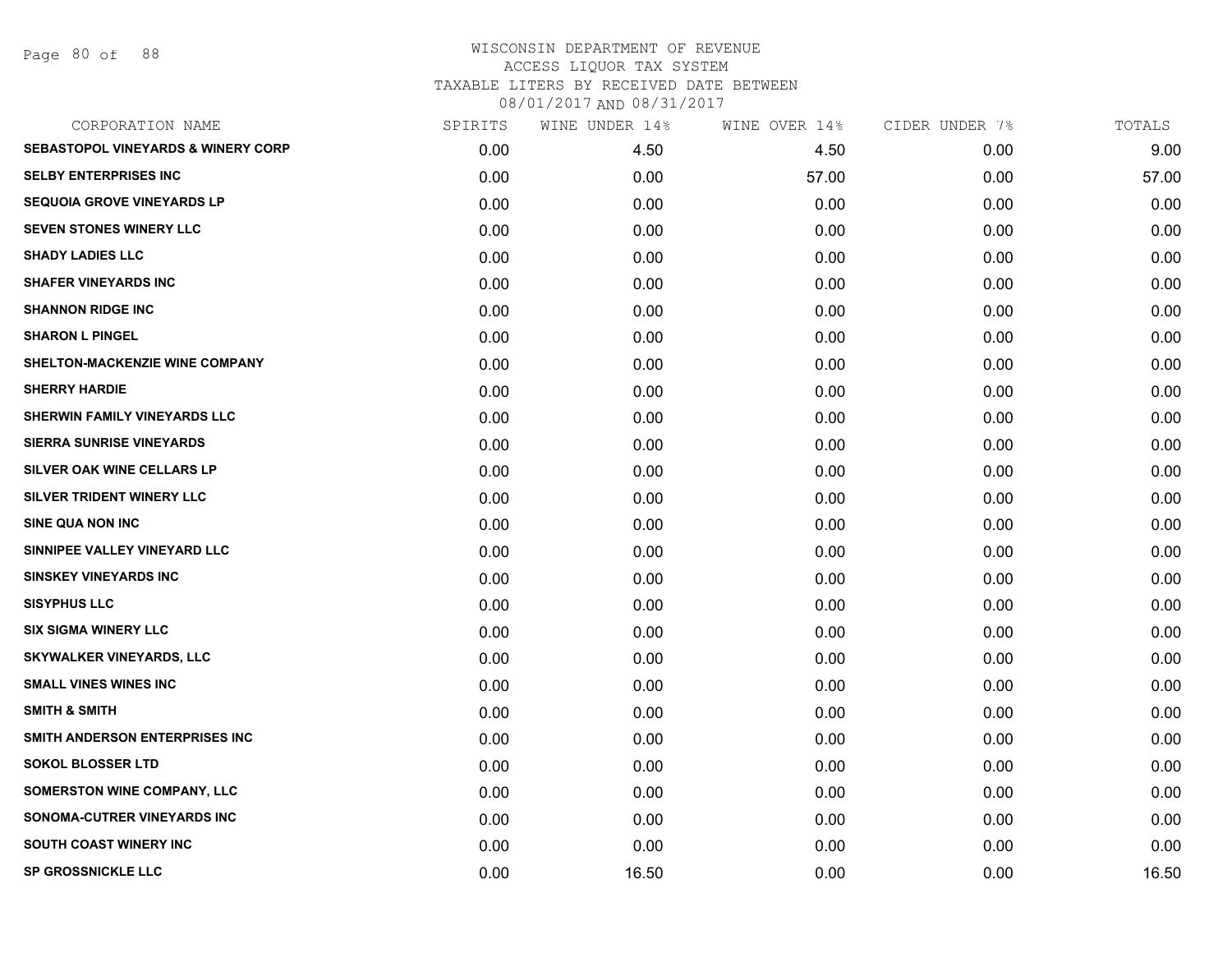| CORPORATION NAME                           | SPIRITS | WINE UNDER 14% | WINE OVER 14% | CIDER UNDER 7% | TOTALS |
|--------------------------------------------|---------|----------------|---------------|----------------|--------|
| <b>SPANOS BERBERIAN WINERY LLC</b>         | 0.00    | 0.00           | 0.00          | 0.00           | 0.00   |
| <b>SPARKLING OREGON LLC</b>                | 0.00    | 0.00           | 0.00          | 0.00           | 0.00   |
| SPIRITS OF NORWAY VINEYARD LLC             | 0.00    | 0.00           | 0.00          | 0.00           | 0.00   |
| <b>SPOTTSWOODE WINERY INC</b>              | 0.00    | 0.00           | 0.00          | 0.00           | 0.00   |
| SPRECHER BREWING COMPANY, INC.             | 0.00    | 0.00           | 0.00          | 0.00           | 0.00   |
| <b>SPRING MOUNTAIN VINEYARD INC</b>        | 0.00    | 0.00           | 0.00          | 0.00           | 0.00   |
| <b>SPURGEON VINEYARDS &amp; WINERY LLC</b> | 0.00    | 0.00           | 0.00          | 0.00           | 0.00   |
| <b>SQUIX LLC</b>                           | 0.00    | 0.00           | 0.00          | 0.00           | 0.00   |
| <b>ST HELENA ESTATE LLC</b>                | 0.00    | 0.00           | 0.00          | 0.00           | 0.00   |
| <b>ST JAMES WINERY INC</b>                 | 0.00    | 0.00           | 0.00          | 0.00           | 0.00   |
| ST JULIAN WINE COMPANY INC                 | 0.00    | 0.00           | 0.00          | 0.00           | 0.00   |
| <b>ST SUPERY INC</b>                       | 0.00    | 0.00           | 0.00          | 0.00           | 0.00   |
| ST. FRANCIS WINERY & VINEYARD L.P.         | 0.00    | 0.00           | 0.00          | 0.00           | 0.00   |
| <b>STAGLIN FAMILY VINEYARD LLC</b>         | 0.00    | 0.00           | 0.00          | 0.00           | 0.00   |
| <b>STAG'S LEAP WINE CELLARS LLC</b>        | 0.00    | 0.00           | 0.00          | 0.00           | 0.00   |
| <b>STANDING JOURNEY LLC</b>                | 0.00    | 0.00           | 0.00          | 0.00           | 0.00   |
| STE MICHELLE WINE ESTATES LTD              | 0.00    | 0.00           | 0.00          | 0.00           | 0.00   |
| <b>STEPHAN VINEYARD INC</b>                | 0.00    | 0.00           | 0.00          | 0.00           | 0.00   |
| <b>STEPHEN M KENNEDY</b>                   | 0.00    | 0.00           | 0.00          | 0.00           | 0.00   |
| <b>STEPHEN M REUSTLE</b>                   | 0.00    | 0.00           | 0.00          | 0.00           | 0.00   |
| STEPHEN W. PARRY AND SUSAN F. PARRY        | 0.00    | 0.00           | 0.00          | 0.00           | 0.00   |
| <b>STEVEN DEBAKER</b>                      | 0.00    | 0.00           | 0.00          | 0.00           | 0.00   |
| <b>STEVEN KENT LLC</b>                     | 0.00    | 0.00           | 0.00          | 0.00           | 0.00   |
| STEVEN M & JUDITH A JACOBSON LLC           | 0.00    | 0.00           | 0.00          | 0.00           | 0.00   |
| <b>STEVEN N LEDSON</b>                     | 0.00    | 0.00           | 0.00          | 0.00           | 0.00   |
| <b>STOLLER VINEYARDS INC</b>               | 0.00    | 0.00           | 0.00          | 0.00           | 0.00   |
| <b>STOLPMAN VINEYARDS LLC</b>              | 0.00    | 0.00           | 0.00          | 0.00           | 0.00   |
| <b>STONE EDGE WINERY LLC</b>               | 0.00    | 0.00           | 0.00          | 0.00           | 0.00   |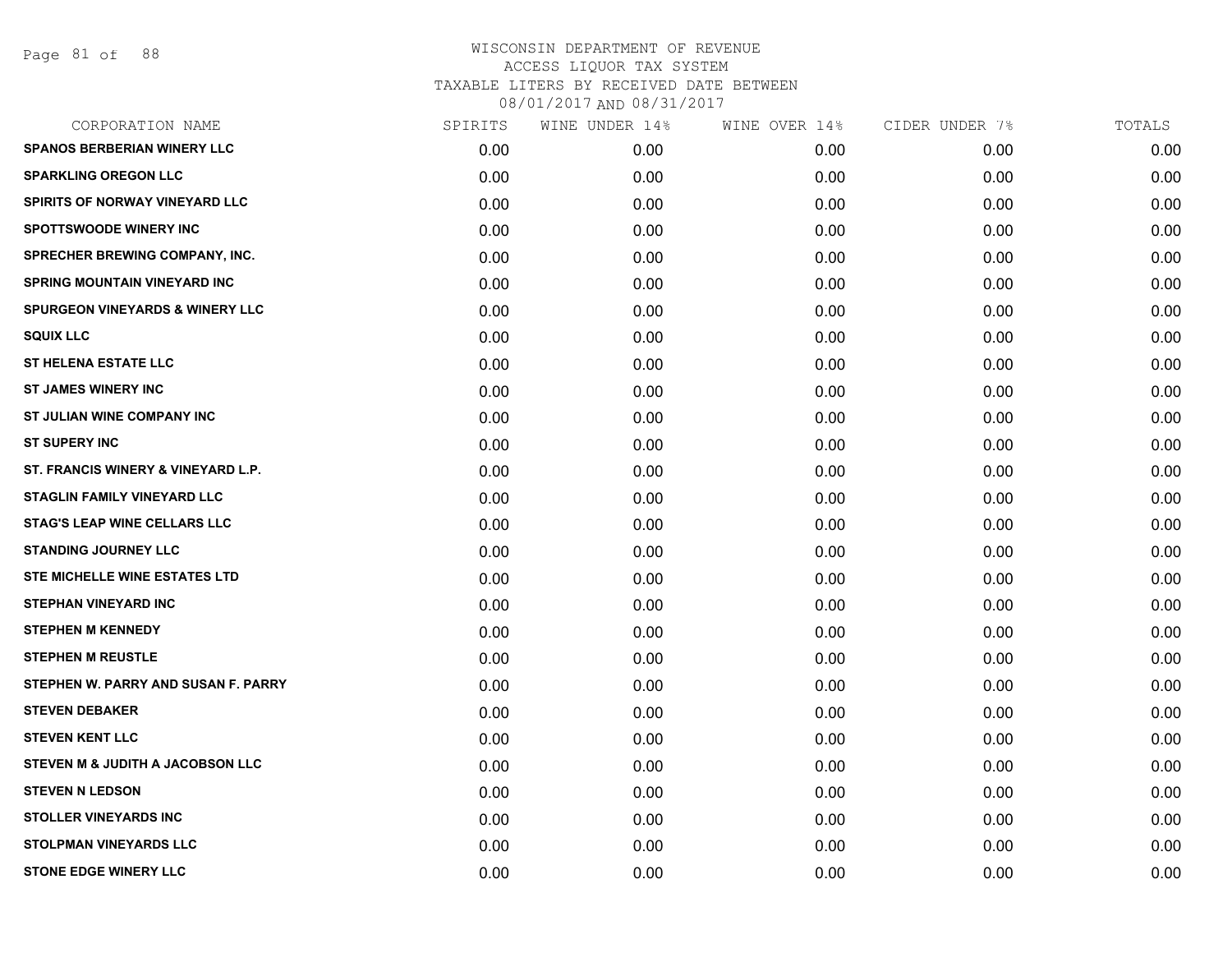Page 82 of 88

| CORPORATION NAME                           | SPIRITS | WINE UNDER 14% | WINE OVER 14% | CIDER UNDER 7% | TOTALS |
|--------------------------------------------|---------|----------------|---------------|----------------|--------|
| <b>STONE HILL WINE CO INC</b>              | 0.00    | 0.00           | 0.00          | 0.00           | 0.00   |
| <b>STONECUSHION INC</b>                    | 0.00    | 0.00           | 0.00          | 0.00           | 0.00   |
| <b>STONEHAUS WINERY, INC.</b>              | 0.00    | 0.00           | 0.00          | 0.00           | 0.00   |
| <b>STONY HILL VINEYARD INC</b>             | 0.00    | 0.00           | 0.00          | 0.00           | 0.00   |
| STORYBOOK MOUNTAIN WINERY INC              | 0.00    | 0.00           | 0.00          | 0.00           | 0.00   |
| <b>SULLIVAN VINEYARDS CORPORATION</b>      | 0.00    | 0.00           | 0.00          | 0.00           | 0.00   |
| <b>SULPHUR SPRINGS WINERY LLC</b>          | 0.00    | 0.00           | 0.00          | 0.00           | 0.00   |
| <b>SUMMERS WINERY LLC</b>                  | 0.00    | 0.00           | 0.00          | 0.00           | 0.00   |
| <b>SUMMERWOOD WINERY &amp; INN INC</b>     | 0.00    | 0.00           | 0.00          | 0.00           | 0.00   |
| <b>SUNSET POINT WINERY LLC</b>             | 0.00    | 0.00           | 0.00          | 0.00           | 0.00   |
| <b>SUNSTONE VINEYARDS &amp; WINERY INC</b> | 0.00    | 0.00           | 0.00          | 0.00           | 0.00   |
| <b>SUSAN M BOSWELL</b>                     | 0.00    | 0.00           | 0.00          | 0.00           | 0.00   |
| <b>SUTTER HOME WINERY INC</b>              | 0.00    | 0.00           | 0.00          | 0.00           | 0.00   |
| <b>SWEAZEY WINERY INVESTMENT LLC</b>       | 0.00    | 0.00           | 0.00          | 0.00           | 0.00   |
| <b>SWEET CHEEKS VINEYARDS INC</b>          | 0.00    | 0.00           | 0.00          | 0.00           | 0.00   |
| <b>TABLAS CREEK VINEYARD LP</b>            | 0.00    | 0.00           | 0.00          | 0.00           | 0.00   |
| <b>TAFT STREET INC</b>                     | 0.00    | 0.00           | 0.00          | 0.00           | 0.00   |
| TAKARA SAKE USA INC                        | 0.00    | 0.00           | 0.00          | 0.00           | 0.00   |
| <b>TALLEY VINEYARDS INC</b>                | 0.00    | 0.00           | 0.00          | 0.00           | 0.00   |
| <b>TAMBER BEY VINEYARDS LLC</b>            | 0.00    | 0.00           | 0.00          | 0.00           | 0.00   |
| <b>TANDEM WINES LLC</b>                    | 0.00    | 0.00           | 0.00          | 0.00           | 0.00   |
| <b>TARA BELLA WINERY LLC</b>               | 0.00    | 0.00           | 0.00          | 0.00           | 0.00   |
| <b>TEALE CREEK ASSOCIATES</b>              | 0.00    | 0.00           | 0.00          | 0.00           | 0.00   |
| <b>TENBA RIDGE WINERY LLC</b>              | 0.00    | 0.00           | 0.00          | 0.00           | 0.00   |
| <b>TERRA SPRINGS LLC</b>                   | 0.00    | 0.00           | 0.00          | 0.00           | 0.00   |
| <b>TERRA VINUM LLC</b>                     | 0.00    | 0.00           | 0.00          | 0.00           | 0.00   |
| TERRAVANT WINE COMPANY LLC                 | 0.00    | 0.00           | 0.00          | 0.00           | 0.00   |
| <b>TESTAROSSA VINEYARDS LLC</b>            | 0.00    | 0.00           | 0.00          | 0.00           | 0.00   |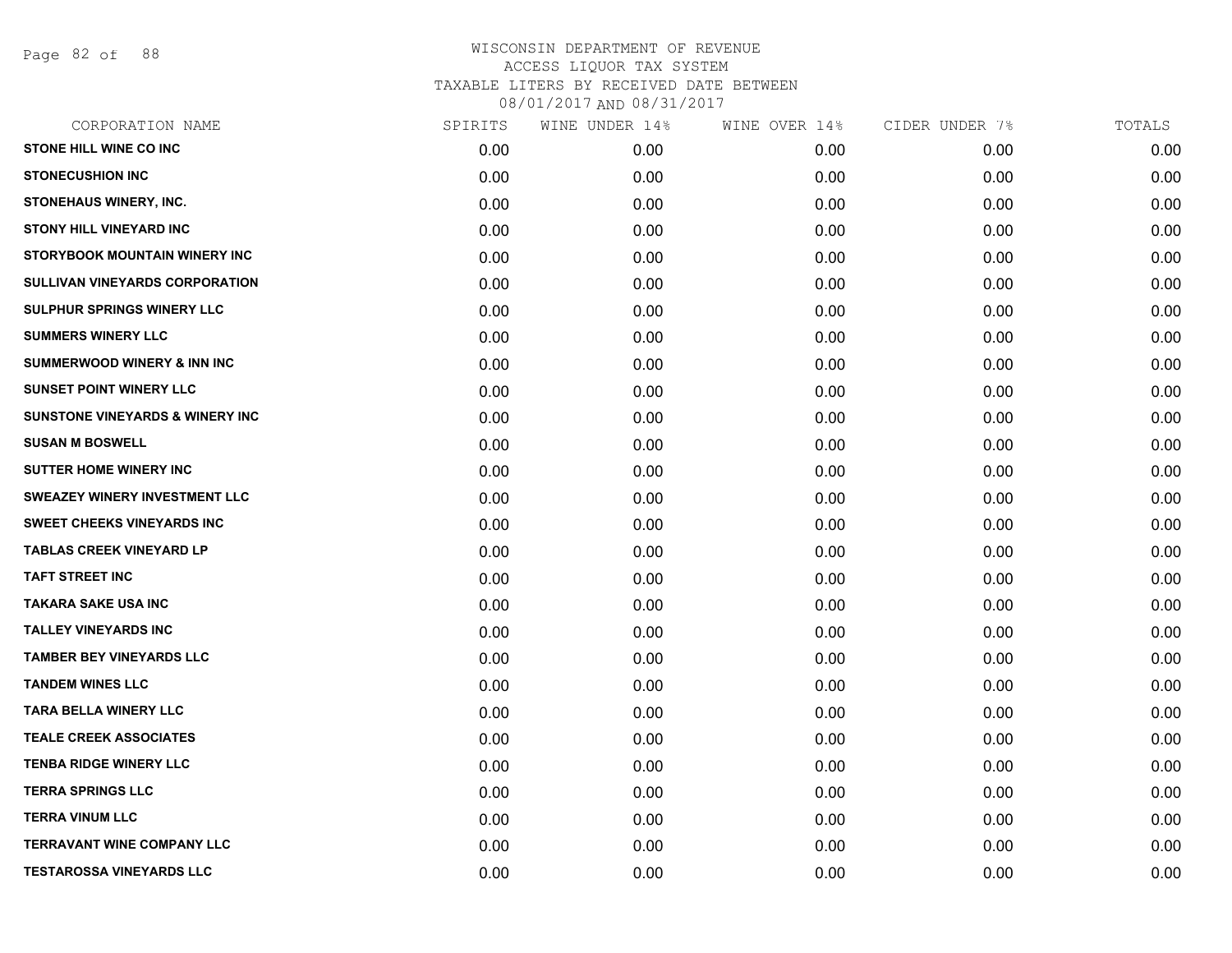Page 83 of 88

| CORPORATION NAME                          | SPIRITS | WINE UNDER 14% | WINE OVER 14% | CIDER UNDER 7% | TOTALS |
|-------------------------------------------|---------|----------------|---------------|----------------|--------|
| THE BIALE ESTATE                          | 0.00    | 0.00           | 0.00          | 0.00           | 0.00   |
| THE BRANDER VINEYARD                      | 0.00    | 0.00           | 0.00          | 0.00           | 0.00   |
| THE CELLAR LLC                            | 0.00    | 0.00           | 0.00          | 0.00           | 0.00   |
| THE HESS COLLECTION WINERY                | 0.00    | 0.00           | 0.00          | 0.00           | 0.00   |
| THE HOGUE CELLARS LTD                     | 0.00    | 0.00           | 0.00          | 0.00           | 0.00   |
| THE INFINITE MONKEY THEOREM INC           | 0.00    | 0.00           | 0.00          | 0.00           | 0.00   |
| THE LITTORAI WINES                        | 0.00    | 0.00           | 0.00          | 0.00           | 0.00   |
| THE MEEKER VINEYARD                       | 0.00    | 0.00           | 0.00          | 0.00           | 0.00   |
| THE MORLET SELECTION INC                  | 0.00    | 0.00           | 0.00          | 0.00           | 0.00   |
| THE MORNE WINE COMPANY                    | 0.00    | 0.00           | 0.00          | 0.00           | 0.00   |
| THE RUM TREE, INC.                        | 0.00    | 0.00           | 0.00          | 0.00           | 0.00   |
| THE SHORES OF FAIRHAVEN INC               | 0.00    | 0.00           | 0.00          | 0.00           | 0.00   |
| THE SILVERADO VINEYARDS                   | 0.00    | 0.00           | 0.00          | 0.00           | 0.00   |
| THE VINEYARD LLC                          | 0.00    | 0.00           | 0.00          | 0.00           | 0.00   |
| THE WILLIAMSBURG WINERY LTD               | 0.00    | 0.00           | 0.00          | 0.00           | 0.00   |
| THE WINE GROUP INC                        | 0.00    | 0.00           | 0.00          | 0.00           | 0.00   |
| THE WINE VINEYARD LLC                     | 0.00    | 0.00           | 0.00          | 0.00           | 0.00   |
| THE WOODLAND TRAIL BEVERAGE COMPANY, INC. | 0.00    | 0.00           | 0.00          | 0.00           | 0.00   |
| THIS REALM LLC                            | 0.00    | 0.00           | 0.00          | 0.00           | 0.00   |
| <b>THOMAS C HOFFMAN</b>                   | 0.00    | 0.00           | 0.00          | 0.00           | 0.00   |
| THOMAS FOGARTY WINERY LLC                 | 0.00    | 0.00           | 0.00          | 0.00           | 0.00   |
| THOMAS L BECKMEN & JUDITH F BECKMEN       | 0.00    | 0.00           | 0.00          | 0.00           | 0.00   |
| <b>THURMAN J RODGERS</b>                  | 0.00    | 0.00           | 0.00          | 0.00           | 0.00   |
| <b>TI BEVERAGE GROUP LTD</b>              | 0.00    | 0.00           | 0.00          | 0.00           | 0.00   |
| TIM BLUE WINES LLC                        | 0.00    | 0.00           | 0.00          | 0.00           | 0.00   |
| TMR WINE COMPANY LLC                      | 0.00    | 0.00           | 0.00          | 0.00           | 0.00   |
| <b>TOAD HOLLOW VINEYARDS INC</b>          | 0.00    | 0.00           | 0.00          | 0.00           | 0.00   |
| <b>TOBIN JAMES CELLARS</b>                | 0.00    | 0.00           | 0.00          | 0.00           | 0.00   |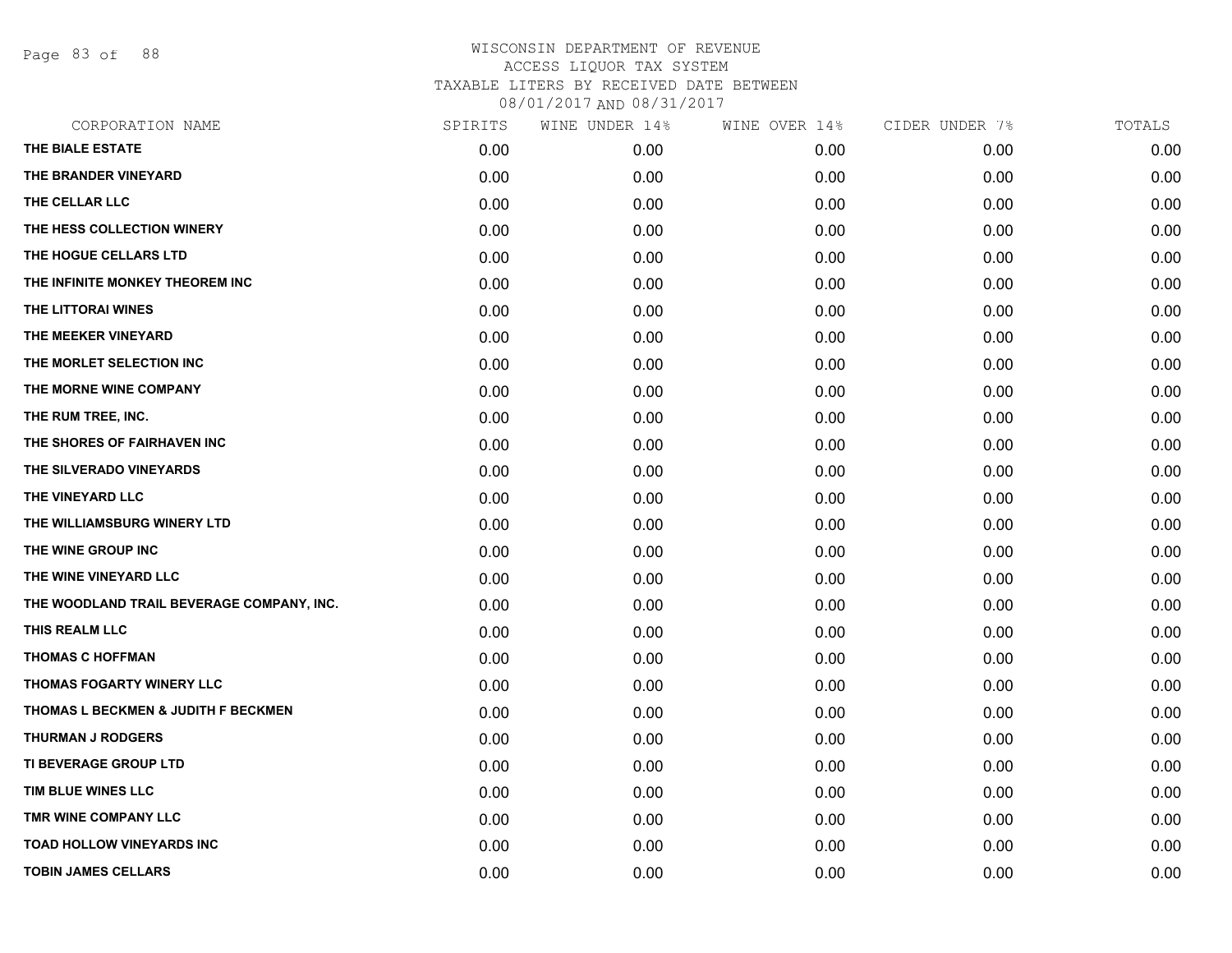Page 84 of 88

| SPIRITS | WINE UNDER 14% | WINE OVER 14% | CIDER UNDER 7% | TOTALS |
|---------|----------------|---------------|----------------|--------|
| 0.00    | 0.00           | 0.00          | 0.00           | 0.00   |
| 0.00    | 0.00           | 0.00          | 0.00           | 0.00   |
| 0.00    | 0.00           | 0.00          | 0.00           | 0.00   |
| 0.00    | 0.00           | 0.00          | 0.00           | 0.00   |
| 0.00    | 0.00           | 0.00          | 0.00           | 0.00   |
| 0.00    | 0.00           | 0.00          | 0.00           | 0.00   |
| 0.00    | 0.00           | 0.00          | 0.00           | 0.00   |
| 0.00    | 0.00           | 0.00          | 0.00           | 0.00   |
| 0.00    | 0.00           | 0.00          | 0.00           | 0.00   |
| 0.00    | 0.00           | 0.00          | 0.00           | 0.00   |
| 0.00    | 0.00           | 0.00          | 0.00           | 0.00   |
| 0.00    | 0.00           | 0.00          | 0.00           | 0.00   |
| 0.00    | 0.00           | 0.00          | 0.00           | 0.00   |
| 0.00    | 0.00           | 0.00          | 0.00           | 0.00   |
| 0.00    | 0.00           | 0.00          | 0.00           | 0.00   |
| 0.00    | 0.00           | 0.00          | 0.00           | 0.00   |
| 0.00    | 0.00           | 0.00          | 0.00           | 0.00   |
| 0.00    | 0.00           | 0.00          | 0.00           | 0.00   |
| 0.00    | 0.00           | 0.00          | 0.00           | 0.00   |
| 0.00    | 0.00           | 0.00          | 0.00           | 0.00   |
| 0.00    | 0.00           | 0.00          | 0.00           | 0.00   |
| 0.00    | 0.00           | 0.00          | 0.00           | 0.00   |
| 0.00    | 0.00           | 0.00          | 0.00           | 0.00   |
| 0.00    | 0.00           | 0.00          | 0.00           | 0.00   |
| 0.00    | 0.00           | 0.00          | 0.00           | 0.00   |
| 0.00    | 0.00           | 0.00          | 0.00           | 0.00   |
| 0.00    | 0.00           | 0.00          | 0.00           | 0.00   |
| 0.00    | 0.00           | 0.00          | 0.00           | 0.00   |
|         |                |               |                |        |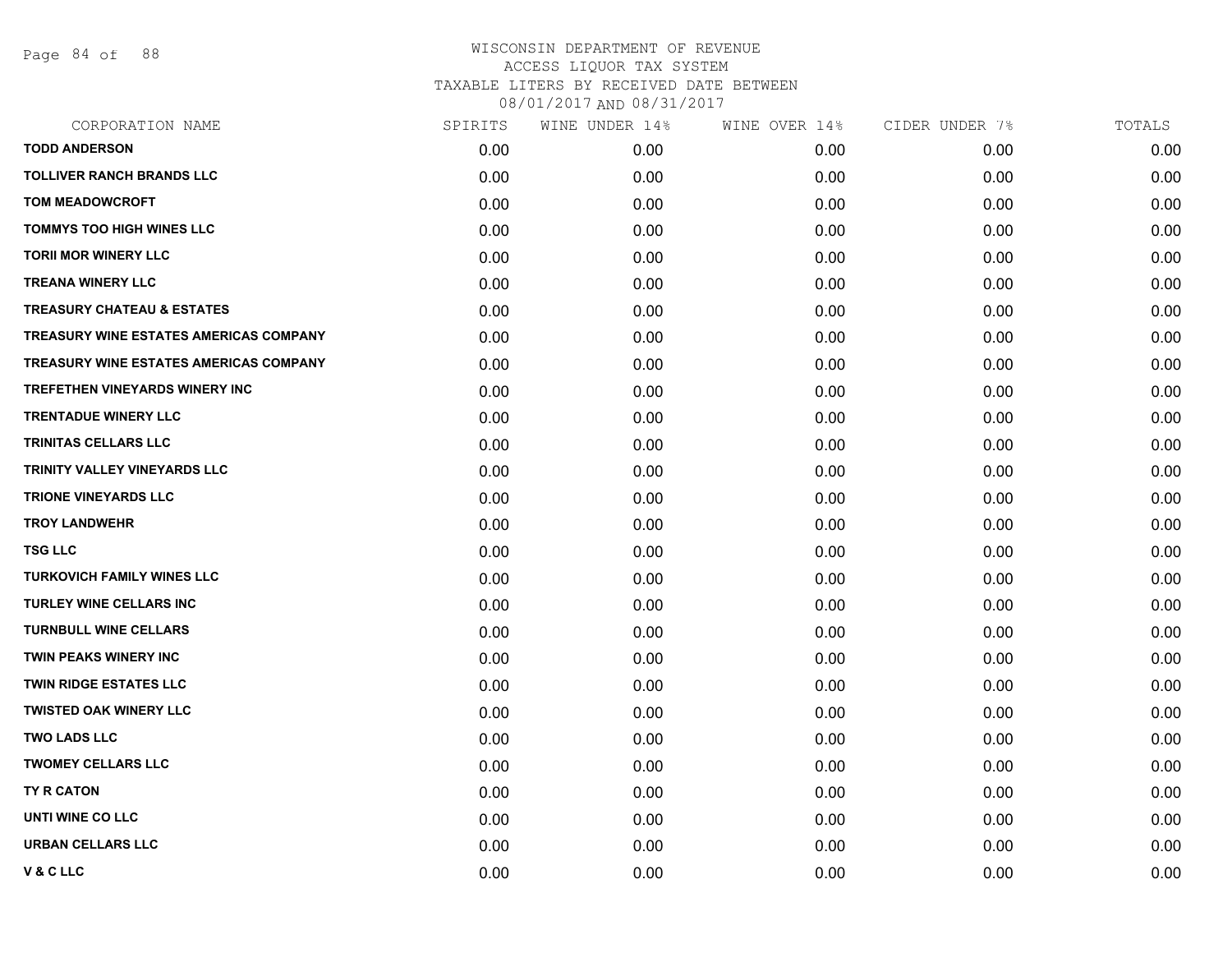Page 85 of 88

| CORPORATION NAME                      | SPIRITS | WINE UNDER 14% | WINE OVER 14% | CIDER UNDER 7% | TOTALS |
|---------------------------------------|---------|----------------|---------------|----------------|--------|
| <b>V SATTUI WINERY INC</b>            | 0.00    | 0.00           | 0.00          | 0.00           | 0.00   |
| VAN RUITEN FAMILY WINERY LLC          | 0.00    | 0.00           | 0.00          | 0.00           | 0.00   |
| VAN WYCHEN WINES INC.                 | 0.00    | 0.00           | 0.00          | 0.00           | 0.00   |
| <b>VENTANA VINTNERS LLC</b>           | 0.00    | 0.00           | 0.00          | 0.00           | 0.00   |
| <b>VERMEIL WINE GROUP LLC</b>         | 0.00    | 0.00           | 0.00          | 0.00           | 0.00   |
| <b>VERMONT HARD CIDER COMPANY LLC</b> | 0.00    | 0.00           | 0.00          | 0.00           | 0.00   |
| <b>VERNON VINEYARDS LTD</b>           | 0.00    | 0.00           | 0.00          | 0.00           | 0.00   |
| <b>VETRO WINERY LLC</b>               | 0.00    | 0.00           | 0.00          | 0.00           | 0.00   |
| <b>VICINI ENTERPRISES LLC</b>         | 0.00    | 0.00           | 0.00          | 0.00           | 0.00   |
| <b>VIGNETTE WINERY LLC</b>            | 0.00    | 0.00           | 0.00          | 0.00           | 0.00   |
| <b>VILLA AMOROSA INC</b>              | 0.00    | 0.00           | 0.00          | 0.00           | 0.00   |
| <b>VILLA ENCINAL PARTNERS LP</b>      | 0.00    | 0.00           | 0.00          | 0.00           | 0.00   |
| <b>VILLA TOSCANO INC</b>              | 0.00    | 0.00           | 0.00          | 0.00           | 0.00   |
| <b>VIN DE ZO LLC</b>                  | 0.00    | 0.00           | 0.00          | 0.00           | 0.00   |
| <b>VINA ROBLES INC</b>                | 0.00    | 0.00           | 0.00          | 0.00           | 0.00   |
| <b>VINCENT ARROYO WINERY INC</b>      | 0.00    | 0.00           | 0.00          | 0.00           | 0.00   |
| <b>VINE &amp; SUN LLC</b>             | 0.00    | 0.00           | 0.00          | 0.00           | 0.00   |
| <b>VINE CLIFF WINERY INC</b>          | 0.00    | 0.00           | 0.00          | 0.00           | 0.00   |
| <b>VINEBURG LLC</b>                   | 0.00    | 0.00           | 0.00          | 0.00           | 0.00   |
| <b>VINEOAKS LLC</b>                   | 0.00    | 0.00           | 0.00          | 0.00           | 0.00   |
| <b>VINES TO CELLAR, INC.</b>          | 0.00    | 0.00           | 0.00          | 0.00           | 0.00   |
| <b>VINEYARD 29 LLC</b>                | 0.00    | 0.00           | 0.00          | 0.00           | 0.00   |
| <b>VINTAGE WINE ESTATES, INC.</b>     | 0.00    | 0.00           | 0.00          | 0.00           | 0.00   |
| <b>VINTAGE WINE ESTATES, INC.</b>     | 0.00    | 0.00           | 0.00          | 0.00           | 0.00   |
| <b>VINTAGE WINE ESTATES, INC.</b>     | 0.00    | 0.00           | 0.00          | 0.00           | 0.00   |
| <b>VINTAGE WINE ESTATES, INC.</b>     | 0.00    | 0.00           | 0.00          | 0.00           | 0.00   |
| <b>VINTAGE WINE ESTATES, INC.</b>     | 0.00    | 0.00           | 0.00          | 0.00           | 0.00   |
| <b>VINTAGE WINE ESTATES, INC.</b>     | 0.00    | 0.00           | 0.00          | 0.00           | 0.00   |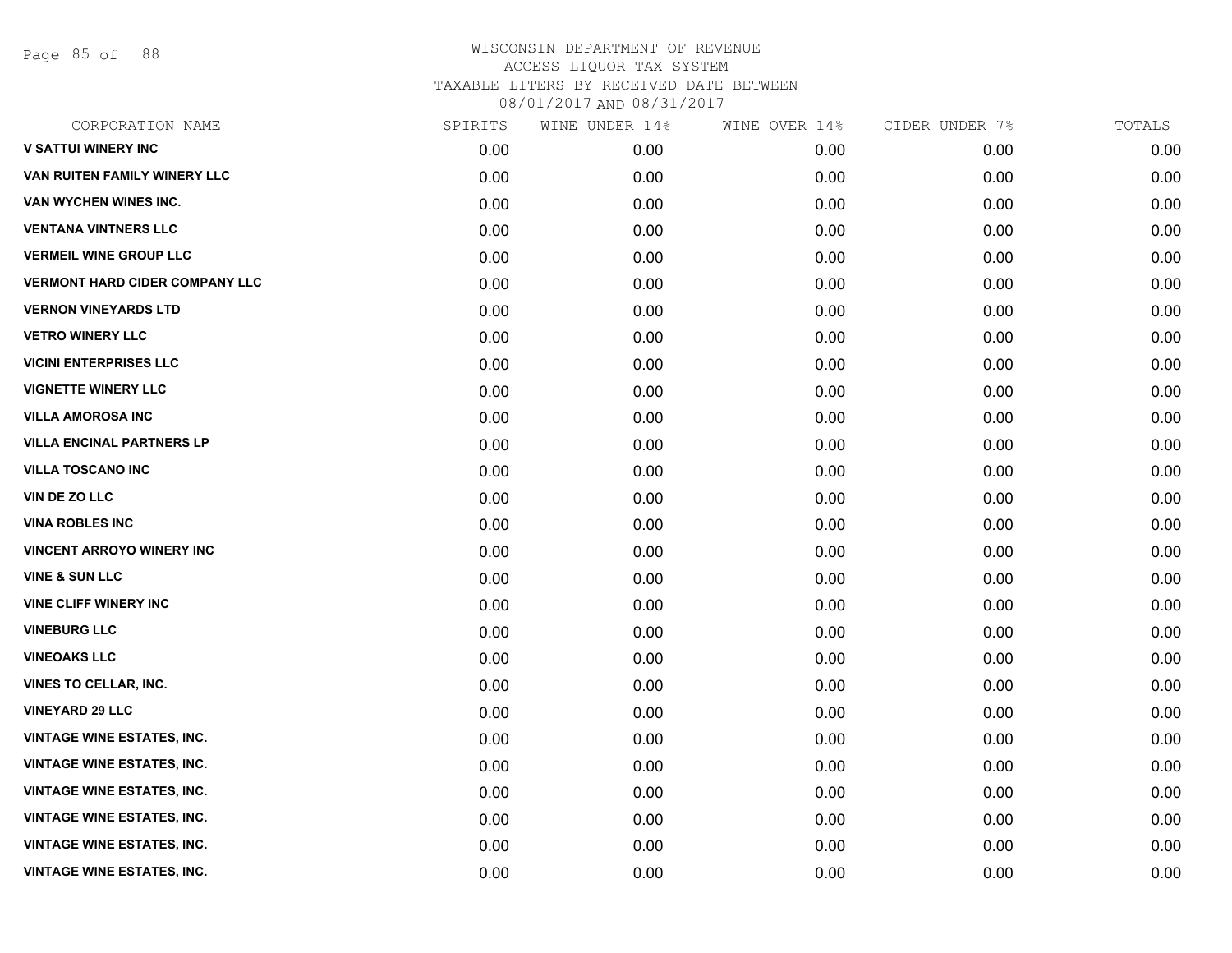Page 86 of 88

| SPIRITS | WINE UNDER 14% | WINE OVER 14% | CIDER UNDER 7% | TOTALS |
|---------|----------------|---------------|----------------|--------|
| 0.00    | 0.00           | 0.00          | 0.00           | 0.00   |
| 0.00    | 0.00           | 0.00          | 0.00           | 0.00   |
| 0.00    | 0.00           | 0.00          | 0.00           | 0.00   |
| 0.00    | 0.00           | 0.00          | 0.00           | 0.00   |
| 0.00    | 0.00           | 0.00          | 0.00           | 0.00   |
| 0.00    | 0.00           | 0.00          | 0.00           | 0.00   |
| 0.00    | 0.00           | 0.00          | 0.00           | 0.00   |
| 0.00    | 0.00           | 0.00          | 0.00           | 0.00   |
| 0.00    | 0.00           | 0.00          | 0.00           | 0.00   |
| 0.00    | 0.00           | 0.00          | 0.00           | 0.00   |
| 0.00    | 0.00           | 0.00          | 0.00           | 0.00   |
| 0.00    | 0.00           | 0.00          | 0.00           | 0.00   |
| 0.00    | 0.00           | 0.00          | 0.00           | 0.00   |
| 0.00    | 0.00           | 0.00          | 0.00           | 0.00   |
| 0.00    | 0.00           | 0.00          | 0.00           | 0.00   |
| 0.00    | 0.00           | 0.00          | 0.00           | 0.00   |
| 0.00    | 0.00           | 0.00          | 0.00           | 0.00   |
| 0.00    | 0.00           | 0.00          | 0.00           | 0.00   |
| 0.00    | 0.00           | 0.00          | 0.00           | 0.00   |
| 0.00    | 0.00           | 0.00          | 0.00           | 0.00   |
| 0.00    | 0.00           | 0.00          | 0.00           | 0.00   |
| 0.00    | 0.00           | 0.00          | 0.00           | 0.00   |
| 0.00    | 0.00           | 0.00          | 0.00           | 0.00   |
| 0.00    | 90.00          | 0.00          | 0.00           | 90.00  |
| 0.00    | 0.00           | 0.00          | 0.00           | 0.00   |
| 0.00    | 0.00           | 0.00          | 0.00           | 0.00   |
| 0.00    | 0.00           | 0.00          | 0.00           | 0.00   |
| 0.00    | 0.00           | 0.00          | 0.00           | 0.00   |
|         |                |               |                |        |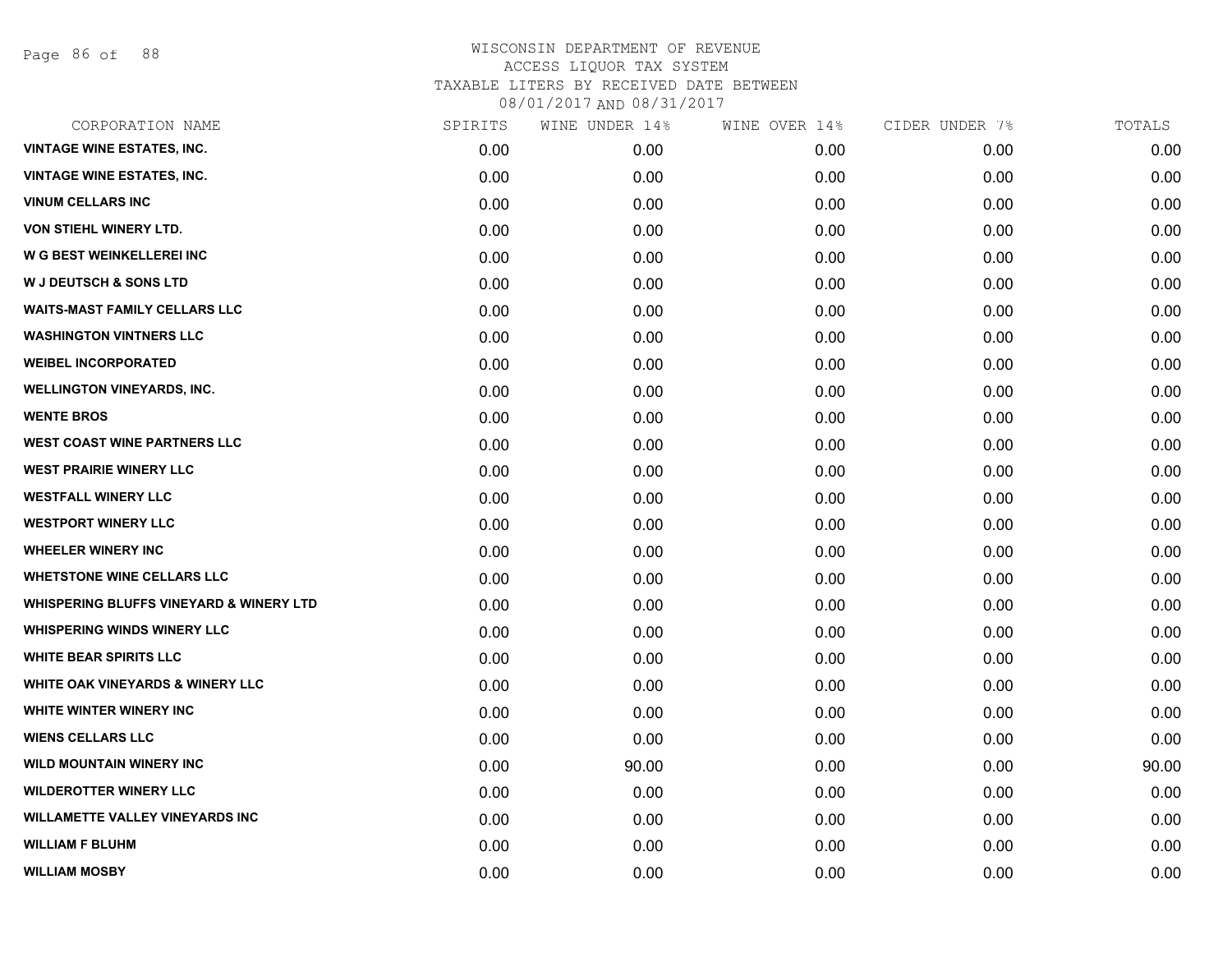Page 87 of 88

## WISCONSIN DEPARTMENT OF REVENUE ACCESS LIQUOR TAX SYSTEM TAXABLE LITERS BY RECEIVED DATE BETWEEN

08/01/2017 AND 08/31/2017

| CORPORATION NAME                               | SPIRITS | WINE UNDER 14% | WINE OVER 14% | CIDER UNDER 7% | TOTALS   |
|------------------------------------------------|---------|----------------|---------------|----------------|----------|
| <b>WILLIAMS &amp; SELYEM LLC</b>               | 0.00    | 0.00           | 0.00          | 0.00           | 0.00     |
| <b>WILRONA LLC</b>                             | 0.00    | 49.50          | 0.00          | 0.00           | 49.50    |
| <b>WILSON CREEK WINERY &amp; VINEYARDS INC</b> | 0.00    | 0.00           | 0.00          | 0.00           | 0.00     |
| <b>WIND GAP WINES LLC</b>                      | 0.00    | 0.00           | 0.00          | 0.00           | 0.00     |
| <b>WINDERLEA WINE COMPANY LLC</b>              | 0.00    | 0.00           | 0.00          | 0.00           | 0.00     |
| <b>WINDWARD VINEYARD LLC</b>                   | 0.00    | 0.00           | 0.00          | 0.00           | 0.00     |
| <b>WINE BY JOE LLC</b>                         | 0.00    | 0.00           | 0.00          | 0.00           | 0.00     |
| WINE OF THE MONTH CLUB, INC.                   | 0.00    | 0.00           | 0.00          | 0.00           | 0.00     |
| <b>WINE ROAD VINTNERS LLC</b>                  | 0.00    | 0.00           | 0.00          | 0.00           | 0.00     |
| <b>WINE.COM OF TEXAS LLC</b>                   | 0.00    | 0.00           | 0.00          | 0.00           | 0.00     |
| <b>WINEGREETING.COM INC</b>                    | 0.00    | 0.00           | 0.00          | 0.00           | 0.00     |
| <b>WINERY AT BLACK STAR FARMS LLC</b>          | 0.00    | 0.00           | 0.00          | 0.00           | 0.00     |
| <b>WINERY EXCHANGE, INC.</b>                   | 0.00    | 0.00           | 0.00          | 0.00           | 0.00     |
| <b>WINERY FULFILLMENT SERVICES LLC</b>         | 0.00    | 0.00           | 0.00          | 0.00           | 0.00     |
| <b>WINESITTER BREWHOUSE LLC</b>                | 0.00    | 0.00           | 0.00          | 0.00           | 0.00     |
| <b>WINNESHIEK WILDBERRY WINERY LLC</b>         | 0.00    | 0.00           | 0.00          | 0.00           | 0.00     |
| <b>WINSIDE USA INC</b>                         | 0.00    | 0.00           | 0.00          | 0.00           | 0.00     |
| <b>WOLFF VINEYARD LLC</b>                      | 0.00    | 0.00           | 0.00          | 0.00           | 0.00     |
| <b>WOLLERSHEIM WINERY, INC.</b>                | 0.00    | 0.00           | 0.00          | 0.00           | 0.00     |
| <b>WOLLERSHEIM WINERY, INC.</b>                | 0.00    | 0.00           | 0.00          | 0.00           | 0.00     |
| <b>WOODSON WINES LLC</b>                       | 0.00    | 0.00           | 0.00          | 0.00           | 0.00     |
| <b>WOODWARD CANYON WINERY INC</b>              | 0.00    | 0.00           | 0.00          | 0.00           | 0.00     |
| <b>WORLD'S END LLC</b>                         | 0.00    | 0.00           | 0.00          | 0.00           | 0.00     |
| <b>WRH PARTNERS LLC</b>                        | 0.00    | 0.00           | 0.00          | 0.00           | 0.00     |
| YORKVILLE CELLARS INC                          | 0.00    | 0.00           | 0.00          | 0.00           | 0.00     |
| <b>ZD WINES LLC</b>                            | 0.00    | 0.00           | 0.00          | 0.00           | 0.00     |
| <b>ZERO LINK MARKETS INC</b>                   | 0.00    | 0.00           | 0.00          | 0.00           | 0.00     |
| TOTAL LITERS FOR 8/31/2017                     | 0.00    | 883.49         | 526.88        | 1,037.08       | 2,447.45 |